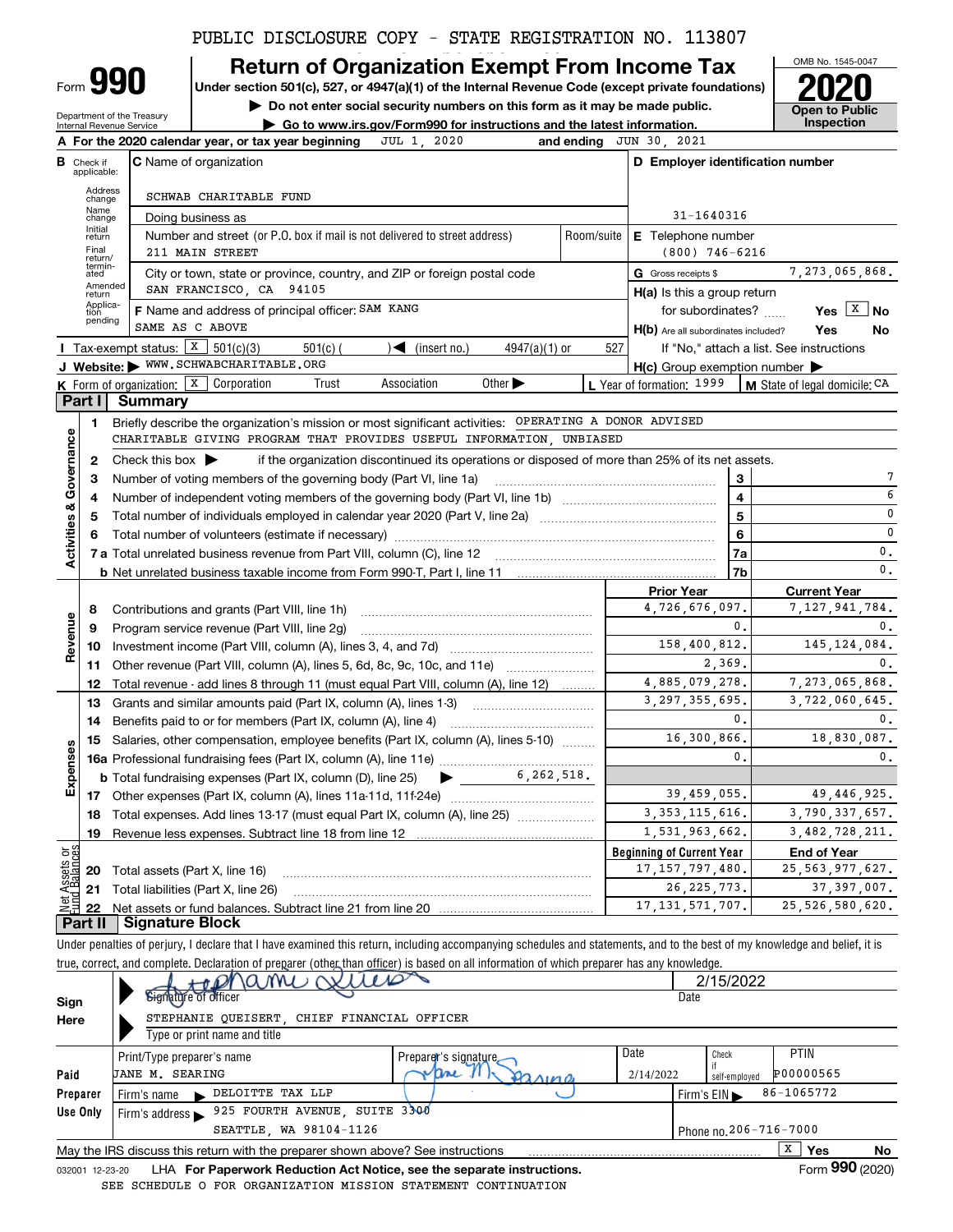(Rev. January 2020)

# **Application for Automatic Extension of Time To File an Exempt Organization Return**

Department of the Treasury Internal Revenue Service

**| File a separate application for each return.**

**| Go to www.irs.gov/Form8868 for the latest information.**

**Electronic filing (e-file).**  You can electronically file Form 8868 to request a 6-month automatic extension of time to file any of the filing of this form, visit www.irs.gov/e-file-providers/e-file-for-charities-and-non-profits. forms listed below with the exception of Form 8870, Information Return for Transfers Associated With Certain Personal Benefit Contracts, for which an extension request must be sent to the IRS in paper format (see instructions). For more details on the electronic

### **Automatic 6-Month Extension of Time.** Only submit original (no copies needed).

All corporations required to file an income tax return other than Form 990-T (including 1120-C filers), partnerships, REMICs, and trusts must use Form 7004 to request an extension of time to file income tax returns.

| Type or                                    | Name of exempt organization or other filer, see instructions.                                                                                                                                                                                                                                                                                               |        |                                                                                |              | Taxpayer identification number (TIN) |                                              |
|--------------------------------------------|-------------------------------------------------------------------------------------------------------------------------------------------------------------------------------------------------------------------------------------------------------------------------------------------------------------------------------------------------------------|--------|--------------------------------------------------------------------------------|--------------|--------------------------------------|----------------------------------------------|
| print                                      | SCHWAB CHARITABLE FUND                                                                                                                                                                                                                                                                                                                                      |        |                                                                                |              | $31 - 1640316$                       |                                              |
| File by the<br>due date for<br>filing your | Number, street, and room or suite no. If a P.O. box, see instructions.<br>211 MAIN STREET                                                                                                                                                                                                                                                                   |        |                                                                                |              |                                      |                                              |
| return. See<br>instructions.               | City, town or post office, state, and ZIP code. For a foreign address, see instructions.<br>SAN FRANCISCO, CA 94105                                                                                                                                                                                                                                         |        |                                                                                |              |                                      |                                              |
|                                            | Enter the Return Code for the return that this application is for (file a separate application for each return)                                                                                                                                                                                                                                             |        |                                                                                |              |                                      | 0<br>$\mathbf{1}$                            |
| <b>Application</b>                         |                                                                                                                                                                                                                                                                                                                                                             | Return | <b>Application</b>                                                             |              |                                      | Return                                       |
| Is For                                     |                                                                                                                                                                                                                                                                                                                                                             | Code   | <b>Is For</b>                                                                  |              |                                      | Code                                         |
|                                            | Form 990 or Form 990-EZ                                                                                                                                                                                                                                                                                                                                     | 01     | Form 990-T (corporation)                                                       |              |                                      | 07                                           |
| Form 990-BL                                |                                                                                                                                                                                                                                                                                                                                                             | 02     | Form 1041-A                                                                    |              |                                      | 08                                           |
|                                            | Form 4720 (individual)                                                                                                                                                                                                                                                                                                                                      | 03     | Form 4720 (other than individual)                                              |              |                                      | 09                                           |
| Form 990-PF                                |                                                                                                                                                                                                                                                                                                                                                             | 04     | Form 5227                                                                      |              |                                      | 10                                           |
|                                            | Form 990-T (sec. 401(a) or 408(a) trust)                                                                                                                                                                                                                                                                                                                    | 05     | Form 6069                                                                      |              |                                      | 11                                           |
|                                            | Form 990-T (trust other than above)                                                                                                                                                                                                                                                                                                                         | 06     | Form 8870                                                                      |              |                                      | 12                                           |
|                                            | STEPHANIE QUEISERT                                                                                                                                                                                                                                                                                                                                          |        |                                                                                |              |                                      |                                              |
|                                            | • The books are in the care of > 211 MAIN STREET - SAN FRANCISCO, CA 94105<br>Telephone No. (800) 746-6216                                                                                                                                                                                                                                                  |        |                                                                                |              |                                      |                                              |
| $box \blacktriangleright$                  | If this is for a Group Return, enter the organization's four digit Group Exemption Number (GEN) [If this is for the whole group, check this<br>. If it is for part of the group, check this box $\blacktriangleright$                                                                                                                                       |        | and attach a list with the names and TINs of all members the extension is for. |              |                                      |                                              |
| 1<br>2                                     | I request an automatic 6-month extension of time until<br>the organization named above. The extension is for the organization's return for:<br>calendar year or<br>$\blacktriangleright$ $\lfloor$ X $\rfloor$ tax year beginning JUL 1, 2020<br>If the tax year entered in line 1 is for less than 12 months, check reason:<br>Change in accounting period |        | MAY 16, 2022<br>, and ending $\_$ JUN 30, 2021<br>Initial return               | Final return |                                      | , to file the exempt organization return for |
| За<br>b                                    | If this application is for Forms 990-BL, 990-PF, 990-T, 4720, or 6069, enter the tentative tax, less<br>any nonrefundable credits. See instructions.<br>If this application is for Forms 990-PF, 990-T, 4720, or 6069, enter any refundable credits and                                                                                                     |        |                                                                                | За           | \$                                   | 0.                                           |
|                                            | estimated tax payments made. Include any prior year overpayment allowed as a credit.                                                                                                                                                                                                                                                                        |        |                                                                                | 3b           | \$                                   | $\mathbf 0$ .                                |
| c                                          | <b>Balance due.</b> Subtract line 3b from line 3a. Include your payment with this form, if required, by                                                                                                                                                                                                                                                     |        |                                                                                |              |                                      |                                              |
|                                            | using EFTPS (Electronic Federal Tax Payment System). See instructions.                                                                                                                                                                                                                                                                                      |        |                                                                                | Зc           |                                      | 0.                                           |
| instructions.                              | Caution: If you are going to make an electronic funds withdrawal (direct debit) with this Form 8868, see Form 8453-EO and Form 8879-EO for payment                                                                                                                                                                                                          |        |                                                                                |              |                                      |                                              |

**HA** For Privacy Act and Paperwork Reduction Act Notice, see instructions. **But a struction of the Constantion Constant** Form 8868 (Rev. 1-2020) LHA

023841 04-01-20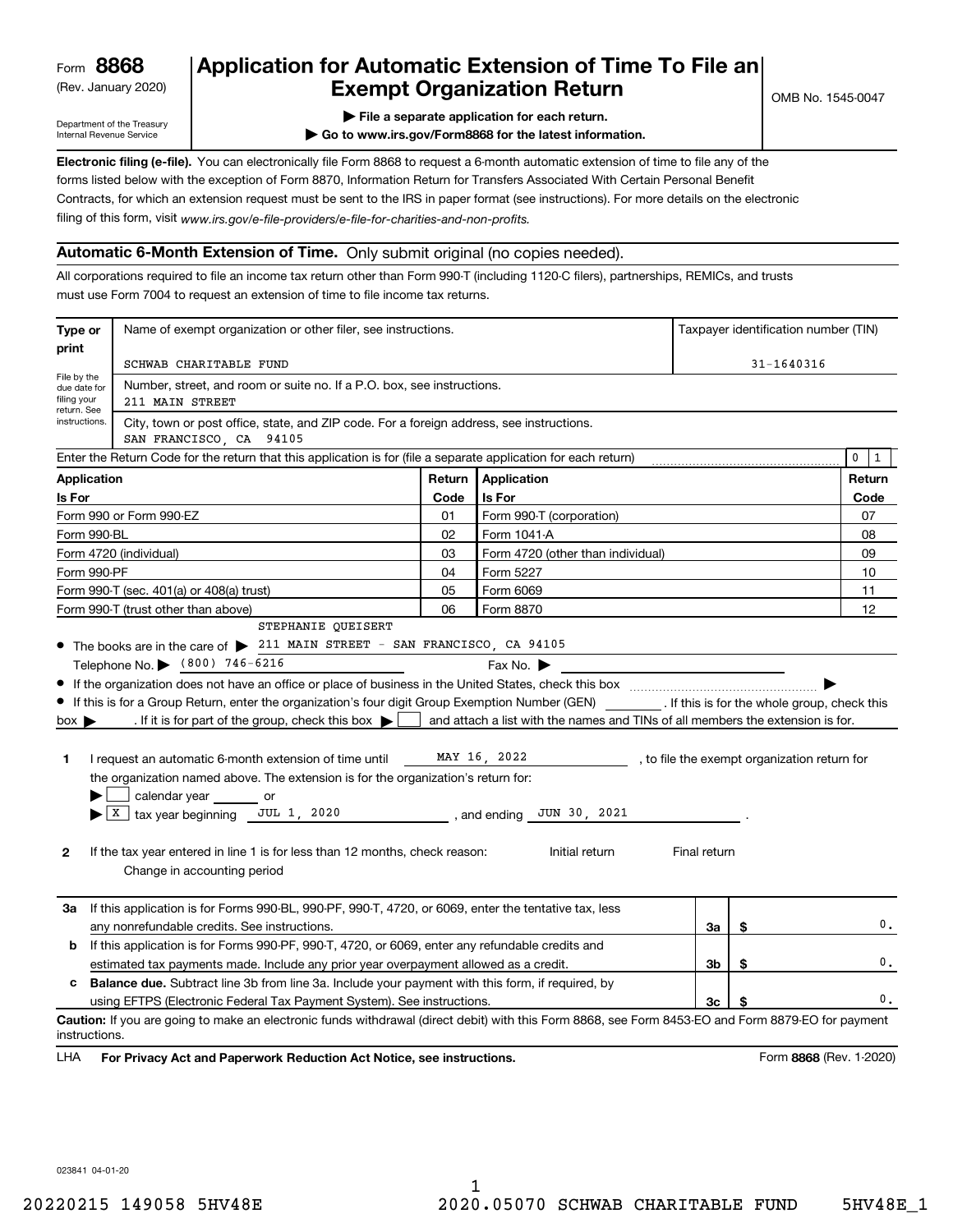|                                                                | SCHWAB CHARITABLE FUND<br>Form 990 (2020)                                                                                                                                               | 31-1640316<br>Page 2        |  |  |  |
|----------------------------------------------------------------|-----------------------------------------------------------------------------------------------------------------------------------------------------------------------------------------|-----------------------------|--|--|--|
|                                                                | <b>Part III Statement of Program Service Accomplishments</b>                                                                                                                            |                             |  |  |  |
|                                                                |                                                                                                                                                                                         | $\overline{X}$              |  |  |  |
| 1                                                              | Briefly describe the organization's mission:                                                                                                                                            |                             |  |  |  |
|                                                                | AT SCHWAB CHARITABLE, OUR MISSION IS TO INCREASE CHARITABLE GIVING IN                                                                                                                   |                             |  |  |  |
| THE UNITED STATES BY OFFERING ADVANTAGEOUS WAYS TO GIVE USEFUL |                                                                                                                                                                                         |                             |  |  |  |
|                                                                | INFORMATION AND UNBIASED GUIDANCE.                                                                                                                                                      |                             |  |  |  |
|                                                                |                                                                                                                                                                                         |                             |  |  |  |
| $\mathbf{2}$                                                   | Did the organization undertake any significant program services during the year which were not listed on the                                                                            | $\sqrt{}$ Yes $\sqrt{X}$ No |  |  |  |
|                                                                | prior Form 990 or 990-EZ?                                                                                                                                                               |                             |  |  |  |
|                                                                | If "Yes," describe these new services on Schedule O.                                                                                                                                    | $\sqrt{}$ Yes $\sqrt{X}$ No |  |  |  |
| 3                                                              |                                                                                                                                                                                         |                             |  |  |  |
| 4                                                              | If "Yes," describe these changes on Schedule O.<br>Describe the organization's program service accomplishments for each of its three largest program services, as measured by expenses. |                             |  |  |  |
|                                                                |                                                                                                                                                                                         |                             |  |  |  |
|                                                                | Section 501(c)(3) and 501(c)(4) organizations are required to report the amount of grants and allocations to others, the total expenses, and                                            |                             |  |  |  |
| 4a                                                             | revenue, if any, for each program service reported.                                                                                                                                     |                             |  |  |  |
|                                                                | SEE SCHEDULE O                                                                                                                                                                          |                             |  |  |  |
|                                                                |                                                                                                                                                                                         |                             |  |  |  |
|                                                                |                                                                                                                                                                                         |                             |  |  |  |
|                                                                |                                                                                                                                                                                         |                             |  |  |  |
|                                                                |                                                                                                                                                                                         |                             |  |  |  |
|                                                                |                                                                                                                                                                                         |                             |  |  |  |
|                                                                |                                                                                                                                                                                         |                             |  |  |  |
|                                                                |                                                                                                                                                                                         |                             |  |  |  |
|                                                                |                                                                                                                                                                                         |                             |  |  |  |
|                                                                |                                                                                                                                                                                         |                             |  |  |  |
|                                                                |                                                                                                                                                                                         |                             |  |  |  |
|                                                                |                                                                                                                                                                                         |                             |  |  |  |
|                                                                |                                                                                                                                                                                         |                             |  |  |  |
| 4b                                                             |                                                                                                                                                                                         |                             |  |  |  |
|                                                                |                                                                                                                                                                                         |                             |  |  |  |
|                                                                |                                                                                                                                                                                         |                             |  |  |  |
|                                                                |                                                                                                                                                                                         |                             |  |  |  |
|                                                                |                                                                                                                                                                                         |                             |  |  |  |
|                                                                |                                                                                                                                                                                         |                             |  |  |  |
|                                                                |                                                                                                                                                                                         |                             |  |  |  |
|                                                                |                                                                                                                                                                                         |                             |  |  |  |
|                                                                |                                                                                                                                                                                         |                             |  |  |  |
|                                                                |                                                                                                                                                                                         |                             |  |  |  |
|                                                                |                                                                                                                                                                                         |                             |  |  |  |
|                                                                |                                                                                                                                                                                         |                             |  |  |  |
|                                                                |                                                                                                                                                                                         |                             |  |  |  |
| 4с                                                             |                                                                                                                                                                                         |                             |  |  |  |
|                                                                |                                                                                                                                                                                         |                             |  |  |  |
|                                                                |                                                                                                                                                                                         |                             |  |  |  |
|                                                                |                                                                                                                                                                                         |                             |  |  |  |
|                                                                |                                                                                                                                                                                         |                             |  |  |  |
|                                                                |                                                                                                                                                                                         |                             |  |  |  |
|                                                                |                                                                                                                                                                                         |                             |  |  |  |
|                                                                |                                                                                                                                                                                         |                             |  |  |  |
|                                                                |                                                                                                                                                                                         |                             |  |  |  |
|                                                                |                                                                                                                                                                                         |                             |  |  |  |
|                                                                |                                                                                                                                                                                         |                             |  |  |  |
|                                                                |                                                                                                                                                                                         |                             |  |  |  |
|                                                                |                                                                                                                                                                                         |                             |  |  |  |
| 4d                                                             | Other program services (Describe on Schedule O.)                                                                                                                                        |                             |  |  |  |
|                                                                | (Expenses \$<br>including grants of \$<br>) (Revenue \$                                                                                                                                 |                             |  |  |  |
| 4е                                                             | 3,778,998,006.<br>Total program service expenses                                                                                                                                        |                             |  |  |  |
|                                                                |                                                                                                                                                                                         | Form 990 (2020)             |  |  |  |
|                                                                | 032002 12-23-20                                                                                                                                                                         |                             |  |  |  |
|                                                                | 3                                                                                                                                                                                       |                             |  |  |  |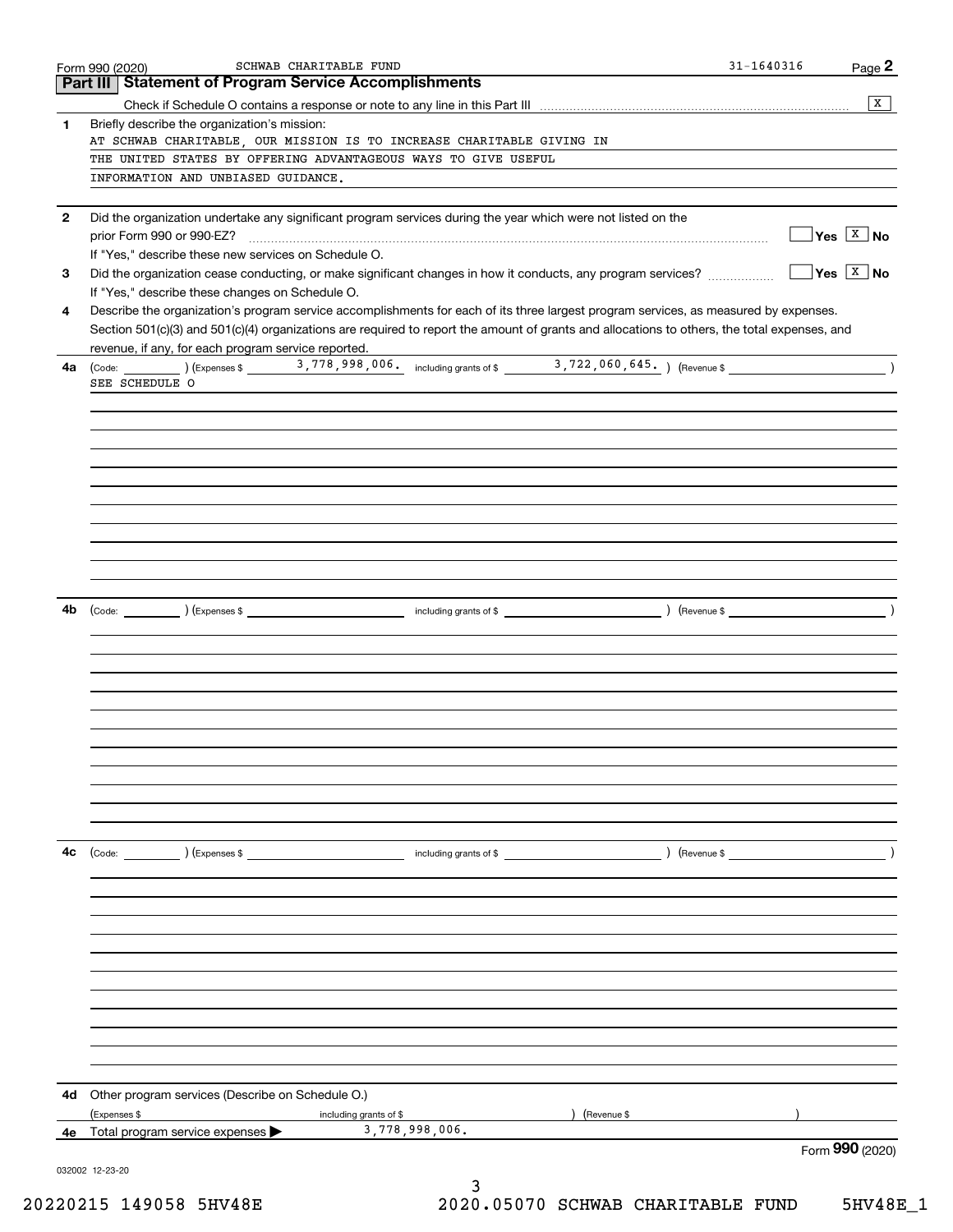|  | Form 990 (2020 |
|--|----------------|

SCHWAB CHARITABLE FUND 31-1640316

|        | SCHWAB CHARITABLE FUND<br>31-1640316<br>Form 990 (2020)                                                                               |                         |     | $_{\text{Page}}$ 3 |
|--------|---------------------------------------------------------------------------------------------------------------------------------------|-------------------------|-----|--------------------|
|        | <b>Part IV   Checklist of Required Schedules</b>                                                                                      |                         |     |                    |
|        |                                                                                                                                       |                         | Yes | No                 |
| 1      | Is the organization described in section $501(c)(3)$ or $4947(a)(1)$ (other than a private foundation)?                               |                         | х   |                    |
|        |                                                                                                                                       | 1                       | х   |                    |
| 2<br>3 | Did the organization engage in direct or indirect political campaign activities on behalf of or in opposition to candidates for       | $\mathbf{2}$            |     |                    |
|        |                                                                                                                                       | з                       |     | х                  |
| 4      | Section 501(c)(3) organizations. Did the organization engage in lobbying activities, or have a section 501(h) election in effect      |                         |     |                    |
|        |                                                                                                                                       | 4                       | X   |                    |
| 5      | Is the organization a section 501(c)(4), 501(c)(5), or 501(c)(6) organization that receives membership dues, assessments, or          |                         |     |                    |
|        |                                                                                                                                       | 5                       |     | х                  |
| 6      | Did the organization maintain any donor advised funds or any similar funds or accounts for which donors have the right to             |                         |     |                    |
|        | provide advice on the distribution or investment of amounts in such funds or accounts? If "Yes," complete Schedule D, Part I          | 6                       | X   |                    |
| 7      | Did the organization receive or hold a conservation easement, including easements to preserve open space,                             |                         |     |                    |
|        |                                                                                                                                       | $\overline{\mathbf{r}}$ |     | х                  |
| 8      | Did the organization maintain collections of works of art, historical treasures, or other similar assets? If "Yes," complete          |                         |     |                    |
|        | .                                                                                                                                     | 8                       |     | х                  |
| 9      | Did the organization report an amount in Part X, line 21, for escrow or custodial account liability, serve as a custodian for         |                         |     |                    |
|        | amounts not listed in Part X; or provide credit counseling, debt management, credit repair, or debt negotiation services?             |                         |     |                    |
|        |                                                                                                                                       | 9                       |     | х                  |
| 10     | Did the organization, directly or through a related organization, hold assets in donor-restricted endowments                          |                         |     | х                  |
| 11     | If the organization's answer to any of the following questions is "Yes," then complete Schedule D, Parts VI, VII, VIII, IX, or X      | 10                      |     |                    |
|        | as applicable.                                                                                                                        |                         |     |                    |
|        | a Did the organization report an amount for land, buildings, and equipment in Part X, line 10? If "Yes," complete Schedule D,         |                         |     |                    |
|        |                                                                                                                                       | 11a                     |     | х                  |
|        | <b>b</b> Did the organization report an amount for investments - other securities in Part X, line 12, that is 5% or more of its total |                         |     |                    |
|        |                                                                                                                                       | 11 <sub>b</sub>         | х   |                    |
|        | c Did the organization report an amount for investments - program related in Part X, line 13, that is 5% or more of its total         |                         |     |                    |
|        |                                                                                                                                       | 11c                     |     | х                  |
|        | d Did the organization report an amount for other assets in Part X, line 15, that is 5% or more of its total assets reported in       |                         |     |                    |
|        |                                                                                                                                       | 11d                     |     | х                  |
|        | e Did the organization report an amount for other liabilities in Part X, line 25? If "Yes," complete Schedule D, Part X               | 11e                     |     | х                  |
|        | f Did the organization's separate or consolidated financial statements for the tax year include a footnote that addresses             |                         |     |                    |
|        | the organization's liability for uncertain tax positions under FIN 48 (ASC 740)? If "Yes," complete Schedule D, Part X                | 11f                     |     | х                  |
|        | 12a Did the organization obtain separate, independent audited financial statements for the tax year? If "Yes," complete               |                         |     |                    |
|        |                                                                                                                                       | 12a                     | x   |                    |
| b      | Was the organization included in consolidated, independent audited financial statements for the tax year?                             |                         |     | x                  |
| 13     | If "Yes," and if the organization answered "No" to line 12a, then completing Schedule D, Parts XI and XII is optional                 | 12b<br>13               |     | х                  |
| 14a    | Did the organization maintain an office, employees, or agents outside of the United States?                                           | 14a                     |     | х                  |
| b      | Did the organization have aggregate revenues or expenses of more than \$10,000 from grantmaking, fundraising, business,               |                         |     |                    |
|        | investment, and program service activities outside the United States, or aggregate foreign investments valued at \$100,000            |                         |     |                    |
|        |                                                                                                                                       | 14b                     | x   |                    |
| 15     | Did the organization report on Part IX, column (A), line 3, more than \$5,000 of grants or other assistance to or for any             |                         |     |                    |
|        |                                                                                                                                       | 15                      | x   |                    |
| 16     | Did the organization report on Part IX, column (A), line 3, more than \$5,000 of aggregate grants or other assistance to              |                         |     |                    |
|        |                                                                                                                                       | 16                      |     | х                  |
| 17     | Did the organization report a total of more than \$15,000 of expenses for professional fundraising services on Part IX,               |                         |     |                    |
|        |                                                                                                                                       | 17                      |     | х                  |
| 18     | Did the organization report more than \$15,000 total of fundraising event gross income and contributions on Part VIII, lines          |                         |     |                    |
|        |                                                                                                                                       | 18                      |     | х                  |
| 19     | Did the organization report more than \$15,000 of gross income from gaming activities on Part VIII, line 9a? If "Yes."                |                         |     |                    |
|        |                                                                                                                                       | 19                      |     | х                  |
|        |                                                                                                                                       | 20a                     |     | х                  |
| b      | If "Yes" to line 20a, did the organization attach a copy of its audited financial statements to this return?                          | 20 <sub>b</sub>         |     |                    |
| 21     | Did the organization report more than \$5,000 of grants or other assistance to any domestic organization or                           |                         | Х   |                    |
|        |                                                                                                                                       | 21                      |     | Form 990 (2020)    |
|        | 032003 12-23-20                                                                                                                       |                         |     |                    |

20220215 149058 5HV48E 2020.05070 SCHWAB CHARITABLE FUND 5HV48E\_1

4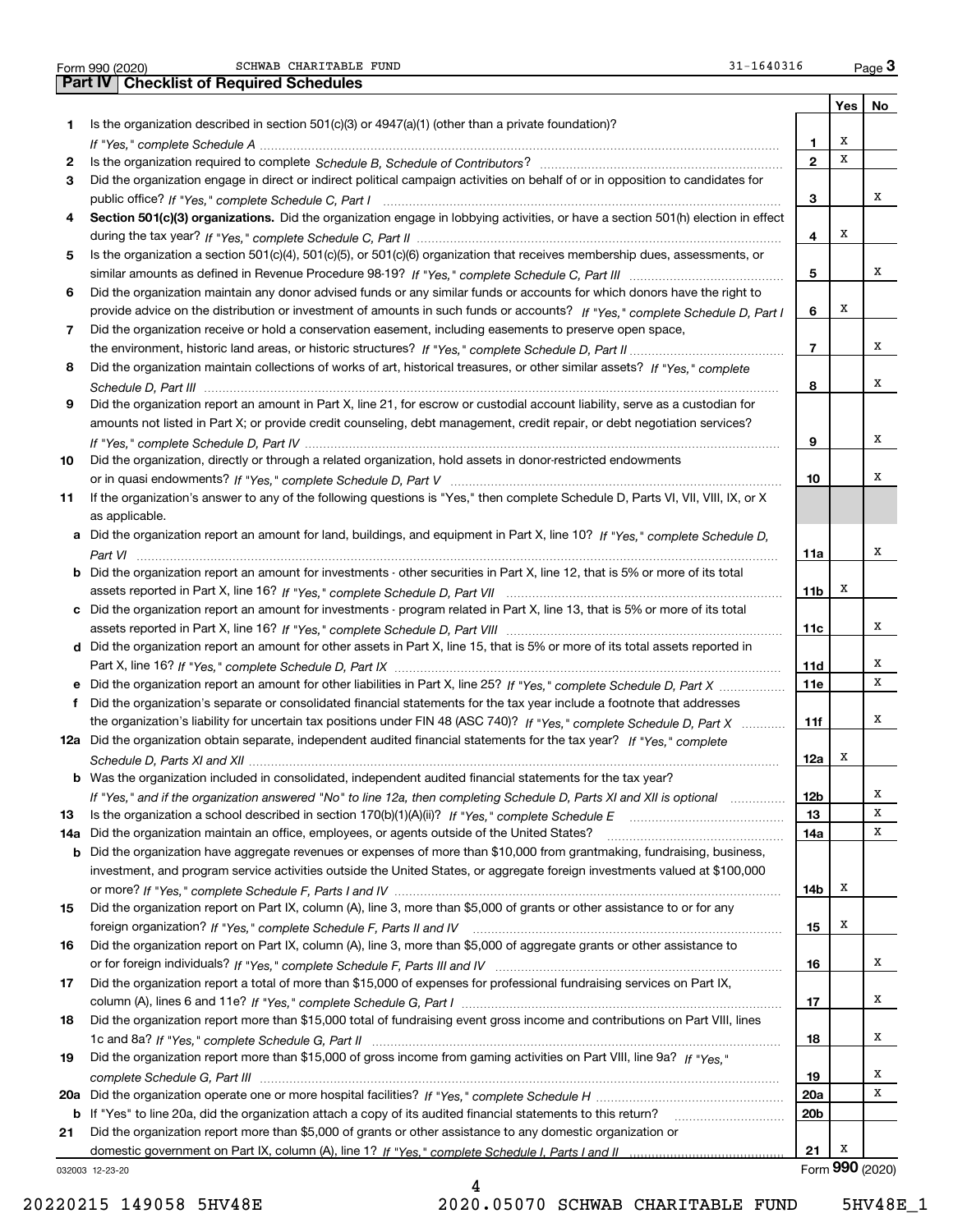|  | Form 990 (2020) |
|--|-----------------|
|  |                 |

Form 990 (2020) Page SCHWAB CHARITABLE FUND 31-1640316

|               | 31-1640316<br>SCHWAB CHARITABLE FUND<br>Form 990 (2020)                                                                      |            |     | Page 4          |
|---------------|------------------------------------------------------------------------------------------------------------------------------|------------|-----|-----------------|
|               | Part IV   Checklist of Required Schedules (continued)                                                                        |            |     |                 |
|               |                                                                                                                              |            | Yes | No              |
| 22            | Did the organization report more than \$5,000 of grants or other assistance to or for domestic individuals on                |            |     |                 |
|               |                                                                                                                              | 22         |     | х               |
| 23            | Did the organization answer "Yes" to Part VII, Section A, line 3, 4, or 5 about compensation of the organization's current   |            |     |                 |
|               | and former officers, directors, trustees, key employees, and highest compensated employees? If "Yes," complete               |            |     |                 |
|               |                                                                                                                              | 23         | х   |                 |
|               | 24a Did the organization have a tax-exempt bond issue with an outstanding principal amount of more than \$100,000 as of the  |            |     |                 |
|               | last day of the year, that was issued after December 31, 2002? If "Yes," answer lines 24b through 24d and complete           |            |     |                 |
|               |                                                                                                                              | 24a        |     | х               |
|               |                                                                                                                              | 24b        |     |                 |
|               |                                                                                                                              |            |     |                 |
|               | c Did the organization maintain an escrow account other than a refunding escrow at any time during the year to defease       |            |     |                 |
|               |                                                                                                                              | 24c        |     |                 |
|               |                                                                                                                              | 24d        |     |                 |
|               | 25a Section 501(c)(3), 501(c)(4), and 501(c)(29) organizations. Did the organization engage in an excess benefit             |            |     |                 |
|               |                                                                                                                              | 25a        |     | х               |
|               | b Is the organization aware that it engaged in an excess benefit transaction with a disqualified person in a prior year, and |            |     |                 |
|               | that the transaction has not been reported on any of the organization's prior Forms 990 or 990-EZ? If "Yes," complete        |            |     |                 |
|               | Schedule L. Part I                                                                                                           | 25b        |     | х               |
| 26            | Did the organization report any amount on Part X, line 5 or 22, for receivables from or payables to any current              |            |     |                 |
|               | or former officer, director, trustee, key employee, creator or founder, substantial contributor, or 35%                      |            |     |                 |
|               |                                                                                                                              | 26         |     | х               |
| 27            | Did the organization provide a grant or other assistance to any current or former officer, director, trustee, key employee,  |            |     |                 |
|               | creator or founder, substantial contributor or employee thereof, a grant selection committee member, or to a 35% controlled  |            |     |                 |
|               | entity (including an employee thereof) or family member of any of these persons? If "Yes," complete Schedule L, Part III     | 27         |     | х               |
| 28            | Was the organization a party to a business transaction with one of the following parties (see Schedule L, Part IV            |            |     |                 |
|               | instructions, for applicable filing thresholds, conditions, and exceptions):                                                 |            |     |                 |
|               | a A current or former officer, director, trustee, key employee, creator or founder, or substantial contributor? If           |            |     |                 |
|               |                                                                                                                              | 28a        |     | Х               |
|               |                                                                                                                              | 28b        |     | х               |
|               | c A 35% controlled entity of one or more individuals and/or organizations described in lines 28a or 28b? If                  |            |     |                 |
|               |                                                                                                                              |            | х   |                 |
|               |                                                                                                                              | 28c        | x   |                 |
| 29            |                                                                                                                              | 29         |     |                 |
| 30            | Did the organization receive contributions of art, historical treasures, or other similar assets, or qualified conservation  |            |     |                 |
|               |                                                                                                                              | 30         |     | х               |
| 31            | Did the organization liquidate, terminate, or dissolve and cease operations? If "Yes," complete Schedule N, Part I           | 31         |     | x               |
|               | Did the organization sell, exchange, dispose of, or transfer more than 25% of its net assets? If "Yes," complete             |            |     |                 |
|               |                                                                                                                              | 32         |     | X               |
| 33            | Did the organization own 100% of an entity disregarded as separate from the organization under Regulations                   |            |     |                 |
|               |                                                                                                                              | 33         |     | х               |
| 34            | Was the organization related to any tax-exempt or taxable entity? If "Yes," complete Schedule R, Part II, III, or IV, and    |            |     |                 |
|               |                                                                                                                              | 34         |     | x               |
|               | 35a Did the organization have a controlled entity within the meaning of section 512(b)(13)?                                  | <b>35a</b> |     | х               |
|               | b If "Yes" to line 35a, did the organization receive any payment from or engage in any transaction with a controlled entity  |            |     |                 |
|               |                                                                                                                              | 35b        |     |                 |
| 36            | Section 501(c)(3) organizations. Did the organization make any transfers to an exempt non-charitable related organization?   |            |     |                 |
|               |                                                                                                                              | 36         |     | х               |
| 37            | Did the organization conduct more than 5% of its activities through an entity that is not a related organization             |            |     |                 |
|               |                                                                                                                              | 37         |     | х               |
| 38            | Did the organization complete Schedule O and provide explanations in Schedule O for Part VI, lines 11b and 19?               |            |     |                 |
|               | Note: All Form 990 filers are required to complete Schedule O                                                                | 38         | x   |                 |
| <b>Part V</b> | <b>Statements Regarding Other IRS Filings and Tax Compliance</b>                                                             |            |     |                 |
|               | Check if Schedule O contains a response or note to any line in this Part V                                                   |            |     |                 |
|               |                                                                                                                              |            |     |                 |
|               |                                                                                                                              |            | Yes | No              |
|               | 14<br>1a                                                                                                                     |            |     |                 |
|               | 0<br><b>b</b> Enter the number of Forms W-2G included in line 1a. Enter -0- if not applicable<br>1b                          |            |     |                 |
|               | c Did the organization comply with backup withholding rules for reportable payments to vendors and reportable gaming         |            |     |                 |
|               | (gambling) winnings to prize winners?                                                                                        | 1c         | x   |                 |
|               | 032004 12-23-20                                                                                                              |            |     | Form 990 (2020) |
|               | 5                                                                                                                            |            |     |                 |

 <sup>20220215 149058 5</sup>HV48E 2020.05070 SCHWAB CHARITABLE FUND 5HV48E\_1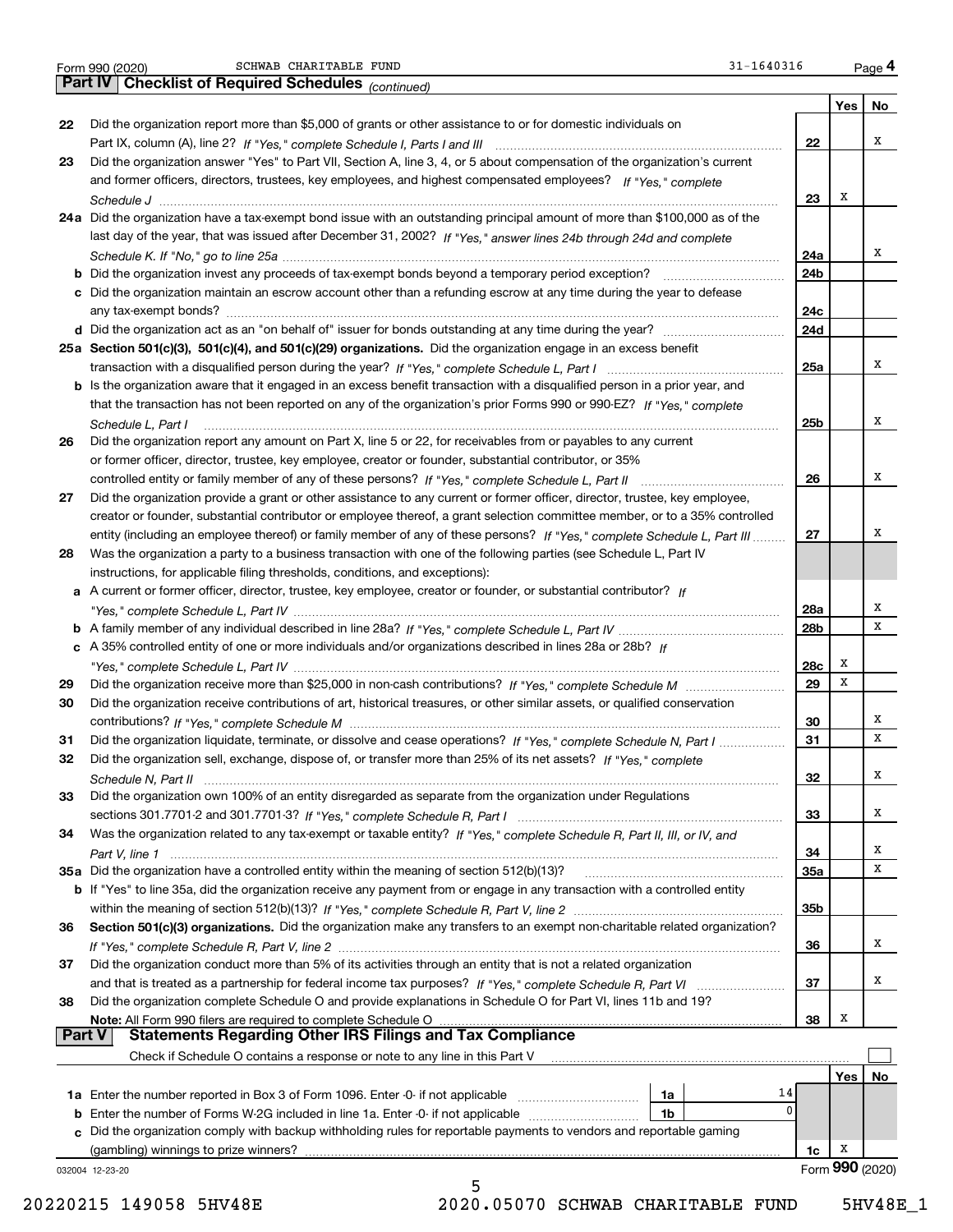|        | 31-1640316<br>SCHWAB CHARITABLE FUND<br>Form 990 (2020)                                                                                         |                |     | <u>Page</u> 5 |
|--------|-------------------------------------------------------------------------------------------------------------------------------------------------|----------------|-----|---------------|
| Part V | Statements Regarding Other IRS Filings and Tax Compliance (continued)                                                                           |                |     |               |
|        |                                                                                                                                                 |                | Yes | No            |
|        | 2a Enter the number of employees reported on Form W-3, Transmittal of Wage and Tax Statements,                                                  |                |     |               |
|        | 0<br>filed for the calendar year ending with or within the year covered by this return<br>2a                                                    |                |     |               |
|        | <b>b</b> If at least one is reported on line 2a, did the organization file all required federal employment tax returns?                         | 2b             |     |               |
|        | Note: If the sum of lines 1a and 2a is greater than 250, you may be required to $e$ -file (see instructions) $\ldots$                           |                |     |               |
|        | 3a Did the organization have unrelated business gross income of \$1,000 or more during the year?                                                | 3a             | х   |               |
|        | b If "Yes," has it filed a Form 990-T for this year? If "No" to line 3b, provide an explanation on Schedule O                                   | 3 <sub>b</sub> | х   |               |
|        | 4a At any time during the calendar year, did the organization have an interest in, or a signature or other authority over, a                    |                |     |               |
|        |                                                                                                                                                 | 4a             |     | х             |
|        | <b>b</b> If "Yes," enter the name of the foreign country $\triangleright$                                                                       |                |     |               |
|        | See instructions for filing requirements for FinCEN Form 114, Report of Foreign Bank and Financial Accounts (FBAR).                             |                |     |               |
|        | 5a Was the organization a party to a prohibited tax shelter transaction at any time during the tax year?                                        | 5a             |     | х             |
|        |                                                                                                                                                 | 5 <sub>b</sub> |     | х             |
|        |                                                                                                                                                 | 5c             |     |               |
|        | 6a Does the organization have annual gross receipts that are normally greater than \$100,000, and did the organization solicit                  |                |     |               |
|        | any contributions that were not tax deductible as charitable contributions?                                                                     | 6a             |     | х             |
|        | <b>b</b> If "Yes," did the organization include with every solicitation an express statement that such contributions or gifts                   |                |     |               |
|        | were not tax deductible?                                                                                                                        | 6b             |     |               |
| 7      | Organizations that may receive deductible contributions under section 170(c).                                                                   |                |     |               |
| а      | Did the organization receive a payment in excess of \$75 made partly as a contribution and partly for goods and services provided to the payor? | 7a             |     | х             |
|        | <b>b</b> If "Yes," did the organization notify the donor of the value of the goods or services provided?                                        | 7b             |     |               |
|        | c Did the organization sell, exchange, or otherwise dispose of tangible personal property for which it was required                             |                |     |               |
|        | to file Form 8282?                                                                                                                              | 7c             | х   |               |
|        | 78<br>7d                                                                                                                                        |                |     |               |
| е      | Did the organization receive any funds, directly or indirectly, to pay premiums on a personal benefit contract?                                 | 7e             |     | Х             |
| Ť.     | Did the organization, during the year, pay premiums, directly or indirectly, on a personal benefit contract?                                    | 7f             |     | х             |
| g      | If the organization received a contribution of qualified intellectual property, did the organization file Form 8899 as required?                | 7g             | N/A |               |
| h.     | If the organization received a contribution of cars, boats, airplanes, or other vehicles, did the organization file a Form 1098-C?              | 7h             | N/A |               |
| 8      | Sponsoring organizations maintaining donor advised funds. Did a donor advised fund maintained by the                                            |                |     |               |
|        | sponsoring organization have excess business holdings at any time during the year?                                                              | 8              |     | х             |
| 9      | Sponsoring organizations maintaining donor advised funds.                                                                                       |                |     |               |
| а      | Did the sponsoring organization make any taxable distributions under section 4966?                                                              | 9а             |     | Х             |
| b      | Did the sponsoring organization make a distribution to a donor, donor advisor, or related person?                                               | 9b             |     | х             |
| 10     | Section 501(c)(7) organizations. Enter:                                                                                                         |                |     |               |
|        | N/A<br>a Initiation fees and capital contributions included on Part VIII, line 12 [111] [11] [12] [11] [12] [11] [12<br>10a                     |                |     |               |
| b      | Gross receipts, included on Form 990, Part VIII, line 12, for public use of club facilities<br>10b                                              |                |     |               |
| 11     | Section 501(c)(12) organizations. Enter:                                                                                                        |                |     |               |
| а      | N/A<br>11a<br>Gross income from members or shareholders [1111] [111] Cross income from members or shareholders [111] [11] Th                    |                |     |               |
| b      | Gross income from other sources (Do not net amounts due or paid to other sources against                                                        |                |     |               |
|        | amounts due or received from them.)<br>11b                                                                                                      |                |     |               |
|        | 12a Section 4947(a)(1) non-exempt charitable trusts. Is the organization filing Form 990 in lieu of Form 1041?                                  | 12a            |     |               |
| b      | If "Yes," enter the amount of tax-exempt interest received or accrued during the year<br>12b                                                    |                |     |               |
| 13     | Section 501(c)(29) qualified nonprofit health insurance issuers.                                                                                |                |     |               |
|        | N/A                                                                                                                                             | 13а            |     |               |
|        | Note: See the instructions for additional information the organization must report on Schedule O.                                               |                |     |               |
|        | <b>b</b> Enter the amount of reserves the organization is required to maintain by the states in which the                                       |                |     |               |
|        | 13 <sub>b</sub>                                                                                                                                 |                |     |               |
|        | 13с                                                                                                                                             |                |     |               |
| 14a    | Did the organization receive any payments for indoor tanning services during the tax year?                                                      | 14a            |     | х             |
| b      |                                                                                                                                                 | 14b            |     |               |
| 15     | Is the organization subject to the section 4960 tax on payment(s) of more than \$1,000,000 in remuneration or                                   |                |     |               |
|        |                                                                                                                                                 | 15             |     | Х             |
|        | If "Yes," see instructions and file Form 4720, Schedule N.                                                                                      |                |     |               |
| 16     | Is the organization an educational institution subject to the section 4968 excise tax on net investment income?<br>.                            | 16             |     | х             |
|        | If "Yes," complete Form 4720, Schedule O.                                                                                                       |                |     |               |
|        |                                                                                                                                                 |                |     |               |

6

|  | Form 990 (2020) |
|--|-----------------|
|  |                 |

032005 12-23-20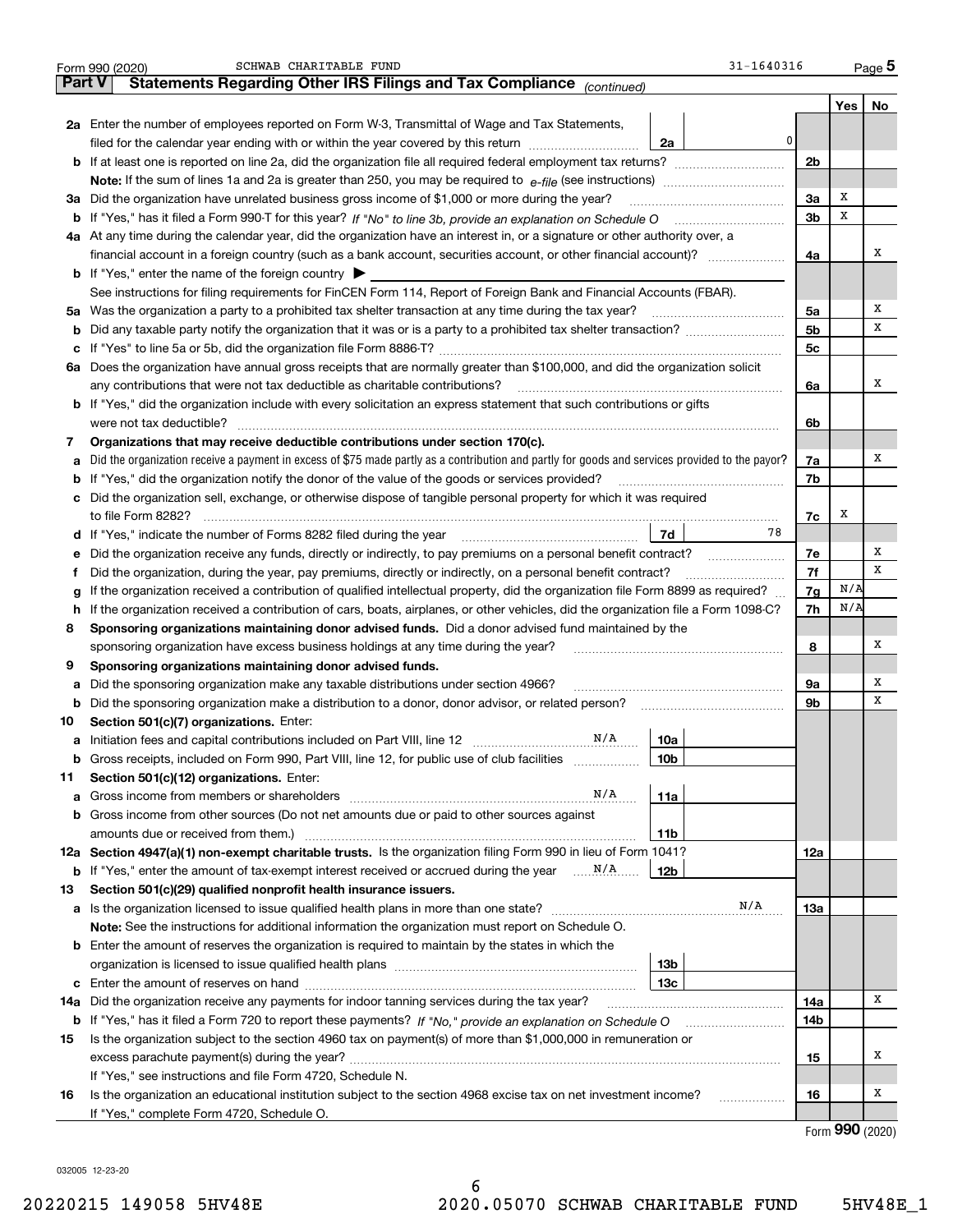|    | to line 8a, 8b, or 10b below, describe the circumstances, processes, or changes on Schedule O. See instructions.                                 |                 |     |                |
|----|--------------------------------------------------------------------------------------------------------------------------------------------------|-----------------|-----|----------------|
|    |                                                                                                                                                  |                 |     | $\overline{X}$ |
|    | <b>Section A. Governing Body and Management</b>                                                                                                  |                 |     |                |
|    |                                                                                                                                                  |                 | Yes | No             |
|    | 1a Enter the number of voting members of the governing body at the end of the tax year<br>1a                                                     |                 |     |                |
|    | If there are material differences in voting rights among members of the governing body, or if the governing                                      |                 |     |                |
|    | body delegated broad authority to an executive committee or similar committee, explain on Schedule O.                                            |                 |     |                |
|    | 6<br>1b                                                                                                                                          |                 |     |                |
| 2  | Did any officer, director, trustee, or key employee have a family relationship or a business relationship with any other                         |                 |     |                |
|    | officer, director, trustee, or key employee?                                                                                                     | $\mathbf{2}$    |     | x              |
| З  | Did the organization delegate control over management duties customarily performed by or under the direct supervision                            |                 |     |                |
|    |                                                                                                                                                  | 3               |     | х              |
| 4  | Did the organization make any significant changes to its governing documents since the prior Form 990 was filed?                                 | 4               |     | х              |
| 5  |                                                                                                                                                  | 5               |     | х              |
| 6  | Did the organization have members or stockholders?                                                                                               | 6               |     | x              |
|    | 7a Did the organization have members, stockholders, or other persons who had the power to elect or appoint one or                                |                 |     |                |
|    | more members of the governing body?                                                                                                              | 7a              |     | x              |
|    | <b>b</b> Are any governance decisions of the organization reserved to (or subject to approval by) members, stockholders, or                      |                 |     |                |
|    | persons other than the governing body?                                                                                                           | 7b              |     | х              |
| 8  | Did the organization contemporaneously document the meetings held or written actions undertaken during the year by the following:                |                 |     |                |
| a  |                                                                                                                                                  | 8а              | x   |                |
|    |                                                                                                                                                  | 8b              | x   |                |
| 9  | Is there any officer, director, trustee, or key employee listed in Part VII, Section A, who cannot be reached at the                             |                 |     |                |
|    |                                                                                                                                                  | 9               |     | x              |
|    | Section B. Policies (This Section B requests information about policies not required by the Internal Revenue Code.)                              |                 |     |                |
|    |                                                                                                                                                  |                 | Yes | No             |
|    |                                                                                                                                                  | 10a             |     | х              |
|    | <b>b</b> If "Yes," did the organization have written policies and procedures governing the activities of such chapters, affiliates,              |                 |     |                |
|    | and branches to ensure their operations are consistent with the organization's exempt purposes?                                                  | 10 <sub>b</sub> |     |                |
|    |                                                                                                                                                  |                 | х   |                |
|    | 11a Has the organization provided a complete copy of this Form 990 to all members of its governing body before filing the form?                  | 11a             |     |                |
|    | <b>b</b> Describe in Schedule O the process, if any, used by the organization to review this Form 990.                                           |                 | x   |                |
|    |                                                                                                                                                  | 12a             | x   |                |
|    | <b>b</b> Were officers, directors, or trustees, and key employees required to disclose annually interests that could give rise to conflicts?     | 12 <sub>b</sub> |     |                |
|    | c Did the organization regularly and consistently monitor and enforce compliance with the policy? If "Yes," describe                             |                 |     |                |
|    | in Schedule O how this was done manufactured and continuum control of the state of the state of the state of t                                   | 12c             | x   |                |
| 13 | Did the organization have a written whistleblower policy?                                                                                        | 13              | х   |                |
| 14 | Did the organization have a written document retention and destruction policy? [11] manufaction policy?                                          | 14              | x   |                |
| 15 | Did the process for determining compensation of the following persons include a review and approval by independent                               |                 |     |                |
|    | persons, comparability data, and contemporaneous substantiation of the deliberation and decision?                                                |                 |     |                |
|    |                                                                                                                                                  | 15a             | х   |                |
|    |                                                                                                                                                  | 15b             | x   |                |
|    | If "Yes" to line 15a or 15b, describe the process in Schedule O (see instructions).                                                              |                 |     |                |
|    | 16a Did the organization invest in, contribute assets to, or participate in a joint venture or similar arrangement with a                        |                 |     |                |
|    | taxable entity during the year?                                                                                                                  | 16a             |     | х              |
|    | <b>b</b> If "Yes," did the organization follow a written policy or procedure requiring the organization to evaluate its participation            |                 |     |                |
|    | in joint venture arrangements under applicable federal tax law, and take steps to safequard the organization's                                   |                 |     |                |
|    |                                                                                                                                                  | 16b             |     |                |
|    |                                                                                                                                                  |                 |     |                |
|    |                                                                                                                                                  |                 |     |                |
|    | <b>Section C. Disclosure</b>                                                                                                                     |                 |     |                |
| 17 | List the states with which a copy of this Form 990 is required to be filed ▶AK, AL, AR, CA, FL, GA, HI, IL, KS, KY, MA, MD                       |                 |     |                |
| 18 | Section 6104 requires an organization to make its Forms 1023 (1024 or 1024-A, if applicable), 990, and 990-T (Section 501(c)(3)s only) available |                 |     |                |
|    | for public inspection. Indicate how you made these available. Check all that apply.                                                              |                 |     |                |
|    | $X$ Own website<br>$X$ Upon request<br>Another's website<br>Other (explain on Schedule O)                                                        |                 |     |                |
| 19 | Describe on Schedule O whether (and if so, how) the organization made its governing documents, conflict of interest policy, and financial        |                 |     |                |
|    | statements available to the public during the tax year.                                                                                          |                 |     |                |
| 20 | State the name, address, and telephone number of the person who possesses the organization's books and records                                   |                 |     |                |
|    | STEPHANIE QUEISERT $-$ (800) 746-6216<br>211 MAIN STREET, SAN FRANCISCO, CA 94105                                                                |                 |     |                |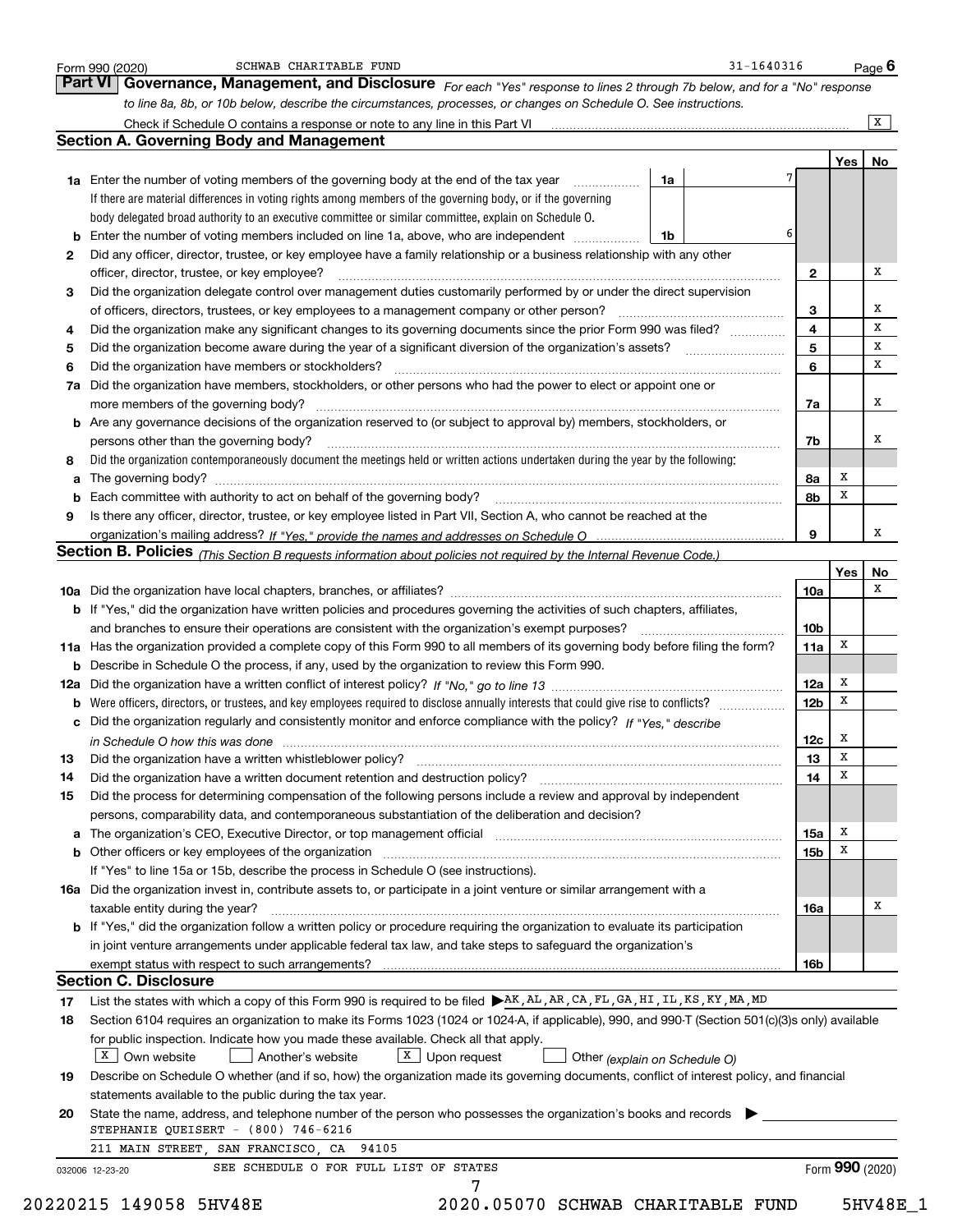| Form 990 (2020) | SCHWAB CHARITABLE FUND                                                                                                                                     | $31 - 1640316$ | Page |  |  |  |  |  |  |  |  |
|-----------------|------------------------------------------------------------------------------------------------------------------------------------------------------------|----------------|------|--|--|--|--|--|--|--|--|
|                 | <b>Part VII</b> Compensation of Officers, Directors, Trustees, Key Employees, Highest Compensated                                                          |                |      |  |  |  |  |  |  |  |  |
|                 | <b>Employees, and Independent Contractors</b>                                                                                                              |                |      |  |  |  |  |  |  |  |  |
|                 | Check if Schedule O contains a response or note to any line in this Part VII                                                                               |                |      |  |  |  |  |  |  |  |  |
|                 | Section A. Officers, Directors, Trustees, Key Employees, and Highest Compensated Employees                                                                 |                |      |  |  |  |  |  |  |  |  |
|                 | 1a Complete this table for all persons required to be listed. Report compensation for the calendar year ending with or within the organization's tax year. |                |      |  |  |  |  |  |  |  |  |

**•** List all of the organization's current officers, directors, trustees (whether individuals or organizations), regardless of amount of compensation. Enter -0- in columns (D), (E), and (F) if no compensation was paid.

 $\bullet$  List all of the organization's  $\,$ current key employees, if any. See instructions for definition of "key employee."

**·** List the organization's five current highest compensated employees (other than an officer, director, trustee, or key employee) who received report-■ List the organization's five current highest compensated employees (other than an officer, director, trustee, or key employee) who received report-<br>able compensation (Box 5 of Form W-2 and/or Box 7 of Form 1099-MISC) of

**•** List all of the organization's former officers, key employees, and highest compensated employees who received more than \$100,000 of reportable compensation from the organization and any related organizations.

**former directors or trustees**  ¥ List all of the organization's that received, in the capacity as a former director or trustee of the organization, more than \$10,000 of reportable compensation from the organization and any related organizations.

See instructions for the order in which to list the persons above.

Check this box if neither the organization nor any related organization compensated any current officer, director, or trustee.  $\mathcal{L}^{\text{max}}$ 

| (A)                                    | (B)                      |                               |                       | (C)     |              |                                                                  |        | (D)             | (E)             | (F)                         |
|----------------------------------------|--------------------------|-------------------------------|-----------------------|---------|--------------|------------------------------------------------------------------|--------|-----------------|-----------------|-----------------------------|
| Name and title                         | Average                  |                               |                       |         | Position     | (do not check more than one                                      |        | Reportable      | Reportable      | Estimated                   |
|                                        | hours per                |                               |                       |         |              | box, unless person is both an<br>officer and a director/trustee) |        | compensation    | compensation    | amount of                   |
|                                        | week                     |                               |                       |         |              |                                                                  |        | from            | from related    | other                       |
|                                        | (list any                |                               |                       |         |              |                                                                  |        | the             | organizations   | compensation                |
|                                        | hours for                |                               |                       |         |              |                                                                  |        | organization    | (W-2/1099-MISC) | from the                    |
|                                        | related<br>organizations |                               |                       |         |              |                                                                  |        | (W-2/1099-MISC) |                 | organization<br>and related |
|                                        | below                    |                               |                       |         |              |                                                                  |        |                 |                 | organizations               |
|                                        | line)                    | ndividual trustee or director | Institutional trustee | Officer | Key employee | Highest compensated<br>employee                                  | Former |                 |                 |                             |
| KIMBERLY LAUGHTON<br>(1)               | 40.00                    |                               |                       |         |              |                                                                  |        |                 |                 |                             |
| PRESIDENT                              | 0.00                     |                               |                       | x       |              |                                                                  |        | 721,987.        | 0.              | 18,480.                     |
| SUSAN HELDMAN<br>(2)                   | 40.00                    |                               |                       |         |              |                                                                  |        |                 |                 |                             |
| VP & CONTROLLER                        | 0.00                     |                               |                       | х       |              |                                                                  |        | 403,916.        | $\mathbf{0}$ .  | 18,480.                     |
| FRED KAYNOR<br>(3)                     | 40.00                    |                               |                       |         |              |                                                                  |        |                 |                 |                             |
| VP MKT/BUS DEVELOPMENT                 | 0.00                     |                               |                       | x       |              |                                                                  |        | 402,145         | $\mathbf{0}$ .  | 18,480.                     |
| SAM KANG<br>(4)                        | 40.00                    |                               |                       |         |              |                                                                  |        |                 |                 |                             |
| VP OPERATIONS                          | 0.00                     |                               |                       | X       |              |                                                                  |        | 371,960         | $\mathbf{0}$ .  | 18,480.                     |
| BARBARA BENWARE (THRU MAR 2020)<br>(5) | 40.00                    |                               |                       |         |              |                                                                  |        |                 |                 |                             |
| VP OVERSIGHT/RISK                      | 0.00                     |                               |                       | x       |              |                                                                  |        | 309,296         | $\mathbf{0}$ .  | 4,620.                      |
| MICHAEL MAESTAS<br>(6)                 | 40.00                    |                               |                       |         |              |                                                                  |        |                 |                 |                             |
| MD INVESTMENT OVERSIGHT                | 0.00                     |                               |                       |         |              | x                                                                |        | 254,614.        | $\mathbf{0}$ .  | 18,480.                     |
| DOUG CAMPBELL<br>(7)                   | 40.00                    |                               |                       |         |              |                                                                  |        |                 |                 |                             |
| MANAGING DIRECTOR - STRATEGY           | 0.00                     |                               |                       |         |              | X                                                                |        | 241,401         | $\mathbf{0}$ .  | 18,480.                     |
| STEPHANIE QUEISERT<br>(8)              | 40.00                    |                               |                       |         |              |                                                                  |        |                 |                 |                             |
| MD - FINANCIAL REPORTING               | 0.00                     |                               |                       |         |              | X                                                                |        | 222,042         | $\mathbf{0}$ .  | 18,480.                     |
| STEPHANIE DIAMOND<br>(9)               | 40.00                    |                               |                       |         |              |                                                                  |        |                 |                 |                             |
| MD BUSINESS DEVELOPMENT                | 0.00                     |                               |                       |         |              | X                                                                |        | 212,095         | $\mathbf{0}$ .  | 18,480.                     |
| (10) BRIAN HOWELL                      | 40.00                    |                               |                       |         |              |                                                                  |        |                 |                 |                             |
| MD BUSINESS DEVELOPMENT                | 0.00                     |                               |                       |         |              | X                                                                |        | 193,564.        | $\mathbf{0}$ .  | 18,480.                     |
| (11) ANNE CASSCELLS                    | 1.00                     |                               |                       |         |              |                                                                  |        |                 |                 |                             |
| <b>DIRECTOR</b>                        | 0.00                     | X                             |                       |         |              |                                                                  |        | 0.              | $\mathbf{0}$ .  | 0.                          |
| (12) BILL BROWNELL                     | 1.00                     |                               |                       |         |              |                                                                  |        |                 |                 |                             |
| <b>DIRECTOR</b>                        | 0.00                     | X                             |                       |         |              |                                                                  |        | $\mathbf{0}$    | $\mathbf{0}$    | $\mathbf 0$ .               |
| (13) CARRIE SCHWAB - POMERANTZ         | 1.00                     |                               |                       |         |              |                                                                  |        |                 |                 |                             |
| <b>DIRECTOR</b>                        | 0.00                     | X                             |                       |         |              |                                                                  |        | 0.              | $\mathbf{0}$    | $\mathbf 0$ .               |
| (14) DAN KINGSLEY                      | 1.00                     |                               |                       |         |              |                                                                  |        |                 |                 |                             |
| <b>DIRECTOR</b>                        | 0.00                     | х                             |                       |         |              |                                                                  |        | $\mathbf 0$ .   | $\mathbf 0$ .   | $\mathbf 0$ .               |
| (15) GREG AVIS                         | 1,00                     |                               |                       |         |              |                                                                  |        |                 |                 |                             |
| <b>DIRECTOR</b>                        | 0.00                     | X                             |                       |         |              |                                                                  |        | 0.              | $\mathbf{0}$ .  | $\mathbf 0$ .               |
| (16) LINDA B. SEGRE                    | 1,00                     |                               |                       |         |              |                                                                  |        |                 |                 |                             |
| <b>DIRECTOR</b>                        | 0.00                     | X                             |                       |         |              |                                                                  |        | $\mathbf 0$     | $\mathbf 0$ .   | 0.                          |
| (17) LORETTA DOON                      | 1,00                     |                               |                       |         |              |                                                                  |        |                 |                 |                             |
| <b>DIRECTOR</b>                        | 0.00                     | X                             |                       |         |              |                                                                  |        | $\mathbf{0}$    | $\mathbf{0}$ .  | 0.                          |

8

032007 12-23-20

Form (2020) **990**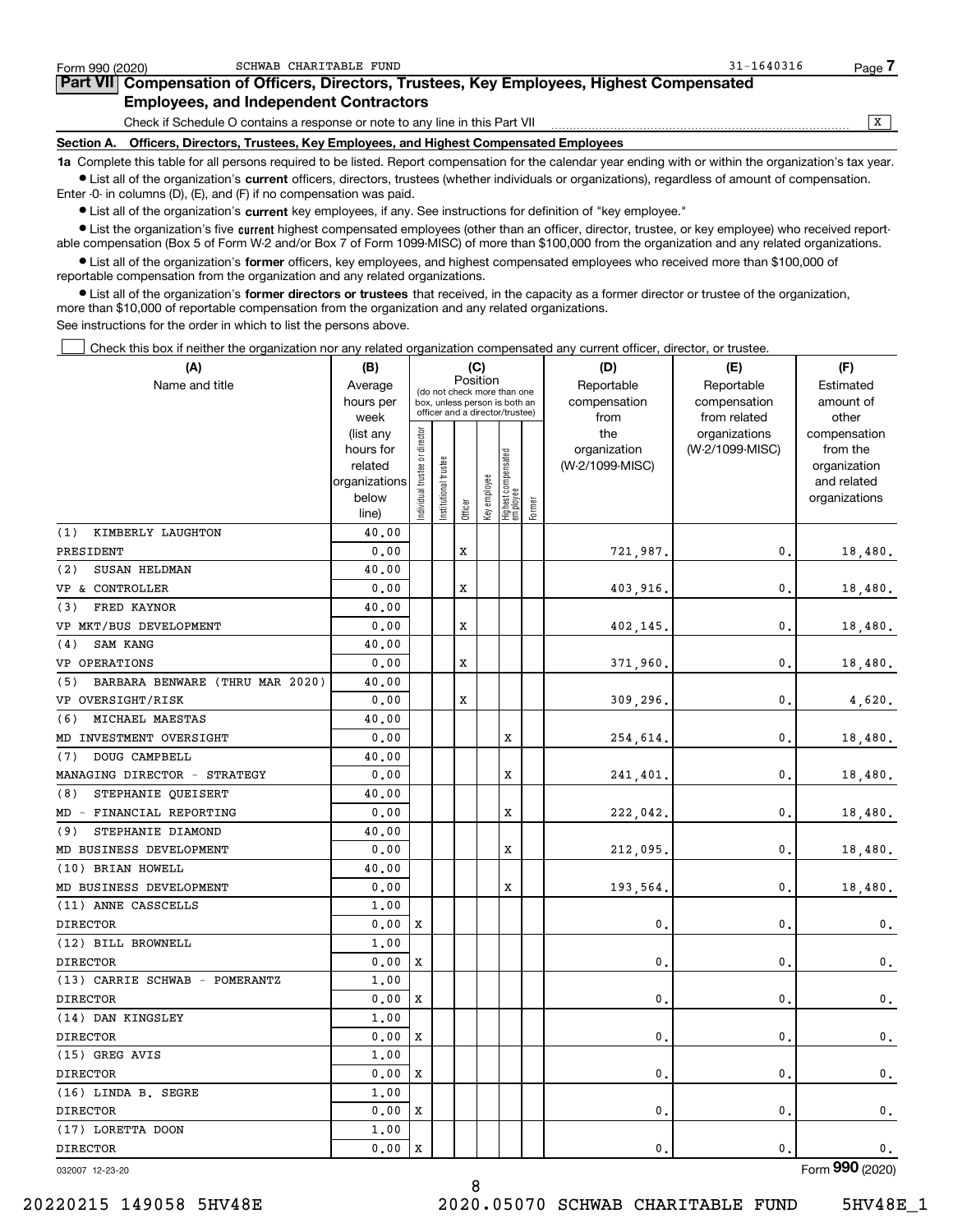| SCHWAB CHARITABLE FUND<br>Form 990 (2020)                                                                                                    |                          |                                |                       |          |              |                                 |        |                            | 31-1640316      |                |   |               | Page 8                      |
|----------------------------------------------------------------------------------------------------------------------------------------------|--------------------------|--------------------------------|-----------------------|----------|--------------|---------------------------------|--------|----------------------------|-----------------|----------------|---|---------------|-----------------------------|
| <b>Part VII</b><br>Section A. Officers, Directors, Trustees, Key Employees, and Highest Compensated Employees (continued)                    |                          |                                |                       |          |              |                                 |        |                            |                 |                |   |               |                             |
| (A)                                                                                                                                          | (B)                      |                                |                       | (C)      |              |                                 |        | (D)                        | (E)             |                |   | (F)           |                             |
| Name and title                                                                                                                               | Average                  |                                |                       | Position |              | (do not check more than one     |        | Reportable                 | Reportable      |                |   | Estimated     |                             |
|                                                                                                                                              | hours per                |                                |                       |          |              | box, unless person is both an   |        | compensation               | compensation    |                |   | amount of     |                             |
|                                                                                                                                              | week                     |                                |                       |          |              | officer and a director/trustee) |        | from                       | from related    |                |   | other         |                             |
|                                                                                                                                              | (list any                |                                |                       |          |              |                                 |        | the                        | organizations   |                |   | compensation  |                             |
|                                                                                                                                              | hours for                |                                |                       |          |              |                                 |        | organization               | (W-2/1099-MISC) |                |   | from the      |                             |
|                                                                                                                                              | related<br>organizations |                                |                       |          |              |                                 |        | (W-2/1099-MISC)            |                 |                |   | organization  |                             |
|                                                                                                                                              | below                    |                                |                       |          |              |                                 |        |                            |                 |                |   | and related   |                             |
|                                                                                                                                              | line)                    | Individual trustee or director | Institutional trustee | Officer  | key employee | Highest compensated<br>employee | Former |                            |                 |                |   | organizations |                             |
| (18) JAMAL MODIR                                                                                                                             | 1,00                     |                                |                       |          |              |                                 |        |                            |                 |                |   |               |                             |
| ASSISTANT SECRETARY                                                                                                                          | 0.00                     |                                |                       | Х        |              |                                 |        | 0                          |                 | 0.             |   |               | $\mathbf{0}$ .              |
| (19) R. SCOTT MCMILLEN                                                                                                                       | 1,00                     |                                |                       |          |              |                                 |        |                            |                 |                |   |               |                             |
| SECRETARY                                                                                                                                    | 0.00                     |                                |                       | Х        |              |                                 |        | $\mathbf 0$                |                 | 0.             |   |               | 0.                          |
|                                                                                                                                              |                          |                                |                       |          |              |                                 |        |                            |                 |                |   |               |                             |
|                                                                                                                                              |                          |                                |                       |          |              |                                 |        |                            |                 |                |   |               |                             |
|                                                                                                                                              |                          |                                |                       |          |              |                                 |        |                            |                 |                |   |               |                             |
|                                                                                                                                              |                          |                                |                       |          |              |                                 |        |                            |                 |                |   |               |                             |
|                                                                                                                                              |                          |                                |                       |          |              |                                 |        |                            |                 |                |   |               |                             |
|                                                                                                                                              |                          |                                |                       |          |              |                                 |        |                            |                 |                |   |               |                             |
|                                                                                                                                              |                          |                                |                       |          |              |                                 |        |                            |                 |                |   |               |                             |
|                                                                                                                                              |                          |                                |                       |          |              |                                 |        |                            |                 |                |   |               |                             |
|                                                                                                                                              |                          |                                |                       |          |              |                                 |        |                            |                 |                |   |               |                             |
|                                                                                                                                              |                          |                                |                       |          |              |                                 |        |                            |                 |                |   |               |                             |
|                                                                                                                                              |                          |                                |                       |          |              |                                 |        |                            |                 |                |   |               |                             |
|                                                                                                                                              |                          |                                |                       |          |              |                                 |        |                            |                 |                |   |               |                             |
|                                                                                                                                              |                          |                                |                       |          |              |                                 |        |                            |                 |                |   |               |                             |
|                                                                                                                                              |                          |                                |                       |          |              |                                 |        | 3, 333, 020.               |                 | 0.             |   |               | 170,940.                    |
| c Total from continuation sheets to Part VII, Section A [111] [12] Total from continuation sheets to Part VII, Section A                     |                          |                                |                       |          |              |                                 |        | $\mathbf{0}$ .             |                 | 0.             |   |               | 0.                          |
|                                                                                                                                              |                          |                                |                       |          |              |                                 |        | 3, 333, 020,               |                 | $\mathbf{0}$ . |   |               | 170,940.                    |
| Total number of individuals (including but not limited to those listed above) who received more than \$100,000 of reportable<br>$\mathbf{2}$ |                          |                                |                       |          |              |                                 |        |                            |                 |                |   |               |                             |
| compensation from the organization $\blacktriangleright$                                                                                     |                          |                                |                       |          |              |                                 |        |                            |                 |                |   |               | 54                          |
|                                                                                                                                              |                          |                                |                       |          |              |                                 |        |                            |                 |                |   | Yes           | No                          |
| Did the organization list any former officer, director, trustee, key employee, or highest compensated employee on<br>3                       |                          |                                |                       |          |              |                                 |        |                            |                 |                |   |               |                             |
| line 1a? If "Yes," complete Schedule J for such individual manufactured contained and the Yes," complete Schedule J for such individual      |                          |                                |                       |          |              |                                 |        |                            |                 |                | з |               | Χ                           |
| For any individual listed on line 1a, is the sum of reportable compensation and other compensation from the organization<br>4                |                          |                                |                       |          |              |                                 |        |                            |                 |                |   |               |                             |
|                                                                                                                                              |                          |                                |                       |          |              |                                 |        |                            |                 |                | 4 | x             |                             |
| Did any person listed on line 1a receive or accrue compensation from any unrelated organization or individual for services<br>5              |                          |                                |                       |          |              |                                 |        |                            |                 |                |   |               |                             |
|                                                                                                                                              |                          |                                |                       |          |              |                                 |        |                            |                 |                | 5 |               | X                           |
| <b>Section B. Independent Contractors</b>                                                                                                    |                          |                                |                       |          |              |                                 |        |                            |                 |                |   |               |                             |
| Complete this table for your five highest compensated independent contractors that received more than \$100,000 of compensation from<br>1    |                          |                                |                       |          |              |                                 |        |                            |                 |                |   |               |                             |
| the organization. Report compensation for the calendar year ending with or within the organization's tax year.                               |                          |                                |                       |          |              |                                 |        |                            |                 |                |   |               |                             |
| (A)                                                                                                                                          |                          |                                |                       |          |              |                                 |        | (B)                        |                 |                |   | (C)           |                             |
| Name and business address                                                                                                                    |                          |                                |                       |          |              |                                 |        | Description of services    |                 |                |   | Compensation  |                             |
| CHARLES SCHWAB & CO.                                                                                                                         |                          |                                |                       |          |              |                                 |        |                            |                 |                |   |               |                             |
| 211 MAIN STREET, SAN FRANCISCO, CA 94105                                                                                                     |                          |                                |                       |          |              |                                 |        | BROKERAGE & ADMIN SERVCIES |                 |                |   |               | 3,199,977.                  |
| GRAYSTONE CONSULTING LTD, N. AMERICA REG.                                                                                                    |                          |                                |                       |          |              |                                 |        |                            |                 |                |   |               |                             |
| 100 S CHARLES STREET, BALTIMORE, MD 21201                                                                                                    |                          |                                |                       |          |              |                                 |        | <b>ASSET MANAGEMENT</b>    |                 |                |   | 1,674,778.    |                             |
| JORDAN PARK GROUP LLC, 100 PINE STREET,                                                                                                      |                          |                                |                       |          |              |                                 |        |                            |                 |                |   |               |                             |
| SUITE 2600, SAN FRANCISCO, CA 94111-5212                                                                                                     |                          |                                |                       |          |              |                                 |        | <b>ASSET MANAGEMENT</b>    |                 |                |   |               | 692,752.                    |
| BAKER STREET ADVISORS LLC, 575 MARKET<br>STREET, SUITE 600, SAN FRANCISCO, CA 94105                                                          |                          |                                |                       |          |              |                                 |        | <b>ASSET MANAGEMENT</b>    |                 |                |   |               | 670,382.                    |
| WETHERBY ASSET MANAGEMENT, 580 CALIFORNIA                                                                                                    |                          |                                |                       |          |              |                                 |        |                            |                 |                |   |               |                             |
| STREET, FL 8, SAN FRANCISCO, CA 94104-1029                                                                                                   |                          |                                |                       |          |              |                                 |        | <b>ASSET MANAGEMENT</b>    |                 |                |   |               | 548,083.                    |
| Total number of independent contractors (including but not limited to those listed above) who received more than<br>$\mathbf{2}$             |                          |                                |                       |          |              |                                 |        |                            |                 |                |   |               |                             |
| \$100,000 of compensation from the organization                                                                                              |                          |                                |                       |          | 33           |                                 |        |                            |                 |                |   |               |                             |
|                                                                                                                                              |                          |                                |                       |          |              |                                 |        |                            |                 |                |   |               | $F_{\text{arm}}$ 990 (2020) |

032008 12-23-20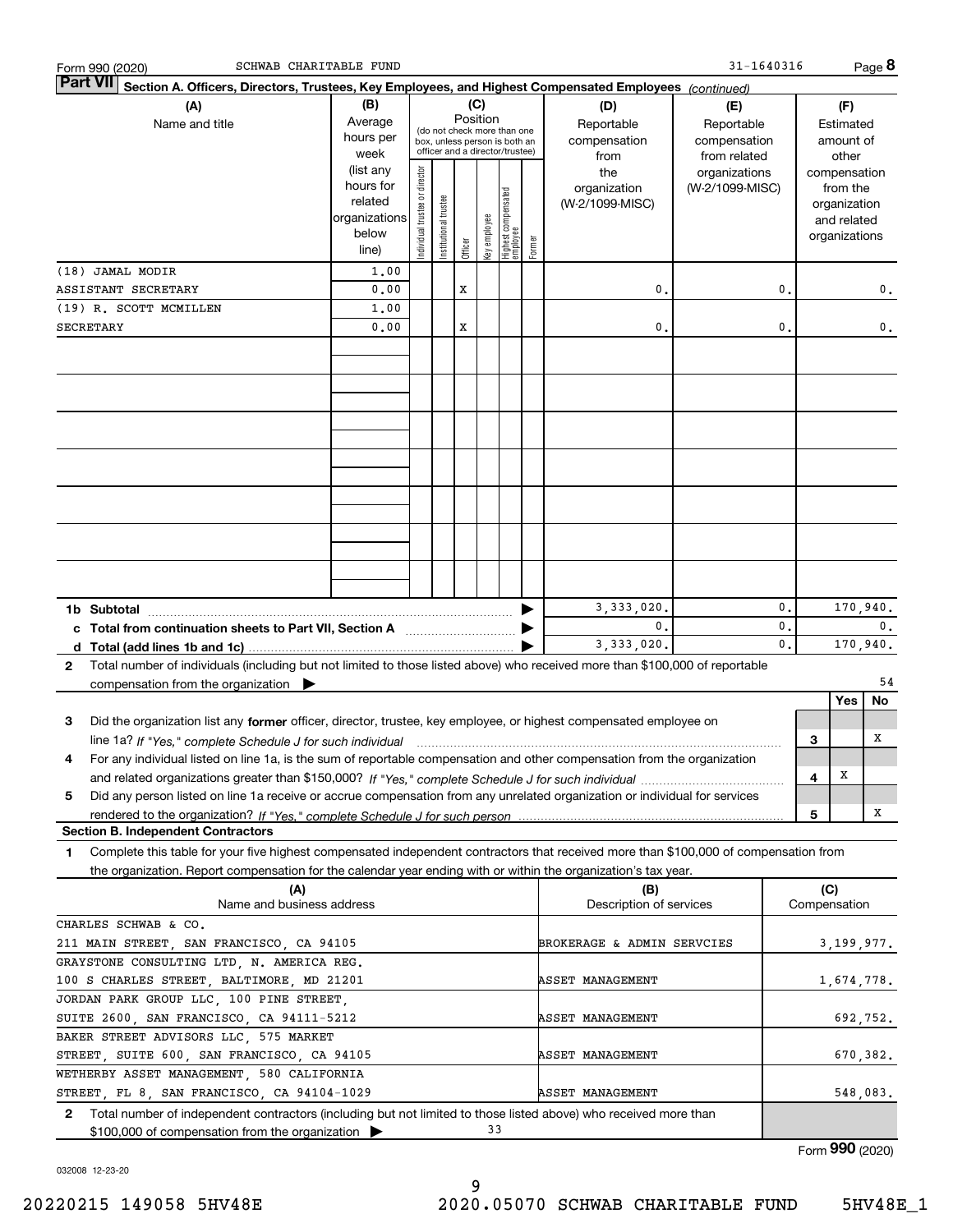|                                                           |                  |   | SCHWAB CHARITABLE FUND<br>Form 990 (2020)                                                                             |                        |                      |                                              | 31-1640316                                      | Page 9                                                          |
|-----------------------------------------------------------|------------------|---|-----------------------------------------------------------------------------------------------------------------------|------------------------|----------------------|----------------------------------------------|-------------------------------------------------|-----------------------------------------------------------------|
|                                                           | <b>Part VIII</b> |   | <b>Statement of Revenue</b>                                                                                           |                        |                      |                                              |                                                 |                                                                 |
|                                                           |                  |   | Check if Schedule O contains a response or note to any line in this Part VIII                                         |                        |                      |                                              |                                                 |                                                                 |
|                                                           |                  |   |                                                                                                                       |                        | (A)<br>Total revenue | (B)<br>Related or exempt<br>function revenue | $\overline{C}$<br>Unrelated<br>business revenue | (D)<br>Revenue excluded<br>from tax under<br>sections 512 - 514 |
|                                                           |                  |   | 1 a Federated campaigns<br>1a                                                                                         |                        |                      |                                              |                                                 |                                                                 |
| Contributions, Gifts, Grants<br>and Other Similar Amounts |                  |   | 1 <sub>b</sub><br><b>b</b> Membership dues                                                                            |                        |                      |                                              |                                                 |                                                                 |
|                                                           |                  |   | 1c<br>c Fundraising events                                                                                            |                        |                      |                                              |                                                 |                                                                 |
|                                                           |                  |   | 1 <sub>d</sub><br>d Related organizations                                                                             |                        |                      |                                              |                                                 |                                                                 |
|                                                           |                  |   | e Government grants (contributions)<br>1e                                                                             |                        |                      |                                              |                                                 |                                                                 |
|                                                           |                  |   | f All other contributions, gifts, grants, and                                                                         |                        |                      |                                              |                                                 |                                                                 |
|                                                           |                  |   | similar amounts not included above<br>1f                                                                              | 7, 127, 941, 784.      |                      |                                              |                                                 |                                                                 |
|                                                           |                  | g | Noncash contributions included in lines 1a-1f                                                                         | $1g$ \$ 4,394,922,123. |                      |                                              |                                                 |                                                                 |
|                                                           |                  |   |                                                                                                                       |                        | 7,127,941,784.       |                                              |                                                 |                                                                 |
|                                                           |                  |   |                                                                                                                       | <b>Business Code</b>   |                      |                                              |                                                 |                                                                 |
|                                                           | 2 a              |   |                                                                                                                       |                        |                      |                                              |                                                 |                                                                 |
|                                                           |                  | b | <u> 1980 - Johann Barbara, martxa alemaniar amerikan a</u>                                                            |                        |                      |                                              |                                                 |                                                                 |
|                                                           |                  | с | <u> 1989 - Johann Barn, mars ann an t-Amhain Aonaich an t-Aonaich an t-Aonaich ann an t-Aonaich ann an t-Aonaich</u>  |                        |                      |                                              |                                                 |                                                                 |
|                                                           |                  | d | <u> 1989 - Johann Barn, mars ann an t-Amhain ann an t-Amhain ann an t-Amhain ann an t-Amhain ann an t-Amhain ann </u> |                        |                      |                                              |                                                 |                                                                 |
| Program Service<br>Revenue                                |                  | е |                                                                                                                       |                        |                      |                                              |                                                 |                                                                 |
|                                                           |                  | f | All other program service revenue                                                                                     |                        |                      |                                              |                                                 |                                                                 |
|                                                           |                  | a |                                                                                                                       | ▶                      |                      |                                              |                                                 |                                                                 |
|                                                           | 3                |   | Investment income (including dividends, interest, and                                                                 |                        |                      |                                              |                                                 |                                                                 |
|                                                           |                  |   |                                                                                                                       |                        | 145, 124, 084.       |                                              |                                                 | 145, 124, 084.                                                  |
|                                                           | 4                |   | Income from investment of tax-exempt bond proceeds                                                                    |                        |                      |                                              |                                                 |                                                                 |
|                                                           | 5                |   |                                                                                                                       |                        |                      |                                              |                                                 |                                                                 |
|                                                           |                  |   | (i) Real                                                                                                              | (ii) Personal          |                      |                                              |                                                 |                                                                 |
|                                                           |                  |   | 6a<br>6 a Gross rents<br>.                                                                                            |                        |                      |                                              |                                                 |                                                                 |
|                                                           |                  | b | 6b<br>Less: rental expenses                                                                                           |                        |                      |                                              |                                                 |                                                                 |
|                                                           |                  | с | Rental income or (loss)<br>6с                                                                                         |                        |                      |                                              |                                                 |                                                                 |
|                                                           |                  |   | d Net rental income or (loss)                                                                                         |                        |                      |                                              |                                                 |                                                                 |
|                                                           |                  |   | (i) Securities<br>7 a Gross amount from sales of                                                                      | (ii) Other             |                      |                                              |                                                 |                                                                 |
|                                                           |                  |   | assets other than inventory<br>7a                                                                                     |                        |                      |                                              |                                                 |                                                                 |
|                                                           |                  |   | <b>b</b> Less: cost or other basis                                                                                    |                        |                      |                                              |                                                 |                                                                 |
| venue                                                     |                  |   | and sales expenses<br>7b                                                                                              |                        |                      |                                              |                                                 |                                                                 |
|                                                           |                  |   | 7c<br>c Gain or (loss)                                                                                                |                        |                      |                                              |                                                 |                                                                 |
|                                                           |                  |   |                                                                                                                       |                        |                      |                                              |                                                 |                                                                 |
| Other Re                                                  |                  |   | 8 a Gross income from fundraising events (not                                                                         |                        |                      |                                              |                                                 |                                                                 |
|                                                           |                  |   | including \$                                                                                                          |                        |                      |                                              |                                                 |                                                                 |
|                                                           |                  |   | contributions reported on line 1c). See                                                                               |                        |                      |                                              |                                                 |                                                                 |
|                                                           |                  |   |                                                                                                                       | 8a                     |                      |                                              |                                                 |                                                                 |
|                                                           |                  | b | Less: direct expenses                                                                                                 | 8b                     |                      |                                              |                                                 |                                                                 |
|                                                           |                  |   | Net income or (loss) from fundraising events                                                                          | .                      |                      |                                              |                                                 |                                                                 |
|                                                           |                  |   | 9 a Gross income from gaming activities. See                                                                          |                        |                      |                                              |                                                 |                                                                 |
|                                                           |                  |   |                                                                                                                       | 9a                     |                      |                                              |                                                 |                                                                 |
|                                                           |                  |   | c Net income or (loss) from gaming activities                                                                         | 9b                     |                      |                                              |                                                 |                                                                 |
|                                                           |                  |   |                                                                                                                       | ▶                      |                      |                                              |                                                 |                                                                 |
|                                                           |                  |   | 10 a Gross sales of inventory, less returns                                                                           |                        |                      |                                              |                                                 |                                                                 |
|                                                           |                  |   |                                                                                                                       | 10a                    |                      |                                              |                                                 |                                                                 |
|                                                           |                  |   | <b>b</b> Less: cost of goods sold                                                                                     | 10b                    |                      |                                              |                                                 |                                                                 |
|                                                           |                  |   | c Net income or (loss) from sales of inventory                                                                        | <b>Business Code</b>   |                      |                                              |                                                 |                                                                 |
|                                                           | 11 a             |   |                                                                                                                       |                        |                      |                                              |                                                 |                                                                 |
|                                                           |                  | b |                                                                                                                       |                        |                      |                                              |                                                 |                                                                 |
| Miscellaneous<br>Revenue                                  |                  | с |                                                                                                                       |                        |                      |                                              |                                                 |                                                                 |
|                                                           |                  |   |                                                                                                                       |                        |                      |                                              |                                                 |                                                                 |
|                                                           |                  |   |                                                                                                                       | ▶                      |                      |                                              |                                                 |                                                                 |
|                                                           | 12               |   |                                                                                                                       | $\blacktriangleright$  | 7, 273, 065, 868.    | 0.                                           |                                                 | $0.$   145, 124, 084.                                           |
|                                                           |                  |   |                                                                                                                       |                        |                      |                                              |                                                 | Form 990 (2020)                                                 |
| 032009 12-23-20                                           |                  |   |                                                                                                                       |                        | 1 ሰ                  |                                              |                                                 |                                                                 |

10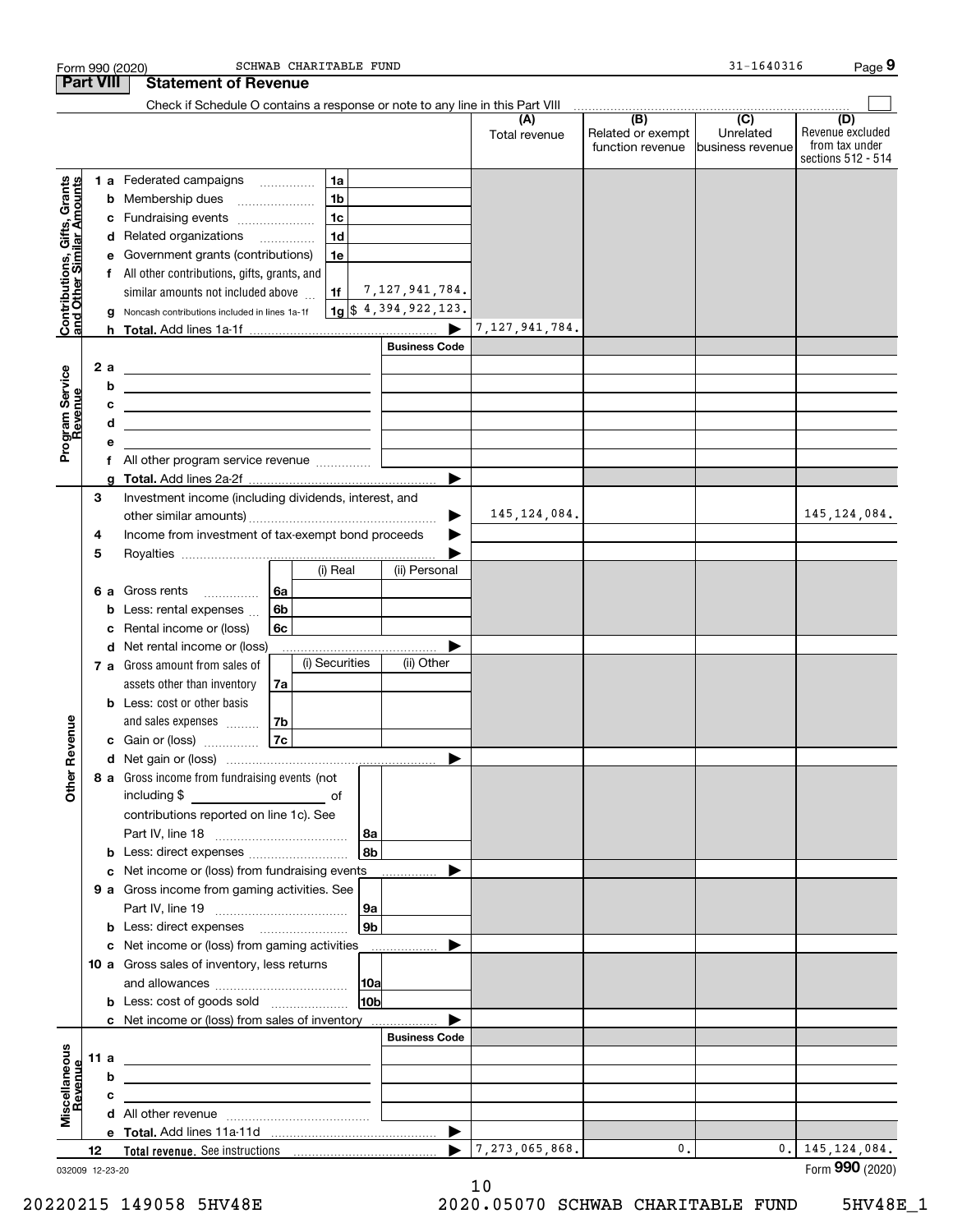**10**

#### **(A)**<br>Total expenses **(B) (C) (D) 1234567891011abcdefg121314151617181920212223***Section 501(c)(3) and 501(c)(4) organizations must complete all columns. All other organizations must complete column (A).* Grants and other assistance to domestic organizations and domestic governments. See Part IV, line 21 Compensation not included above to disqualified persons (as defined under section 4958(f)(1)) and persons described in section 4958(c)(3)(B)  $\quad \ldots \ldots \ldots$ Pension plan accruals and contributions (include section 401(k) and 403(b) employer contributions) Professional fundraising services. See Part IV, line 17 Other. (If line 11g amount exceeds 10% of line 25, column (A) amount, list line 11g expenses on Sch O.) Form 990 (2020) Page SCHWAB CHARITABLE FUND 31-1640316 Check if Schedule O contains a response or note to any line in this Part IX (C) (C) (C) (C) (C) (C) Program service expensesManagement and general expenses Fundraising expensesGrants and other assistance to domestic  $individuals. See Part IV, line 22$  .......... Grants and other assistance to foreign organizations, foreign governments, and foreign individuals. See Part IV, lines 15 and 16  $\ldots$ Benefits paid to or for members .................... Compensation of current officers, directors, trustees, and key employees  $\ldots$   $\ldots$   $\ldots$   $\ldots$   $\ldots$ Other salaries and wages ............................. Other employee benefits ~~~~~~~~~~ Payroll taxes ~~~~~~~~~~~~~~~~ Fees for services (nonemployees): Management ~~~~~~~~~~~~~~~~ Legal ~~~~~~~~~~~~~~~~~~~~Accounting ~~~~~~~~~~~~~~~~~ Lobbying ~~~~~~~~~~~~~~~~~~ lnvestment management fees ....................... Advertising and promotion www.communication Office expenses ~~~~~~~~~~~~~~~ Information technology ~~~~~~~~~~~ Royalties ~~~~~~~~~~~~~~~~~~ Occupancy ~~~~~~~~~~~~~~~~~ Travel ……………………………………………… Payments of travel or entertainment expenses for any federal, state, or local public officials ... Conferences, conventions, and meetings InterestPayments to affiliates ~~~~~~~~~~~~ Depreciation, depletion, and amortization  $\,\,\ldots\,\,$ Insurance~~~~~~~~~~~~~~~~~*Do not include amounts reported on lines 6b, 7b, 8b, 9b, and 10b of Part VIII.* **Part IX Statement of Functional Expenses**  $\mathcal{L}^{\text{max}}$ 3,703,307,581. 18,753,064. 2,131,067. 12,456,063. 3,141,482. 1,101,475. 558,764. 320,093. 295,837. 293,757. 3,056,591. 557,435. 11,216,133. 19,085. 199,791. 88,449. 28,531,603. 3,703,307,581. 18,753,064. 775,857**.** 748,384**.** 606,826**.** 8,932,960. 1,801,630. 1,721,473. 2,090,889. 549,171. 501,422.<br>733.113. 102.552. 175.810. 733,113**.** 192,552**.** 175,810**.** 371,899. 97,679. 89,186. 256,074. 64,019. 295,837. 28,531,603. 293,757. 3,056,591. 371,014. 97,447. 88,974. 11,216,133. 12,703. 3,336. 3,046. 180,601. 19,190. 88,449.

3,746,427. 541,539. 21,421.

3,790,337,657.

11

Check here  $\bullet$  if following SOP 98-2 (ASC 958-720) reported in column (B) joint costs from a combined educational campaign and fundraising solicitation. Check here  $\blacktriangleright$ 

**Total functional expenses.**  Add lines 1 through 24e **Joint costs.** Complete this line only if the organization

Other expenses. Itemize expenses not covered above (List miscellaneous expenses on line 24e. If line 24e amount exceeds 10% of line 25, column (A) amount, list line 24e expenses on Schedule O.)

032010 12-23-20

**24**

**abcde2526**

Form (2020) **990**

All other expenses

COMMISSIONS

ADMINISTRATIVE FEES

UNRELATED BUSINESS INCO

2,809,820. 936,607.

21,421.

3,778,998,006. 5,077,133. 6,262,518.

541,539.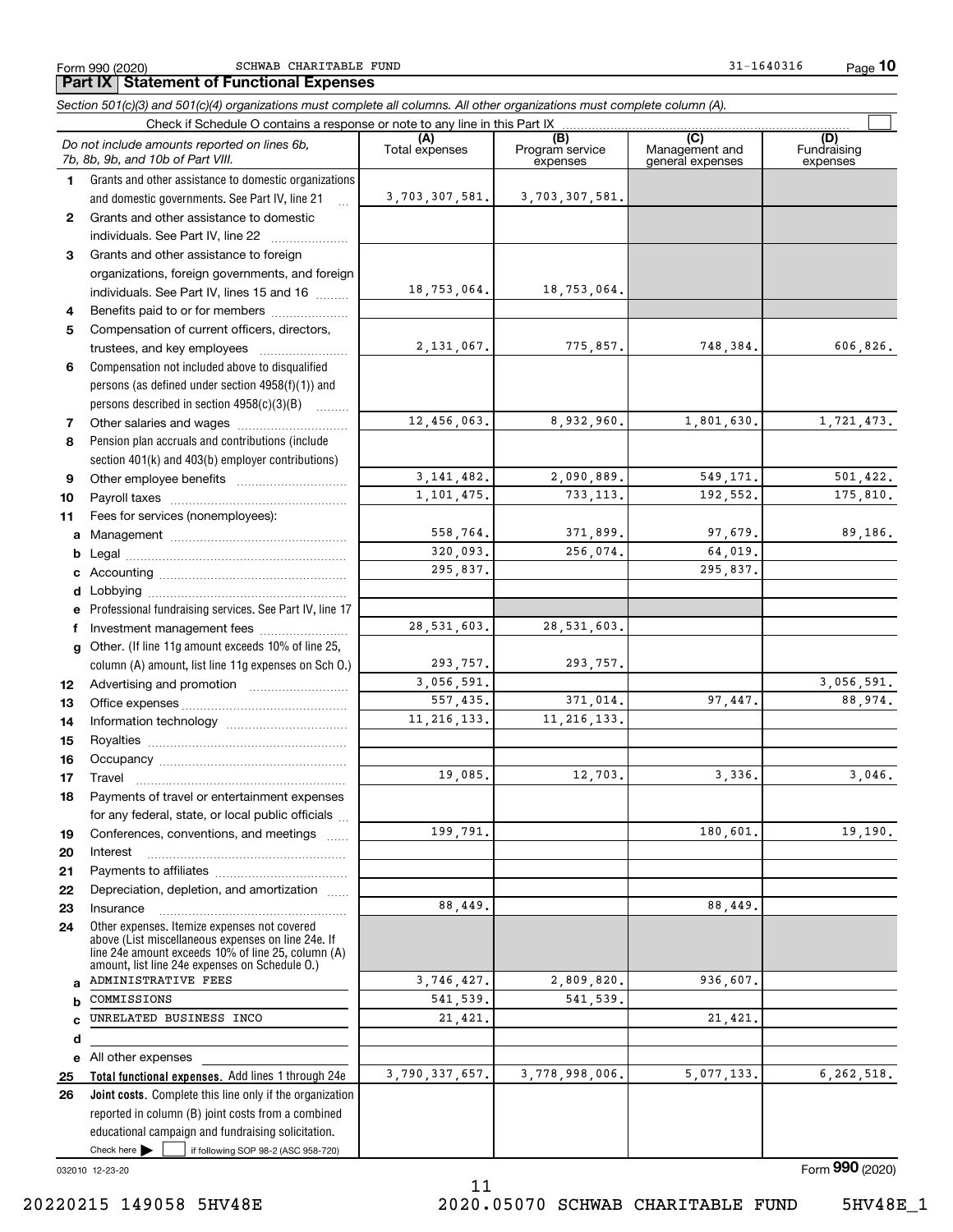12

|  | $G \left( T \right)$ |  |
|--|----------------------|--|
|  |                      |  |
|  |                      |  |
|  |                      |  |
|  |                      |  |
|  |                      |  |

|                      |    |                                                                                               |  | (A)<br>Beginning of year |                | (B)<br>End of year                               |
|----------------------|----|-----------------------------------------------------------------------------------------------|--|--------------------------|----------------|--------------------------------------------------|
|                      | 1  |                                                                                               |  | 88.445.                  | 1              | 411,844.                                         |
|                      | 2  |                                                                                               |  | 29,896,085.              | 2              | 30,875,725.                                      |
|                      | з  |                                                                                               |  |                          | 3              |                                                  |
|                      | 4  |                                                                                               |  | 11, 213, 001.            | 4              | 35,030,368.                                      |
|                      | 5  | Loans and other receivables from any current or former officer, director,                     |  |                          |                |                                                  |
|                      |    | trustee, key employee, creator or founder, substantial contributor, or 35%                    |  |                          |                |                                                  |
|                      |    | controlled entity or family member of any of these persons                                    |  |                          | 5              |                                                  |
|                      | 6  | Loans and other receivables from other disqualified persons (as defined                       |  |                          |                |                                                  |
|                      |    | under section $4958(f)(1)$ , and persons described in section $4958(c)(3)(B)$                 |  |                          | 6              |                                                  |
|                      | 7  |                                                                                               |  |                          | $\overline{7}$ |                                                  |
| Assets               | 8  |                                                                                               |  |                          | 8              |                                                  |
|                      | 9  | Prepaid expenses and deferred charges                                                         |  | 240,390.                 | 9              | 273,763.                                         |
|                      |    | <b>10a</b> Land, buildings, and equipment: cost or other                                      |  |                          |                |                                                  |
|                      |    | basis. Complete Part VI of Schedule D    10a                                                  |  |                          |                |                                                  |
|                      |    | Less: accumulated depreciation                                                                |  |                          |                |                                                  |
|                      | b  | <u>10b</u>                                                                                    |  | 14,838,880,152.          | 10c            | 21,978,858,858.                                  |
|                      | 11 |                                                                                               |  | 2, 277, 479, 407.        | 11             | 3,518,527,069.                                   |
|                      | 12 |                                                                                               |  | 12                       |                |                                                  |
|                      | 13 |                                                                                               |  | 13                       |                |                                                  |
|                      | 14 |                                                                                               |  |                          | 14             |                                                  |
|                      | 15 |                                                                                               |  |                          | 15             |                                                  |
|                      | 16 |                                                                                               |  | 17, 157, 797, 480.       | 16             | 25, 563, 977, 627.                               |
|                      | 17 |                                                                                               |  | 9,981,203.               | 17             | 11, 443, 262.                                    |
|                      | 18 |                                                                                               |  | 16, 244, 570.            | 18             | 25, 953, 745.                                    |
|                      | 19 |                                                                                               |  |                          | 19             |                                                  |
|                      | 20 |                                                                                               |  | 20                       |                |                                                  |
|                      | 21 | Escrow or custodial account liability. Complete Part IV of Schedule D                         |  | 21                       |                |                                                  |
|                      | 22 | Loans and other payables to any current or former officer, director,                          |  |                          |                |                                                  |
| abilities            |    | trustee, key employee, creator or founder, substantial contributor, or 35%                    |  |                          |                |                                                  |
|                      |    | controlled entity or family member of any of these persons                                    |  |                          | 22             |                                                  |
|                      | 23 | Secured mortgages and notes payable to unrelated third parties                                |  |                          | 23             |                                                  |
|                      | 24 |                                                                                               |  |                          | 24             |                                                  |
|                      | 25 | Other liabilities (including federal income tax, payables to related third                    |  |                          |                |                                                  |
|                      |    | parties, and other liabilities not included on lines 17-24). Complete Part X                  |  |                          |                |                                                  |
|                      |    | of Schedule D                                                                                 |  |                          | 25             |                                                  |
|                      | 26 |                                                                                               |  | 26, 225, 773.            | 26             | 37, 397, 007.                                    |
|                      |    | Organizations that follow FASB ASC 958, check here $\blacktriangleright \boxed{\overline{X}}$ |  |                          |                |                                                  |
|                      |    | and complete lines 27, 28, 32, and 33.                                                        |  |                          |                |                                                  |
|                      | 27 | Net assets without donor restrictions                                                         |  | 17, 131, 571, 707.       | 27             | 25,526,580,620.                                  |
| <b>Fund Balances</b> | 28 | Net assets with donor restrictions                                                            |  |                          | 28             |                                                  |
|                      |    | Organizations that do not follow FASB ASC 958, check here $\blacktriangleright$               |  |                          |                |                                                  |
|                      |    | and complete lines 29 through 33.                                                             |  |                          |                |                                                  |
|                      | 29 |                                                                                               |  |                          | 29             |                                                  |
|                      | 30 | Paid-in or capital surplus, or land, building, or equipment fund                              |  |                          | 30             |                                                  |
| Net Assets or        | 31 | Retained earnings, endowment, accumulated income, or other funds                              |  |                          | 31             |                                                  |
|                      | 32 | Total net assets or fund balances                                                             |  | 17, 131, 571, 707.       | 32             | 25,526,580,620.                                  |
|                      | 33 | Total liabilities and net assets/fund balances                                                |  | 17, 157, 797, 480.       | 33             | 25, 563, 977, 627.<br>$F_{\text{arm}}$ 990 (2020 |

Check if Schedule O contains a response or note to any line in this Part X

 $\mathcal{L}^{\text{max}}$ 

Form (2020) **990**

**Part X Balance Sheet**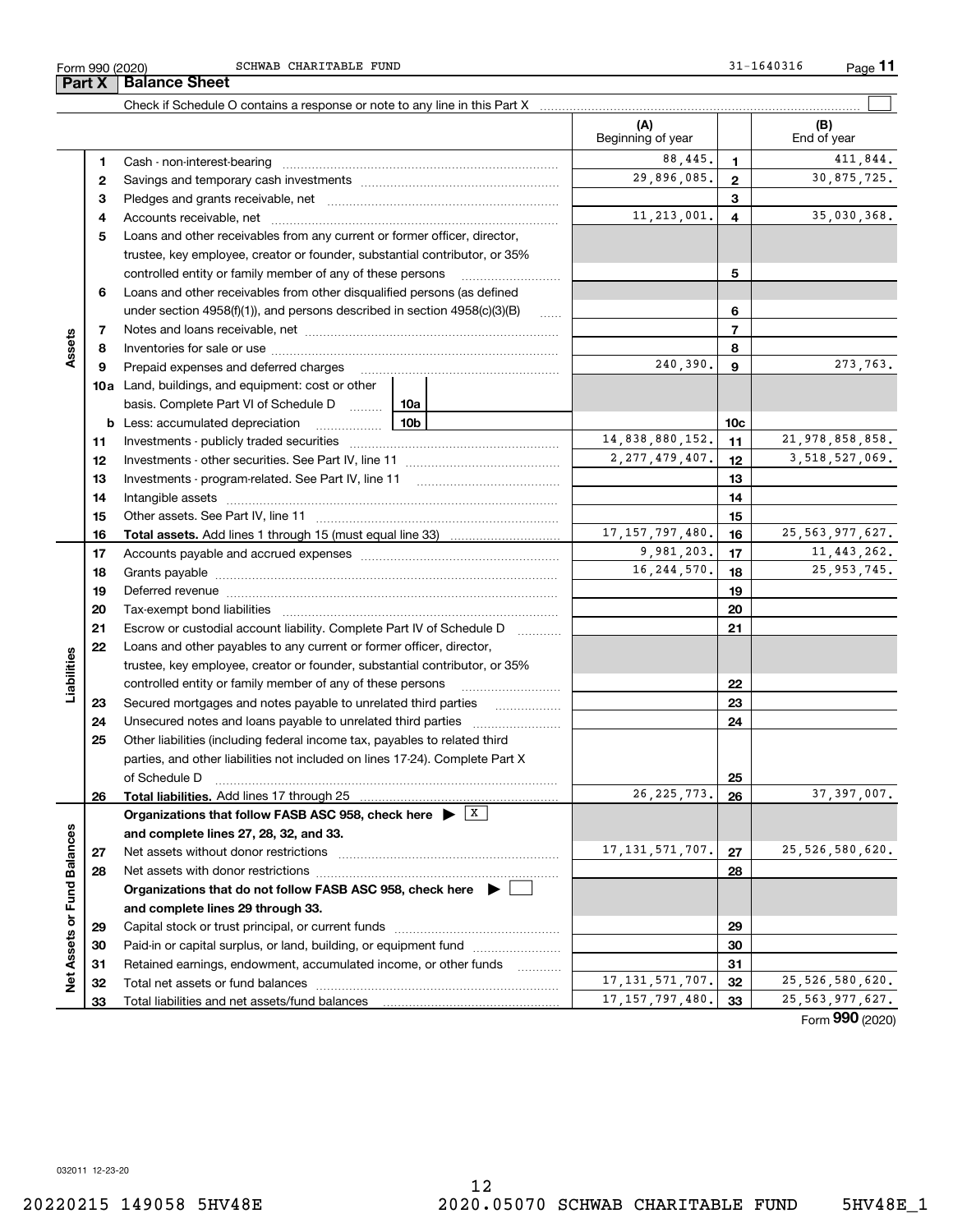|    | SCHWAB CHARITABLE FUND<br>Form 990 (2020)                                                                                       | 31-1640316     |                   |            | Page $12$ |  |  |
|----|---------------------------------------------------------------------------------------------------------------------------------|----------------|-------------------|------------|-----------|--|--|
|    | Part XI<br><b>Reconciliation of Net Assets</b>                                                                                  |                |                   |            |           |  |  |
|    |                                                                                                                                 |                |                   |            |           |  |  |
|    |                                                                                                                                 |                |                   |            |           |  |  |
| 1  | Total revenue (must equal Part VIII, column (A), line 12)                                                                       | 1              | 7,273,065,868.    |            |           |  |  |
| 2  |                                                                                                                                 | $\overline{2}$ | 3,790,337,657.    |            |           |  |  |
| 3  | Revenue less expenses. Subtract line 2 from line 1                                                                              | 3              | 3,482,728,211.    |            |           |  |  |
| 4  | 4                                                                                                                               |                |                   |            |           |  |  |
| 5  |                                                                                                                                 | 5              | 4, 912, 280, 702. |            |           |  |  |
| 6  |                                                                                                                                 | 6              |                   |            |           |  |  |
| 7  | Investment expenses www.communication.communication.com/www.communication.com/www.communication.com                             | $\overline{7}$ |                   |            |           |  |  |
| 8  | Prior period adjustments                                                                                                        | 8              |                   |            |           |  |  |
| 9  | Other changes in net assets or fund balances (explain on Schedule O)                                                            | 9              |                   |            | 0.        |  |  |
| 10 | Net assets or fund balances at end of year. Combine lines 3 through 9 (must equal Part X, line 32,                              |                |                   |            |           |  |  |
|    | column (B))                                                                                                                     | 10             | 25,526,580,620.   |            |           |  |  |
|    | Part XII Financial Statements and Reporting                                                                                     |                |                   |            |           |  |  |
|    |                                                                                                                                 |                |                   |            | X         |  |  |
|    |                                                                                                                                 |                |                   | Yes        | No        |  |  |
| 1. | $X \vert$ Accrual<br>Cash<br>Other<br>Accounting method used to prepare the Form 990:                                           |                |                   |            |           |  |  |
|    | If the organization changed its method of accounting from a prior year or checked "Other," explain in Schedule O.               |                |                   |            |           |  |  |
|    | 2a Were the organization's financial statements compiled or reviewed by an independent accountant?                              |                | 2a                |            | x         |  |  |
|    | If "Yes," check a box below to indicate whether the financial statements for the year were compiled or reviewed on a            |                |                   |            |           |  |  |
|    | separate basis, consolidated basis, or both:                                                                                    |                |                   |            |           |  |  |
|    | Separate basis<br><b>Consolidated basis</b><br>Both consolidated and separate basis                                             |                |                   |            |           |  |  |
|    | <b>b</b> Were the organization's financial statements audited by an independent accountant?                                     |                | 2 <sub>b</sub>    | х          |           |  |  |
|    | If "Yes," check a box below to indicate whether the financial statements for the year were audited on a separate basis,         |                |                   |            |           |  |  |
|    | consolidated basis, or both:                                                                                                    |                |                   |            |           |  |  |
|    | $X$ Separate basis<br>Consolidated basis<br>Both consolidated and separate basis                                                |                |                   |            |           |  |  |
|    | c If "Yes" to line 2a or 2b, does the organization have a committee that assumes responsibility for oversight of the audit,     |                |                   |            |           |  |  |
|    |                                                                                                                                 |                | 2c                | х          |           |  |  |
|    | If the organization changed either its oversight process or selection process during the tax year, explain on Schedule O.       |                |                   |            |           |  |  |
|    | 3a As a result of a federal award, was the organization required to undergo an audit or audits as set forth in the Single Audit |                |                   |            |           |  |  |
|    |                                                                                                                                 |                | 3a                |            | х         |  |  |
|    | b If "Yes," did the organization undergo the required audit or audits? If the organization did not undergo the required audit   |                |                   |            |           |  |  |
|    |                                                                                                                                 |                | 3b                | <u>nnn</u> |           |  |  |

Form (2020) **990**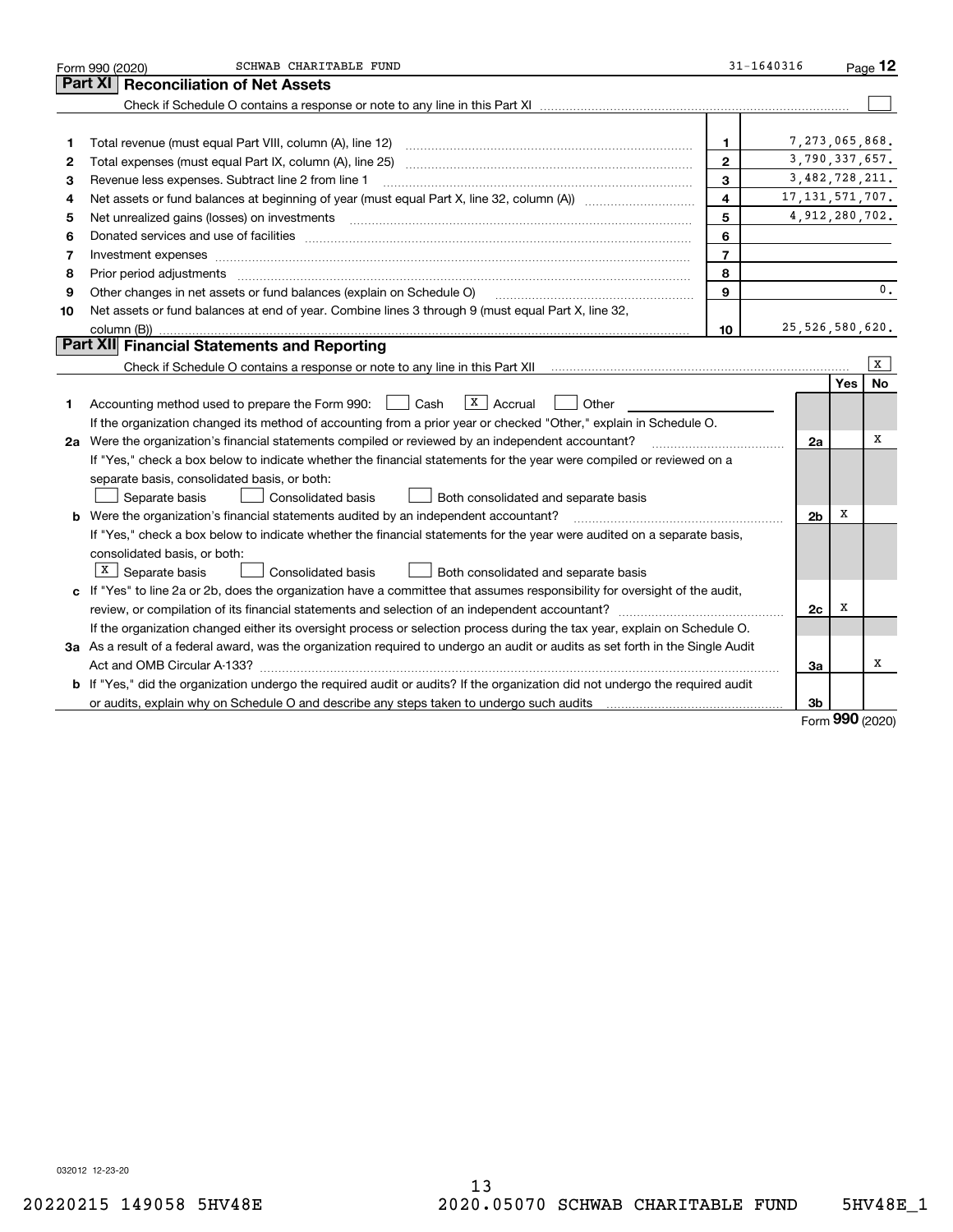## **SCHEDULE A**

**(Form 990 or 990-EZ)**

# **Public Charity Status and Public Support**

**Complete if the organization is a section 501(c)(3) organization or a section 4947(a)(1) nonexempt charitable trust.**

| OMB No. 1545-0047     |
|-----------------------|
|                       |
| <b>Open to Public</b> |

| Department of the Treasury<br>Internal Revenue Service |               |                                                                                                  |  | Attach to Form 990 or Form 990-EZ.<br>$\blacktriangleright$ Go to www.irs.gov/Form990 for instructions and the latest information. | <b>Open to Public</b><br>Inspection                                                                                                          |     |                                   |                            |  |                                       |
|--------------------------------------------------------|---------------|--------------------------------------------------------------------------------------------------|--|------------------------------------------------------------------------------------------------------------------------------------|----------------------------------------------------------------------------------------------------------------------------------------------|-----|-----------------------------------|----------------------------|--|---------------------------------------|
|                                                        |               | Name of the organization                                                                         |  |                                                                                                                                    |                                                                                                                                              |     |                                   |                            |  | <b>Employer identification number</b> |
|                                                        |               |                                                                                                  |  | SCHWAB CHARITABLE FUND                                                                                                             |                                                                                                                                              |     |                                   |                            |  | 31-1640316                            |
|                                                        | <b>Part I</b> |                                                                                                  |  |                                                                                                                                    | Reason for Public Charity Status. (All organizations must complete this part.) See instructions.                                             |     |                                   |                            |  |                                       |
|                                                        |               |                                                                                                  |  |                                                                                                                                    | The organization is not a private foundation because it is: (For lines 1 through 12, check only one box.)                                    |     |                                   |                            |  |                                       |
| 1                                                      |               |                                                                                                  |  |                                                                                                                                    | A church, convention of churches, or association of churches described in section 170(b)(1)(A)(i).                                           |     |                                   |                            |  |                                       |
| 2                                                      |               |                                                                                                  |  |                                                                                                                                    | A school described in section 170(b)(1)(A)(ii). (Attach Schedule E (Form 990 or 990-EZ).)                                                    |     |                                   |                            |  |                                       |
| з                                                      |               |                                                                                                  |  |                                                                                                                                    | A hospital or a cooperative hospital service organization described in section 170(b)(1)(A)(iii).                                            |     |                                   |                            |  |                                       |
| 4                                                      |               |                                                                                                  |  |                                                                                                                                    | A medical research organization operated in conjunction with a hospital described in section 170(b)(1)(A)(iii). Enter the hospital's name,   |     |                                   |                            |  |                                       |
|                                                        |               | city, and state:                                                                                 |  |                                                                                                                                    |                                                                                                                                              |     |                                   |                            |  |                                       |
| 5                                                      |               |                                                                                                  |  |                                                                                                                                    | An organization operated for the benefit of a college or university owned or operated by a governmental unit described in                    |     |                                   |                            |  |                                       |
|                                                        |               |                                                                                                  |  | section 170(b)(1)(A)(iv). (Complete Part II.)                                                                                      |                                                                                                                                              |     |                                   |                            |  |                                       |
| 6                                                      |               | A federal, state, or local government or governmental unit described in section 170(b)(1)(A)(v). |  |                                                                                                                                    |                                                                                                                                              |     |                                   |                            |  |                                       |
| $\overline{7}$                                         | X             |                                                                                                  |  |                                                                                                                                    | An organization that normally receives a substantial part of its support from a governmental unit or from the general public described in    |     |                                   |                            |  |                                       |
|                                                        |               |                                                                                                  |  | section 170(b)(1)(A)(vi). (Complete Part II.)                                                                                      |                                                                                                                                              |     |                                   |                            |  |                                       |
| 8                                                      |               |                                                                                                  |  |                                                                                                                                    | A community trust described in section 170(b)(1)(A)(vi). (Complete Part II.)                                                                 |     |                                   |                            |  |                                       |
| 9                                                      |               |                                                                                                  |  |                                                                                                                                    | An agricultural research organization described in section 170(b)(1)(A)(ix) operated in conjunction with a land-grant college                |     |                                   |                            |  |                                       |
|                                                        |               |                                                                                                  |  |                                                                                                                                    | or university or a non-land-grant college of agriculture (see instructions). Enter the name, city, and state of the college or               |     |                                   |                            |  |                                       |
|                                                        |               | university:                                                                                      |  |                                                                                                                                    |                                                                                                                                              |     |                                   |                            |  |                                       |
| 10                                                     |               |                                                                                                  |  |                                                                                                                                    | An organization that normally receives (1) more than 33 1/3% of its support from contributions, membership fees, and gross receipts from     |     |                                   |                            |  |                                       |
|                                                        |               |                                                                                                  |  |                                                                                                                                    | activities related to its exempt functions, subject to certain exceptions; and (2) no more than 33 1/3% of its support from gross investment |     |                                   |                            |  |                                       |
|                                                        |               |                                                                                                  |  |                                                                                                                                    | income and unrelated business taxable income (less section 511 tax) from businesses acquired by the organization after June 30, 1975.        |     |                                   |                            |  |                                       |
|                                                        |               |                                                                                                  |  | See section 509(a)(2). (Complete Part III.)                                                                                        |                                                                                                                                              |     |                                   |                            |  |                                       |
| 11                                                     |               |                                                                                                  |  |                                                                                                                                    | An organization organized and operated exclusively to test for public safety. See section 509(a)(4).                                         |     |                                   |                            |  |                                       |
| 12                                                     |               |                                                                                                  |  |                                                                                                                                    | An organization organized and operated exclusively for the benefit of, to perform the functions of, or to carry out the purposes of one or   |     |                                   |                            |  |                                       |
|                                                        |               |                                                                                                  |  |                                                                                                                                    | more publicly supported organizations described in section 509(a)(1) or section 509(a)(2). See section 509(a)(3). Check the box in           |     |                                   |                            |  |                                       |
|                                                        |               |                                                                                                  |  |                                                                                                                                    | lines 12a through 12d that describes the type of supporting organization and complete lines 12e, 12f, and 12g.                               |     |                                   |                            |  |                                       |
| а                                                      |               |                                                                                                  |  |                                                                                                                                    | Type I. A supporting organization operated, supervised, or controlled by its supported organization(s), typically by giving                  |     |                                   |                            |  |                                       |
|                                                        |               |                                                                                                  |  |                                                                                                                                    | the supported organization(s) the power to regularly appoint or elect a majority of the directors or trustees of the supporting              |     |                                   |                            |  |                                       |
|                                                        |               |                                                                                                  |  | organization. You must complete Part IV, Sections A and B.                                                                         |                                                                                                                                              |     |                                   |                            |  |                                       |
| b                                                      |               |                                                                                                  |  |                                                                                                                                    | Type II. A supporting organization supervised or controlled in connection with its supported organization(s), by having                      |     |                                   |                            |  |                                       |
|                                                        |               |                                                                                                  |  |                                                                                                                                    | control or management of the supporting organization vested in the same persons that control or manage the supported                         |     |                                   |                            |  |                                       |
|                                                        |               |                                                                                                  |  | organization(s). You must complete Part IV, Sections A and C.                                                                      |                                                                                                                                              |     |                                   |                            |  |                                       |
| с                                                      |               |                                                                                                  |  |                                                                                                                                    | Type III functionally integrated. A supporting organization operated in connection with, and functionally integrated with,                   |     |                                   |                            |  |                                       |
|                                                        |               |                                                                                                  |  |                                                                                                                                    | its supported organization(s) (see instructions). You must complete Part IV, Sections A, D, and E.                                           |     |                                   |                            |  |                                       |
| d                                                      |               |                                                                                                  |  |                                                                                                                                    | Type III non-functionally integrated. A supporting organization operated in connection with its supported organization(s)                    |     |                                   |                            |  |                                       |
|                                                        |               |                                                                                                  |  |                                                                                                                                    | that is not functionally integrated. The organization generally must satisfy a distribution requirement and an attentiveness                 |     |                                   |                            |  |                                       |
|                                                        |               |                                                                                                  |  |                                                                                                                                    | requirement (see instructions). You must complete Part IV, Sections A and D, and Part V.                                                     |     |                                   |                            |  |                                       |
| е                                                      |               |                                                                                                  |  |                                                                                                                                    | Check this box if the organization received a written determination from the IRS that it is a Type I, Type II, Type III                      |     |                                   |                            |  |                                       |
|                                                        |               |                                                                                                  |  |                                                                                                                                    | functionally integrated, or Type III non-functionally integrated supporting organization.                                                    |     |                                   |                            |  |                                       |
|                                                        |               | f Enter the number of supported organizations                                                    |  |                                                                                                                                    |                                                                                                                                              |     |                                   |                            |  |                                       |
|                                                        |               | (i) Name of supported                                                                            |  | Provide the following information about the supported organization(s).<br>(ii) EIN                                                 | (iii) Type of organization                                                                                                                   |     | (iv) Is the organization listed   | (v) Amount of monetary     |  | (vi) Amount of other                  |
|                                                        |               | organization                                                                                     |  |                                                                                                                                    | (described on lines 1-10                                                                                                                     | Yes | in your governing document?<br>No | support (see instructions) |  | support (see instructions)            |
|                                                        |               |                                                                                                  |  |                                                                                                                                    | above (see instructions))                                                                                                                    |     |                                   |                            |  |                                       |
|                                                        |               |                                                                                                  |  |                                                                                                                                    |                                                                                                                                              |     |                                   |                            |  |                                       |
|                                                        |               |                                                                                                  |  |                                                                                                                                    |                                                                                                                                              |     |                                   |                            |  |                                       |
|                                                        |               |                                                                                                  |  |                                                                                                                                    |                                                                                                                                              |     |                                   |                            |  |                                       |
|                                                        |               |                                                                                                  |  |                                                                                                                                    |                                                                                                                                              |     |                                   |                            |  |                                       |
|                                                        |               |                                                                                                  |  |                                                                                                                                    |                                                                                                                                              |     |                                   |                            |  |                                       |
|                                                        |               |                                                                                                  |  |                                                                                                                                    |                                                                                                                                              |     |                                   |                            |  |                                       |
|                                                        |               |                                                                                                  |  |                                                                                                                                    |                                                                                                                                              |     |                                   |                            |  |                                       |
|                                                        |               |                                                                                                  |  |                                                                                                                                    |                                                                                                                                              |     |                                   |                            |  |                                       |
|                                                        |               |                                                                                                  |  |                                                                                                                                    |                                                                                                                                              |     |                                   |                            |  |                                       |

**Total**

LHA For Paperwork Reduction Act Notice, see the Instructions for Form 990 or 990-EZ. <sub>032021</sub> o1-25-21 Schedule A (Form 990 or 990-EZ) 2020 14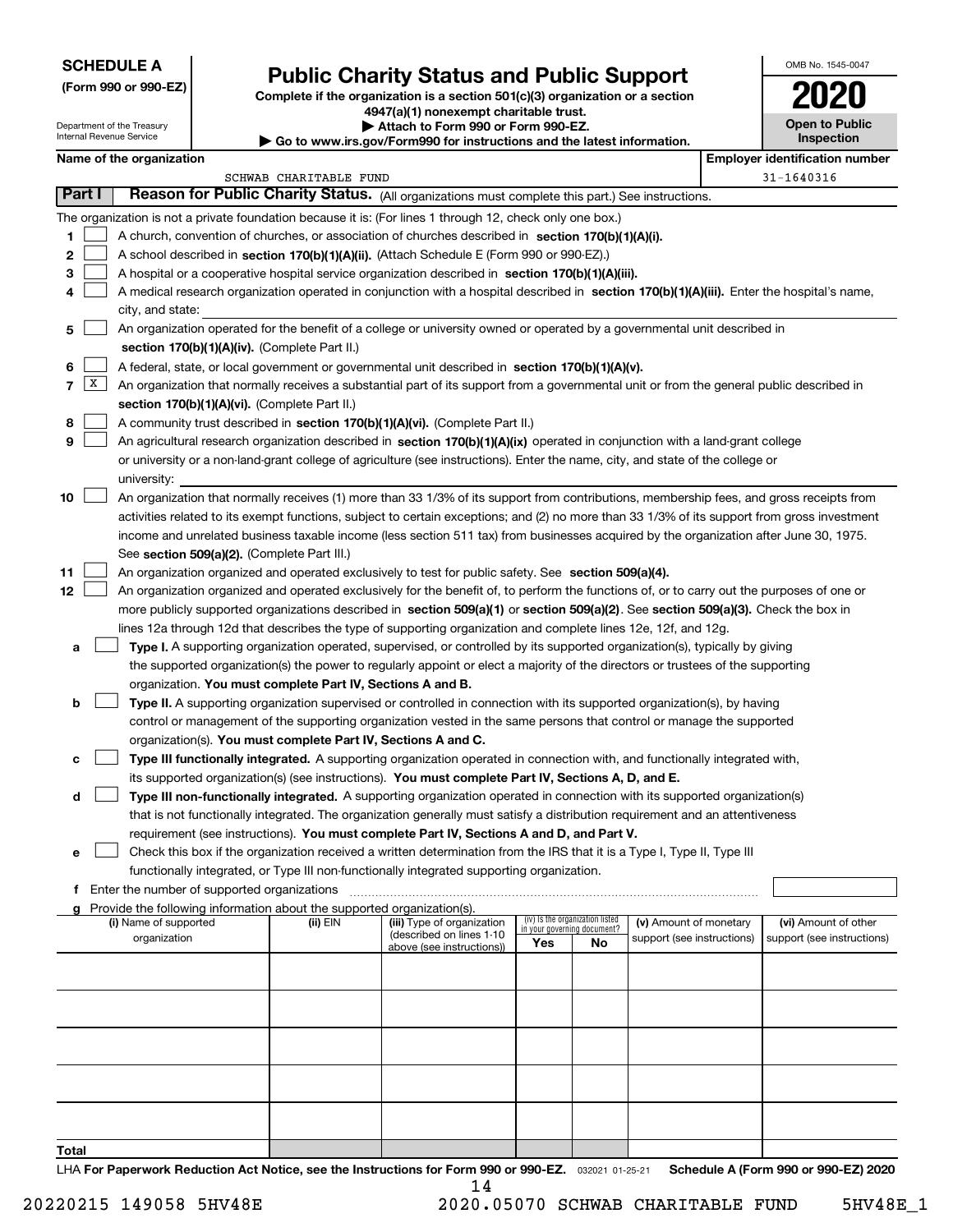#### Schedule A (Form 990 or 990-EZ) 2020 Page SCHWAB CHARITABLE FUND 31-1640316

**2**

**Part II Support Schedule for Organizations Described in Sections 170(b)(1)(A)(iv) and 170(b)(1)(A)(vi)**

(Complete only if you checked the box on line 5, 7, or 8 of Part I or if the organization failed to qualify under Part III. If the organization fails to qualify under the tests listed below, please complete Part III.) **Section A. Public Support**

|    | əecuvii A. Fubiic əuppull                                                                                                                       |                         |                                                                 |                          |                          |                                      |                           |  |  |  |
|----|-------------------------------------------------------------------------------------------------------------------------------------------------|-------------------------|-----------------------------------------------------------------|--------------------------|--------------------------|--------------------------------------|---------------------------|--|--|--|
|    | Calendar year (or fiscal year beginning in) $\blacktriangleright$                                                                               | (a) 2016                | (b) $2017$                                                      | $(c)$ 2018               | $(d)$ 2019               | (e) 2020                             | (f) Total                 |  |  |  |
|    | 1 Gifts, grants, contributions, and                                                                                                             |                         |                                                                 |                          |                          |                                      |                           |  |  |  |
|    | membership fees received. (Do not                                                                                                               |                         |                                                                 |                          |                          |                                      |                           |  |  |  |
|    | include any "unusual grants.")                                                                                                                  | 3078088538.             | 3349182315.                                                     | 4364889684.              | 4726676097.              | 7127941784.                          | 22646778418.              |  |  |  |
|    | 2 Tax revenues levied for the organ-                                                                                                            |                         |                                                                 |                          |                          |                                      |                           |  |  |  |
|    | ization's benefit and either paid to                                                                                                            |                         |                                                                 |                          |                          |                                      |                           |  |  |  |
|    | or expended on its behalf                                                                                                                       |                         |                                                                 |                          |                          |                                      |                           |  |  |  |
|    | 3 The value of services or facilities                                                                                                           |                         |                                                                 |                          |                          |                                      |                           |  |  |  |
|    | furnished by a governmental unit to                                                                                                             |                         |                                                                 |                          |                          |                                      |                           |  |  |  |
|    | the organization without charge                                                                                                                 |                         |                                                                 |                          |                          |                                      |                           |  |  |  |
|    | 4 Total. Add lines 1 through 3                                                                                                                  | 3078088538.             | 3349182315.                                                     | 4364889684.              | 4726676097               | 7127941784                           | 22646778418.              |  |  |  |
|    | 5 The portion of total contributions                                                                                                            |                         |                                                                 |                          |                          |                                      |                           |  |  |  |
|    | by each person (other than a                                                                                                                    |                         |                                                                 |                          |                          |                                      |                           |  |  |  |
|    | governmental unit or publicly                                                                                                                   |                         |                                                                 |                          |                          |                                      |                           |  |  |  |
|    | supported organization) included                                                                                                                |                         |                                                                 |                          |                          |                                      |                           |  |  |  |
|    | on line 1 that exceeds 2% of the                                                                                                                |                         |                                                                 |                          |                          |                                      |                           |  |  |  |
|    | amount shown on line 11,                                                                                                                        |                         |                                                                 |                          |                          |                                      |                           |  |  |  |
|    | column (f)                                                                                                                                      |                         |                                                                 |                          |                          |                                      | 1260206120.               |  |  |  |
|    | 6 Public support. Subtract line 5 from line 4.                                                                                                  |                         |                                                                 |                          |                          |                                      | 21386572298.              |  |  |  |
|    | <b>Section B. Total Support</b>                                                                                                                 |                         |                                                                 |                          |                          |                                      |                           |  |  |  |
|    | Calendar year (or fiscal year beginning in) $\blacktriangleright$                                                                               | (a) 2016<br>3078088538. | (b) $2017$<br>3349182315                                        | $(c)$ 2018<br>4364889684 | $(d)$ 2019<br>4726676097 | <b>(e)</b> 2020<br>7127941784.       | (f) Total<br>22646778418. |  |  |  |
|    | 7 Amounts from line 4                                                                                                                           |                         |                                                                 |                          |                          |                                      |                           |  |  |  |
|    | 8 Gross income from interest,                                                                                                                   |                         |                                                                 |                          |                          |                                      |                           |  |  |  |
|    | dividends, payments received on                                                                                                                 |                         |                                                                 |                          |                          |                                      |                           |  |  |  |
|    | securities loans, rents, royalties,                                                                                                             |                         | 68,957,084. 116,756,726. 193,620,725. 158,400,812. 143,246,812. |                          |                          |                                      | 680, 982, 159.            |  |  |  |
|    | and income from similar sources                                                                                                                 |                         |                                                                 |                          |                          |                                      |                           |  |  |  |
| 9  | Net income from unrelated business                                                                                                              |                         |                                                                 |                          |                          |                                      |                           |  |  |  |
|    | activities, whether or not the                                                                                                                  |                         |                                                                 |                          |                          |                                      |                           |  |  |  |
|    | business is regularly carried on                                                                                                                |                         |                                                                 |                          |                          |                                      |                           |  |  |  |
|    | 10 Other income. Do not include gain                                                                                                            |                         |                                                                 |                          |                          |                                      |                           |  |  |  |
|    | or loss from the sale of capital                                                                                                                |                         |                                                                 |                          |                          |                                      |                           |  |  |  |
|    | assets (Explain in Part VI.)<br><b>11 Total support.</b> Add lines 7 through 10                                                                 |                         |                                                                 |                          |                          |                                      | 23327760577.              |  |  |  |
|    | 12 Gross receipts from related activities, etc. (see instructions)                                                                              |                         |                                                                 |                          |                          | 12                                   |                           |  |  |  |
|    | 13 First 5 years. If the Form 990 is for the organization's first, second, third, fourth, or fifth tax year as a section 501(c)(3)              |                         |                                                                 |                          |                          |                                      |                           |  |  |  |
|    | organization, check this box and stop here                                                                                                      |                         |                                                                 |                          |                          |                                      |                           |  |  |  |
|    | <b>Section C. Computation of Public Support Percentage</b>                                                                                      |                         |                                                                 |                          |                          |                                      |                           |  |  |  |
|    |                                                                                                                                                 |                         |                                                                 |                          |                          | 14                                   | 91.68<br>$\frac{0}{6}$    |  |  |  |
|    |                                                                                                                                                 |                         |                                                                 |                          |                          | 15                                   | 93.50<br>%                |  |  |  |
|    | 16a 33 1/3% support test - 2020. If the organization did not check the box on line 13, and line 14 is 33 1/3% or more, check this box and       |                         |                                                                 |                          |                          |                                      |                           |  |  |  |
|    |                                                                                                                                                 |                         |                                                                 |                          |                          |                                      | x                         |  |  |  |
|    | <b>b 33 1/3% support test - 2019.</b> If the organization did not check a box on line 13 or 16a, and line 15 is 33 1/3% or more, check this box |                         |                                                                 |                          |                          |                                      |                           |  |  |  |
|    |                                                                                                                                                 |                         |                                                                 |                          |                          |                                      |                           |  |  |  |
|    | 17a 10% -facts-and-circumstances test - 2020. If the organization did not check a box on line 13, 16a, or 16b, and line 14 is 10% or more,      |                         |                                                                 |                          |                          |                                      |                           |  |  |  |
|    | and if the organization meets the facts-and-circumstances test, check this box and stop here. Explain in Part VI how the organization           |                         |                                                                 |                          |                          |                                      |                           |  |  |  |
|    | meets the facts-and-circumstances test. The organization qualifies as a publicly supported organization                                         |                         |                                                                 |                          |                          |                                      |                           |  |  |  |
|    | <b>b 10% -facts-and-circumstances test - 2019.</b> If the organization did not check a box on line 13, 16a, 16b, or 17a, and line 15 is 10% or  |                         |                                                                 |                          |                          |                                      |                           |  |  |  |
|    | more, and if the organization meets the facts-and-circumstances test, check this box and stop here. Explain in Part VI how the                  |                         |                                                                 |                          |                          |                                      |                           |  |  |  |
|    | organization meets the facts-and-circumstances test. The organization qualifies as a publicly supported organization                            |                         |                                                                 |                          |                          |                                      |                           |  |  |  |
| 18 | Private foundation. If the organization did not check a box on line 13, 16a, 16b, 17a, or 17b, check this box and see instructions              |                         |                                                                 |                          |                          |                                      |                           |  |  |  |
|    |                                                                                                                                                 |                         |                                                                 |                          |                          | Schedule A (Form 990 or 990-EZ) 2020 |                           |  |  |  |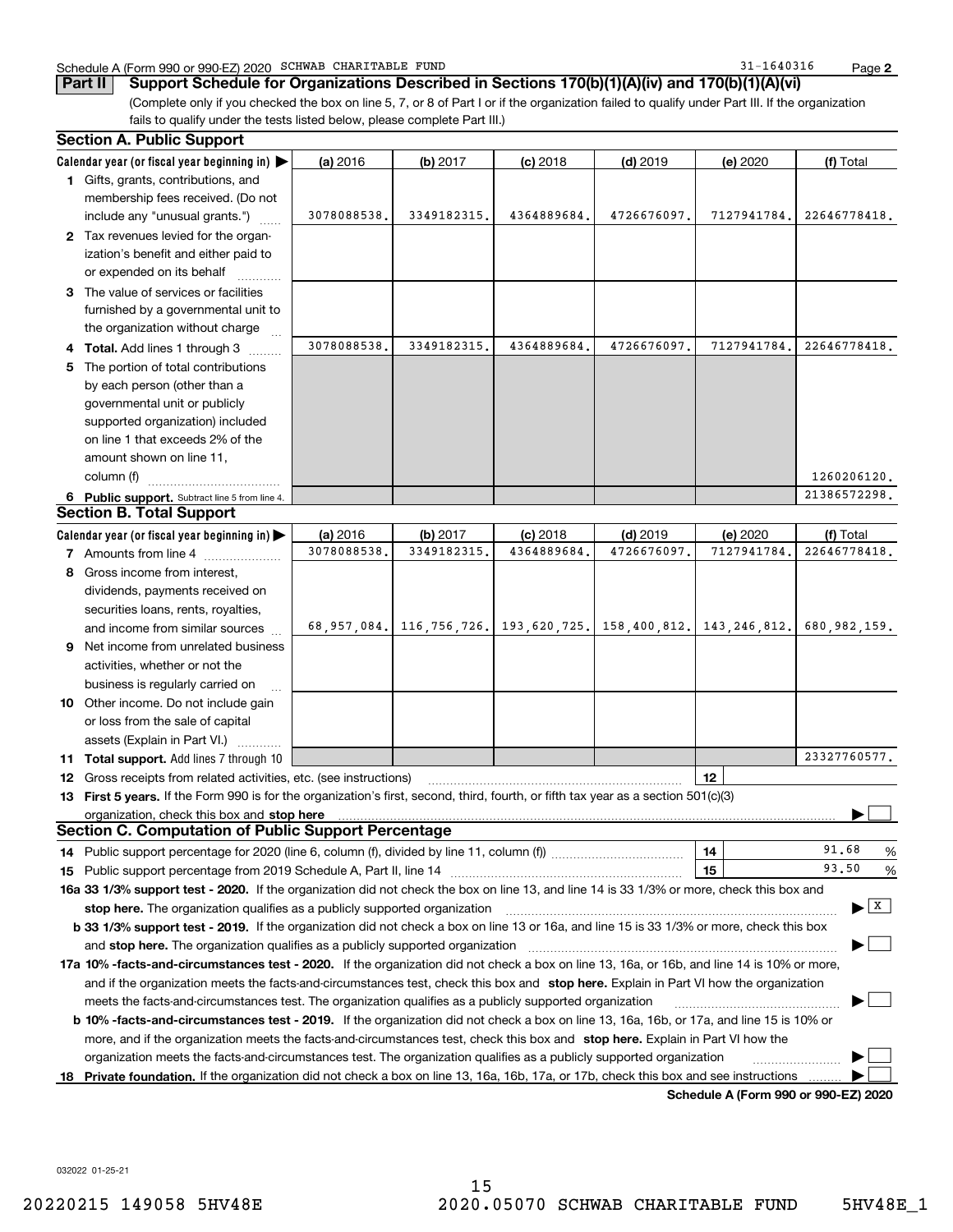### **Part III** | Support Schedule for Organizations Described in Section 509(a)(2)

**3**

(Complete only if you checked the box on line 10 of Part I or if the organization failed to qualify under Part II. If the organization fails to qualify under the tests listed below, please complete Part II.)

|    | <b>Section A. Public Support</b>                                                                                                                                                                                                                                                             |          |          |            |            |          |                                      |
|----|----------------------------------------------------------------------------------------------------------------------------------------------------------------------------------------------------------------------------------------------------------------------------------------------|----------|----------|------------|------------|----------|--------------------------------------|
|    | Calendar year (or fiscal year beginning in) $\blacktriangleright$                                                                                                                                                                                                                            | (a) 2016 | (b) 2017 | $(c)$ 2018 | $(d)$ 2019 | (e) 2020 | (f) Total                            |
|    | 1 Gifts, grants, contributions, and                                                                                                                                                                                                                                                          |          |          |            |            |          |                                      |
|    | membership fees received. (Do not                                                                                                                                                                                                                                                            |          |          |            |            |          |                                      |
|    | include any "unusual grants.")                                                                                                                                                                                                                                                               |          |          |            |            |          |                                      |
|    | <b>2</b> Gross receipts from admissions,<br>merchandise sold or services per-<br>formed, or facilities furnished in<br>any activity that is related to the<br>organization's tax-exempt purpose                                                                                              |          |          |            |            |          |                                      |
|    | 3 Gross receipts from activities that<br>are not an unrelated trade or bus-                                                                                                                                                                                                                  |          |          |            |            |          |                                      |
|    | iness under section 513                                                                                                                                                                                                                                                                      |          |          |            |            |          |                                      |
|    | 4 Tax revenues levied for the organ-<br>ization's benefit and either paid to<br>or expended on its behalf<br>.                                                                                                                                                                               |          |          |            |            |          |                                      |
|    | 5 The value of services or facilities<br>furnished by a governmental unit to<br>the organization without charge                                                                                                                                                                              |          |          |            |            |          |                                      |
|    | <b>6 Total.</b> Add lines 1 through 5                                                                                                                                                                                                                                                        |          |          |            |            |          |                                      |
|    | 7a Amounts included on lines 1, 2, and<br>3 received from disqualified persons                                                                                                                                                                                                               |          |          |            |            |          |                                      |
|    | <b>b</b> Amounts included on lines 2 and 3 received<br>from other than disqualified persons that<br>exceed the greater of \$5,000 or 1% of the<br>amount on line 13 for the year                                                                                                             |          |          |            |            |          |                                      |
|    | c Add lines 7a and 7b                                                                                                                                                                                                                                                                        |          |          |            |            |          |                                      |
|    | 8 Public support. (Subtract line 7c from line 6.)                                                                                                                                                                                                                                            |          |          |            |            |          |                                      |
|    | <b>Section B. Total Support</b>                                                                                                                                                                                                                                                              |          |          |            |            |          |                                      |
|    | Calendar year (or fiscal year beginning in) $\blacktriangleright$                                                                                                                                                                                                                            | (a) 2016 | (b) 2017 | $(c)$ 2018 | $(d)$ 2019 | (e) 2020 | (f) Total                            |
|    | 9 Amounts from line 6<br><b>10a</b> Gross income from interest,<br>dividends, payments received on<br>securities loans, rents, royalties,<br>and income from similar sources                                                                                                                 |          |          |            |            |          |                                      |
|    | <b>b</b> Unrelated business taxable income<br>(less section 511 taxes) from businesses<br>acquired after June 30, 1975                                                                                                                                                                       |          |          |            |            |          |                                      |
|    | c Add lines 10a and 10b                                                                                                                                                                                                                                                                      |          |          |            |            |          |                                      |
|    | 11 Net income from unrelated business<br>activities not included in line 10b,<br>whether or not the business is<br>regularly carried on                                                                                                                                                      |          |          |            |            |          |                                      |
|    | <b>12</b> Other income. Do not include gain<br>or loss from the sale of capital<br>assets (Explain in Part VI.)                                                                                                                                                                              |          |          |            |            |          |                                      |
|    | <b>13</b> Total support. (Add lines 9, 10c, 11, and 12.)                                                                                                                                                                                                                                     |          |          |            |            |          |                                      |
|    | 14 First 5 years. If the Form 990 is for the organization's first, second, third, fourth, or fifth tax year as a section 501(c)(3) organization,                                                                                                                                             |          |          |            |            |          |                                      |
|    | check this box and stop here measured and contained a state of the state of the state of the state of the state of the state of the state of the state of the state of the state of the state of the state of the state of the<br><b>Section C. Computation of Public Support Percentage</b> |          |          |            |            |          |                                      |
|    |                                                                                                                                                                                                                                                                                              |          |          |            |            |          |                                      |
|    |                                                                                                                                                                                                                                                                                              |          |          |            |            | 15       | %                                    |
| 16 | Public support percentage from 2019 Schedule A, Part III, line 15<br><b>Section D. Computation of Investment Income Percentage</b>                                                                                                                                                           |          |          |            |            | 16       | %                                    |
|    |                                                                                                                                                                                                                                                                                              |          |          |            |            |          |                                      |
|    |                                                                                                                                                                                                                                                                                              |          |          |            |            | 17<br>18 | %                                    |
|    | 18 Investment income percentage from 2019 Schedule A, Part III, line 17<br>19a 33 1/3% support tests - 2020. If the organization did not check the box on line 14, and line 15 is more than 33 1/3%, and line 17 is not                                                                      |          |          |            |            |          | %                                    |
|    |                                                                                                                                                                                                                                                                                              |          |          |            |            |          | $\sim$                               |
|    | more than 33 1/3%, check this box and stop here. The organization qualifies as a publicly supported organization                                                                                                                                                                             |          |          |            |            |          | ▶                                    |
|    | b 33 1/3% support tests - 2019. If the organization did not check a box on line 14 or line 19a, and line 16 is more than 33 1/3%, and<br>line 18 is not more than 33 1/3%, check this box and stop here. The organization qualifies as a publicly supported organization                     |          |          |            |            |          |                                      |
|    | Private foundation. If the organization did not check a box on line 14, 19a, or 19b, check this box and see instructions                                                                                                                                                                     |          |          |            |            |          |                                      |
| 20 | 032023 01-25-21                                                                                                                                                                                                                                                                              |          |          |            |            |          | Schedule A (Form 990 or 990-EZ) 2020 |
|    |                                                                                                                                                                                                                                                                                              |          | 16       |            |            |          |                                      |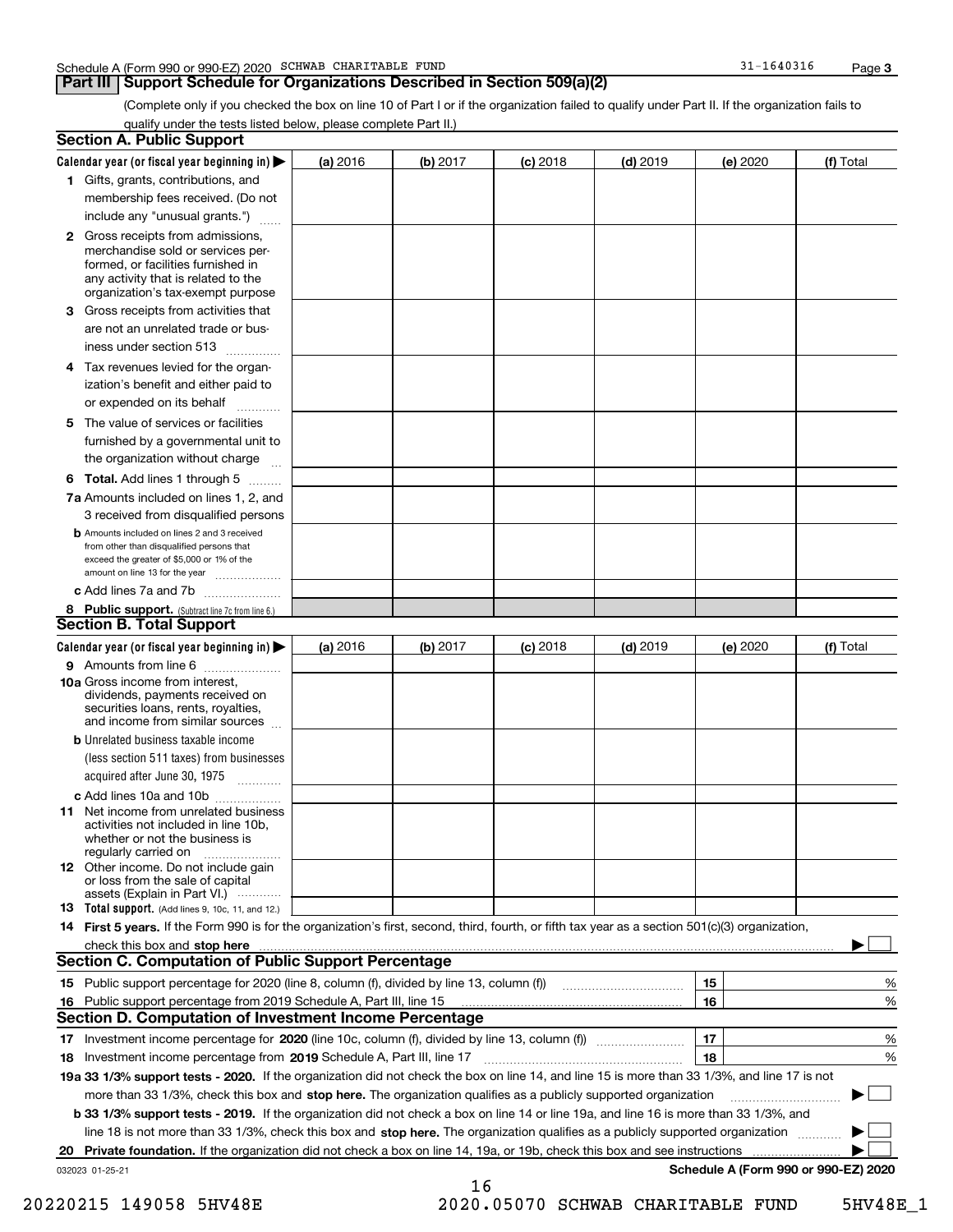**1**

**2**

**3a**

**3b**

**3c**

**4a**

**4b**

**4c**

**5a**

**5b5c**

**6**

**7**

**8**

**9a**

**9b**

**9c**

**10a**

**10b**

**Yes No**

## **Part IV Supporting Organizations**

(Complete only if you checked a box in line 12 on Part I. If you checked box 12a, Part I, complete Sections A and B. If you checked box 12b, Part I, complete Sections A and C. If you checked box 12c, Part I, complete Sections A, D, and E. If you checked box 12d, Part I, complete Sections A and D, and complete Part V.)

## **Section A. All Supporting Organizations**

- **1** Are all of the organization's supported organizations listed by name in the organization's governing documents? If "No," describe in **Part VI** how the supported organizations are designated. If designated by *class or purpose, describe the designation. If historic and continuing relationship, explain.*
- **2** Did the organization have any supported organization that does not have an IRS determination of status under section 509(a)(1) or (2)? If "Yes," explain in Part VI how the organization determined that the supported *organization was described in section 509(a)(1) or (2).*
- **3a** Did the organization have a supported organization described in section 501(c)(4), (5), or (6)? If "Yes," answer *lines 3b and 3c below.*
- **b** Did the organization confirm that each supported organization qualified under section 501(c)(4), (5), or (6) and satisfied the public support tests under section 509(a)(2)? If "Yes," describe in **Part VI** when and how the *organization made the determination.*
- **c**Did the organization ensure that all support to such organizations was used exclusively for section 170(c)(2)(B) purposes? If "Yes," explain in **Part VI** what controls the organization put in place to ensure such use.
- **4a***If* Was any supported organization not organized in the United States ("foreign supported organization")? *"Yes," and if you checked box 12a or 12b in Part I, answer lines 4b and 4c below.*
- **b** Did the organization have ultimate control and discretion in deciding whether to make grants to the foreign supported organization? If "Yes," describe in **Part VI** how the organization had such control and discretion *despite being controlled or supervised by or in connection with its supported organizations.*
- **c** Did the organization support any foreign supported organization that does not have an IRS determination under sections 501(c)(3) and 509(a)(1) or (2)? If "Yes," explain in **Part VI** what controls the organization used *to ensure that all support to the foreign supported organization was used exclusively for section 170(c)(2)(B) purposes.*
- **5a** Did the organization add, substitute, or remove any supported organizations during the tax year? If "Yes," answer lines 5b and 5c below (if applicable). Also, provide detail in **Part VI,** including (i) the names and EIN *numbers of the supported organizations added, substituted, or removed; (ii) the reasons for each such action; (iii) the authority under the organization's organizing document authorizing such action; and (iv) how the action was accomplished (such as by amendment to the organizing document).*
- **b** Type I or Type II only. Was any added or substituted supported organization part of a class already designated in the organization's organizing document?
- **cSubstitutions only.**  Was the substitution the result of an event beyond the organization's control?
- **6** Did the organization provide support (whether in the form of grants or the provision of services or facilities) to **Part VI.** *If "Yes," provide detail in* support or benefit one or more of the filing organization's supported organizations? anyone other than (i) its supported organizations, (ii) individuals that are part of the charitable class benefited by one or more of its supported organizations, or (iii) other supporting organizations that also
- **7**Did the organization provide a grant, loan, compensation, or other similar payment to a substantial contributor *If "Yes," complete Part I of Schedule L (Form 990 or 990-EZ).* regard to a substantial contributor? (as defined in section 4958(c)(3)(C)), a family member of a substantial contributor, or a 35% controlled entity with
- **8** Did the organization make a loan to a disqualified person (as defined in section 4958) not described in line 7? *If "Yes," complete Part I of Schedule L (Form 990 or 990-EZ).*
- **9a** Was the organization controlled directly or indirectly at any time during the tax year by one or more in section 509(a)(1) or (2))? If "Yes," *provide detail in* <code>Part VI.</code> disqualified persons, as defined in section 4946 (other than foundation managers and organizations described
- **b** Did one or more disqualified persons (as defined in line 9a) hold a controlling interest in any entity in which the supporting organization had an interest? If "Yes," provide detail in P**art VI**.
- **c**Did a disqualified person (as defined in line 9a) have an ownership interest in, or derive any personal benefit from, assets in which the supporting organization also had an interest? If "Yes," provide detail in P**art VI.**
- **10a** Was the organization subject to the excess business holdings rules of section 4943 because of section supporting organizations)? If "Yes," answer line 10b below. 4943(f) (regarding certain Type II supporting organizations, and all Type III non-functionally integrated
- **b** Did the organization have any excess business holdings in the tax year? (Use Schedule C, Form 4720, to *determine whether the organization had excess business holdings.)*

17

032024 01-25-21

**Schedule A (Form 990 or 990-EZ) 2020**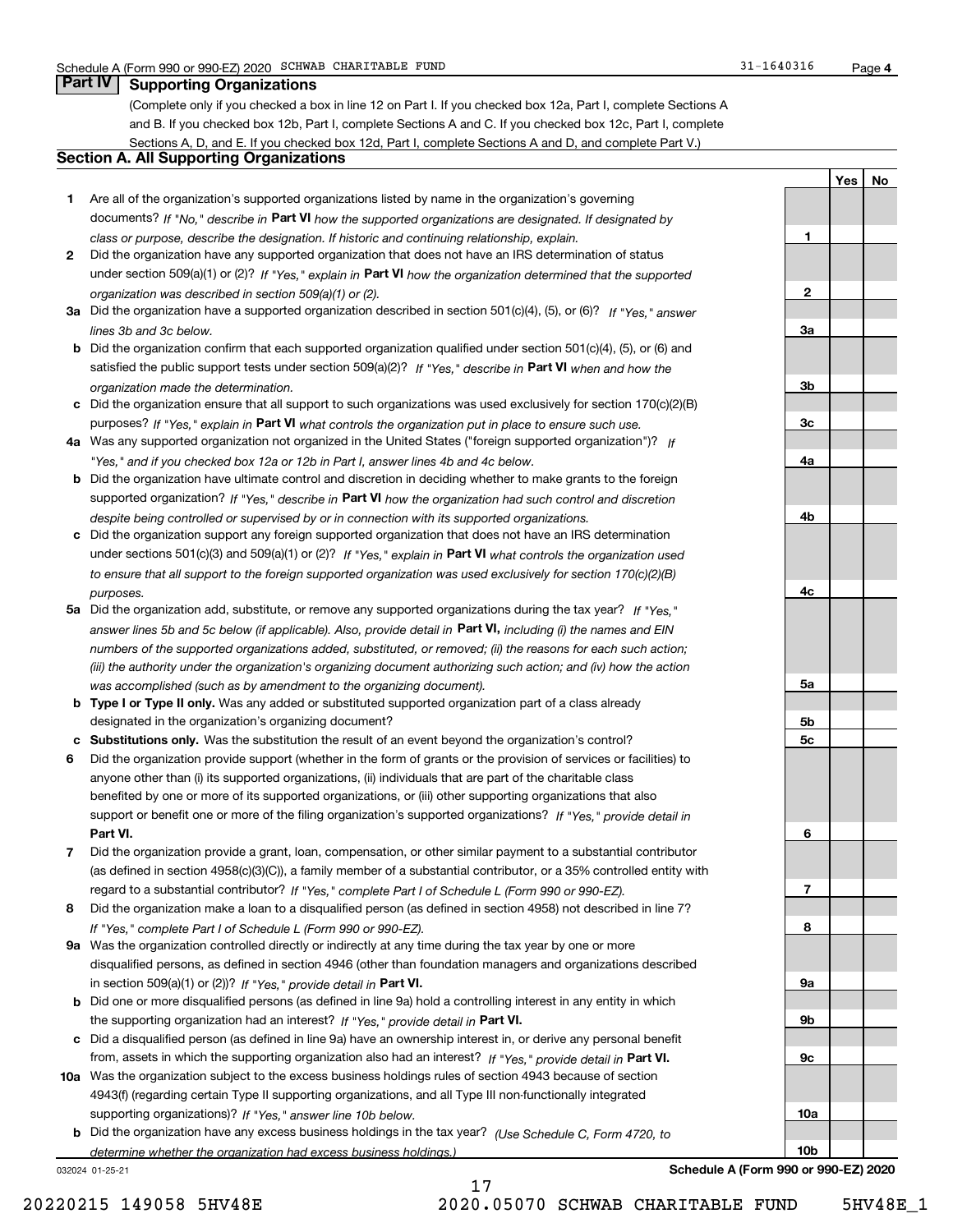**Part IV Supporting Organizations** *(continued)*

**2**

 **No**

**Yes**

|    |                                                                                                                          |                 | Yes | No. |
|----|--------------------------------------------------------------------------------------------------------------------------|-----------------|-----|-----|
| 11 | Has the organization accepted a gift or contribution from any of the following persons?                                  |                 |     |     |
|    | a A person who directly or indirectly controls, either alone or together with persons described in lines 11b and         |                 |     |     |
|    | 11c below, the governing body of a supported organization?                                                               | 11a             |     |     |
|    | <b>b</b> A family member of a person described in line 11a above?                                                        | 11 <sub>b</sub> |     |     |
|    | c A 35% controlled entity of a person described in line 11a or 11b above? If "Yes" to line 11a, 11b, or 11c, provide     |                 |     |     |
|    | detail in Part VI.                                                                                                       | 11c             |     |     |
|    | <b>Section B. Type I Supporting Organizations</b>                                                                        |                 |     |     |
|    |                                                                                                                          |                 | Yes | No  |
|    | Did the governing body members of the governing body officers esting in their official conseity, ar membership of ans ar |                 |     |     |

| Did the governing body, members of the governing body, officers acting in their official capacity, or membership of one or<br>more supported organizations have the power to regularly appoint or elect at least a majority of the organization's officers,<br>directors, or trustees at all times during the tax year? If "No," describe in Part VI how the supported organization(s)<br>effectively operated, supervised, or controlled the organization's activities. If the organization had more than one supported |                                                                                                                                                                                                                                              |  |  |  |  |
|--------------------------------------------------------------------------------------------------------------------------------------------------------------------------------------------------------------------------------------------------------------------------------------------------------------------------------------------------------------------------------------------------------------------------------------------------------------------------------------------------------------------------|----------------------------------------------------------------------------------------------------------------------------------------------------------------------------------------------------------------------------------------------|--|--|--|--|
|                                                                                                                                                                                                                                                                                                                                                                                                                                                                                                                          | organization, describe how the powers to appoint and/or remove officers, directors, or trustees were allocated among the<br>supported organizations and what conditions or restrictions, if any, applied to such powers during the tax year. |  |  |  |  |
| 2                                                                                                                                                                                                                                                                                                                                                                                                                                                                                                                        | Did the organization operate for the benefit of any supported organization other than the supported                                                                                                                                          |  |  |  |  |
|                                                                                                                                                                                                                                                                                                                                                                                                                                                                                                                          | organization(s) that operated, supervised, or controlled the supporting organization? If "Yes," explain in                                                                                                                                   |  |  |  |  |

**Part VI**  *how providing such benefit carried out the purposes of the supported organization(s) that operated,*

*supervised, or controlled the supporting organization.*

| <b>Section C. Type II Supporting Organizations</b> |  |
|----------------------------------------------------|--|
|                                                    |  |

**Yes1**or trustees of each of the organization's supported organization(s)? If "No," describe in **Part VI** how control **1***or management of the supporting organization was vested in the same persons that controlled or managed the supported organization(s).* Were a majority of the organization's directors or trustees during the tax year also a majority of the directors

| Section D. All Type III Supporting Organizations |  |
|--------------------------------------------------|--|
|                                                  |  |

|              |                                                                                                                        |   | Yes I | No |
|--------------|------------------------------------------------------------------------------------------------------------------------|---|-------|----|
|              | Did the organization provide to each of its supported organizations, by the last day of the fifth month of the         |   |       |    |
|              | organization's tax year, (i) a written notice describing the type and amount of support provided during the prior tax  |   |       |    |
|              | year, (ii) a copy of the Form 990 that was most recently filed as of the date of notification, and (iii) copies of the |   |       |    |
|              | organization's governing documents in effect on the date of notification, to the extent not previously provided?       |   |       |    |
| $\mathbf{2}$ | Were any of the organization's officers, directors, or trustees either (i) appointed or elected by the supported       |   |       |    |
|              | organization(s) or (ii) serving on the governing body of a supported organization? If "No," explain in Part VI how     |   |       |    |
|              | the organization maintained a close and continuous working relationship with the supported organization(s).            | 2 |       |    |
| 3            | By reason of the relationship described in line 2, above, did the organization's supported organizations have a        |   |       |    |
|              | significant voice in the organization's investment policies and in directing the use of the organization's             |   |       |    |
|              | income or assets at all times during the tax year? If "Yes," describe in Part VI the role the organization's           |   |       |    |
|              | supported organizations played in this regard                                                                          | з |       |    |

# *supported organizations played in this regard.* **Section E. Type III Functionally Integrated Supporting Organizations**

- **1**Check the box next to the method that the organization used to satisfy the Integral Part Test during the year (see instructions).
- **alinupy** The organization satisfied the Activities Test. Complete line 2 below.
- **b**The organization is the parent of each of its supported organizations. *Complete* line 3 below.<br>The state of the state of the state of the state of the state of the state of the state of the state of the state of the state  $\mathcal{L}^{\text{max}}$

|  |  |  | $\mathbf{c}$ $\Box$ The organization supported a governmental entity. Describe in Part VI how you supported a governmental entity (see instructions). |  |
|--|--|--|-------------------------------------------------------------------------------------------------------------------------------------------------------|--|
|--|--|--|-------------------------------------------------------------------------------------------------------------------------------------------------------|--|

18

- **2**Activities Test.
- **Activities Test. Answer lines 2a and 2b below.**<br>**a** Did substantially all of the organization's activities during the tax year directly further the exempt purposes of the supported organization(s) to which the organization was responsive? If "Yes," then in **Part VI identify those supported organizations and explain**  *how these activities directly furthered their exempt purposes, how the organization was responsive to those supported organizations, and how the organization determined that these activities constituted substantially all of its activities.*
- **b** Did the activities described in line 2a, above, constitute activities that, but for the organization's involvement, **Part VI**  *the reasons for the organization's position that its supported organization(s) would have engaged in* one or more of the organization's supported organization(s) would have been engaged in? If "Yes," e*xplain in these activities but for the organization's involvement.*
- **3** Parent of Supported Organizations. Answer lines 3a and 3b below.

**a** Did the organization have the power to regularly appoint or elect a majority of the officers, directors, or trustees of each of the supported organizations? If "Yes" or "No" provide details in **Part VI.** 

**b** Did the organization exercise a substantial degree of direction over the policies, programs, and activities of each **Part VI**  *If "Yes," describe in the role played by the organization in this regard.* of its supported organizations?

032025 01-25-21

**Schedule A (Form 990 or 990-EZ) 2020**

**2a**

**2b**

**3a**

**3b**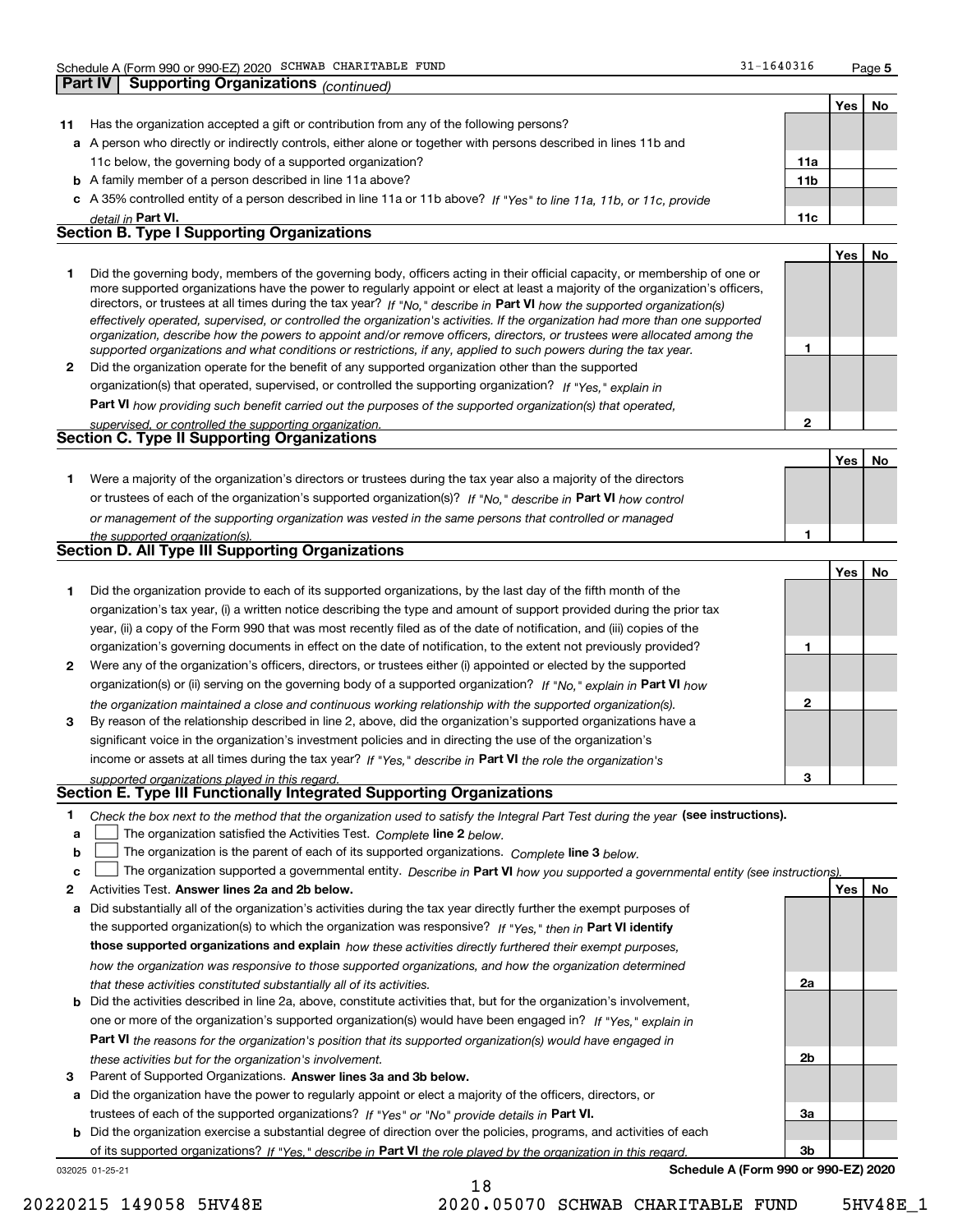|  | Schedule A (Form 990 or 990-EZ) 2020 |  | SCHWAB CHARITABLE | FUND | 1640316<br>⊥ ت | Page |  |
|--|--------------------------------------|--|-------------------|------|----------------|------|--|
|--|--------------------------------------|--|-------------------|------|----------------|------|--|

**1Part VI** Check here if the organization satisfied the Integral Part Test as a qualifying trust on Nov. 20, 1970 ( *explain in* Part **VI**). See instructions. All other Type III non-functionally integrated supporting organizations must complete Sections A through E. **Part V Type III Non-Functionally Integrated 509(a)(3) Supporting Organizations**   $\overline{\phantom{0}}$ 

|              | Section A - Adjusted Net Income                                                                                                   | (A) Prior Year | (B) Current Year<br>(optional) |                                |
|--------------|-----------------------------------------------------------------------------------------------------------------------------------|----------------|--------------------------------|--------------------------------|
| 1            | Net short-term capital gain                                                                                                       | 1              |                                |                                |
| 2            | Recoveries of prior-year distributions                                                                                            | $\mathbf{2}$   |                                |                                |
| 3            | Other gross income (see instructions)                                                                                             | 3              |                                |                                |
| 4            | Add lines 1 through 3.                                                                                                            | 4              |                                |                                |
| 5            | Depreciation and depletion                                                                                                        | 5              |                                |                                |
| 6            | Portion of operating expenses paid or incurred for production or                                                                  |                |                                |                                |
|              | collection of gross income or for management, conservation, or                                                                    |                |                                |                                |
|              | maintenance of property held for production of income (see instructions)                                                          | 6              |                                |                                |
| 7            | Other expenses (see instructions)                                                                                                 | $\overline{7}$ |                                |                                |
| 8            | Adjusted Net Income (subtract lines 5, 6, and 7 from line 4)                                                                      | 8              |                                |                                |
|              | <b>Section B - Minimum Asset Amount</b>                                                                                           |                | (A) Prior Year                 | (B) Current Year<br>(optional) |
| 1            | Aggregate fair market value of all non-exempt-use assets (see                                                                     |                |                                |                                |
|              | instructions for short tax year or assets held for part of year):                                                                 |                |                                |                                |
|              | <b>a</b> Average monthly value of securities                                                                                      | 1a             |                                |                                |
|              | <b>b</b> Average monthly cash balances                                                                                            | 1b             |                                |                                |
|              | c Fair market value of other non-exempt-use assets                                                                                | 1c             |                                |                                |
|              | d Total (add lines 1a, 1b, and 1c)                                                                                                | 1d             |                                |                                |
|              | e Discount claimed for blockage or other factors                                                                                  |                |                                |                                |
|              | (explain in detail in Part VI):                                                                                                   |                |                                |                                |
| $\mathbf{2}$ | Acquisition indebtedness applicable to non-exempt-use assets                                                                      | $\mathbf{2}$   |                                |                                |
| 3            | Subtract line 2 from line 1d.                                                                                                     | 3              |                                |                                |
| 4            | Cash deemed held for exempt use. Enter 0.015 of line 3 (for greater amount,                                                       |                |                                |                                |
|              | see instructions)                                                                                                                 | 4              |                                |                                |
| 5            | Net value of non-exempt-use assets (subtract line 4 from line 3)                                                                  | 5              |                                |                                |
| 6            | Multiply line 5 by 0.035.                                                                                                         | 6              |                                |                                |
| 7            | Recoveries of prior-year distributions                                                                                            | $\overline{7}$ |                                |                                |
| 8            | Minimum Asset Amount (add line 7 to line 6)                                                                                       | 8              |                                |                                |
|              | <b>Section C - Distributable Amount</b>                                                                                           |                |                                | <b>Current Year</b>            |
| 1            | Adjusted net income for prior year (from Section A, line 8, column A)                                                             | 1              |                                |                                |
| 2            | Enter 0.85 of line 1.                                                                                                             | $\overline{2}$ |                                |                                |
| 3            | Minimum asset amount for prior year (from Section B, line 8, column A)                                                            | 3              |                                |                                |
| 4            | Enter greater of line 2 or line 3.                                                                                                | 4              |                                |                                |
| 5            | Income tax imposed in prior year                                                                                                  | 5              |                                |                                |
| 6            | <b>Distributable Amount.</b> Subtract line 5 from line 4, unless subject to                                                       |                |                                |                                |
|              | emergency temporary reduction (see instructions).                                                                                 | 6              |                                |                                |
| 7            | Check here if the current year is the organization's first as a non-functionally integrated Type III supporting organization (see |                |                                |                                |

instructions).

**Schedule A (Form 990 or 990-EZ) 2020**

032026 01-25-21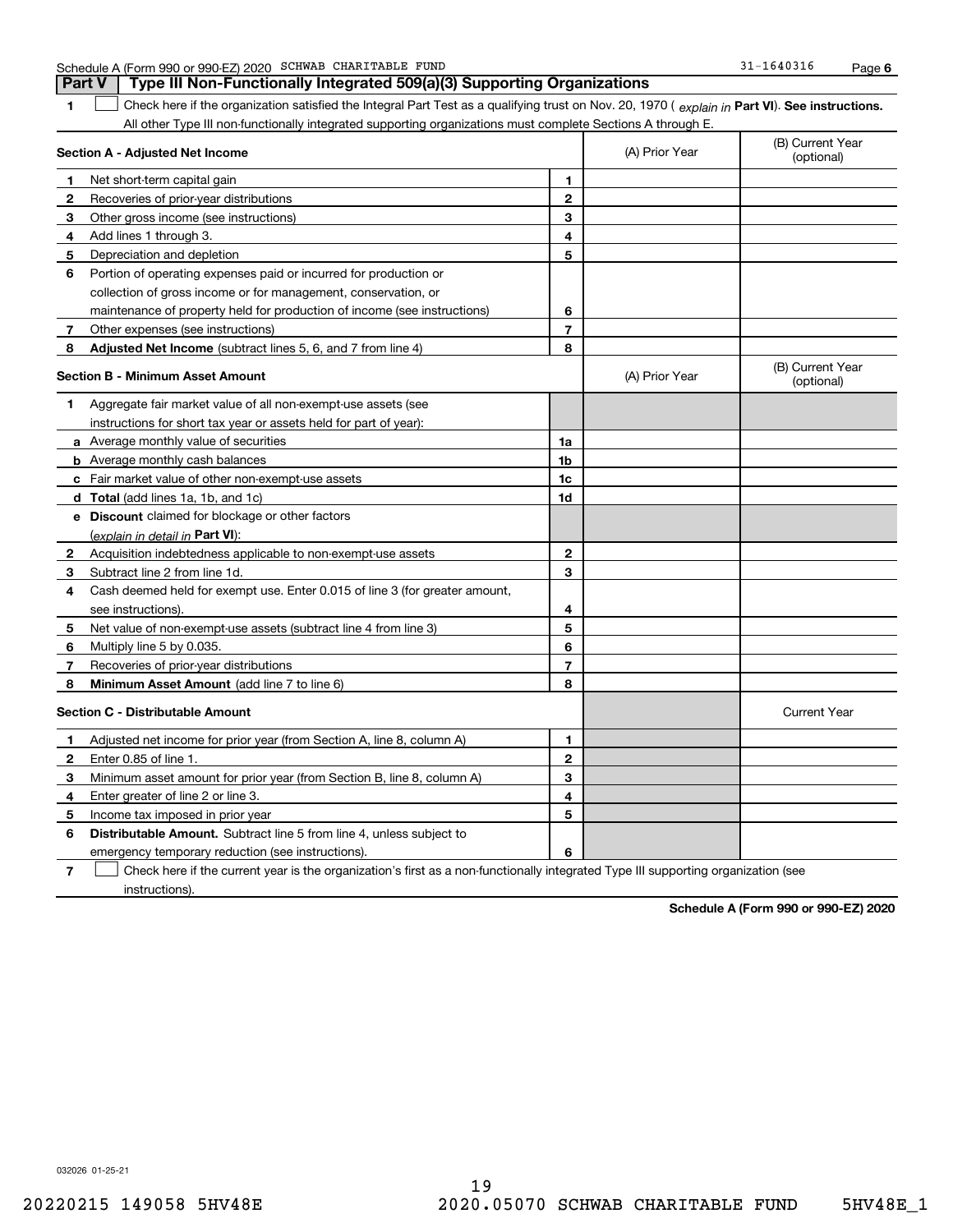| <b>Part V</b> | Type III Non-Functionally Integrated 509(a)(3) Supporting Organizations                    |                             | (continued)                           |                |                                         |
|---------------|--------------------------------------------------------------------------------------------|-----------------------------|---------------------------------------|----------------|-----------------------------------------|
|               | <b>Section D - Distributions</b>                                                           |                             |                                       |                | <b>Current Year</b>                     |
| 1             | Amounts paid to supported organizations to accomplish exempt purposes                      |                             |                                       | 1              |                                         |
| 2             | Amounts paid to perform activity that directly furthers exempt purposes of supported       |                             |                                       |                |                                         |
|               | organizations, in excess of income from activity                                           |                             | $\mathbf{2}$                          |                |                                         |
| 3             | Administrative expenses paid to accomplish exempt purposes of supported organizations      |                             | 3                                     |                |                                         |
| 4             | Amounts paid to acquire exempt-use assets                                                  |                             |                                       | 4              |                                         |
| 5             | Qualified set-aside amounts (prior IRS approval required - provide details in Part VI)     |                             |                                       | 5              |                                         |
| 6             | Other distributions ( <i>describe in</i> Part VI). See instructions.                       |                             |                                       | 6              |                                         |
| 7             | Total annual distributions. Add lines 1 through 6.                                         |                             |                                       | $\overline{7}$ |                                         |
| 8             | Distributions to attentive supported organizations to which the organization is responsive |                             |                                       |                |                                         |
|               | (provide details in Part VI). See instructions.                                            |                             |                                       | 8              |                                         |
| 9             | Distributable amount for 2020 from Section C, line 6                                       |                             |                                       | 9              |                                         |
| 10            | Line 8 amount divided by line 9 amount                                                     |                             |                                       | 10             |                                         |
|               |                                                                                            | (i)                         | (ii)                                  |                | (iii)                                   |
|               | <b>Section E - Distribution Allocations</b> (see instructions)                             | <b>Excess Distributions</b> | <b>Underdistributions</b><br>Pre-2020 |                | <b>Distributable</b><br>Amount for 2020 |
| 1             | Distributable amount for 2020 from Section C, line 6                                       |                             |                                       |                |                                         |
| 2             | Underdistributions, if any, for years prior to 2020 (reason-                               |                             |                                       |                |                                         |
|               | able cause required - explain in Part VI). See instructions.                               |                             |                                       |                |                                         |
| 3             | Excess distributions carryover, if any, to 2020                                            |                             |                                       |                |                                         |
|               | a From 2015                                                                                |                             |                                       |                |                                         |
|               | <b>b</b> From 2016                                                                         |                             |                                       |                |                                         |
|               | $c$ From 2017                                                                              |                             |                                       |                |                                         |
|               | d From 2018                                                                                |                             |                                       |                |                                         |
|               | e From 2019                                                                                |                             |                                       |                |                                         |
|               | f Total of lines 3a through 3e                                                             |                             |                                       |                |                                         |
|               | g Applied to underdistributions of prior years                                             |                             |                                       |                |                                         |
|               | <b>h</b> Applied to 2020 distributable amount                                              |                             |                                       |                |                                         |
|               | Carryover from 2015 not applied (see instructions)                                         |                             |                                       |                |                                         |
|               | Remainder. Subtract lines 3g, 3h, and 3i from line 3f.                                     |                             |                                       |                |                                         |
| 4             | Distributions for 2020 from Section D,                                                     |                             |                                       |                |                                         |
|               | line $7:$                                                                                  |                             |                                       |                |                                         |
|               | a Applied to underdistributions of prior years                                             |                             |                                       |                |                                         |
|               | <b>b</b> Applied to 2020 distributable amount                                              |                             |                                       |                |                                         |
|               | c Remainder. Subtract lines 4a and 4b from line 4.                                         |                             |                                       |                |                                         |
| 5.            | Remaining underdistributions for years prior to 2020, if                                   |                             |                                       |                |                                         |
|               | any. Subtract lines 3g and 4a from line 2. For result greater                              |                             |                                       |                |                                         |
|               | than zero, explain in Part VI. See instructions.                                           |                             |                                       |                |                                         |
| 6             | Remaining underdistributions for 2020. Subtract lines 3h                                   |                             |                                       |                |                                         |
|               | and 4b from line 1. For result greater than zero, explain in                               |                             |                                       |                |                                         |
|               | Part VI. See instructions.                                                                 |                             |                                       |                |                                         |
| 7             | Excess distributions carryover to 2021. Add lines 3j                                       |                             |                                       |                |                                         |
|               | and 4c.                                                                                    |                             |                                       |                |                                         |
| 8             | Breakdown of line 7:                                                                       |                             |                                       |                |                                         |
|               | a Excess from 2016                                                                         |                             |                                       |                |                                         |
|               | <b>b</b> Excess from 2017                                                                  |                             |                                       |                |                                         |
|               | c Excess from 2018                                                                         |                             |                                       |                |                                         |
|               | d Excess from 2019                                                                         |                             |                                       |                |                                         |
|               | e Excess from 2020                                                                         |                             |                                       |                |                                         |

**Schedule A (Form 990 or 990-EZ) 2020**

032027 01-25-21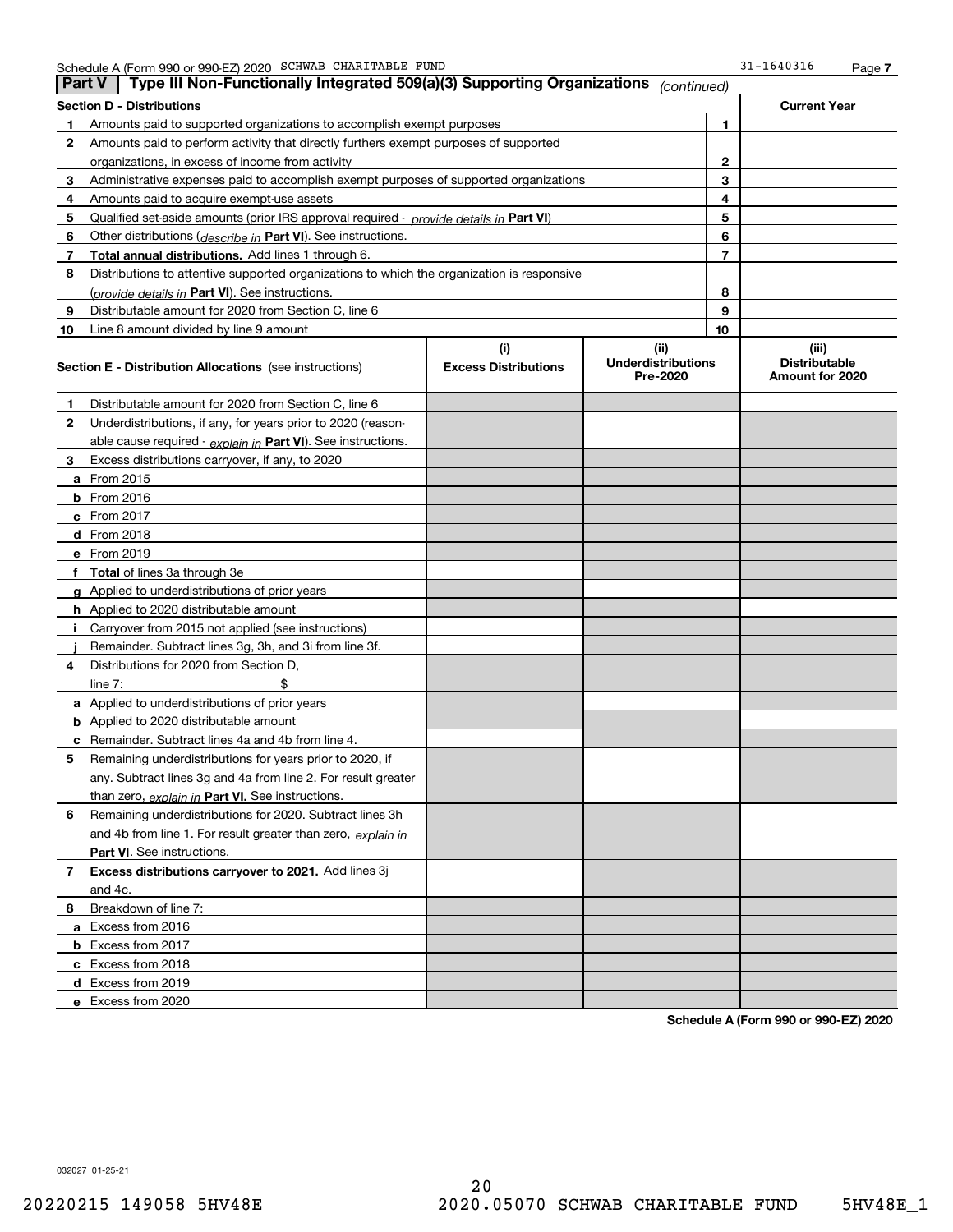**Part VI Supplemental Information.** 

|                 | (See instructions.)    |  | line 1; Part IV, Section D, lines 2 and 3; Part IV, Section E, lines 1c, 2a, 2b, 3a, and 3b; Part V, line 1; Part V, Section B, line 1e; Part V,<br>Section D, lines 5, 6, and 8; and Part V, Section E, lines 2, 5, and 6. Also |  |                                      |          |
|-----------------|------------------------|--|----------------------------------------------------------------------------------------------------------------------------------------------------------------------------------------------------------------------------------|--|--------------------------------------|----------|
|                 |                        |  |                                                                                                                                                                                                                                  |  |                                      |          |
|                 |                        |  |                                                                                                                                                                                                                                  |  |                                      |          |
|                 |                        |  |                                                                                                                                                                                                                                  |  |                                      |          |
|                 |                        |  |                                                                                                                                                                                                                                  |  |                                      |          |
|                 |                        |  |                                                                                                                                                                                                                                  |  |                                      |          |
|                 |                        |  |                                                                                                                                                                                                                                  |  |                                      |          |
|                 |                        |  |                                                                                                                                                                                                                                  |  |                                      |          |
|                 |                        |  |                                                                                                                                                                                                                                  |  |                                      |          |
|                 |                        |  |                                                                                                                                                                                                                                  |  |                                      |          |
|                 |                        |  |                                                                                                                                                                                                                                  |  |                                      |          |
|                 |                        |  |                                                                                                                                                                                                                                  |  |                                      |          |
|                 |                        |  |                                                                                                                                                                                                                                  |  |                                      |          |
|                 |                        |  |                                                                                                                                                                                                                                  |  |                                      |          |
|                 |                        |  |                                                                                                                                                                                                                                  |  |                                      |          |
|                 |                        |  |                                                                                                                                                                                                                                  |  |                                      |          |
|                 |                        |  |                                                                                                                                                                                                                                  |  |                                      |          |
|                 |                        |  |                                                                                                                                                                                                                                  |  |                                      |          |
|                 |                        |  |                                                                                                                                                                                                                                  |  |                                      |          |
|                 |                        |  |                                                                                                                                                                                                                                  |  |                                      |          |
|                 |                        |  |                                                                                                                                                                                                                                  |  |                                      |          |
|                 |                        |  |                                                                                                                                                                                                                                  |  |                                      |          |
|                 |                        |  |                                                                                                                                                                                                                                  |  |                                      |          |
|                 |                        |  |                                                                                                                                                                                                                                  |  |                                      |          |
|                 |                        |  |                                                                                                                                                                                                                                  |  |                                      |          |
|                 |                        |  |                                                                                                                                                                                                                                  |  |                                      |          |
|                 |                        |  |                                                                                                                                                                                                                                  |  |                                      |          |
|                 |                        |  |                                                                                                                                                                                                                                  |  |                                      |          |
|                 |                        |  |                                                                                                                                                                                                                                  |  |                                      |          |
|                 |                        |  |                                                                                                                                                                                                                                  |  |                                      |          |
|                 |                        |  |                                                                                                                                                                                                                                  |  |                                      |          |
|                 |                        |  |                                                                                                                                                                                                                                  |  |                                      |          |
|                 |                        |  |                                                                                                                                                                                                                                  |  |                                      |          |
| 032028 01-25-21 |                        |  | 21                                                                                                                                                                                                                               |  | Schedule A (Form 990 or 990-EZ) 2020 |          |
|                 | 20220215 149058 5HV48E |  | 2020.05070 SCHWAB CHARITABLE FUND                                                                                                                                                                                                |  |                                      | 5HV48E_1 |

Provide the explanations required by Part II, line 10; Part II, line 17a or 17b; Part III, line 12;

Part IV, Section A, lines 1, 2, 3b, 3c, 4b, 4c, 5a, 6, 9a, 9b, 9c, 11a, 11b, and 11c; Part IV, Section B, lines 1 and 2; Part IV, Section C,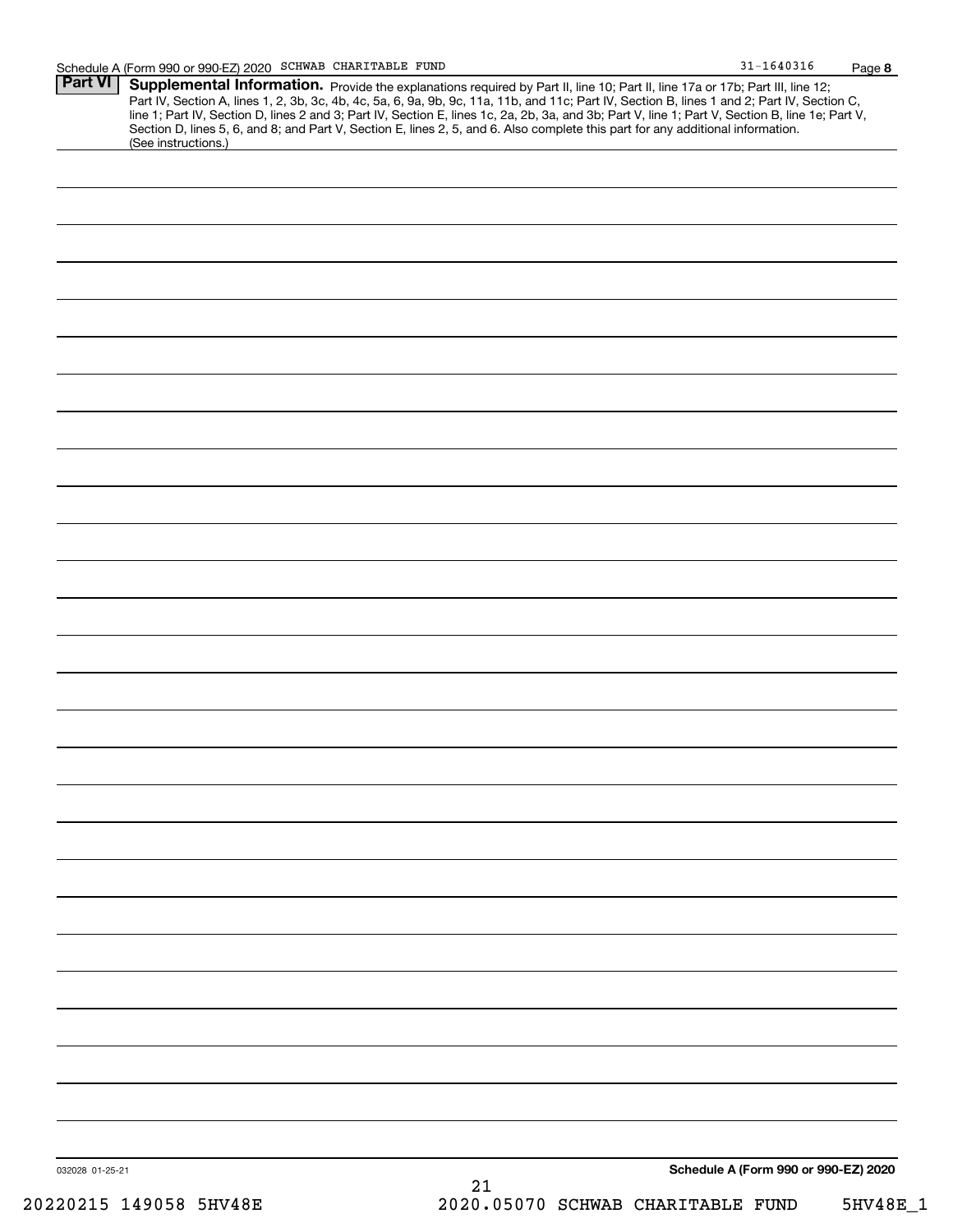Department of the Treasury Internal Revenue Service **(Form 990, 990-EZ, or 990-PF)**

Name of the organization

|  | ** PUBLIC DISCLOSURE COPY ** |  |
|--|------------------------------|--|
|  |                              |  |

# **Schedule B Schedule of Contributors**

**| Attach to Form 990, Form 990-EZ, or Form 990-PF. | Go to www.irs.gov/Form990 for the latest information.** OMB No. 1545-0047

**2020**

**Employer identification number**

|  |  |  |  | 1-1640316 |  |
|--|--|--|--|-----------|--|
|  |  |  |  |           |  |

| SCHWAB CHARITABLE | FUND | $31 - 1640316$ |
|-------------------|------|----------------|
|                   |      |                |

| <b>Organization type (check one):</b> |                                                                                    |  |  |  |  |
|---------------------------------------|------------------------------------------------------------------------------------|--|--|--|--|
| Filers of:                            | Section:                                                                           |  |  |  |  |
| Form 990 or 990-EZ                    | $X$ 501(c)( 3) (enter number) organization                                         |  |  |  |  |
|                                       | $4947(a)(1)$ nonexempt charitable trust <b>not</b> treated as a private foundation |  |  |  |  |
|                                       | 527 political organization                                                         |  |  |  |  |
| Form 990-PF                           | 501(c)(3) exempt private foundation                                                |  |  |  |  |
|                                       | 4947(a)(1) nonexempt charitable trust treated as a private foundation              |  |  |  |  |
|                                       | 501(c)(3) taxable private foundation                                               |  |  |  |  |

Check if your organization is covered by the **General Rule** or a **Special Rule.**<br>Nota: Only a section 501(c)(7), (8), or (10) erganization can chock boxes for be **Note:**  Only a section 501(c)(7), (8), or (10) organization can check boxes for both the General Rule and a Special Rule. See instructions.

### **General Rule**

 $\mathcal{L}^{\text{max}}$ 

For an organization filing Form 990, 990-EZ, or 990-PF that received, during the year, contributions totaling \$5,000 or more (in money or property) from any one contributor. Complete Parts I and II. See instructions for determining a contributor's total contributions.

#### **Special Rules**

any one contributor, during the year, total contributions of the greater of  $\,$  (1) \$5,000; or **(2)** 2% of the amount on (i) Form 990, Part VIII, line 1h;  $\overline{X}$  For an organization described in section 501(c)(3) filing Form 990 or 990-EZ that met the 33 1/3% support test of the regulations under sections 509(a)(1) and 170(b)(1)(A)(vi), that checked Schedule A (Form 990 or 990-EZ), Part II, line 13, 16a, or 16b, and that received from or (ii) Form 990-EZ, line 1. Complete Parts I and II.

For an organization described in section 501(c)(7), (8), or (10) filing Form 990 or 990-EZ that received from any one contributor, during the year, total contributions of more than \$1,000 exclusively for religious, charitable, scientific, literary, or educational purposes, or for the prevention of cruelty to children or animals. Complete Parts I (entering "N/A" in column (b) instead of the contributor name and address), II, and III.  $\mathcal{L}^{\text{max}}$ 

purpose. Don't complete any of the parts unless the **General Rule** applies to this organization because it received *nonexclusively* year, contributions <sub>exclusively</sub> for religious, charitable, etc., purposes, but no such contributions totaled more than \$1,000. If this box is checked, enter here the total contributions that were received during the year for an  $\;$ exclusively religious, charitable, etc., For an organization described in section 501(c)(7), (8), or (10) filing Form 990 or 990-EZ that received from any one contributor, during the religious, charitable, etc., contributions totaling \$5,000 or more during the year  $\Box$ — $\Box$   $\Box$  $\mathcal{L}^{\text{max}}$ 

**Caution:**  An organization that isn't covered by the General Rule and/or the Special Rules doesn't file Schedule B (Form 990, 990-EZ, or 990-PF), but it **must** answer "No" on Part IV, line 2, of its Form 990; or check the box on line H of its Form 990-EZ or on its Form 990-PF, Part I, line 2, to<br>cortify that it doesn't meet the filipe requirements of Schodule B (Fer certify that it doesn't meet the filing requirements of Schedule B (Form 990, 990-EZ, or 990-PF).

**For Paperwork Reduction Act Notice, see the instructions for Form 990, 990-EZ, or 990-PF. Schedule B (Form 990, 990-EZ, or 990-PF) (2020)** LHA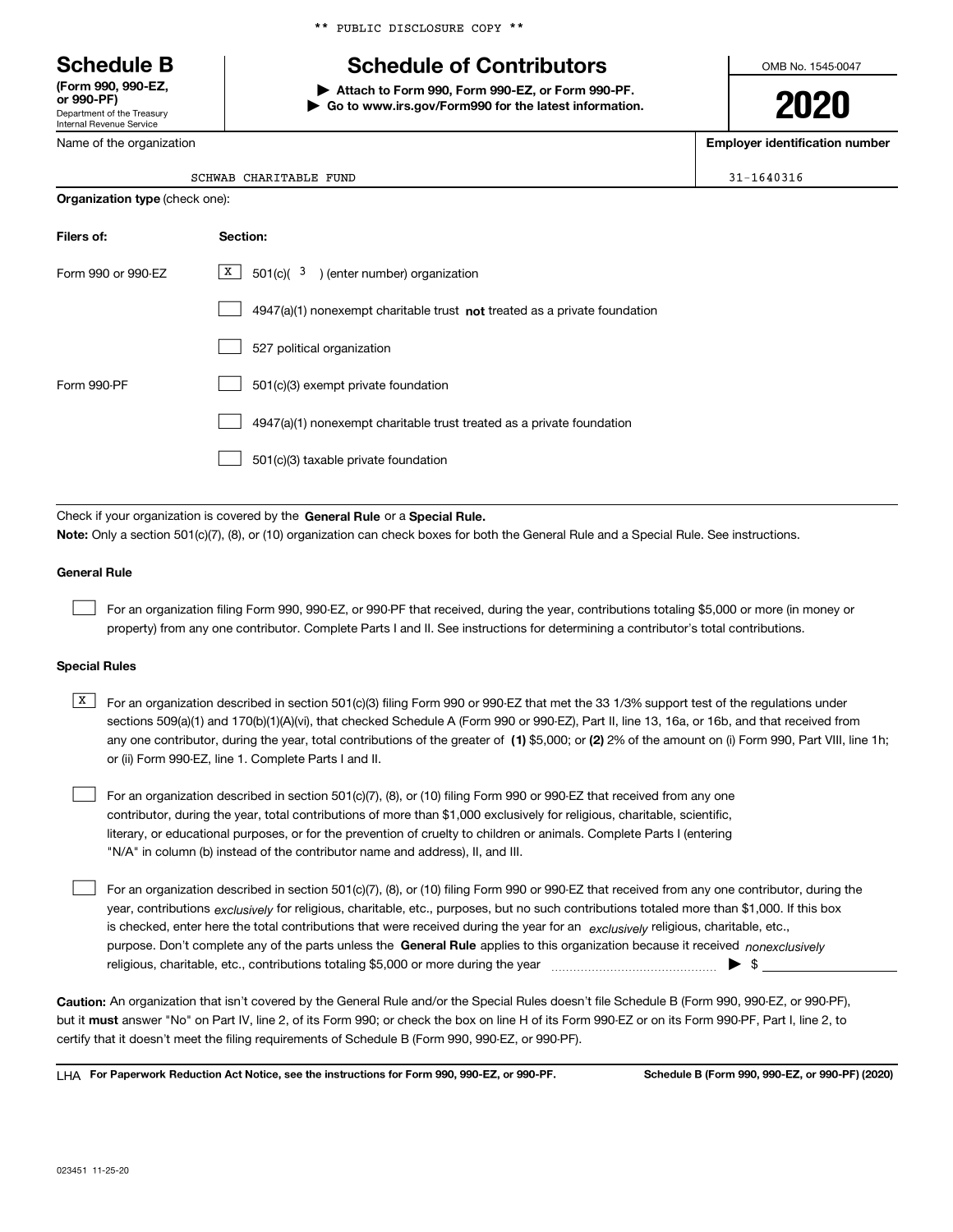## Schedule B (Form 990, 990-EZ, or 990-PF) (2020) Page 2

|                      | Schedule B (Form 990, 990-EZ, or 990-PF) (2020)                                                       |                                   | Page 2                                                                                                           |
|----------------------|-------------------------------------------------------------------------------------------------------|-----------------------------------|------------------------------------------------------------------------------------------------------------------|
| Name of organization |                                                                                                       |                                   | <b>Employer identification number</b>                                                                            |
|                      | SCHWAB CHARITABLE FUND                                                                                |                                   | $31 - 1640316$                                                                                                   |
| Part I               | <b>Contributors</b> (see instructions). Use duplicate copies of Part I if additional space is needed. |                                   |                                                                                                                  |
| (a)<br>No.           | (b)<br>Name, address, and ZIP + 4                                                                     | (c)<br><b>Total contributions</b> | (d)<br>Type of contribution                                                                                      |
| 1                    |                                                                                                       | 40,980,829.<br>\$                 | X<br>Person<br>Payroll<br>Noncash<br>(Complete Part II for<br>noncash contributions.)                            |
| (a)<br>No.           | (b)<br>Name, address, and ZIP + 4                                                                     | (c)<br><b>Total contributions</b> | (d)<br>Type of contribution                                                                                      |
| 2                    |                                                                                                       | 1,078,068,215.<br>\$              | X<br>Person<br>Payroll<br>Noncash<br>X<br>(Complete Part II for<br>noncash contributions.)                       |
| (a)<br>No.           | (b)<br>Name, address, and ZIP + 4                                                                     | (c)<br><b>Total contributions</b> | (d)<br>Type of contribution                                                                                      |
| 3                    |                                                                                                       | 328,607,772.<br>\$                | X<br>Person<br>Payroll<br>Noncash<br>$\overline{\textbf{X}}$<br>(Complete Part II for<br>noncash contributions.) |
| (a)<br>No.           | (b)<br>Name, address, and ZIP + 4                                                                     | (c)<br><b>Total contributions</b> | (d)<br>Type of contribution                                                                                      |
|                      |                                                                                                       | \$                                | Person<br>Payroll<br>Noncash<br>(Complete Part II for<br>noncash contributions.)                                 |
| (a)<br>No.           | (b)<br>Name, address, and ZIP + 4                                                                     | (c)<br><b>Total contributions</b> | (d)<br>Type of contribution                                                                                      |
|                      |                                                                                                       | \$                                | Person<br>Payroll<br>Noncash<br>(Complete Part II for<br>noncash contributions.)                                 |
| (a)<br>No.           | (b)<br>Name, address, and ZIP + 4                                                                     | (c)<br><b>Total contributions</b> | (d)<br>Type of contribution                                                                                      |
|                      |                                                                                                       | \$                                | Person<br>Payroll<br>Noncash<br>(Complete Part II for<br>noncash contributions.)                                 |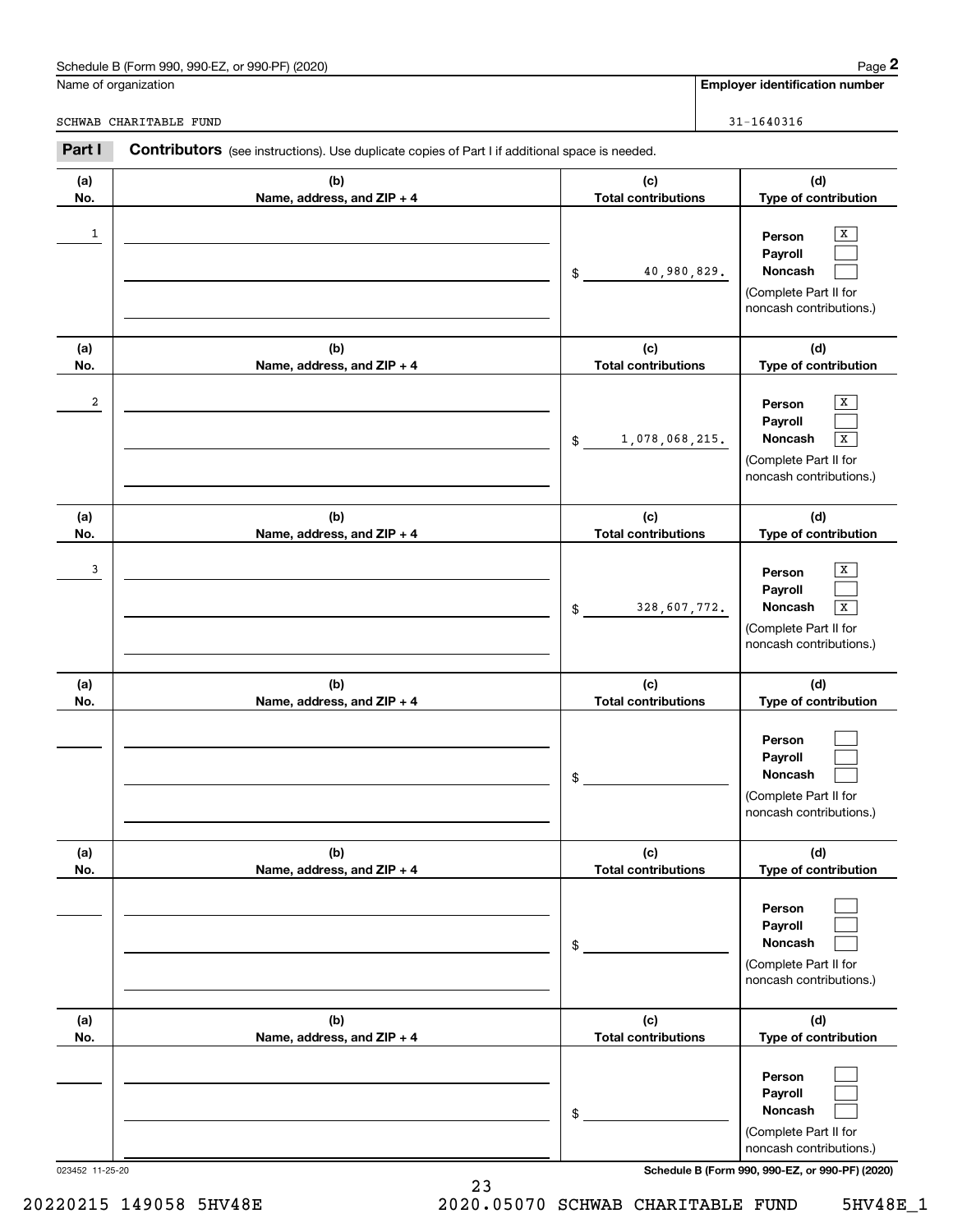| (2020)<br>Schedule<br>---<br>or 990-PF<br>990-F<br>990<br>$-2$<br>в (f<br>. | 12000<br>aue |
|-----------------------------------------------------------------------------|--------------|
|                                                                             |              |

|                              | Schedule B (Form 990, 990-EZ, or 990-PF) (2020)                                                     |                                                 | Page 3                                          |
|------------------------------|-----------------------------------------------------------------------------------------------------|-------------------------------------------------|-------------------------------------------------|
|                              | Name of organization                                                                                |                                                 | <b>Employer identification number</b>           |
|                              | SCHWAB CHARITABLE FUND                                                                              |                                                 | $31 - 1640316$                                  |
| Part II                      | Noncash Property (see instructions). Use duplicate copies of Part II if additional space is needed. |                                                 |                                                 |
| (a)<br>No.<br>from<br>Part I | (b)<br>Description of noncash property given                                                        | (c)<br>FMV (or estimate)<br>(See instructions.) | (d)<br>Date received                            |
| 2                            | PUBLICALLY TRADED SECURITIES                                                                        |                                                 |                                                 |
|                              |                                                                                                     | 68,068,215.<br>\$                               | 03/23/21                                        |
| (a)<br>No.<br>from<br>Part I | (b)<br>Description of noncash property given                                                        | (c)<br>FMV (or estimate)<br>(See instructions.) | (d)<br>Date received                            |
| 3                            | PUBLICALLY TRADED SECURITIES                                                                        |                                                 |                                                 |
|                              |                                                                                                     | 263,607,772.<br>\$                              | 12/29/20                                        |
| (a)<br>No.<br>from<br>Part I | (b)<br>Description of noncash property given                                                        | (c)<br>FMV (or estimate)<br>(See instructions.) | (d)<br>Date received                            |
|                              |                                                                                                     | \$                                              |                                                 |
| (a)<br>No.<br>from<br>Part I | (b)<br>Description of noncash property given                                                        | (c)<br>FMV (or estimate)<br>(See instructions.) | (d)<br>Date received                            |
|                              |                                                                                                     | \$                                              |                                                 |
| (a)<br>No.<br>from<br>Part I | (b)<br>Description of noncash property given                                                        | (c)<br>FMV (or estimate)<br>(See instructions.) | (d)<br>Date received                            |
|                              |                                                                                                     | \$                                              |                                                 |
| (a)<br>No.<br>from<br>Part I | (b)<br>Description of noncash property given                                                        | (c)<br>FMV (or estimate)<br>(See instructions.) | (d)<br>Date received                            |
|                              |                                                                                                     | \$                                              |                                                 |
| 023453 11-25-20              |                                                                                                     |                                                 | Schedule B (Form 990, 990-EZ, or 990-PF) (2020) |

24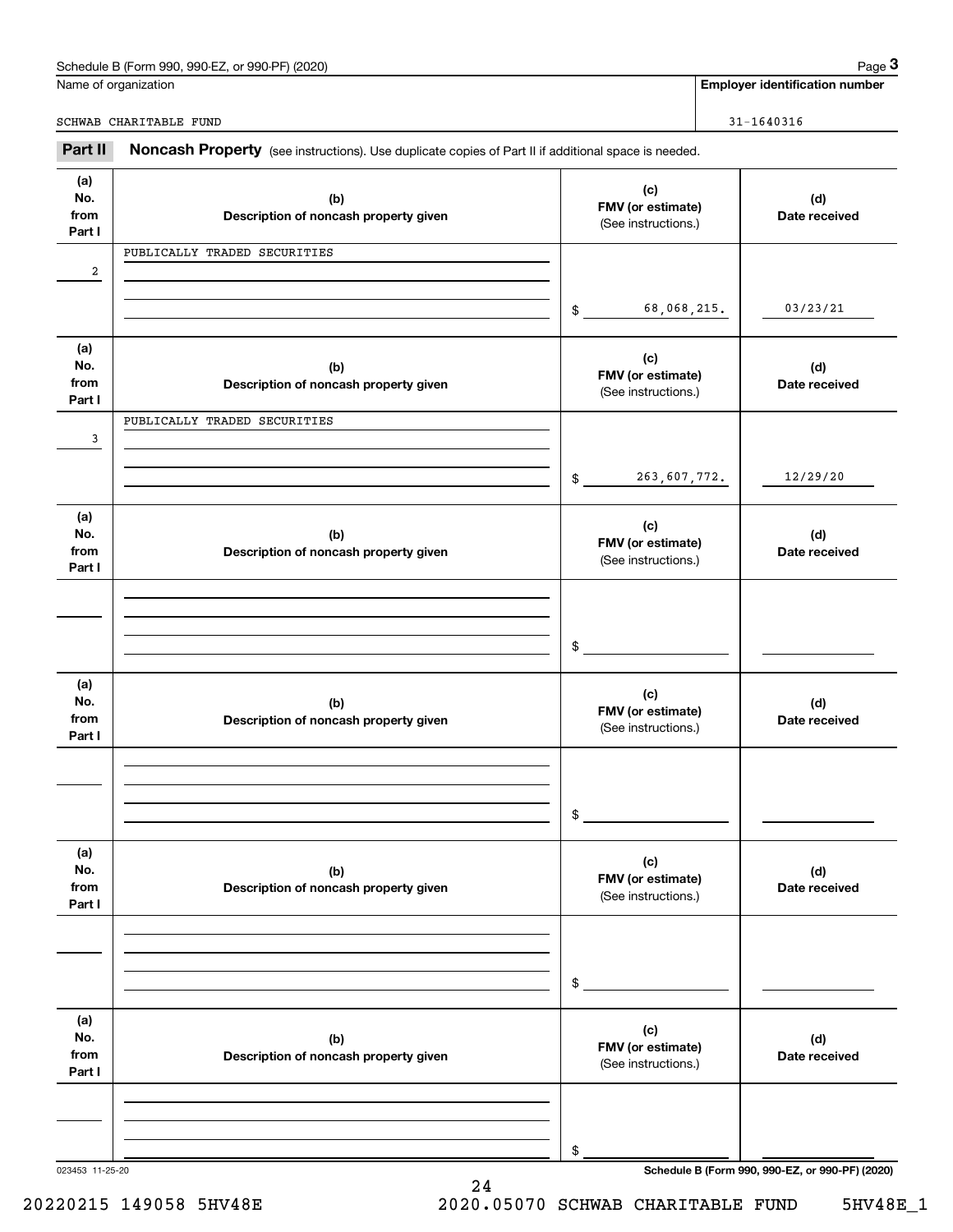|                              | Schedule B (Form 990, 990-EZ, or 990-PF) (2020)                                                                                                                                   |                      | Page 4                                                                                                                                                         |
|------------------------------|-----------------------------------------------------------------------------------------------------------------------------------------------------------------------------------|----------------------|----------------------------------------------------------------------------------------------------------------------------------------------------------------|
| Name of organization         |                                                                                                                                                                                   |                      | <b>Employer identification number</b>                                                                                                                          |
|                              | SCHWAB CHARITABLE FUND                                                                                                                                                            |                      | 31-1640316                                                                                                                                                     |
| Part III                     | from any one contributor. Complete columns (a) through (e) and the following line entry. For organizations                                                                        |                      | Exclusively religious, charitable, etc., contributions to organizations described in section 501(c)(7), (8), or (10) that total more than \$1,000 for the year |
|                              | completing Part III, enter the total of exclusively religious, charitable, etc., contributions of \$1,000 or less for the year. (Enter this info. once.) $\blacktriangleright$ \$ |                      |                                                                                                                                                                |
|                              | Use duplicate copies of Part III if additional space is needed.                                                                                                                   |                      |                                                                                                                                                                |
| $(a)$ No.<br>`from<br>Part I | (b) Purpose of gift                                                                                                                                                               | (c) Use of gift      | (d) Description of how gift is held                                                                                                                            |
|                              |                                                                                                                                                                                   | (e) Transfer of gift |                                                                                                                                                                |
|                              | Transferee's name, address, and ZIP + 4                                                                                                                                           |                      | Relationship of transferor to transferee                                                                                                                       |
|                              |                                                                                                                                                                                   |                      |                                                                                                                                                                |
| (a) No.<br>from              | (b) Purpose of gift                                                                                                                                                               | (c) Use of gift      | (d) Description of how gift is held                                                                                                                            |
| Part I                       |                                                                                                                                                                                   |                      |                                                                                                                                                                |
|                              |                                                                                                                                                                                   |                      |                                                                                                                                                                |
|                              |                                                                                                                                                                                   | (e) Transfer of gift |                                                                                                                                                                |
|                              | Transferee's name, address, and ZIP + 4                                                                                                                                           |                      | Relationship of transferor to transferee                                                                                                                       |
|                              |                                                                                                                                                                                   |                      |                                                                                                                                                                |
| (a) No.<br>from<br>Part I    | (b) Purpose of gift                                                                                                                                                               | (c) Use of gift      | (d) Description of how gift is held                                                                                                                            |
|                              |                                                                                                                                                                                   |                      |                                                                                                                                                                |
|                              |                                                                                                                                                                                   | (e) Transfer of gift |                                                                                                                                                                |
|                              | Transferee's name, address, and $ZIP + 4$                                                                                                                                         |                      | Relationship of transferor to transferee                                                                                                                       |
|                              |                                                                                                                                                                                   |                      |                                                                                                                                                                |
| (a) No.<br>from<br>Part I    | (b) Purpose of gift                                                                                                                                                               | (c) Use of gift      | (d) Description of how gift is held                                                                                                                            |
|                              |                                                                                                                                                                                   |                      |                                                                                                                                                                |
|                              |                                                                                                                                                                                   | (e) Transfer of gift |                                                                                                                                                                |
|                              | Transferee's name, address, and $ZIP + 4$                                                                                                                                         |                      | Relationship of transferor to transferee                                                                                                                       |
|                              |                                                                                                                                                                                   |                      |                                                                                                                                                                |
| 023454 11-25-20              |                                                                                                                                                                                   |                      | Schedule B (Form 990, 990-EZ, or 990-PF) (2020)                                                                                                                |
|                              |                                                                                                                                                                                   |                      |                                                                                                                                                                |

25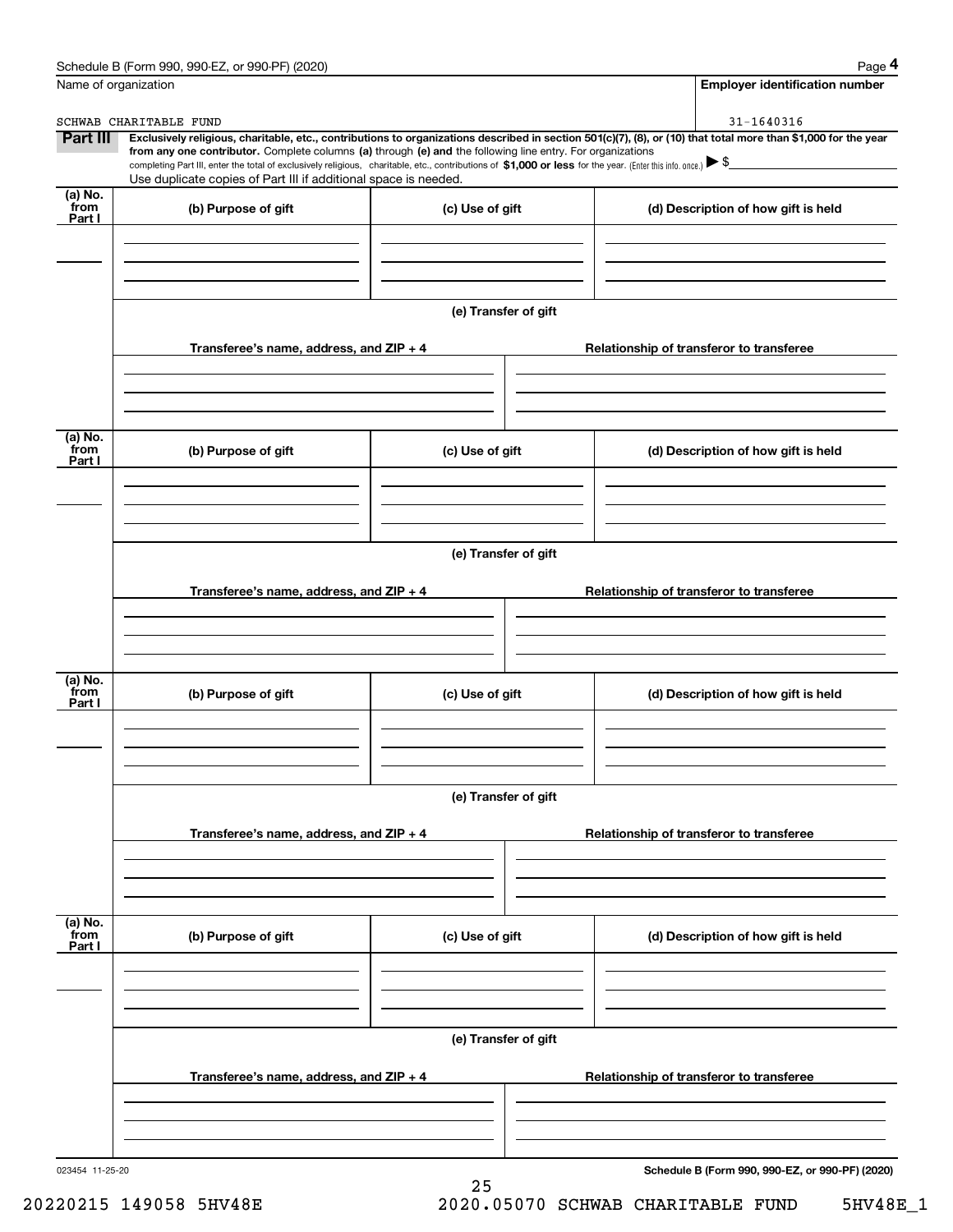| <b>SCHEDULE C</b>                                                                                        | <b>Political Campaign and Lobbying Activities</b>                                                                              |                                                                                                                                                                                                                                                                                                                                                                                                                                                                                                                                                                                      |           |                                                                                                                                                                                                                                                                                                                                                                     |                                                                                                                                                             |           |
|----------------------------------------------------------------------------------------------------------|--------------------------------------------------------------------------------------------------------------------------------|--------------------------------------------------------------------------------------------------------------------------------------------------------------------------------------------------------------------------------------------------------------------------------------------------------------------------------------------------------------------------------------------------------------------------------------------------------------------------------------------------------------------------------------------------------------------------------------|-----------|---------------------------------------------------------------------------------------------------------------------------------------------------------------------------------------------------------------------------------------------------------------------------------------------------------------------------------------------------------------------|-------------------------------------------------------------------------------------------------------------------------------------------------------------|-----------|
| (Form 990 or 990-EZ)                                                                                     | For Organizations Exempt From Income Tax Under section 501(c) and section 527                                                  |                                                                                                                                                                                                                                                                                                                                                                                                                                                                                                                                                                                      |           |                                                                                                                                                                                                                                                                                                                                                                     |                                                                                                                                                             |           |
| Department of the Treasury<br>Internal Revenue Service                                                   | > Complete if the organization is described below. > Attach to Form 990 or Form 990-EZ.<br><b>Open to Public</b><br>Inspection |                                                                                                                                                                                                                                                                                                                                                                                                                                                                                                                                                                                      |           |                                                                                                                                                                                                                                                                                                                                                                     |                                                                                                                                                             |           |
| • Section 527 organizations: Complete Part I-A only.                                                     |                                                                                                                                | If the organization answered "Yes," on Form 990, Part IV, line 3, or Form 990-EZ, Part V, line 46 (Political Campaign Activities), then<br>• Section 501(c)(3) organizations: Complete Parts I-A and B. Do not complete Part I-C.<br>• Section 501(c) (other than section 501(c)(3)) organizations: Complete Parts I-A and C below. Do not complete Part I-B.                                                                                                                                                                                                                        |           |                                                                                                                                                                                                                                                                                                                                                                     |                                                                                                                                                             |           |
| Tax) (See separate instructions), then                                                                   |                                                                                                                                | If the organization answered "Yes," on Form 990, Part IV, line 4, or Form 990-EZ, Part VI, line 47 (Lobbying Activities), then<br>• Section 501(c)(3) organizations that have filed Form 5768 (election under section 501(h)): Complete Part II-A. Do not complete Part II-B.<br>• Section 501(c)(3) organizations that have NOT filed Form 5768 (election under section 501(h)): Complete Part II-B. Do not complete Part II-A.<br>If the organization answered "Yes," on Form 990, Part IV, line 5 (Proxy Tax) (See separate instructions) or Form 990-EZ, Part V, line 35c (Proxy |           |                                                                                                                                                                                                                                                                                                                                                                     |                                                                                                                                                             |           |
|                                                                                                          |                                                                                                                                | • Section 501(c)(4), (5), or (6) organizations: Complete Part III.                                                                                                                                                                                                                                                                                                                                                                                                                                                                                                                   |           |                                                                                                                                                                                                                                                                                                                                                                     |                                                                                                                                                             |           |
| Name of organization                                                                                     |                                                                                                                                | SCHWAB CHARITABLE FUND                                                                                                                                                                                                                                                                                                                                                                                                                                                                                                                                                               |           |                                                                                                                                                                                                                                                                                                                                                                     | <b>Employer identification number</b><br>31-1640316                                                                                                         |           |
| Part I-A                                                                                                 |                                                                                                                                | Complete if the organization is exempt under section 501(c) or is a section 527 organization.                                                                                                                                                                                                                                                                                                                                                                                                                                                                                        |           |                                                                                                                                                                                                                                                                                                                                                                     |                                                                                                                                                             |           |
| <b>2</b> Political campaign activity expenditures<br>3 Volunteer hours for political campaign activities |                                                                                                                                | 1 Provide a description of the organization's direct and indirect political campaign activities in Part IV.                                                                                                                                                                                                                                                                                                                                                                                                                                                                          |           |                                                                                                                                                                                                                                                                                                                                                                     | $\triangleright$ \$                                                                                                                                         |           |
| Part I-B                                                                                                 |                                                                                                                                | Complete if the organization is exempt under section 501(c)(3).                                                                                                                                                                                                                                                                                                                                                                                                                                                                                                                      |           |                                                                                                                                                                                                                                                                                                                                                                     |                                                                                                                                                             |           |
|                                                                                                          |                                                                                                                                | 1 Enter the amount of any excise tax incurred by the organization under section 4955                                                                                                                                                                                                                                                                                                                                                                                                                                                                                                 |           | $\begin{picture}(20,10) \put(0,0){\vector(1,0){100}} \put(15,0){\vector(1,0){100}} \put(15,0){\vector(1,0){100}} \put(15,0){\vector(1,0){100}} \put(15,0){\vector(1,0){100}} \put(15,0){\vector(1,0){100}} \put(15,0){\vector(1,0){100}} \put(15,0){\vector(1,0){100}} \put(15,0){\vector(1,0){100}} \put(15,0){\vector(1,0){100}} \put(15,0){\vector(1,0){100}} \$ |                                                                                                                                                             |           |
|                                                                                                          |                                                                                                                                | 2 Enter the amount of any excise tax incurred by organization managers under section 4955                                                                                                                                                                                                                                                                                                                                                                                                                                                                                            |           |                                                                                                                                                                                                                                                                                                                                                                     |                                                                                                                                                             |           |
|                                                                                                          |                                                                                                                                |                                                                                                                                                                                                                                                                                                                                                                                                                                                                                                                                                                                      |           |                                                                                                                                                                                                                                                                                                                                                                     | Yes                                                                                                                                                         | No        |
|                                                                                                          |                                                                                                                                |                                                                                                                                                                                                                                                                                                                                                                                                                                                                                                                                                                                      |           |                                                                                                                                                                                                                                                                                                                                                                     | Yes                                                                                                                                                         | No        |
| <b>b</b> If "Yes," describe in Part IV.                                                                  |                                                                                                                                | Part I-C Complete if the organization is exempt under section 501(c), except section 501(c)(3).                                                                                                                                                                                                                                                                                                                                                                                                                                                                                      |           |                                                                                                                                                                                                                                                                                                                                                                     |                                                                                                                                                             |           |
|                                                                                                          |                                                                                                                                | 1 Enter the amount directly expended by the filing organization for section 527 exempt function activities                                                                                                                                                                                                                                                                                                                                                                                                                                                                           |           |                                                                                                                                                                                                                                                                                                                                                                     | $\blacktriangleright$ \$                                                                                                                                    |           |
| exempt function activities                                                                               |                                                                                                                                | 2 Enter the amount of the filing organization's funds contributed to other organizations for section 527                                                                                                                                                                                                                                                                                                                                                                                                                                                                             |           |                                                                                                                                                                                                                                                                                                                                                                     | $\blacktriangleright$ \$                                                                                                                                    |           |
|                                                                                                          |                                                                                                                                | 3 Total exempt function expenditures. Add lines 1 and 2. Enter here and on Form 1120-POL,                                                                                                                                                                                                                                                                                                                                                                                                                                                                                            |           |                                                                                                                                                                                                                                                                                                                                                                     | $\blacktriangleright$ \$                                                                                                                                    |           |
|                                                                                                          |                                                                                                                                | Did the filing organization file Form 1120-POL for this year?                                                                                                                                                                                                                                                                                                                                                                                                                                                                                                                        |           |                                                                                                                                                                                                                                                                                                                                                                     | Yes                                                                                                                                                         | <b>No</b> |
| 5                                                                                                        |                                                                                                                                | Enter the names, addresses and employer identification number (EIN) of all section 527 political organizations to which the filing organization<br>made payments. For each organization listed, enter the amount paid from the filing organization's funds. Also enter the amount of political<br>contributions received that were promptly and directly delivered to a separate political organization, such as a separate segregated fund or a<br>political action committee (PAC). If additional space is needed, provide information in Part IV.                                 |           |                                                                                                                                                                                                                                                                                                                                                                     |                                                                                                                                                             |           |
| (a) Name                                                                                                 |                                                                                                                                | (b) Address                                                                                                                                                                                                                                                                                                                                                                                                                                                                                                                                                                          | $(c)$ EIN | (d) Amount paid from<br>filing organization's<br>funds. If none, enter -0-.                                                                                                                                                                                                                                                                                         | (e) Amount of political<br>contributions received and<br>promptly and directly<br>delivered to a separate<br>political organization.<br>If none, enter -0-. |           |
|                                                                                                          |                                                                                                                                |                                                                                                                                                                                                                                                                                                                                                                                                                                                                                                                                                                                      |           |                                                                                                                                                                                                                                                                                                                                                                     |                                                                                                                                                             |           |
|                                                                                                          |                                                                                                                                |                                                                                                                                                                                                                                                                                                                                                                                                                                                                                                                                                                                      |           |                                                                                                                                                                                                                                                                                                                                                                     |                                                                                                                                                             |           |
|                                                                                                          |                                                                                                                                |                                                                                                                                                                                                                                                                                                                                                                                                                                                                                                                                                                                      |           |                                                                                                                                                                                                                                                                                                                                                                     |                                                                                                                                                             |           |
|                                                                                                          |                                                                                                                                |                                                                                                                                                                                                                                                                                                                                                                                                                                                                                                                                                                                      |           |                                                                                                                                                                                                                                                                                                                                                                     |                                                                                                                                                             |           |
|                                                                                                          |                                                                                                                                |                                                                                                                                                                                                                                                                                                                                                                                                                                                                                                                                                                                      |           |                                                                                                                                                                                                                                                                                                                                                                     |                                                                                                                                                             |           |

**For Paperwork Reduction Act Notice, see the Instructions for Form 990 or 990-EZ. Schedule C (Form 990 or 990-EZ) 2020** LHA

032041 12-02-20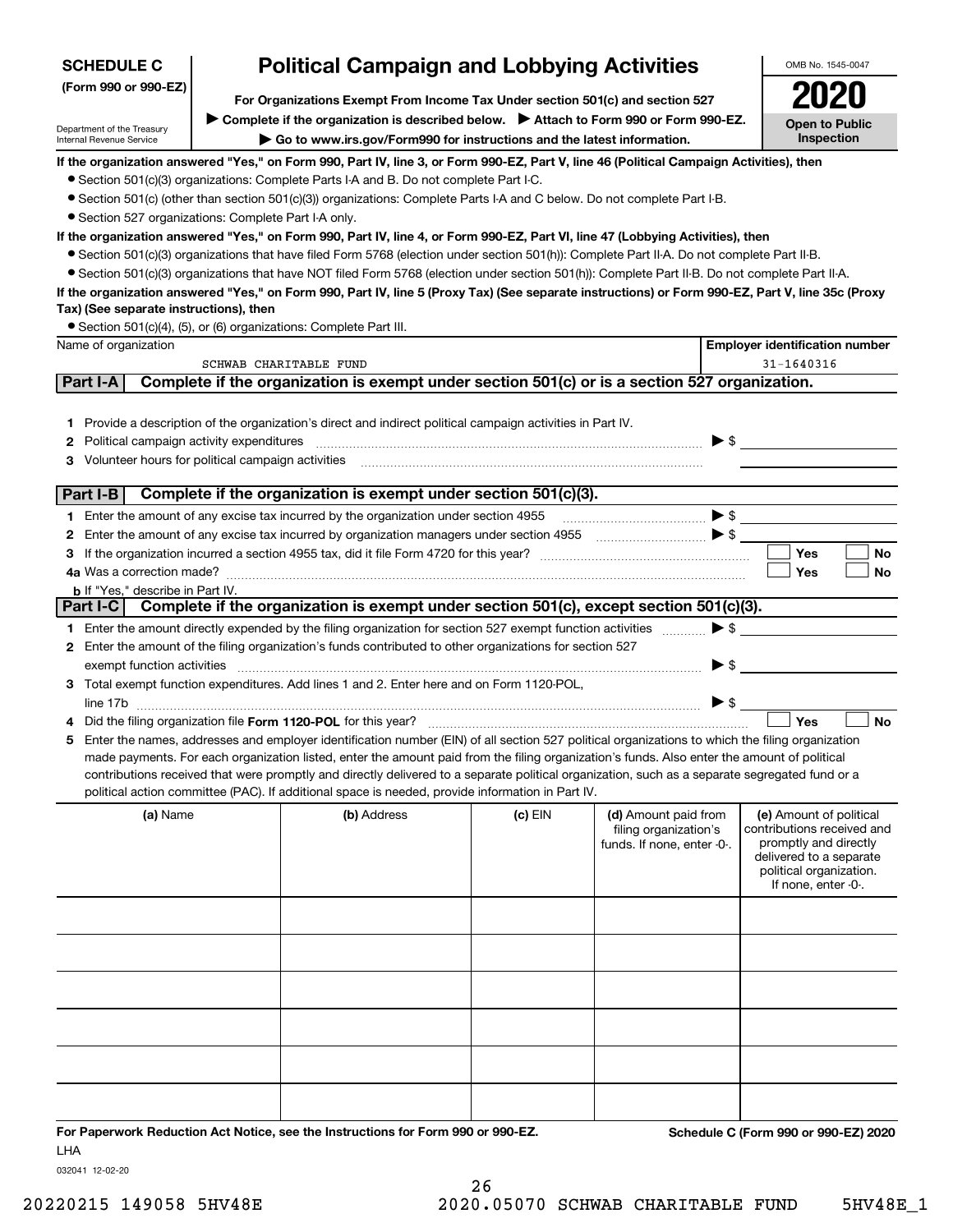| Schedule C (Form 990 or 990-EZ) 2020 SCHWAB CHARITABLE FUND | $-1640316$<br>Page |  |
|-------------------------------------------------------------|--------------------|--|
|-------------------------------------------------------------|--------------------|--|

| Part II-A                                                                                | Complete if the organization is exempt under section 501(c)(3) and filed Form 5768 (election under                                |                                        |                                |
|------------------------------------------------------------------------------------------|-----------------------------------------------------------------------------------------------------------------------------------|----------------------------------------|--------------------------------|
| section 501(h)).                                                                         |                                                                                                                                   |                                        |                                |
| A Check $\blacktriangleright$                                                            | if the filing organization belongs to an affiliated group (and list in Part IV each affiliated group member's name, address, EIN, |                                        |                                |
| expenses, and share of excess lobbying expenditures).                                    |                                                                                                                                   |                                        |                                |
| B Check $\blacktriangleright$                                                            | if the filing organization checked box A and "limited control" provisions apply.                                                  |                                        |                                |
|                                                                                          | <b>Limits on Lobbying Expenditures</b><br>(The term "expenditures" means amounts paid or incurred.)                               | (a) Filing<br>organization's<br>totals | (b) Affiliated group<br>totals |
| 1a Total lobbying expenditures to influence public opinion (grassroots lobbying)         |                                                                                                                                   |                                        |                                |
| Total lobbying expenditures to influence a legislative body (direct lobbying)<br>b       |                                                                                                                                   |                                        |                                |
|                                                                                          |                                                                                                                                   |                                        |                                |
| Other exempt purpose expenditures<br>d                                                   | 3,790,337,657.                                                                                                                    |                                        |                                |
| е                                                                                        |                                                                                                                                   | 3,790,337,657.                         |                                |
| f Lobbying nontaxable amount. Enter the amount from the following table in both columns. |                                                                                                                                   | 1,000,000.                             |                                |
| If the amount on line 1e, column $(a)$ or $(b)$ is:                                      | The lobbying nontaxable amount is:                                                                                                |                                        |                                |
| Not over \$500,000                                                                       | 20% of the amount on line 1e.                                                                                                     |                                        |                                |
| Over \$500,000 but not over \$1,000,000                                                  | \$100,000 plus 15% of the excess over \$500,000.                                                                                  |                                        |                                |
| Over \$1,000,000 but not over \$1,500,000                                                | \$175,000 plus 10% of the excess over \$1,000,000.                                                                                |                                        |                                |
| Over \$1,500,000 but not over \$17,000,000                                               | \$225,000 plus 5% of the excess over \$1,500,000.                                                                                 |                                        |                                |
| Over \$17,000,000                                                                        | \$1,000,000.                                                                                                                      |                                        |                                |
| Grassroots nontaxable amount (enter 25% of line 1f)<br>q                                 |                                                                                                                                   | 250,000.                               |                                |
| Subtract line 1g from line 1a. If zero or less, enter -0-<br>h.                          |                                                                                                                                   | 0.                                     |                                |
| Subtract line 1f from line 1c. If zero or less, enter -0-                                |                                                                                                                                   | $\mathbf{0}$                           |                                |
|                                                                                          | If there is an amount other than zero on either line 1h or line 1i, did the organization file Form 4720                           |                                        |                                |
| reporting section 4911 tax for this year?                                                |                                                                                                                                   |                                        | Yes<br>No                      |
|                                                                                          | 4-Year Averaging Period Under Section 501(h)                                                                                      |                                        |                                |

## **(Some organizations that made a section 501(h) election do not have to complete all of the five columns below.**

**See the separate instructions for lines 2a through 2f.)**

|                                                                                      | Lobbying Expenditures During 4-Year Averaging Period |            |            |            |            |  |
|--------------------------------------------------------------------------------------|------------------------------------------------------|------------|------------|------------|------------|--|
| Calendar year<br>(or fiscal year beginning in)                                       | (a) $2017$                                           | (b) 2018   | $(c)$ 2019 | $(d)$ 2020 | (e) Total  |  |
| 2a Lobbying nontaxable amount                                                        | 1,000,000.                                           | 1,000,000. | 1,000,000. | 1,000,000. | 4,000,000. |  |
| <b>b</b> Lobbying ceiling amount<br>$(150\% \text{ of line } 2a, \text{ column}(e))$ |                                                      |            |            |            | 6,000,000. |  |
| c Total lobbying expenditures                                                        |                                                      |            |            |            |            |  |
| d Grassroots nontaxable amount                                                       | 250,000.                                             | 250,000.   | 250,000.   | 250,000.   | 1,000,000. |  |
| e Grassroots ceiling amount<br>(150% of line 2d, column (e))                         |                                                      |            |            |            | 1,500,000. |  |
| Grassroots lobbying expenditures                                                     |                                                      |            |            |            |            |  |

**Schedule C (Form 990 or 990-EZ) 2020**

032042 12-02-20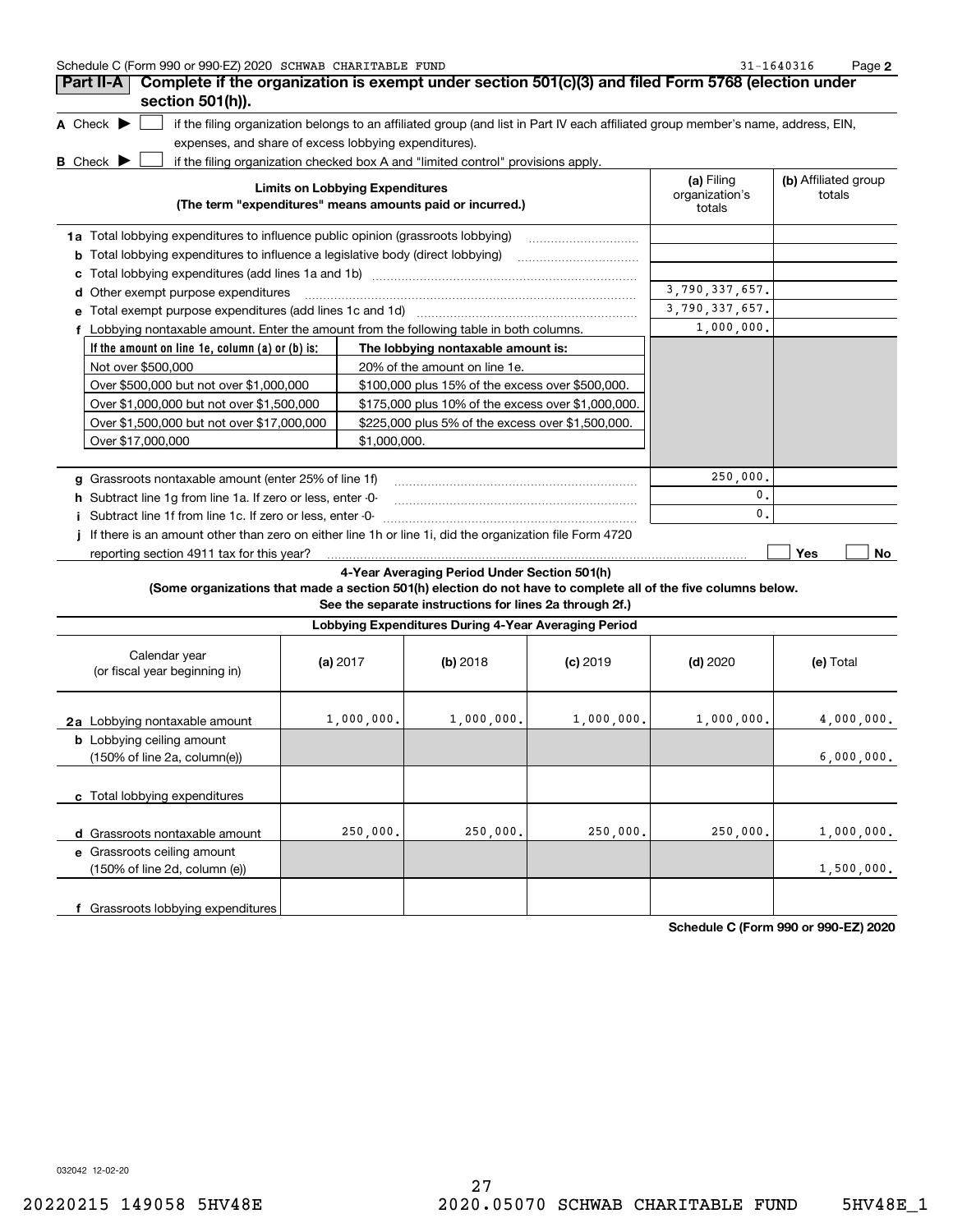## **Part II-B** Complete if the organization is exempt under section 501(c)(3) and has NOT filed Form 5768 **(election under section 501(h)).**

|              | For each "Yes" response on lines 1a through 1i below, provide in Part IV a detailed description                                                                                                                                      | (a) |              |        | (b) |  |
|--------------|--------------------------------------------------------------------------------------------------------------------------------------------------------------------------------------------------------------------------------------|-----|--------------|--------|-----|--|
|              | of the lobbying activity.                                                                                                                                                                                                            | Yes | No           | Amount |     |  |
| 1.           | During the year, did the filing organization attempt to influence foreign, national, state, or<br>local legislation, including any attempt to influence public opinion on a legislative matter<br>or referendum, through the use of: |     |              |        |     |  |
|              | <b>b</b> Paid staff or management (include compensation in expenses reported on lines 1c through 1i)?                                                                                                                                |     |              |        |     |  |
|              |                                                                                                                                                                                                                                      |     |              |        |     |  |
|              |                                                                                                                                                                                                                                      |     |              |        |     |  |
|              | e Publications, or published or broadcast statements?                                                                                                                                                                                |     |              |        |     |  |
|              |                                                                                                                                                                                                                                      |     |              |        |     |  |
|              | g Direct contact with legislators, their staffs, government officials, or a legislative body?                                                                                                                                        |     |              |        |     |  |
|              | h Rallies, demonstrations, seminars, conventions, speeches, lectures, or any similar means?<br><i>i</i> Other activities?                                                                                                            |     |              |        |     |  |
|              |                                                                                                                                                                                                                                      |     |              |        |     |  |
|              | 2a Did the activities in line 1 cause the organization to be not described in section 501(c)(3)?                                                                                                                                     |     |              |        |     |  |
|              |                                                                                                                                                                                                                                      |     |              |        |     |  |
|              | c If "Yes," enter the amount of any tax incurred by organization managers under section 4912                                                                                                                                         |     |              |        |     |  |
|              | d If the filing organization incurred a section 4912 tax, did it file Form 4720 for this year?                                                                                                                                       |     |              |        |     |  |
|              | Complete if the organization is exempt under section 501(c)(4), section 501(c)(5), or section<br> Part III-A                                                                                                                         |     |              |        |     |  |
|              | 501(c)(6).                                                                                                                                                                                                                           |     |              |        |     |  |
|              |                                                                                                                                                                                                                                      |     |              | Yes    | No  |  |
| 1            | Were substantially all (90% or more) dues received nondeductible by members?                                                                                                                                                         |     | $\mathbf{1}$ |        |     |  |
| $\mathbf{2}$ | Did the organization make only in house lobbying expenditures of \$2,000 or less?                                                                                                                                                    |     | $\mathbf{2}$ |        |     |  |
| 3            | Did the organization agree to carry over lobbying and political campaign activity expenditures from the prior year?                                                                                                                  |     | 3            |        |     |  |
|              | Complete if the organization is exempt under section 501(c)(4), section 501(c)(5), or section<br> Part III-B                                                                                                                         |     |              |        |     |  |
|              | 501(c)(6) and if either (a) BOTH Part III-A, lines 1 and 2, are answered "No" OR (b) Part III-A, line 3, is                                                                                                                          |     |              |        |     |  |
|              | answered "Yes."                                                                                                                                                                                                                      |     |              |        |     |  |
| 1            |                                                                                                                                                                                                                                      |     | 1            |        |     |  |
| 2            | Section 162(e) nondeductible lobbying and political expenditures (do not include amounts of political                                                                                                                                |     |              |        |     |  |
|              | expenses for which the section 527(f) tax was paid).                                                                                                                                                                                 |     |              |        |     |  |
|              |                                                                                                                                                                                                                                      |     | 2a           |        |     |  |
|              | b Carryover from last year manufactured and continuum contracts and contact the contract of the contract of the contract of the contract of the contract of the contract of the contract of the contract of the contract of th       |     | 2b           |        |     |  |
|              |                                                                                                                                                                                                                                      |     | 2c           |        |     |  |
| з            | Aggregate amount reported in section $6033(e)(1)(A)$ notices of nondeductible section $162(e)$ dues                                                                                                                                  |     | 3            |        |     |  |
| 4            | If notices were sent and the amount on line 2c exceeds the amount on line 3, what portion of the excess                                                                                                                              |     |              |        |     |  |
|              | does the organization agree to carryover to the reasonable estimate of nondeductible lobbying and political                                                                                                                          |     |              |        |     |  |
|              | expenditure next year?                                                                                                                                                                                                               |     | 4            |        |     |  |
| 5            |                                                                                                                                                                                                                                      |     | 5            |        |     |  |
|              | Part IV <br><b>Supplemental Information</b>                                                                                                                                                                                          |     |              |        |     |  |
|              | Provide the descriptions required for Part I-A, line 1; Part I-B, line 4; Part I-C, line 5; Part II-A (affiliated group list); Part II-A, lines 1 and 2 (See                                                                         |     |              |        |     |  |

28

instructions); and Part II-B, line 1. Also, complete this part for any additional information.

**Schedule C (Form 990 or 990-EZ) 2020**

032043 12-02-20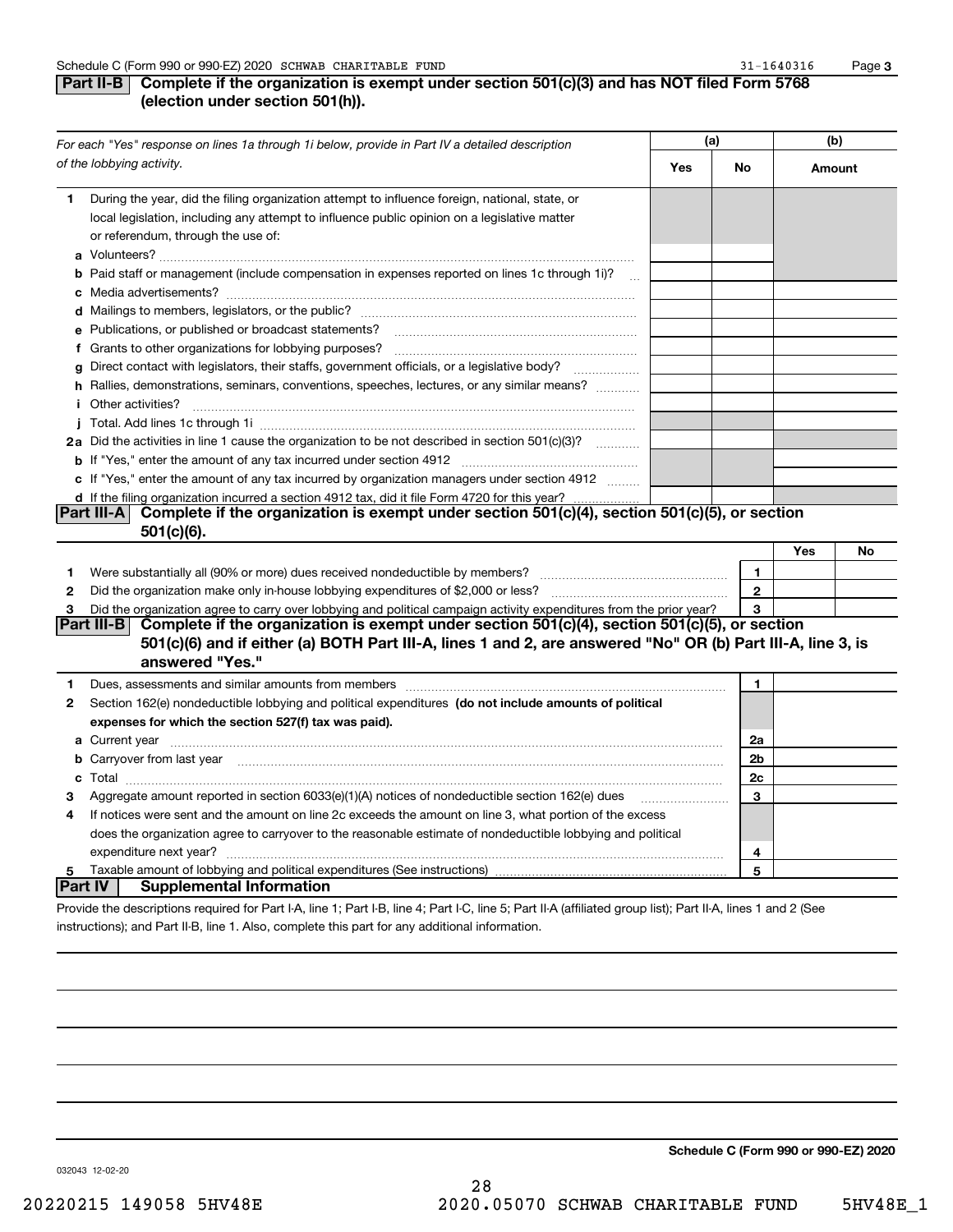| <b>SCHEDULE D</b> |  |
|-------------------|--|
|-------------------|--|

| (Form 990) |  |
|------------|--|
|------------|--|

#### Department of the Treasury Internal Revenue Service

# **SCHEDULE D Supplemental Financial Statements**

(Form 990)<br>
Pepartment of the Treasury<br>
Department of the Treasury<br>
Department of the Treasury<br>
Department of the Treasury<br> **Co to www.irs.gov/Form990 for instructions and the latest information.**<br> **Co to www.irs.gov/Form9** 



| Name of the organization    |                                                                                                          |                         | <b>Employer identification number</b> |
|-----------------------------|----------------------------------------------------------------------------------------------------------|-------------------------|---------------------------------------|
|                             | SCHWAB CHARITABLE FUND                                                                                   |                         | $31 - 1640316$                        |
| Part I                      | <b>Organizations Maintaining Donor Advised Funds or Other Similar Funds or Accounts.</b> Complete if the |                         |                                       |
|                             | organization answered "Yes" on Form 990, Part IV, line 6.                                                |                         |                                       |
|                             |                                                                                                          | (a) Donor advised funds | (b) Funds and other accounts          |
| Total number at end of year |                                                                                                          | 763101                  |                                       |
|                             |                                                                                                          |                         |                                       |

| 1       |                                                                                                                                                                                                                               |  | 76310                                              |    |                                 |           |  |  |  |  |  |
|---------|-------------------------------------------------------------------------------------------------------------------------------------------------------------------------------------------------------------------------------|--|----------------------------------------------------|----|---------------------------------|-----------|--|--|--|--|--|
| 2       | Aggregate value of contributions to (during year)                                                                                                                                                                             |  | 7, 127, 941, 784.                                  |    |                                 |           |  |  |  |  |  |
| З       |                                                                                                                                                                                                                               |  | 3,722,060,645.                                     |    |                                 |           |  |  |  |  |  |
| 4       | 25, 497, 385, 927.                                                                                                                                                                                                            |  |                                                    |    |                                 |           |  |  |  |  |  |
| 5       | Did the organization inform all donors and donor advisors in writing that the assets held in donor advised funds                                                                                                              |  |                                                    |    |                                 |           |  |  |  |  |  |
|         |                                                                                                                                                                                                                               |  |                                                    |    | $X$ Yes                         | No        |  |  |  |  |  |
| 6       | Did the organization inform all grantees, donors, and donor advisors in writing that grant funds can be used only                                                                                                             |  |                                                    |    |                                 |           |  |  |  |  |  |
|         | for charitable purposes and not for the benefit of the donor or donor advisor, or for any other purpose conferring                                                                                                            |  |                                                    |    |                                 |           |  |  |  |  |  |
|         | impermissible private benefit?                                                                                                                                                                                                |  |                                                    |    | X<br>Yes                        | No        |  |  |  |  |  |
| Part II | Conservation Easements. Complete if the organization answered "Yes" on Form 990, Part IV, line 7.                                                                                                                             |  |                                                    |    |                                 |           |  |  |  |  |  |
| 1       | Purpose(s) of conservation easements held by the organization (check all that apply).                                                                                                                                         |  |                                                    |    |                                 |           |  |  |  |  |  |
|         | Preservation of land for public use (for example, recreation or education)                                                                                                                                                    |  | Preservation of a historically important land area |    |                                 |           |  |  |  |  |  |
|         | Protection of natural habitat                                                                                                                                                                                                 |  | Preservation of a certified historic structure     |    |                                 |           |  |  |  |  |  |
|         | Preservation of open space                                                                                                                                                                                                    |  |                                                    |    |                                 |           |  |  |  |  |  |
| 2       | Complete lines 2a through 2d if the organization held a qualified conservation contribution in the form of a conservation easement on the last                                                                                |  |                                                    |    |                                 |           |  |  |  |  |  |
|         | day of the tax year.                                                                                                                                                                                                          |  |                                                    |    | Held at the End of the Tax Year |           |  |  |  |  |  |
| a       |                                                                                                                                                                                                                               |  |                                                    | 2a |                                 |           |  |  |  |  |  |
| b       | Total acreage restricted by conservation easements                                                                                                                                                                            |  |                                                    | 2b |                                 |           |  |  |  |  |  |
| c       | Number of conservation easements on a certified historic structure included in (a) <i>mummumumumum</i>                                                                                                                        |  |                                                    | 2c |                                 |           |  |  |  |  |  |
|         | d Number of conservation easements included in (c) acquired after 7/25/06, and not on a historic structure                                                                                                                    |  |                                                    |    |                                 |           |  |  |  |  |  |
|         | listed in the National Register [11, 1200] [12] The National Register [11, 1200] [12] The National Register [11, 1200] [12] The National Register [11, 1200] [12] The National Register [11, 1200] [12] The National Register |  |                                                    | 2d |                                 |           |  |  |  |  |  |
| 3       | Number of conservation easements modified, transferred, released, extinguished, or terminated by the organization during the tax                                                                                              |  |                                                    |    |                                 |           |  |  |  |  |  |
|         | year                                                                                                                                                                                                                          |  |                                                    |    |                                 |           |  |  |  |  |  |
| 4       | Number of states where property subject to conservation easement is located >                                                                                                                                                 |  |                                                    |    |                                 |           |  |  |  |  |  |
| 5       | Does the organization have a written policy regarding the periodic monitoring, inspection, handling of                                                                                                                        |  |                                                    |    |                                 |           |  |  |  |  |  |
|         | violations, and enforcement of the conservation easements it holds?                                                                                                                                                           |  |                                                    |    | Yes                             | <b>No</b> |  |  |  |  |  |
| 6       | Staff and volunteer hours devoted to monitoring, inspecting, handling of violations, and enforcing conservation easements during the year                                                                                     |  |                                                    |    |                                 |           |  |  |  |  |  |
|         |                                                                                                                                                                                                                               |  |                                                    |    |                                 |           |  |  |  |  |  |
| 7       | Amount of expenses incurred in monitoring, inspecting, handling of violations, and enforcing conservation easements during the year                                                                                           |  |                                                    |    |                                 |           |  |  |  |  |  |
|         | ▶\$                                                                                                                                                                                                                           |  |                                                    |    |                                 |           |  |  |  |  |  |
| 8       | Does each conservation easement reported on line 2(d) above satisfy the requirements of section 170(h)(4)(B)(i)                                                                                                               |  |                                                    |    |                                 |           |  |  |  |  |  |
|         |                                                                                                                                                                                                                               |  |                                                    |    | Yes                             | <b>No</b> |  |  |  |  |  |
| 9       | In Part XIII, describe how the organization reports conservation easements in its revenue and expense statement and                                                                                                           |  |                                                    |    |                                 |           |  |  |  |  |  |
|         | balance sheet, and include, if applicable, the text of the footnote to the organization's financial statements that describes the                                                                                             |  |                                                    |    |                                 |           |  |  |  |  |  |
|         | organization's accounting for conservation easements.<br>Organizations Maintaining Collections of Art, Historical Treasures, or Other Similar Assets.<br>Part III                                                             |  |                                                    |    |                                 |           |  |  |  |  |  |
|         | Complete if the organization answered "Yes" on Form 990, Part IV, line 8.                                                                                                                                                     |  |                                                    |    |                                 |           |  |  |  |  |  |
|         |                                                                                                                                                                                                                               |  |                                                    |    |                                 |           |  |  |  |  |  |
|         | 1a If the organization elected, as permitted under FASB ASC 958, not to report in its revenue statement and balance sheet works                                                                                               |  |                                                    |    |                                 |           |  |  |  |  |  |
|         | of art, historical treasures, or other similar assets held for public exhibition, education, or research in furtherance of public                                                                                             |  |                                                    |    |                                 |           |  |  |  |  |  |
|         | service, provide in Part XIII the text of the footnote to its financial statements that describes these items.                                                                                                                |  |                                                    |    |                                 |           |  |  |  |  |  |
|         | <b>b</b> If the organization elected, as permitted under FASB ASC 958, to report in its revenue statement and balance sheet works of                                                                                          |  |                                                    |    |                                 |           |  |  |  |  |  |
|         | art, historical treasures, or other similar assets held for public exhibition, education, or research in furtherance of public service,<br>da dha fallaccina consecuente calatina da dhanas itanas.                           |  |                                                    |    |                                 |           |  |  |  |  |  |

| LHA For Paperwork Reduction Act Notice, see the Instructions for Form 990.                                                   | Schedule D (Form 990) 202 |
|------------------------------------------------------------------------------------------------------------------------------|---------------------------|
|                                                                                                                              |                           |
| <b>a</b> Revenue included on Form 990, Part VIII, line 1                                                                     | $\blacktriangleright$ s   |
| the following amounts required to be reported under FASB ASC 958 relating to these items:                                    |                           |
| If the organization received or held works of art, historical treasures, or other similar assets for financial gain, provide |                           |
| (ii) Assets included in Form 990, Part X [11] [12] [12] [12] [12] [12] [13] Assets included in Form 990, Part X              |                           |
| $\blacktriangleright$ s                                                                                                      |                           |
| provide the following amounts relating to these items:                                                                       |                           |

032051 12-01-20

| Schedule D (Form 990) 2020 |  |  |
|----------------------------|--|--|
|                            |  |  |

29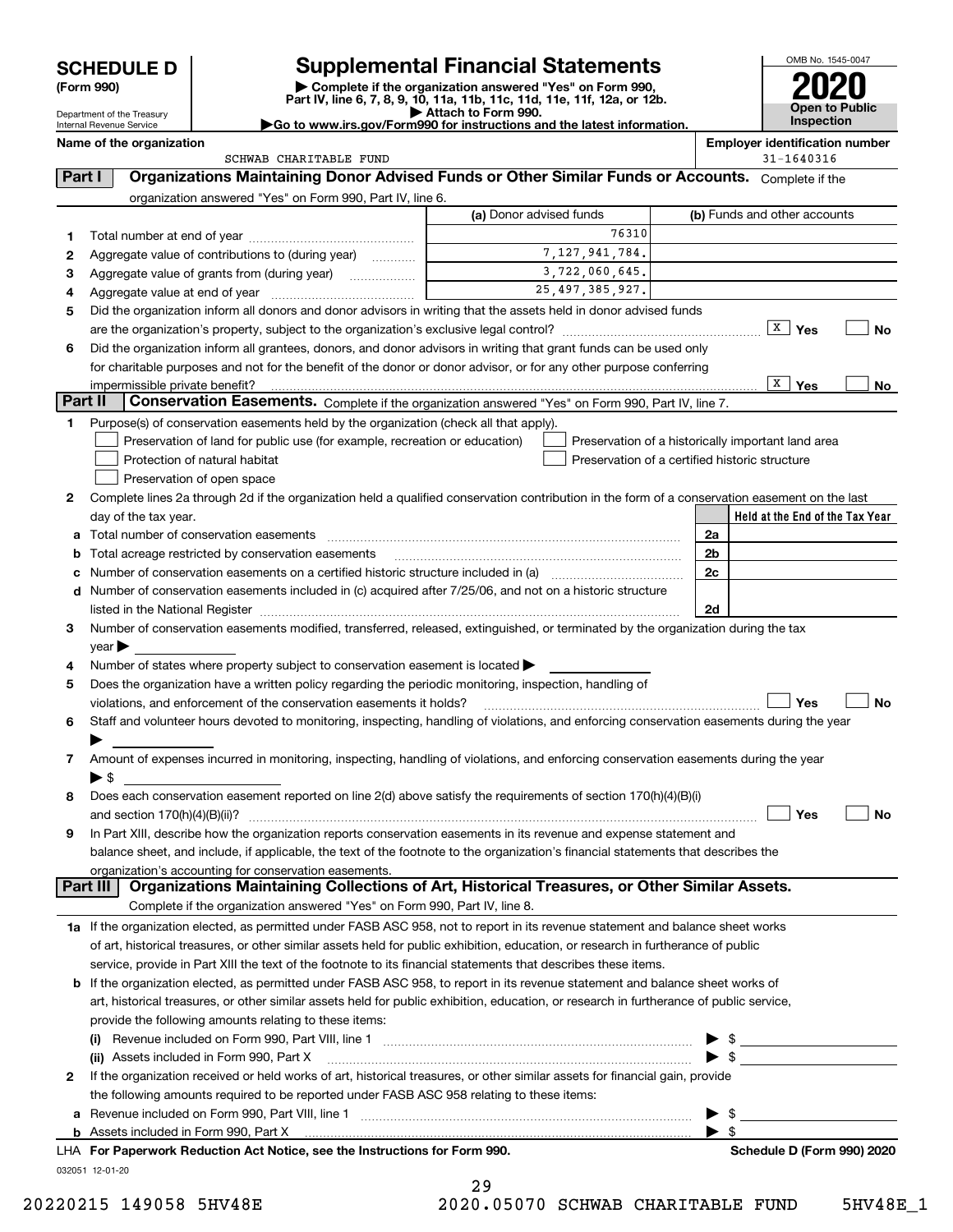|        | Schedule D (Form 990) 2020                                                                                                                                                                                                     | SCHWAB CHARITABLE FUND |   |                |                                                                                                                                                                                                                               |                      | $31 - 1640316$ |                            |     | Page <sup>2</sup> |
|--------|--------------------------------------------------------------------------------------------------------------------------------------------------------------------------------------------------------------------------------|------------------------|---|----------------|-------------------------------------------------------------------------------------------------------------------------------------------------------------------------------------------------------------------------------|----------------------|----------------|----------------------------|-----|-------------------|
|        | Part III<br>Organizations Maintaining Collections of Art, Historical Treasures, or Other Similar Assets (continued)                                                                                                            |                        |   |                |                                                                                                                                                                                                                               |                      |                |                            |     |                   |
| з      | Using the organization's acquisition, accession, and other records, check any of the following that make significant use of its                                                                                                |                        |   |                |                                                                                                                                                                                                                               |                      |                |                            |     |                   |
|        | collection items (check all that apply):                                                                                                                                                                                       |                        |   |                |                                                                                                                                                                                                                               |                      |                |                            |     |                   |
| a      | Public exhibition                                                                                                                                                                                                              | d                      |   |                | Loan or exchange program                                                                                                                                                                                                      |                      |                |                            |     |                   |
| b      | Scholarly research                                                                                                                                                                                                             | e                      |   |                | Other and the contract of the contract of the contract of the contract of the contract of the contract of the contract of the contract of the contract of the contract of the contract of the contract of the contract of the |                      |                |                            |     |                   |
| c      | Preservation for future generations                                                                                                                                                                                            |                        |   |                |                                                                                                                                                                                                                               |                      |                |                            |     |                   |
| 4      | Provide a description of the organization's collections and explain how they further the organization's exempt purpose in Part XIII.                                                                                           |                        |   |                |                                                                                                                                                                                                                               |                      |                |                            |     |                   |
| 5      | During the year, did the organization solicit or receive donations of art, historical treasures, or other similar assets                                                                                                       |                        |   |                |                                                                                                                                                                                                                               |                      |                |                            |     |                   |
|        | to be sold to raise funds rather than to be maintained as part of the organization's collection?                                                                                                                               |                        |   |                |                                                                                                                                                                                                                               |                      |                | Yes                        |     | No                |
|        | Part IV<br>Escrow and Custodial Arrangements. Complete if the organization answered "Yes" on Form 990, Part IV, line 9, or                                                                                                     |                        |   |                |                                                                                                                                                                                                                               |                      |                |                            |     |                   |
|        | reported an amount on Form 990, Part X, line 21.                                                                                                                                                                               |                        |   |                |                                                                                                                                                                                                                               |                      |                |                            |     |                   |
|        | 1a Is the organization an agent, trustee, custodian or other intermediary for contributions or other assets not included                                                                                                       |                        |   |                |                                                                                                                                                                                                                               |                      |                |                            |     |                   |
|        | on Form 990, Part X? [11] matter contracts and contracts and contracts are contracted as a function of the set of the set of the set of the set of the set of the set of the set of the set of the set of the set of the set o |                        |   |                |                                                                                                                                                                                                                               |                      |                | Yes                        |     | No                |
|        | b If "Yes," explain the arrangement in Part XIII and complete the following table:                                                                                                                                             |                        |   |                |                                                                                                                                                                                                                               |                      |                |                            |     |                   |
|        |                                                                                                                                                                                                                                |                        |   |                |                                                                                                                                                                                                                               |                      |                | Amount                     |     |                   |
| с      |                                                                                                                                                                                                                                |                        |   |                |                                                                                                                                                                                                                               | 1c                   |                |                            |     |                   |
|        | Additions during the year manufactured and an annual contract of the year manufactured and a set of the year manufactured and a set of the year manufactured and a set of the year manufactured and a set of the year manufact |                        |   |                |                                                                                                                                                                                                                               | 1d                   |                |                            |     |                   |
| е      | Distributions during the year manufactured and continuum and the year manufactured and the year manufactured and the year manufactured and the year manufactured and the year manufactured and the year manufactured and the y |                        |   |                |                                                                                                                                                                                                                               | 1e                   |                |                            |     |                   |
| f      |                                                                                                                                                                                                                                |                        |   |                |                                                                                                                                                                                                                               | 1f                   |                |                            |     |                   |
|        | 2a Did the organization include an amount on Form 990, Part X, line 21, for escrow or custodial account liability?                                                                                                             |                        |   |                |                                                                                                                                                                                                                               |                      |                | Yes                        |     | No                |
|        | <b>b</b> If "Yes," explain the arrangement in Part XIII. Check here if the explanation has been provided on Part XIII                                                                                                          |                        |   |                |                                                                                                                                                                                                                               |                      |                |                            |     |                   |
| Part V | Endowment Funds. Complete if the organization answered "Yes" on Form 990, Part IV, line 10.                                                                                                                                    |                        |   |                |                                                                                                                                                                                                                               |                      |                |                            |     |                   |
|        |                                                                                                                                                                                                                                | (a) Current year       |   | (b) Prior year | (c) Two years back                                                                                                                                                                                                            | (d) Three years back |                | (e) Four years back        |     |                   |
| 1a     | Beginning of year balance                                                                                                                                                                                                      |                        |   |                |                                                                                                                                                                                                                               |                      |                |                            |     |                   |
| b      |                                                                                                                                                                                                                                |                        |   |                |                                                                                                                                                                                                                               |                      |                |                            |     |                   |
|        | Net investment earnings, gains, and losses                                                                                                                                                                                     |                        |   |                |                                                                                                                                                                                                                               |                      |                |                            |     |                   |
| a      |                                                                                                                                                                                                                                |                        |   |                |                                                                                                                                                                                                                               |                      |                |                            |     |                   |
| е      | Other expenditures for facilities                                                                                                                                                                                              |                        |   |                |                                                                                                                                                                                                                               |                      |                |                            |     |                   |
|        | and programs                                                                                                                                                                                                                   |                        |   |                |                                                                                                                                                                                                                               |                      |                |                            |     |                   |
|        |                                                                                                                                                                                                                                |                        |   |                |                                                                                                                                                                                                                               |                      |                |                            |     |                   |
| g      | End of year balance                                                                                                                                                                                                            |                        |   |                |                                                                                                                                                                                                                               |                      |                |                            |     |                   |
| 2      | Provide the estimated percentage of the current year end balance (line 1g, column (a)) held as:                                                                                                                                |                        |   |                |                                                                                                                                                                                                                               |                      |                |                            |     |                   |
|        | Board designated or quasi-endowment > ____                                                                                                                                                                                     |                        | % |                |                                                                                                                                                                                                                               |                      |                |                            |     |                   |
|        |                                                                                                                                                                                                                                | %                      |   |                |                                                                                                                                                                                                                               |                      |                |                            |     |                   |
| с      | Term endowment $\blacktriangleright$                                                                                                                                                                                           | %                      |   |                |                                                                                                                                                                                                                               |                      |                |                            |     |                   |
|        | The percentages on lines 2a, 2b, and 2c should equal 100%.                                                                                                                                                                     |                        |   |                |                                                                                                                                                                                                                               |                      |                |                            |     |                   |
|        | 3a Are there endowment funds not in the possession of the organization that are held and administered for the organization                                                                                                     |                        |   |                |                                                                                                                                                                                                                               |                      |                |                            |     |                   |
|        | by:                                                                                                                                                                                                                            |                        |   |                |                                                                                                                                                                                                                               |                      |                |                            | Yes | No                |
|        | (i)                                                                                                                                                                                                                            |                        |   |                |                                                                                                                                                                                                                               |                      |                | 3a(i)                      |     |                   |
|        |                                                                                                                                                                                                                                |                        |   |                |                                                                                                                                                                                                                               |                      |                | 3a(ii)                     |     |                   |
|        |                                                                                                                                                                                                                                |                        |   |                |                                                                                                                                                                                                                               |                      |                | 3b                         |     |                   |
|        | Describe in Part XIII the intended uses of the organization's endowment funds.                                                                                                                                                 |                        |   |                |                                                                                                                                                                                                                               |                      |                |                            |     |                   |
|        | Land, Buildings, and Equipment.<br><b>Part VI</b>                                                                                                                                                                              |                        |   |                |                                                                                                                                                                                                                               |                      |                |                            |     |                   |
|        | Complete if the organization answered "Yes" on Form 990, Part IV, line 11a. See Form 990, Part X, line 10.                                                                                                                     |                        |   |                |                                                                                                                                                                                                                               |                      |                |                            |     |                   |
|        | Description of property                                                                                                                                                                                                        | (a) Cost or other      |   |                | (b) Cost or other                                                                                                                                                                                                             | (c) Accumulated      |                | (d) Book value             |     |                   |
|        |                                                                                                                                                                                                                                | basis (investment)     |   |                | basis (other)                                                                                                                                                                                                                 | depreciation         |                |                            |     |                   |
|        |                                                                                                                                                                                                                                |                        |   |                |                                                                                                                                                                                                                               |                      |                |                            |     |                   |
| b      |                                                                                                                                                                                                                                |                        |   |                |                                                                                                                                                                                                                               |                      |                |                            |     |                   |
|        |                                                                                                                                                                                                                                |                        |   |                |                                                                                                                                                                                                                               |                      |                |                            |     |                   |
| d      |                                                                                                                                                                                                                                |                        |   |                |                                                                                                                                                                                                                               |                      |                |                            |     |                   |
|        | e Other.                                                                                                                                                                                                                       |                        |   |                |                                                                                                                                                                                                                               |                      |                |                            |     |                   |
|        | Total. Add lines 1a through 1e. (Column (d) must equal Form 990. Part X, column (B), line 10c.).                                                                                                                               |                        |   |                |                                                                                                                                                                                                                               |                      |                |                            |     | 0.                |
|        |                                                                                                                                                                                                                                |                        |   |                |                                                                                                                                                                                                                               |                      |                | Schedule D (Form 990) 2020 |     |                   |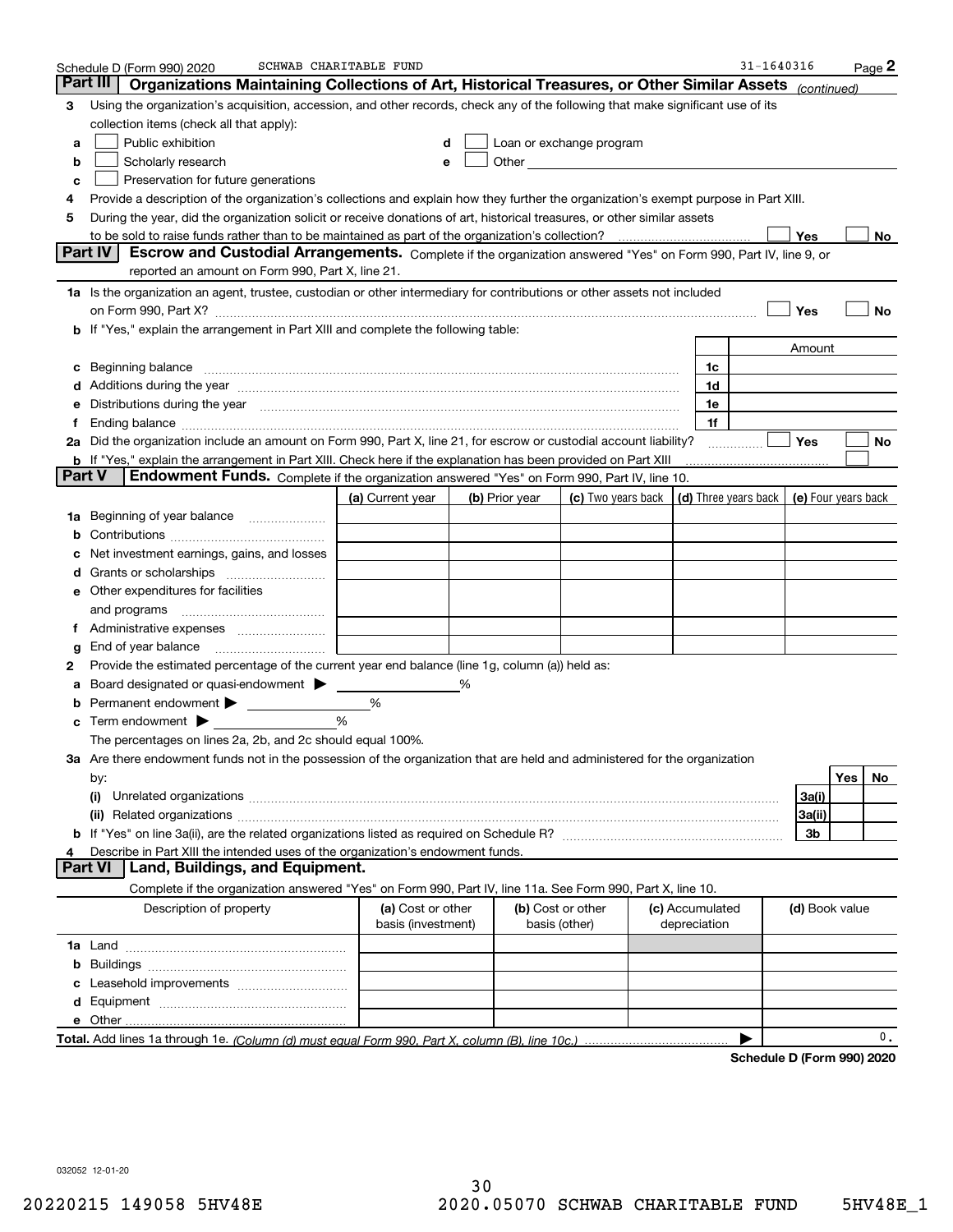| SCHWAB CHARITABLE FUND<br>Schedule D (Form 990) 2020                                                                                                 |                 |                                                           | 31-1640316     | $Page$ 3 |
|------------------------------------------------------------------------------------------------------------------------------------------------------|-----------------|-----------------------------------------------------------|----------------|----------|
| Part VII Investments - Other Securities.                                                                                                             |                 |                                                           |                |          |
| Complete if the organization answered "Yes" on Form 990, Part IV, line 11b. See Form 990, Part X, line 12.                                           |                 |                                                           |                |          |
| (a) Description of security or category (including name of security)                                                                                 | (b) Book value  | (c) Method of valuation: Cost or end-of-year market value |                |          |
| (1) Financial derivatives                                                                                                                            |                 |                                                           |                |          |
|                                                                                                                                                      |                 |                                                           |                |          |
| (3) Other                                                                                                                                            |                 |                                                           |                |          |
| (A) ALTERNATIVE INVESTMENTS                                                                                                                          | 3,518,527,069.  | END-OF-YEAR MARKET VALUE                                  |                |          |
| (B)                                                                                                                                                  |                 |                                                           |                |          |
| (C)                                                                                                                                                  |                 |                                                           |                |          |
|                                                                                                                                                      |                 |                                                           |                |          |
| (D)                                                                                                                                                  |                 |                                                           |                |          |
| (E)                                                                                                                                                  |                 |                                                           |                |          |
| (F)                                                                                                                                                  |                 |                                                           |                |          |
| (G)                                                                                                                                                  |                 |                                                           |                |          |
| (H)                                                                                                                                                  |                 |                                                           |                |          |
| Total. (Col. (b) must equal Form 990, Part X, col. (B) line $12$ .)                                                                                  | 3,518,527,069.  |                                                           |                |          |
| Part VIII Investments - Program Related.                                                                                                             |                 |                                                           |                |          |
| Complete if the organization answered "Yes" on Form 990, Part IV, line 11c. See Form 990, Part X, line 13.                                           |                 |                                                           |                |          |
| (a) Description of investment                                                                                                                        | (b) Book value  | (c) Method of valuation: Cost or end-of-year market value |                |          |
| (1)                                                                                                                                                  |                 |                                                           |                |          |
| (2)                                                                                                                                                  |                 |                                                           |                |          |
| (3)                                                                                                                                                  |                 |                                                           |                |          |
| (4)                                                                                                                                                  |                 |                                                           |                |          |
| (5)                                                                                                                                                  |                 |                                                           |                |          |
| (6)                                                                                                                                                  |                 |                                                           |                |          |
| (7)                                                                                                                                                  |                 |                                                           |                |          |
| (8)                                                                                                                                                  |                 |                                                           |                |          |
| (9)                                                                                                                                                  |                 |                                                           |                |          |
| <b>Total.</b> (Col. (b) must equal Form 990, Part X, col. (B) line $13.$                                                                             |                 |                                                           |                |          |
| <b>Other Assets.</b><br>Part IX                                                                                                                      |                 |                                                           |                |          |
| Complete if the organization answered "Yes" on Form 990, Part IV, line 11d. See Form 990, Part X, line 15.                                           |                 |                                                           |                |          |
|                                                                                                                                                      | (a) Description |                                                           | (b) Book value |          |
| (1)                                                                                                                                                  |                 |                                                           |                |          |
| (2)                                                                                                                                                  |                 |                                                           |                |          |
|                                                                                                                                                      |                 |                                                           |                |          |
| (3)                                                                                                                                                  |                 |                                                           |                |          |
| (4)                                                                                                                                                  |                 |                                                           |                |          |
| (5)                                                                                                                                                  |                 |                                                           |                |          |
| (6)                                                                                                                                                  |                 |                                                           |                |          |
| (7)                                                                                                                                                  |                 |                                                           |                |          |
| (8)                                                                                                                                                  |                 |                                                           |                |          |
| (9)                                                                                                                                                  |                 |                                                           |                |          |
| Total. (Column (b) must equal Form 990. Part X. col. (B) line 15.) ……………………………………………………………………                                                        |                 |                                                           |                |          |
| Part X<br><b>Other Liabilities.</b>                                                                                                                  |                 |                                                           |                |          |
| Complete if the organization answered "Yes" on Form 990, Part IV, line 11e or 11f. See Form 990, Part X, line 25.                                    |                 |                                                           |                |          |
| (a) Description of liability<br>1.                                                                                                                   |                 |                                                           | (b) Book value |          |
| Federal income taxes<br>(1)                                                                                                                          |                 |                                                           |                |          |
| (2)                                                                                                                                                  |                 |                                                           |                |          |
| (3)                                                                                                                                                  |                 |                                                           |                |          |
| (4)                                                                                                                                                  |                 |                                                           |                |          |
| (5)                                                                                                                                                  |                 |                                                           |                |          |
| (6)                                                                                                                                                  |                 |                                                           |                |          |
| (7)                                                                                                                                                  |                 |                                                           |                |          |
| (8)                                                                                                                                                  |                 |                                                           |                |          |
| (9)                                                                                                                                                  |                 |                                                           |                |          |
|                                                                                                                                                      |                 |                                                           |                |          |
| 2. Liability for uncertain tax positions. In Part XIII, provide the text of the footnote to the organization's financial statements that reports the |                 |                                                           |                |          |
|                                                                                                                                                      |                 |                                                           |                |          |

organization's liability for uncertain tax positions under FASB ASC 740. Check here if the text of the footnote has been provided in Part XIII

**Schedule D (Form 990) 2020**

 $\Box$ 

032053 12-01-20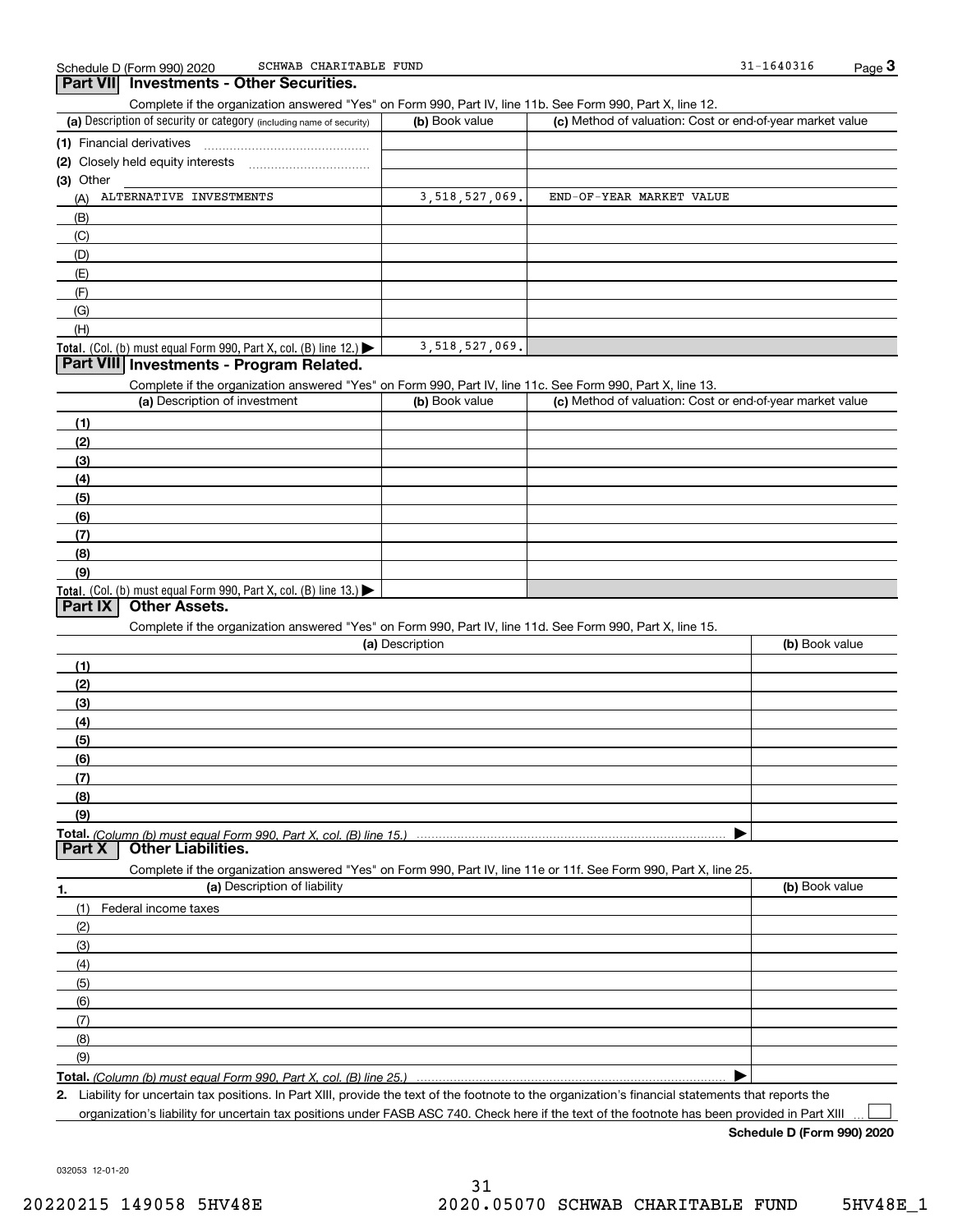| Reconciliation of Revenue per Audited Financial Statements With Revenue per Return.<br><b>Part XI</b><br>Complete if the organization answered "Yes" on Form 990, Part IV, line 12a.<br>Total revenue, gains, and other support per audited financial statements<br>1.<br>Amounts included on line 1 but not on Form 990, Part VIII, line 12:<br>$\mathbf{2}$<br>a<br>b<br>c<br>Other (Describe in Part XIII.) | 2a<br>2 <sub>b</sub><br>2c<br>2d | 4,912,280,702.<br>1,648,660. | $\blacksquare$ | 12, 186, 995, 230. |
|----------------------------------------------------------------------------------------------------------------------------------------------------------------------------------------------------------------------------------------------------------------------------------------------------------------------------------------------------------------------------------------------------------------|----------------------------------|------------------------------|----------------|--------------------|
|                                                                                                                                                                                                                                                                                                                                                                                                                |                                  |                              |                |                    |
|                                                                                                                                                                                                                                                                                                                                                                                                                |                                  |                              |                |                    |
|                                                                                                                                                                                                                                                                                                                                                                                                                |                                  |                              |                |                    |
|                                                                                                                                                                                                                                                                                                                                                                                                                |                                  |                              |                |                    |
|                                                                                                                                                                                                                                                                                                                                                                                                                |                                  |                              |                |                    |
|                                                                                                                                                                                                                                                                                                                                                                                                                |                                  |                              |                |                    |
|                                                                                                                                                                                                                                                                                                                                                                                                                |                                  |                              |                |                    |
|                                                                                                                                                                                                                                                                                                                                                                                                                |                                  |                              |                |                    |
| e Add lines 2a through 2d                                                                                                                                                                                                                                                                                                                                                                                      |                                  |                              | 2e             | 4,913,929,362.     |
| 3                                                                                                                                                                                                                                                                                                                                                                                                              |                                  |                              | 3              | 7,273,065,868.     |
| Amounts included on Form 990, Part VIII, line 12, but not on line 1:<br>4                                                                                                                                                                                                                                                                                                                                      |                                  |                              |                |                    |
|                                                                                                                                                                                                                                                                                                                                                                                                                | 4a                               |                              |                |                    |
|                                                                                                                                                                                                                                                                                                                                                                                                                | 4h                               |                              |                |                    |
| c Add lines 4a and 4b                                                                                                                                                                                                                                                                                                                                                                                          |                                  |                              | 4с             | 0.                 |
|                                                                                                                                                                                                                                                                                                                                                                                                                |                                  |                              | 5              | 7,273,065,868.     |
| Part XII   Reconciliation of Expenses per Audited Financial Statements With Expenses per Return.                                                                                                                                                                                                                                                                                                               |                                  |                              |                |                    |
| Complete if the organization answered "Yes" on Form 990, Part IV, line 12a.                                                                                                                                                                                                                                                                                                                                    |                                  |                              |                |                    |
| 1                                                                                                                                                                                                                                                                                                                                                                                                              |                                  |                              | $\blacksquare$ | 3,791,986,317.     |
| Amounts included on line 1 but not on Form 990, Part IX, line 25:<br>2                                                                                                                                                                                                                                                                                                                                         |                                  |                              |                |                    |
| a                                                                                                                                                                                                                                                                                                                                                                                                              | 2a                               | 1,648,660.                   |                |                    |
| b                                                                                                                                                                                                                                                                                                                                                                                                              | 2 <sub>b</sub>                   |                              |                |                    |
|                                                                                                                                                                                                                                                                                                                                                                                                                | 2c                               |                              |                |                    |
|                                                                                                                                                                                                                                                                                                                                                                                                                | 2d                               |                              |                |                    |
|                                                                                                                                                                                                                                                                                                                                                                                                                |                                  |                              | <b>2e</b>      | 1,648,660.         |
| 3                                                                                                                                                                                                                                                                                                                                                                                                              |                                  |                              | 3              | 3,790,337,657.     |
| Amounts included on Form 990, Part IX, line 25, but not on line 1:<br>4                                                                                                                                                                                                                                                                                                                                        |                                  |                              |                |                    |
| Investment expenses not included on Form 990, Part VIII, line 7b [11, 111, 111, 111]<br>a                                                                                                                                                                                                                                                                                                                      | 4a                               |                              |                |                    |
|                                                                                                                                                                                                                                                                                                                                                                                                                | 4b                               |                              |                |                    |
| Add lines 4a and 4b                                                                                                                                                                                                                                                                                                                                                                                            |                                  |                              | 4c             | 0.                 |
| 5.                                                                                                                                                                                                                                                                                                                                                                                                             |                                  |                              | 5              | 3,790,337,657.     |
| Part XIII Supplemental Information.<br>Provide the descriptions required for Part II, lines 3, 5, and 9; Part III, lines 1a and 4; Part IV, lines 1b and 2b; Part V, line 4; Part X, line 2; Part XI,                                                                                                                                                                                                          |                                  |                              |                |                    |

lines 2d and 4b; and Part XII, lines 2d and 4b. Also complete this part to provide any additional information.

032054 12-01-20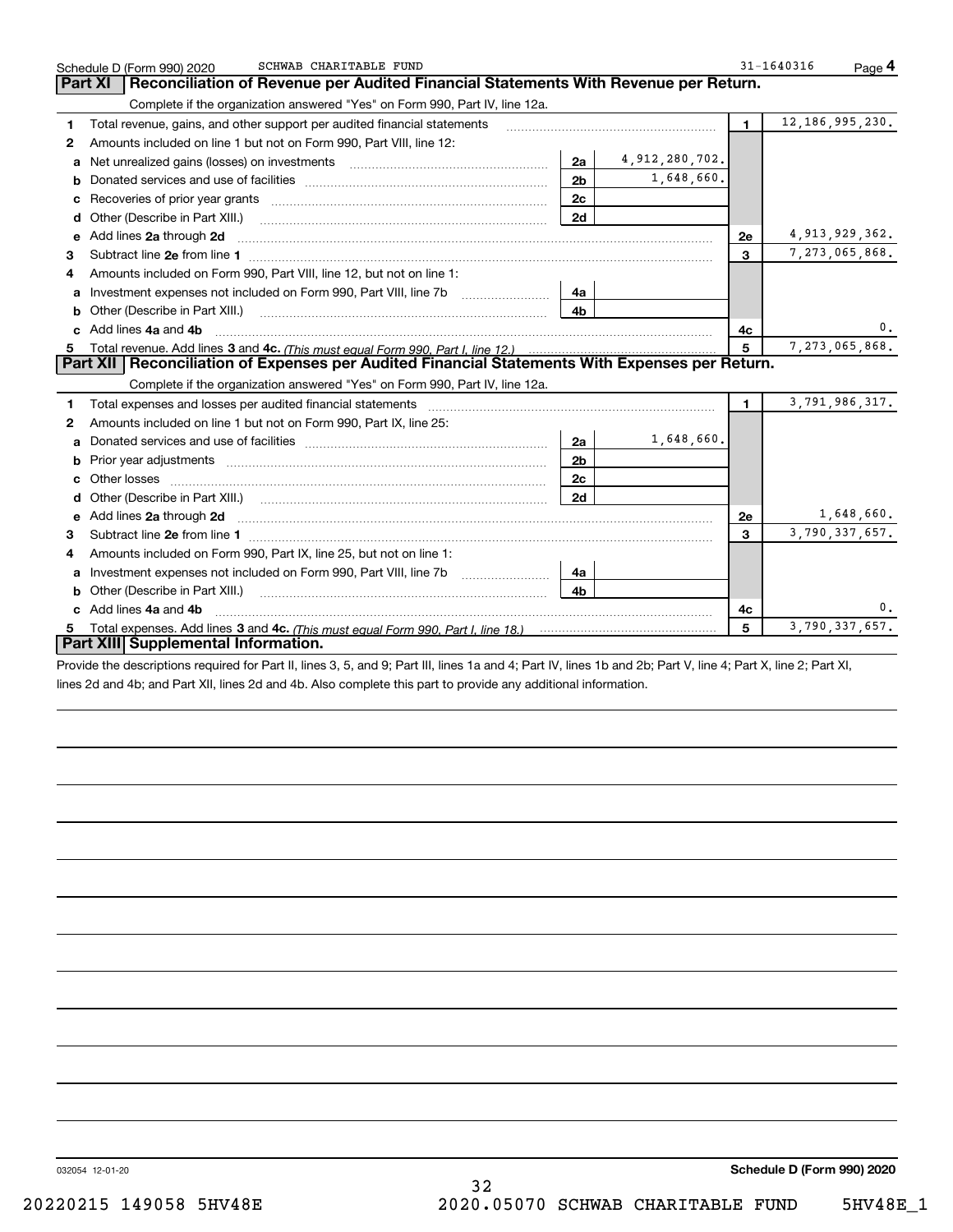|                                                                            |               |                            | 1 For grantmakers. Does the organization maintain records to substantiate the amount of its grants and other assistance,                  |                               |                                |
|----------------------------------------------------------------------------|---------------|----------------------------|-------------------------------------------------------------------------------------------------------------------------------------------|-------------------------------|--------------------------------|
|                                                                            |               |                            | the grantees' eligibility for the grants or assistance, and the selection criteria used to award the grants or assistance?                |                               | $\boxed{\texttt{X}}$ Yes<br>No |
|                                                                            |               |                            |                                                                                                                                           |                               |                                |
|                                                                            |               |                            | 2 For grantmakers. Describe in Part V the organization's procedures for monitoring the use of its grants and other assistance outside the |                               |                                |
| United States.                                                             |               |                            |                                                                                                                                           |                               |                                |
| 3                                                                          |               |                            | Activities per Region. (The following Part I, line 3 table can be duplicated if additional space is needed.)                              |                               |                                |
| (a) Region                                                                 | (b) Number of | (c) Number of              | (d) Activities conducted in the region                                                                                                    | (e) If activity listed in (d) | (f) Total                      |
|                                                                            | offices       | employees,<br>agents, and  | (by type) (such as, fundraising, pro-                                                                                                     | is a program service,         | expenditures<br>for and        |
|                                                                            | in the region | independent<br>contractors | gram services, investments, grants to                                                                                                     | describe specific type        | investments                    |
|                                                                            |               | in the region              | recipients located in the region)                                                                                                         | of service(s) in the region   | in the region                  |
|                                                                            |               |                            |                                                                                                                                           |                               |                                |
| CENTRAL AMERICA AND                                                        |               |                            |                                                                                                                                           |                               |                                |
| THE CARIBBEAN                                                              |               |                            | INVESTMENTS                                                                                                                               |                               | 1568008225.                    |
|                                                                            |               |                            |                                                                                                                                           |                               |                                |
|                                                                            |               |                            |                                                                                                                                           |                               |                                |
| EAST ASIA AND THE                                                          |               |                            |                                                                                                                                           |                               |                                |
| PACIFIC                                                                    |               |                            | PROGRAM SERVICES                                                                                                                          | GRANTMAKING                   | 1,610,000.                     |
|                                                                            |               |                            |                                                                                                                                           |                               |                                |
| EUROPE (INCLUDING                                                          |               |                            |                                                                                                                                           |                               |                                |
| ICELAND & GREENLAND)                                                       |               |                            | PROGRAM SERVICES                                                                                                                          | GRANTMAKING                   | 11,094,836.                    |
|                                                                            |               |                            |                                                                                                                                           |                               |                                |
| EUROPE (INCLUDING                                                          |               |                            |                                                                                                                                           |                               |                                |
| ICELAND & GREENLAND)                                                       |               |                            | INVESTMENTS                                                                                                                               |                               | 195,193,120.                   |
|                                                                            |               |                            |                                                                                                                                           |                               |                                |
|                                                                            |               |                            |                                                                                                                                           |                               |                                |
| MIDDLE EAST AND                                                            |               |                            |                                                                                                                                           |                               |                                |
| NORTH AFRICA                                                               |               |                            | PROGRAM SERVICES                                                                                                                          | GRANTMAKING                   | 4,048,095.                     |
|                                                                            |               |                            |                                                                                                                                           |                               |                                |
|                                                                            |               |                            |                                                                                                                                           |                               |                                |
| NORTH AMERICA                                                              |               |                            | PROGRAM SERVICES                                                                                                                          | GRANTMAKING                   | 347,624.                       |
|                                                                            |               |                            |                                                                                                                                           |                               |                                |
|                                                                            |               |                            |                                                                                                                                           |                               |                                |
| NORTH AMERICA                                                              |               |                            | INVESTMENTS                                                                                                                               |                               | 531,016.                       |
|                                                                            |               |                            |                                                                                                                                           |                               |                                |
|                                                                            |               |                            |                                                                                                                                           |                               |                                |
| SOUTH AMERICA                                                              |               |                            | PROGRAM SERVICES                                                                                                                          | GRANTMAKING                   | 170,400.                       |
| <b>3 a</b> Subtotal                                                        | 0             | 0                          |                                                                                                                                           |                               | 1781003316.                    |
| <b>b</b> Total from continuation                                           |               |                            |                                                                                                                                           |                               |                                |
| sheets to Part I                                                           | 0             | 0                          |                                                                                                                                           |                               | 1,470,508.                     |
| c Totals (add lines 3a                                                     |               |                            |                                                                                                                                           |                               |                                |
| and 3b)<br>.                                                               | 0             | 0                          |                                                                                                                                           |                               | 1782473824.                    |
| LHA For Paperwork Reduction Act Notice, see the Instructions for Form 990. |               |                            |                                                                                                                                           |                               | Schedule F (Form 990) 2020     |

## Name of the organization

Department of the Treasury Internal Revenue Service

**(Form 990)**

**Part I | General Information on Activities Outside the United States.** Complete if the organization answered "Yes" on<br>Form 990, Part IV, line 14b

SCHWAB CHARITABLE FUND 31-1640316

# **SCHEDULE F Statement of Activities Outside the United States**

**| Complete if the organization answered "Yes" on Form 990, Part IV, line 14b, 15, or 16.**

**| Attach to Form 990.**

**| Go to www.irs.gov/Form990 for instructions and the latest information.**

032071 12-03-20



**Employer identification number**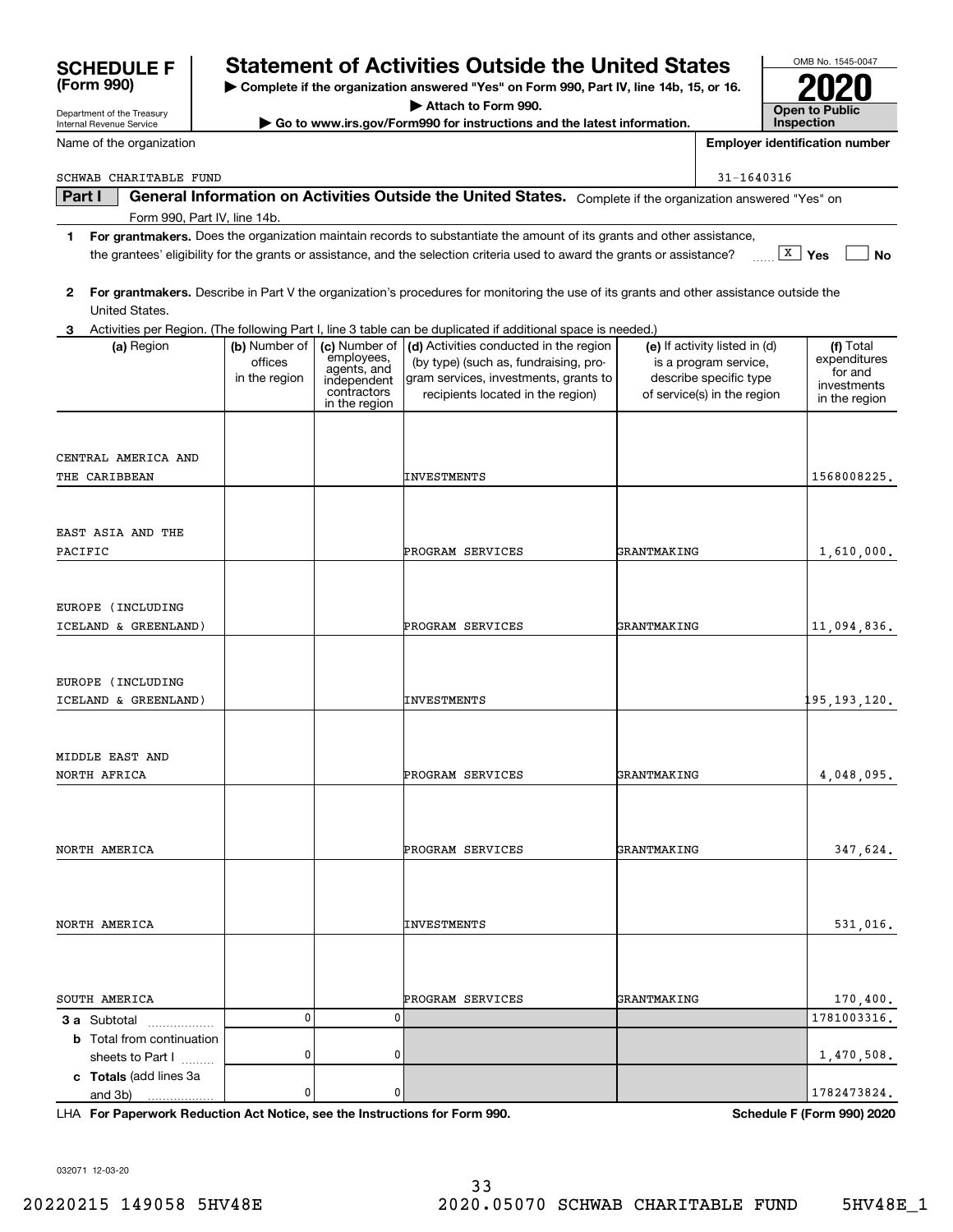| Schedule F (Form 990)<br><b>Part I</b> | SCHWAB CHARITABLE FUND                                                                            |  | Continuation of Activities per Region. (Schedule F (Form 990), Part I, line 3)                                                          | $31 - 1640316$                                                                                              | Page 1                                  |
|----------------------------------------|---------------------------------------------------------------------------------------------------|--|-----------------------------------------------------------------------------------------------------------------------------------------|-------------------------------------------------------------------------------------------------------------|-----------------------------------------|
| (a) Region                             | (b) Number of<br>(c) Number of<br>offices<br>employees or<br>in the region<br>agents in<br>region |  | (d) Activities conducted in region<br>(by type) (i.e., fundraising,<br>program services, grants to<br>recipients located in the region) | (e) If activity listed in (d)<br>is a program service,<br>describe specific type<br>of service(s) in region | (f) Total<br>expenditures<br>for region |
| SOUTH ASIA                             |                                                                                                   |  | PROGRAM SERVICES                                                                                                                        | GRANTMAKING                                                                                                 |                                         |
|                                        |                                                                                                   |  |                                                                                                                                         |                                                                                                             | 285,000.                                |
| SUB-SAHARAN AFRICA                     |                                                                                                   |  | PROGRAM SERVICES                                                                                                                        | GRANTMAKING                                                                                                 | 1,185,508.                              |
|                                        |                                                                                                   |  |                                                                                                                                         |                                                                                                             |                                         |
|                                        |                                                                                                   |  |                                                                                                                                         |                                                                                                             |                                         |
|                                        |                                                                                                   |  |                                                                                                                                         |                                                                                                             |                                         |
|                                        |                                                                                                   |  |                                                                                                                                         |                                                                                                             |                                         |
|                                        |                                                                                                   |  |                                                                                                                                         |                                                                                                             |                                         |
|                                        |                                                                                                   |  |                                                                                                                                         |                                                                                                             |                                         |
|                                        |                                                                                                   |  |                                                                                                                                         |                                                                                                             |                                         |
|                                        |                                                                                                   |  |                                                                                                                                         |                                                                                                             |                                         |
|                                        |                                                                                                   |  |                                                                                                                                         |                                                                                                             |                                         |
|                                        |                                                                                                   |  |                                                                                                                                         |                                                                                                             |                                         |
| <b>Totals</b>                          |                                                                                                   |  |                                                                                                                                         |                                                                                                             | 1,470,508.                              |

032181 04-01-20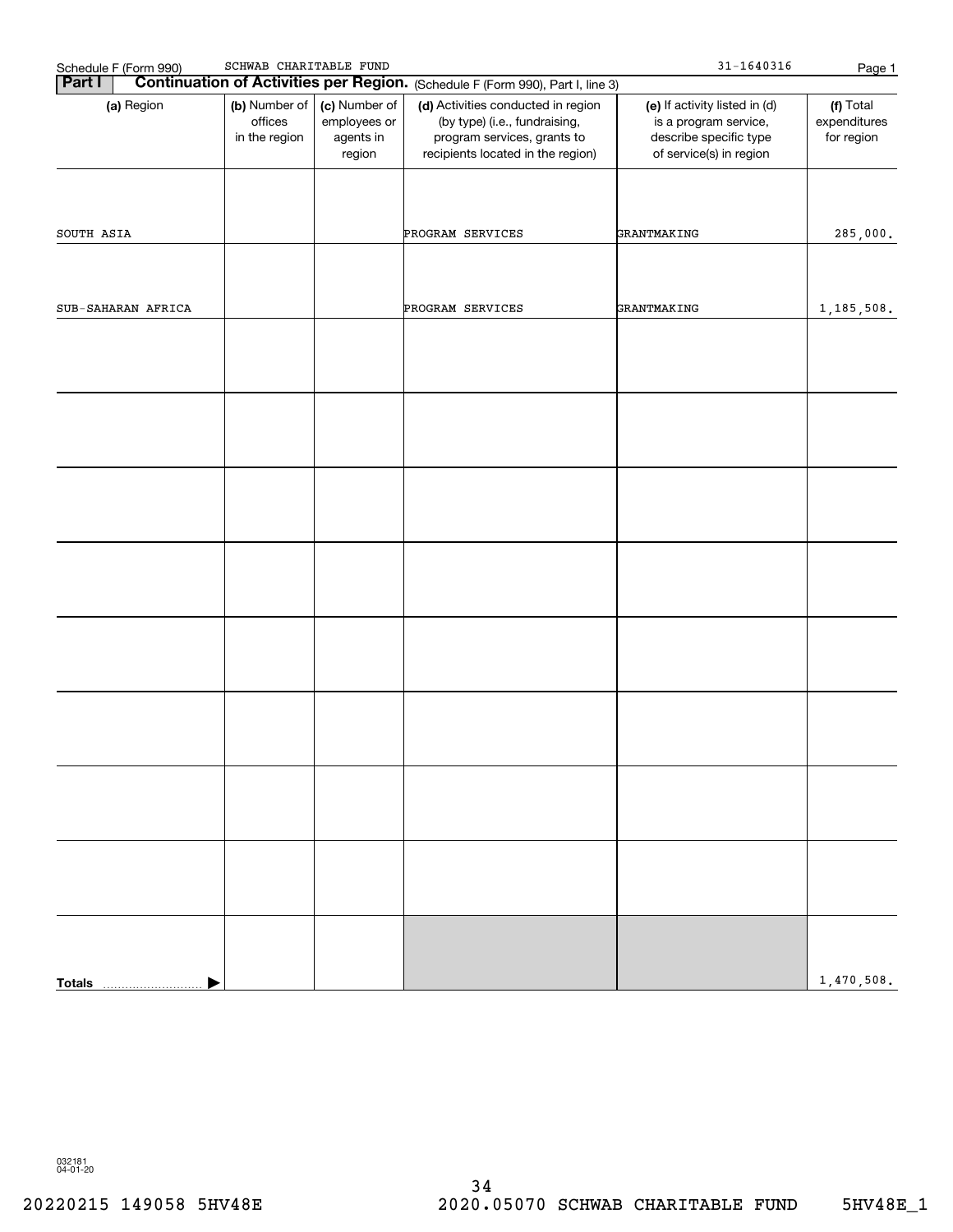Schedule F (Form 990) 2020 SCHWAB CHARITABLE FUND 31 - 1640316 SCHWAB CHARITABLE FUND

**Part II** Grants and Other Assistance to Organizations or Entities Outside the United States. Complete if the organization answered "Yes" on Form 990, Part IV, line 15, for any<br>recisiont who received more than \$5,000. Part recipient who received more than \$5,000. Part II can be duplicated if additional space is needed.

| 1<br>(a) Name of organization                              | (b) IRS code section<br>and EIN (if applicable) | (c) Region                          | (d) Purpose of<br>grant                                                                                                                 | (e) Amount<br>of cash grant | (f) Manner of<br>cash disbursement | (g) Amount of<br>noncash<br>assistance | (h) Description<br>of noncash<br>assistance | (i) Method of<br>valuation (book, FMV,<br>appraisal, other) |
|------------------------------------------------------------|-------------------------------------------------|-------------------------------------|-----------------------------------------------------------------------------------------------------------------------------------------|-----------------------------|------------------------------------|----------------------------------------|---------------------------------------------|-------------------------------------------------------------|
|                                                            |                                                 |                                     |                                                                                                                                         |                             |                                    |                                        |                                             |                                                             |
|                                                            |                                                 |                                     | ENVIRONMENTAL AND                                                                                                                       |                             |                                    |                                        |                                             |                                                             |
|                                                            |                                                 | <b>EUROPE</b>                       | ANIMALS                                                                                                                                 | 6,000,000. WIRE             |                                    | 0.                                     |                                             | FMV                                                         |
|                                                            |                                                 |                                     |                                                                                                                                         |                             |                                    |                                        |                                             |                                                             |
|                                                            |                                                 | MIDDLE EAST AND                     |                                                                                                                                         |                             |                                    |                                        |                                             |                                                             |
|                                                            |                                                 | NORTH AFRICA                        | PUBLIC FOUNDATION                                                                                                                       | 4,000,000. WIRE             |                                    | $\mathbf{0}$ .                         |                                             | FMV                                                         |
|                                                            |                                                 |                                     |                                                                                                                                         |                             |                                    |                                        |                                             |                                                             |
|                                                            |                                                 |                                     | ENVIRONMENTAL AND                                                                                                                       |                             |                                    |                                        |                                             |                                                             |
|                                                            |                                                 | <b>EUROPE</b>                       | <b>ANIMALS</b>                                                                                                                          | 1,576,380. WIRE             |                                    | 0.                                     |                                             | FMV                                                         |
|                                                            |                                                 |                                     |                                                                                                                                         |                             |                                    |                                        |                                             |                                                             |
|                                                            |                                                 | EAST ASIS AND THE ENVIRONMENTAL AND |                                                                                                                                         |                             |                                    |                                        |                                             |                                                             |
|                                                            |                                                 | PACIFIC                             | ANIMALS                                                                                                                                 | 1,000,000. WIRE             |                                    | $\mathbf{0}$ .                         |                                             | FMV                                                         |
|                                                            |                                                 |                                     |                                                                                                                                         |                             |                                    |                                        |                                             |                                                             |
|                                                            |                                                 |                                     | ENVIRONMENTAL AND                                                                                                                       |                             |                                    |                                        |                                             |                                                             |
|                                                            |                                                 | <b>EUROPE</b>                       | <b>ANIMALS</b>                                                                                                                          | 660,000. WIRE               |                                    | 0.                                     |                                             | FMV                                                         |
|                                                            |                                                 |                                     |                                                                                                                                         |                             |                                    |                                        |                                             |                                                             |
|                                                            |                                                 |                                     |                                                                                                                                         |                             |                                    |                                        |                                             |                                                             |
|                                                            |                                                 | <b>EUROPE</b>                       | <b>EDUCATION</b>                                                                                                                        | 500,000. WIRE               |                                    | 0.                                     |                                             | FMV                                                         |
|                                                            |                                                 |                                     |                                                                                                                                         |                             |                                    |                                        |                                             |                                                             |
|                                                            |                                                 | EAST ASIS AND THE ENVIRONMENTAL AND |                                                                                                                                         |                             |                                    |                                        |                                             |                                                             |
|                                                            |                                                 | PACIFIC                             | <b>ANIMALS</b>                                                                                                                          | 410,000. WIRE               |                                    | 0.                                     |                                             | FMV                                                         |
|                                                            |                                                 |                                     |                                                                                                                                         |                             |                                    |                                        |                                             |                                                             |
|                                                            |                                                 |                                     |                                                                                                                                         |                             |                                    |                                        |                                             |                                                             |
|                                                            |                                                 | <b>EUROPE</b>                       | ENVIRONMENTAL AND<br>ANIMALS                                                                                                            | 400,000. WIRE               |                                    | 0.                                     |                                             | FMV                                                         |
| $\mathbf{2}$                                               |                                                 |                                     | Enter total number of recipient organizations listed above that are recognized as charities by the foreign country, recognized as a tax |                             |                                    |                                        |                                             |                                                             |
|                                                            |                                                 |                                     | exempt 501(c)(3) organization by the IRS, or for which the grantee or counsel has provided a section 501(c)(3) equivalency letter       |                             |                                    |                                        |                                             | 50                                                          |
| Enter total number of other organizations or entities<br>3 |                                                 |                                     |                                                                                                                                         |                             |                                    |                                        |                                             | Cabadula E (Fauna 000) 0000                                 |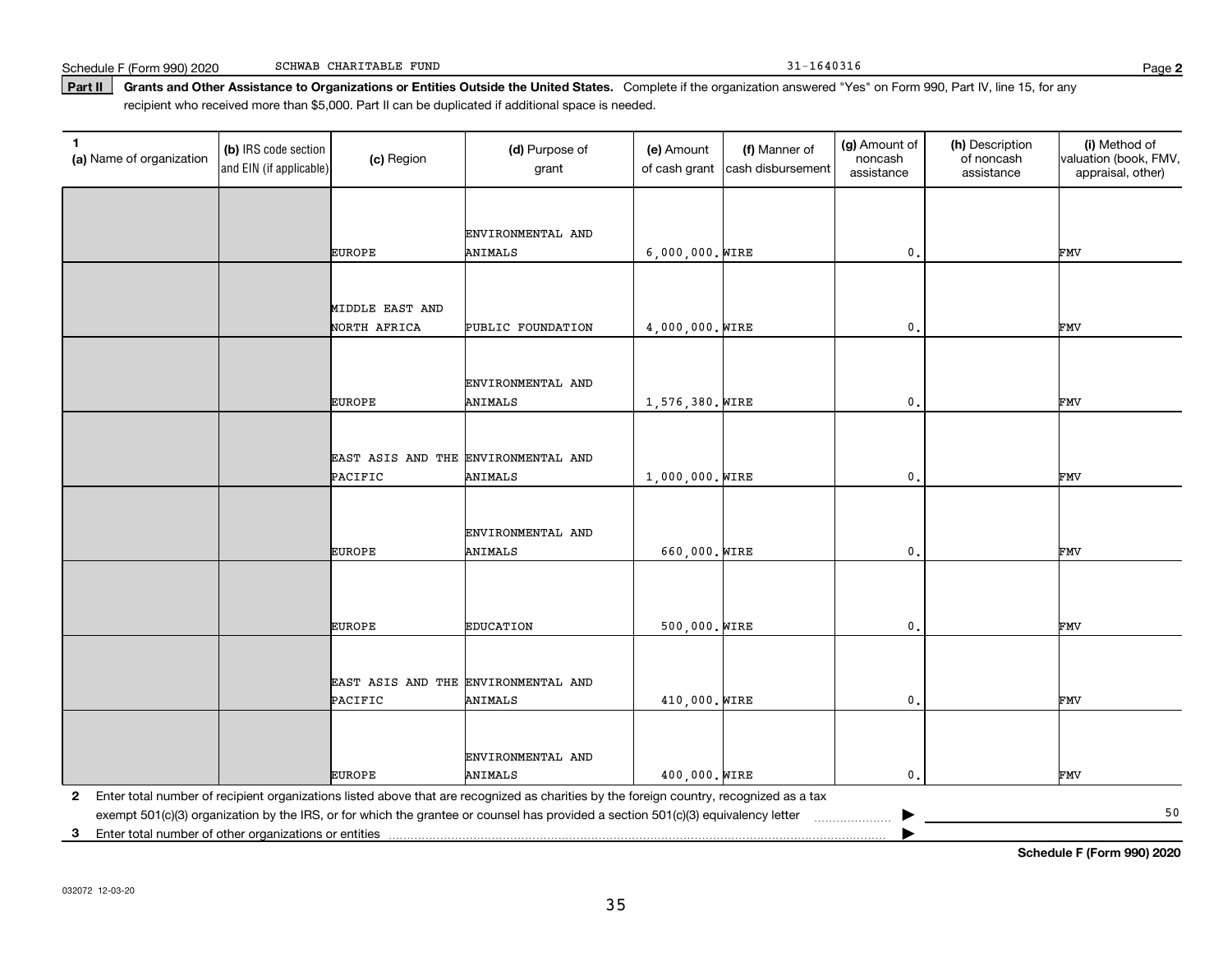|              | SCHWAB CHARITABLE FUND<br>Schedule F (Form 990) |                                                 |                                              |                                                                                                                                              |                             | $31 - 1640316$                     |                                         |                                              |                                                             |  |
|--------------|-------------------------------------------------|-------------------------------------------------|----------------------------------------------|----------------------------------------------------------------------------------------------------------------------------------------------|-----------------------------|------------------------------------|-----------------------------------------|----------------------------------------------|-------------------------------------------------------------|--|
| Part II      |                                                 |                                                 |                                              | Continuation of Grants and Other Assistance to Organizations or Entities Outside the United States. (Schedule F (Form 990), Part II, line 1) |                             |                                    | Page 2                                  |                                              |                                                             |  |
| $\mathbf{1}$ | (a) Name of organization                        | (b) IRS code section<br>and EIN (if applicable) | (c) Region                                   | (d) Purpose of<br>grant                                                                                                                      | (e) Amount<br>of cash grant | (f) Manner of<br>cash disbursement | (g) Amount of<br>non-cash<br>assistance | (h) Description<br>of non-cash<br>assistance | (i) Method of<br>valuation (book, FMV,<br>appraisal, other) |  |
|              |                                                 |                                                 |                                              |                                                                                                                                              |                             |                                    |                                         |                                              |                                                             |  |
|              |                                                 |                                                 | <b>EUROPE</b>                                | <b>EDUCATION</b>                                                                                                                             | 350,000. WIRE               |                                    | $\mathbf{0}$ .                          |                                              | FMV                                                         |  |
|              |                                                 |                                                 | <b>EUROPE</b>                                | ENVIRONMENTAL AND<br><b>ANIMALS</b>                                                                                                          | 300,000. WIRE               |                                    | $\mathbf 0$ .                           |                                              | FMV                                                         |  |
|              |                                                 |                                                 | SUB-SAHARAN<br>AFRICA                        | <b>EDUCATION</b>                                                                                                                             | 300,000. WIRE               |                                    | $\mathbf{0}$ .                          |                                              | FMV                                                         |  |
|              |                                                 |                                                 |                                              |                                                                                                                                              |                             |                                    |                                         |                                              |                                                             |  |
|              |                                                 |                                                 | SUB-SAHARAN<br>AFRICA                        | <b>EDUCATION</b>                                                                                                                             | 300,000. WIRE               |                                    | $\mathbf{0}$                            |                                              | FMV                                                         |  |
|              |                                                 |                                                 |                                              |                                                                                                                                              |                             |                                    |                                         |                                              |                                                             |  |
|              |                                                 |                                                 | SOUTH ASIA                                   | RELIGION RELATED                                                                                                                             | 250,000. WIRE               |                                    | $\mathbf 0$ .                           |                                              | FMV                                                         |  |
|              |                                                 |                                                 | <b>EUROPE</b>                                | HUMAN SERVICES                                                                                                                               | 250,000. WIRE               |                                    | $\mathbf{0}$ .                          |                                              | FMV                                                         |  |
|              |                                                 |                                                 |                                              |                                                                                                                                              |                             |                                    |                                         |                                              |                                                             |  |
|              |                                                 |                                                 | SUB-SAHARAN<br>AFRICA                        | HUMAN SERVICES                                                                                                                               | 227,508. WIRE               |                                    | $\mathfrak o$ .                         |                                              | FMV                                                         |  |
|              |                                                 |                                                 | EAST ASIS AND THE ARTS, CULTURE &<br>PACIFIC | HUMANITIES                                                                                                                                   | 200,000. WIRE               |                                    | $\mathfrak o$ .                         |                                              | FMV                                                         |  |
|              |                                                 |                                                 | SUB-SAHARAN<br>AFRICA                        | <b>EDUCATION</b>                                                                                                                             | 200,000. WIRE               |                                    | $\mathbf{0}$ .                          |                                              | FMV                                                         |  |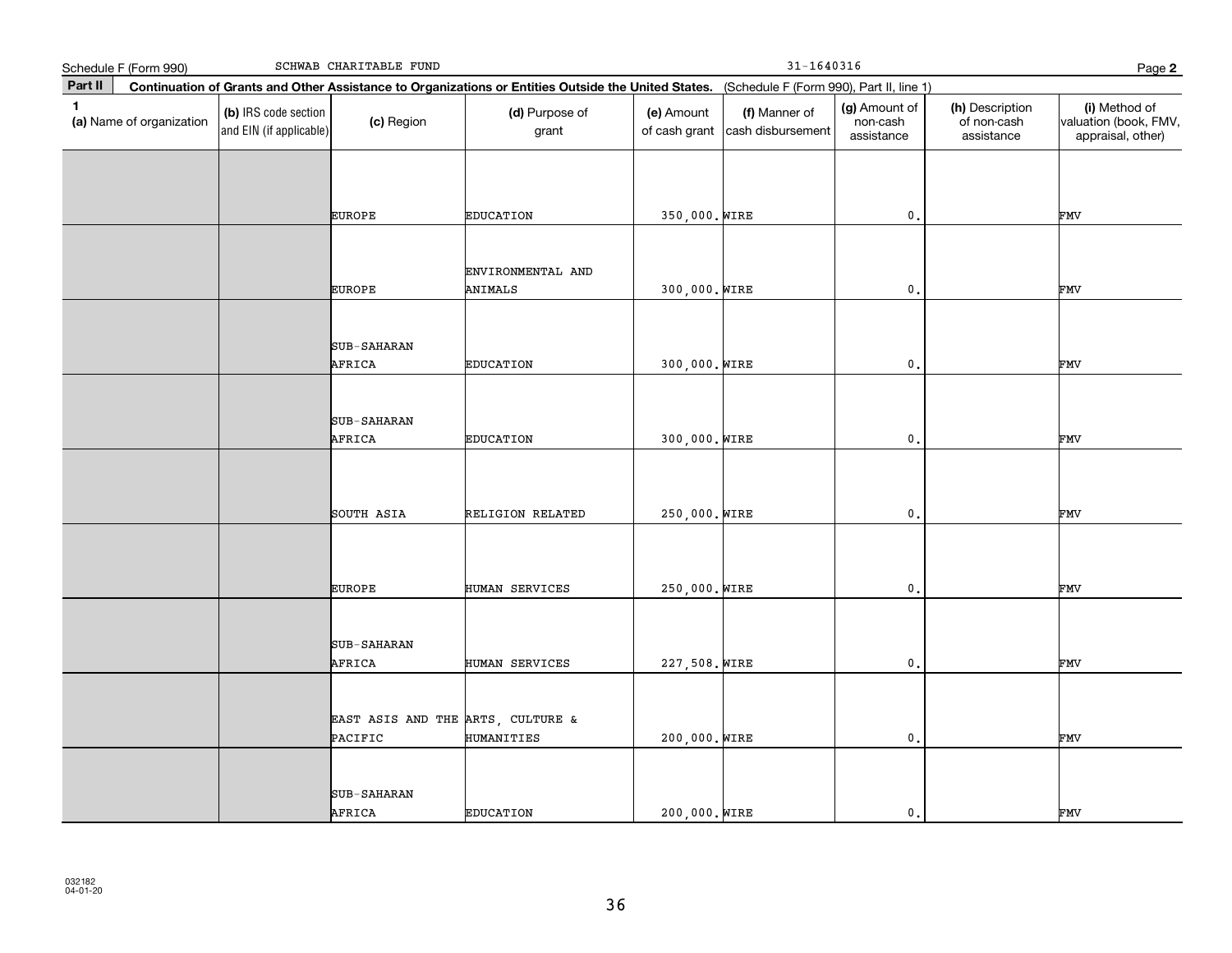|              | Schedule F (Form 990)    |                                                 | SCHWAB CHARITABLE FUND |                                                                                                                                              |                             | $31 - 1640316$                     |                                         |                                              | Page 2                                                      |
|--------------|--------------------------|-------------------------------------------------|------------------------|----------------------------------------------------------------------------------------------------------------------------------------------|-----------------------------|------------------------------------|-----------------------------------------|----------------------------------------------|-------------------------------------------------------------|
| Part II      |                          |                                                 |                        | Continuation of Grants and Other Assistance to Organizations or Entities Outside the United States. (Schedule F (Form 990), Part II, line 1) |                             |                                    |                                         |                                              |                                                             |
| $\mathbf{1}$ | (a) Name of organization | (b) IRS code section<br>and EIN (if applicable) | (c) Region             | (d) Purpose of<br>grant                                                                                                                      | (e) Amount<br>of cash grant | (f) Manner of<br>cash disbursement | (g) Amount of<br>non-cash<br>assistance | (h) Description<br>of non-cash<br>assistance | (i) Method of<br>valuation (book, FMV,<br>appraisal, other) |
|              |                          |                                                 | EUROPE                 | ENVIRONMENTAL AND<br>ANIMALS                                                                                                                 | 183,000. WIRE               |                                    | $\mathfrak o$ .                         |                                              | FMV                                                         |
|              |                          |                                                 | EUROPE                 | ENVIRONMENTAL AND<br>ANIMALS                                                                                                                 | 182,500. WIRE               |                                    | $\mathbf 0$ .                           |                                              | FMV                                                         |
|              |                          |                                                 | EUROPE                 | HUMAN SERVICES                                                                                                                               | 182,000. WIRE               |                                    | $\mathfrak o$ .                         |                                              | FMV                                                         |
|              |                          |                                                 | SOUTH AMERICA          | HUMAN SERVICES                                                                                                                               | 170,400. WIRE               |                                    | $\mathbf 0$ .                           |                                              | FMV                                                         |
|              |                          |                                                 | SUB-SAHARAN<br>AFRICA  | <b>EDUCATION</b>                                                                                                                             | 148,000. WIE                |                                    | $\mathbf 0$ .                           |                                              | FMV                                                         |
|              |                          |                                                 | NORTH AMERICA          | <b>EDUCATION</b>                                                                                                                             | 105,780. CHECK              |                                    | $\mathfrak{o}$ .                        |                                              | FMV                                                         |
|              |                          |                                                 | EUROPE                 | ENVIRONMENTAL AND<br><b>ANIMALS</b>                                                                                                          | 100,000. WIRE               |                                    | $\mathfrak o$ .                         |                                              | FMV                                                         |
|              |                          |                                                 | EUROPE                 | HUMAN SERVICES                                                                                                                               | 100,000. WIRE               |                                    | $\mathfrak o$ .                         |                                              | FMV                                                         |
|              |                          |                                                 | EUROPE                 | PUBLIC, SOCIETAL<br><b>BENEFIT</b>                                                                                                           | 100,000. WIRE               |                                    | $\mathbf{0}$ .                          |                                              | FMV                                                         |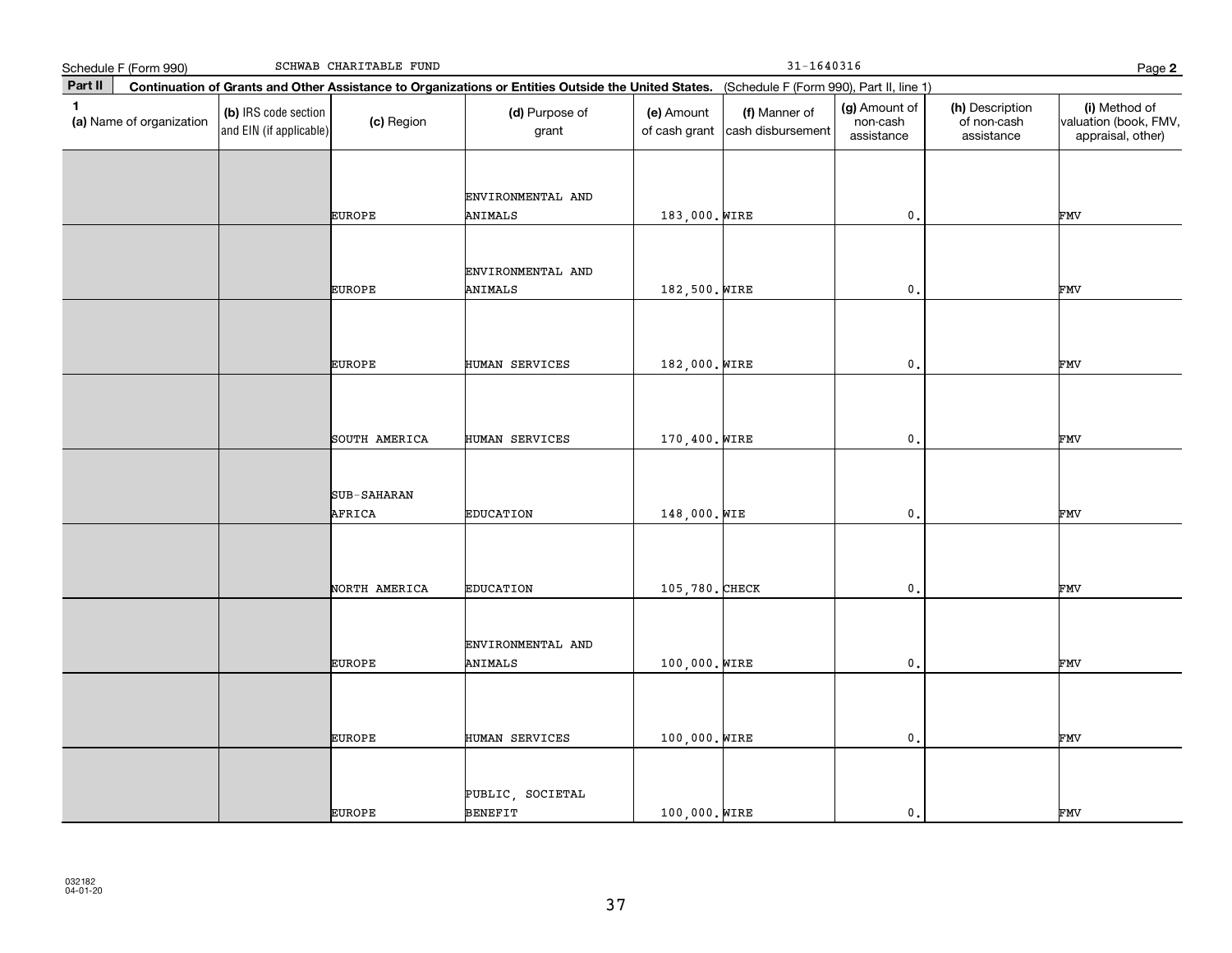|              | SCHWAB CHARITABLE FUND<br>Schedule F (Form 990)                                                                                              |                                                 |                                 |                                      |                             | $31 - 1640316$                     |                                         |                                              |                                                             |  |
|--------------|----------------------------------------------------------------------------------------------------------------------------------------------|-------------------------------------------------|---------------------------------|--------------------------------------|-----------------------------|------------------------------------|-----------------------------------------|----------------------------------------------|-------------------------------------------------------------|--|
| Part II      | Continuation of Grants and Other Assistance to Organizations or Entities Outside the United States. (Schedule F (Form 990), Part II, line 1) |                                                 |                                 |                                      |                             | Page 2                             |                                         |                                              |                                                             |  |
| $\mathbf{1}$ | (a) Name of organization                                                                                                                     | (b) IRS code section<br>and EIN (if applicable) | (c) Region                      | (d) Purpose of<br>grant              | (e) Amount<br>of cash grant | (f) Manner of<br>cash disbursement | (g) Amount of<br>non-cash<br>assistance | (h) Description<br>of non-cash<br>assistance | (i) Method of<br>valuation (book, FMV,<br>appraisal, other) |  |
|              |                                                                                                                                              |                                                 | EUROPE                          | ARTS, CULTURE &<br><b>HUMANITIES</b> | 75,000. WIRE                |                                    | $\mathfrak o$ .                         |                                              | FMV                                                         |  |
|              |                                                                                                                                              |                                                 | EUROPE                          | <b>EDUCATION</b>                     | 60,500. WIRE                |                                    | $\mathbf 0$ .                           |                                              | FMV                                                         |  |
|              |                                                                                                                                              |                                                 | NORTH AMERICA                   | <b>EDUCATION</b>                     | 60,000. CHECK               |                                    | $\mathbf 0$ .                           |                                              | FMV                                                         |  |
|              |                                                                                                                                              |                                                 | NORTH AMERICA                   | <b>EDUCATION</b>                     | 53,780. CHECK               |                                    | $\mathfrak{o}$ .                        |                                              | FMV                                                         |  |
|              |                                                                                                                                              |                                                 | NORTH AMERICA                   | <b>EDUCATION</b>                     | 36,519. CHECK               |                                    | $\mathbf 0$ .                           |                                              | FMV                                                         |  |
|              |                                                                                                                                              |                                                 | SOUTH ASIA                      | <b>EDUCATION</b>                     | 35,000. WIRE                |                                    | $\mathfrak{o}$ .                        |                                              | FMV                                                         |  |
|              |                                                                                                                                              |                                                 | EUROPE                          | <b>EDUCATION</b>                     | 25,000. WIRE                |                                    | $\mathfrak o$ .                         |                                              | FMV                                                         |  |
|              |                                                                                                                                              |                                                 | MIDDLE EAST AND<br>NORTH AFRICA | <b>EDUCATION</b>                     | 25,000. WIRE                |                                    | $\mathfrak o$ .                         |                                              | FMV                                                         |  |
|              |                                                                                                                                              |                                                 | EUROPE                          | HUMAN SERVICES                       | 25,000. WIRE                |                                    | 0.                                      |                                              | FMV                                                         |  |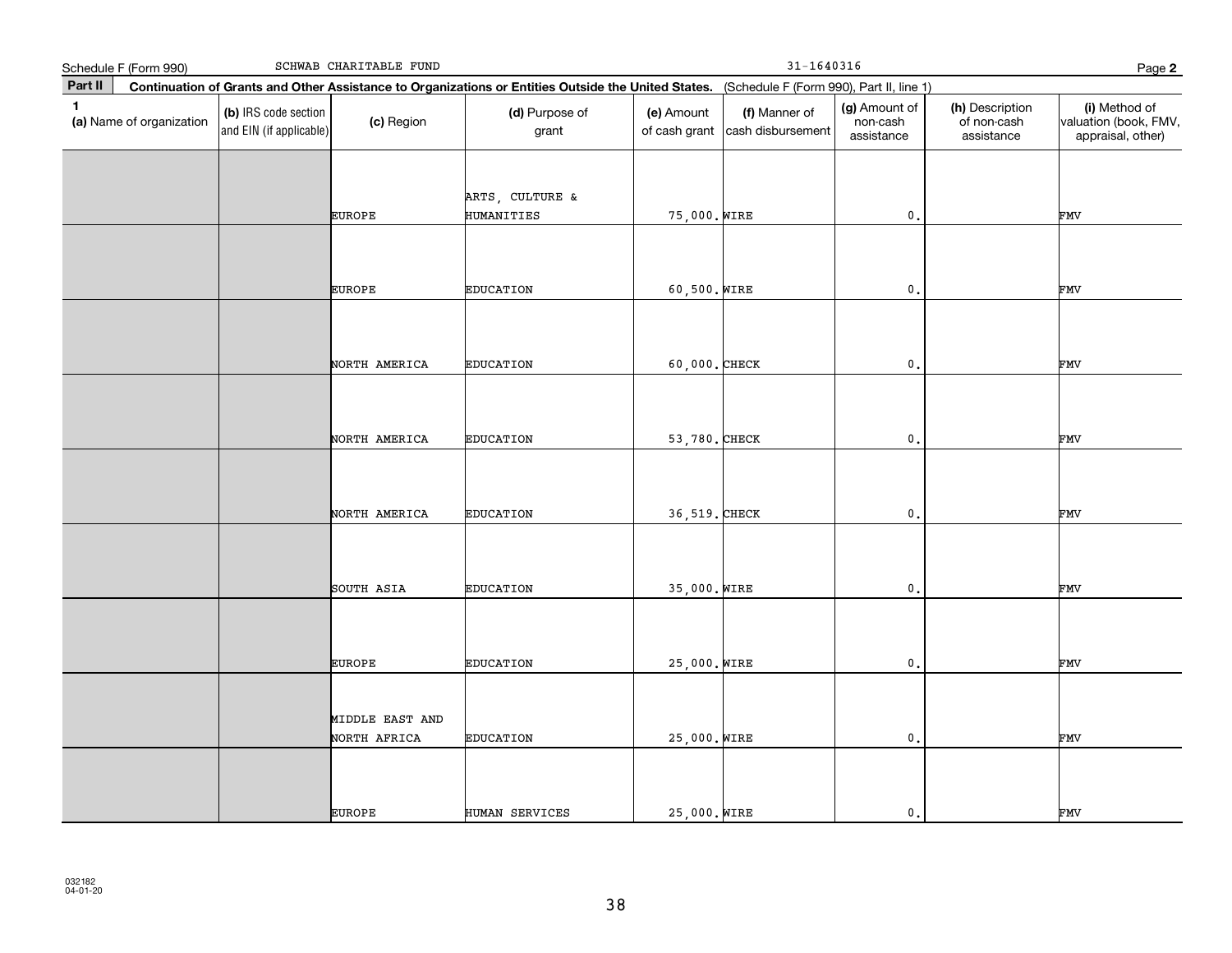|              | Schedule F (Form 990)    |                                                 | SCHWAB CHARITABLE FUND          |                                                                                                                                              |                             | $31 - 1640316$                     |                                         |                                              | Page 2                                                      |  |  |
|--------------|--------------------------|-------------------------------------------------|---------------------------------|----------------------------------------------------------------------------------------------------------------------------------------------|-----------------------------|------------------------------------|-----------------------------------------|----------------------------------------------|-------------------------------------------------------------|--|--|
| Part II      |                          |                                                 |                                 | Continuation of Grants and Other Assistance to Organizations or Entities Outside the United States. (Schedule F (Form 990), Part II, line 1) |                             |                                    |                                         |                                              |                                                             |  |  |
| $\mathbf{1}$ | (a) Name of organization | (b) IRS code section<br>and EIN (if applicable) | (c) Region                      | (d) Purpose of<br>grant                                                                                                                      | (e) Amount<br>of cash grant | (f) Manner of<br>cash disbursement | (g) Amount of<br>non-cash<br>assistance | (h) Description<br>of non-cash<br>assistance | (i) Method of<br>valuation (book, FMV,<br>appraisal, other) |  |  |
|              |                          |                                                 | MIDDLE EAST AND<br>NORTH AFRICA | HUMAN SERVICES                                                                                                                               | 23,095. WIRE                |                                    | $\mathbf{0}$ .                          |                                              | FMV                                                         |  |  |
|              |                          |                                                 | <b>EUROPE</b>                   | <b>EDUCATION</b>                                                                                                                             | 15,456. WIRE                |                                    | $\mathbf 0$ .                           |                                              | FMV                                                         |  |  |
|              |                          |                                                 | NORTH AMERICA                   | <b>EDUCATION</b>                                                                                                                             | 13,986. CHECK               |                                    | $\mathbf 0$ .                           |                                              | FMV                                                         |  |  |
|              |                          |                                                 | NORTH AMERICA                   | <b>EDUCATION</b>                                                                                                                             | 13,664. CHECK               |                                    | $\mathsf{0}$ .                          |                                              | FMV                                                         |  |  |
|              |                          |                                                 | NORTH AMERICA                   | <b>EDUCATION</b>                                                                                                                             | 13,019. CHECK               |                                    | $\mathbf{0}$                            |                                              | FMV                                                         |  |  |
|              |                          |                                                 | NORTH AMERICA                   | <b>EDUCATION</b>                                                                                                                             | 11, 267. CHECK              |                                    | $\mathsf{0}$ .                          |                                              | FMV                                                         |  |  |
|              |                          |                                                 | SUB-SAHARAN<br>AFRICA           | <b>EDUCATION</b>                                                                                                                             | 10,000. WIRE                |                                    | $\mathbf{0}$ .                          |                                              | FMV                                                         |  |  |
|              |                          |                                                 | <b>EUROPE</b>                   | HUMAN SERVICES                                                                                                                               | 10,000. WIRE                |                                    | $\mathfrak o$ .                         |                                              | FMV                                                         |  |  |
|              |                          |                                                 | NORTH AMERICA                   | <b>EDUCATION</b>                                                                                                                             | 7,171. CHECK                |                                    | $\mathbf{0}$ .                          |                                              | FMV                                                         |  |  |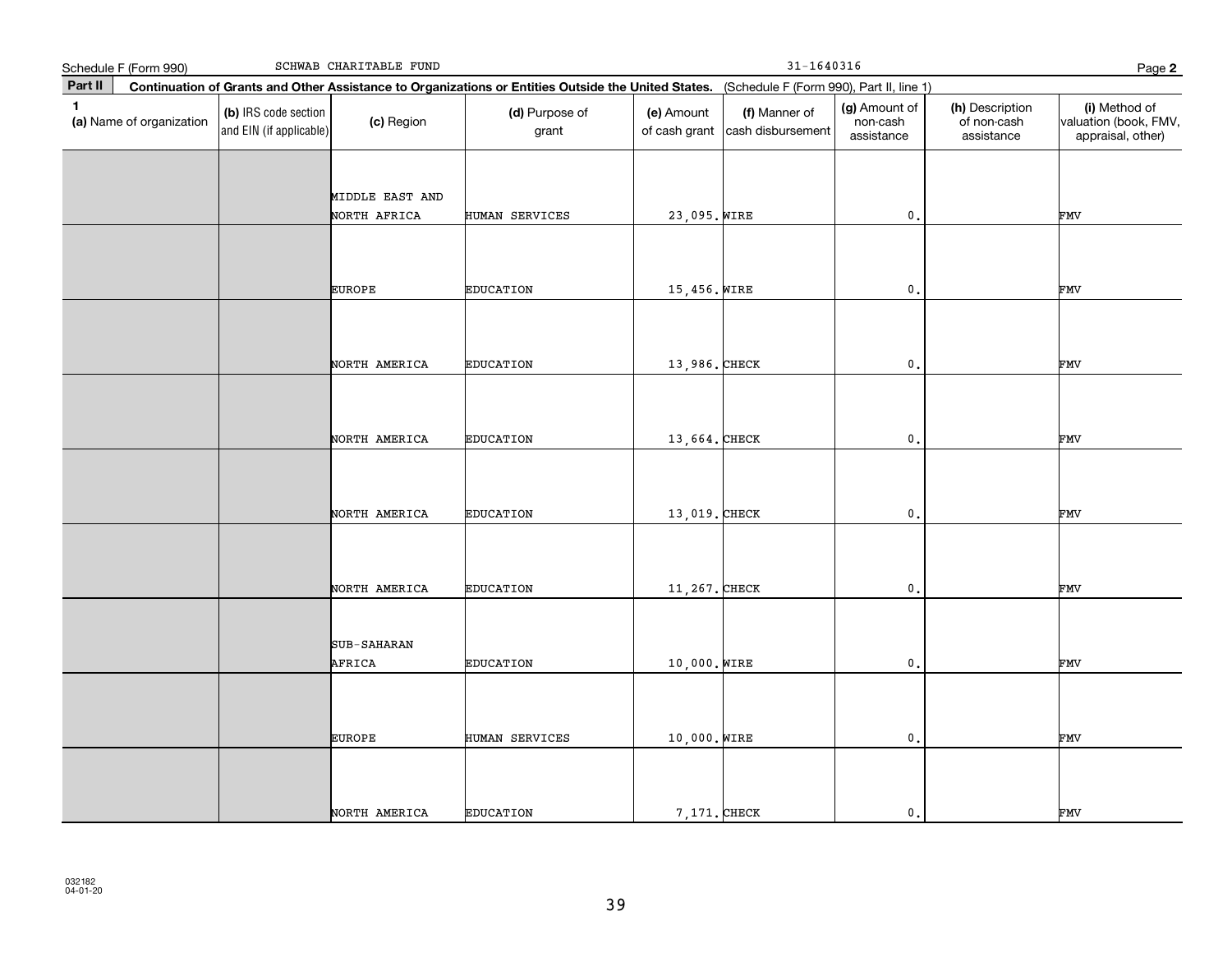|              | Schedule F (Form 990)    |                                                 | SCHWAB CHARITABLE FUND |                                                                                                                                              |                             | $31 - 1640316$                     |                                         |                                              | Page 2                                                      |
|--------------|--------------------------|-------------------------------------------------|------------------------|----------------------------------------------------------------------------------------------------------------------------------------------|-----------------------------|------------------------------------|-----------------------------------------|----------------------------------------------|-------------------------------------------------------------|
| Part II      |                          |                                                 |                        | Continuation of Grants and Other Assistance to Organizations or Entities Outside the United States. (Schedule F (Form 990), Part II, line 1) |                             |                                    |                                         |                                              |                                                             |
| $\mathbf{1}$ | (a) Name of organization | (b) IRS code section<br>and EIN (if applicable) | (c) Region             | (d) Purpose of<br>grant                                                                                                                      | (e) Amount<br>of cash grant | (f) Manner of<br>cash disbursement | (g) Amount of<br>non-cash<br>assistance | (h) Description<br>of non-cash<br>assistance | (i) Method of<br>valuation (book, FMV,<br>appraisal, other) |
|              |                          |                                                 |                        |                                                                                                                                              |                             |                                    |                                         |                                              |                                                             |
|              |                          |                                                 | NORTH AMERICA          | HEALTH                                                                                                                                       | $6,000$ . CHECK             |                                    | $\mathfrak o$ .                         |                                              | FMV                                                         |
|              |                          |                                                 | NORTH AMERICA          | <b>EDUCATION</b>                                                                                                                             | $6,000$ . CHECK             |                                    | $\mathfrak o$ .                         |                                              | FMV                                                         |
|              |                          |                                                 |                        |                                                                                                                                              |                             |                                    |                                         |                                              |                                                             |
|              |                          |                                                 | NORTH AMERICA          | <b>EDUCATION</b>                                                                                                                             | $5,439.$ CHECK              |                                    | $\mathfrak o$ .                         |                                              | FMV                                                         |
|              |                          |                                                 | NORTH AMERICA          | <b>EDUCATION</b>                                                                                                                             | $5,000$ . CHECK             |                                    | $\mathbf{0}$ .                          |                                              | FMV                                                         |
|              |                          |                                                 |                        |                                                                                                                                              |                             |                                    |                                         |                                              |                                                             |
|              |                          |                                                 | NORTH AMERICA          | <b>HEALTH</b>                                                                                                                                | $5,000$ . CHECK             |                                    | $\mathbf{0}$ .                          |                                              | FMV                                                         |
|              |                          |                                                 |                        |                                                                                                                                              |                             |                                    |                                         |                                              |                                                             |
|              |                          |                                                 | NORTH AMERICA          | <b>HEALTH</b>                                                                                                                                | $5,000$ . CHECK             |                                    | $\mathbf 0$ .                           |                                              | FMV                                                         |
|              |                          |                                                 |                        |                                                                                                                                              |                             |                                    |                                         |                                              |                                                             |
|              |                          |                                                 |                        |                                                                                                                                              |                             |                                    |                                         |                                              |                                                             |
|              |                          |                                                 |                        |                                                                                                                                              |                             |                                    |                                         |                                              |                                                             |
|              |                          |                                                 |                        |                                                                                                                                              |                             |                                    |                                         |                                              |                                                             |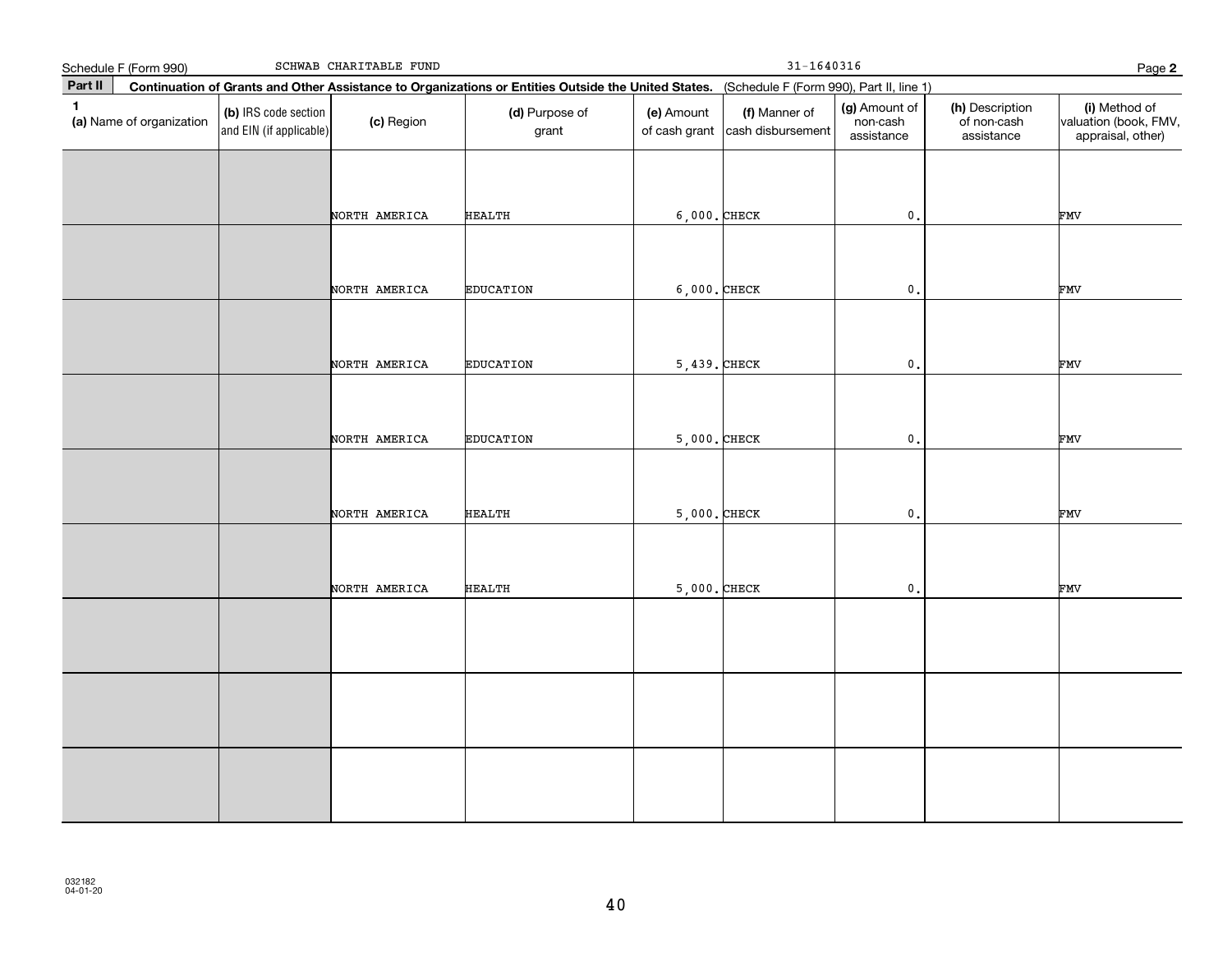## **Part III Grants and Other Assistance to Individuals Outside the United States.**  Complete if the organization answered "Yes" on Form 990, Part IV, line 16. Schedule F (Form 990) 2020 SCHWAB CHARITABLE FUND 31 - 1640316 Part III can be duplicated if additional space is needed.

(c) Number of recipients

(d) Amount of cash grant

**(a)** Type of grant or assistance  $\qquad$  **(b)** Region

(f) Amount of noncashassistance

noncash assistance

**(c)** Number of **| (d)** Amount of **| (e)** Manner of **| (f)** Amount of **| (g)** Description of **| (h)** 

(e) Manner of cash disbursement

**(h)** Method of<br>valuation<br>(book, FMV,<br>appraisal, other)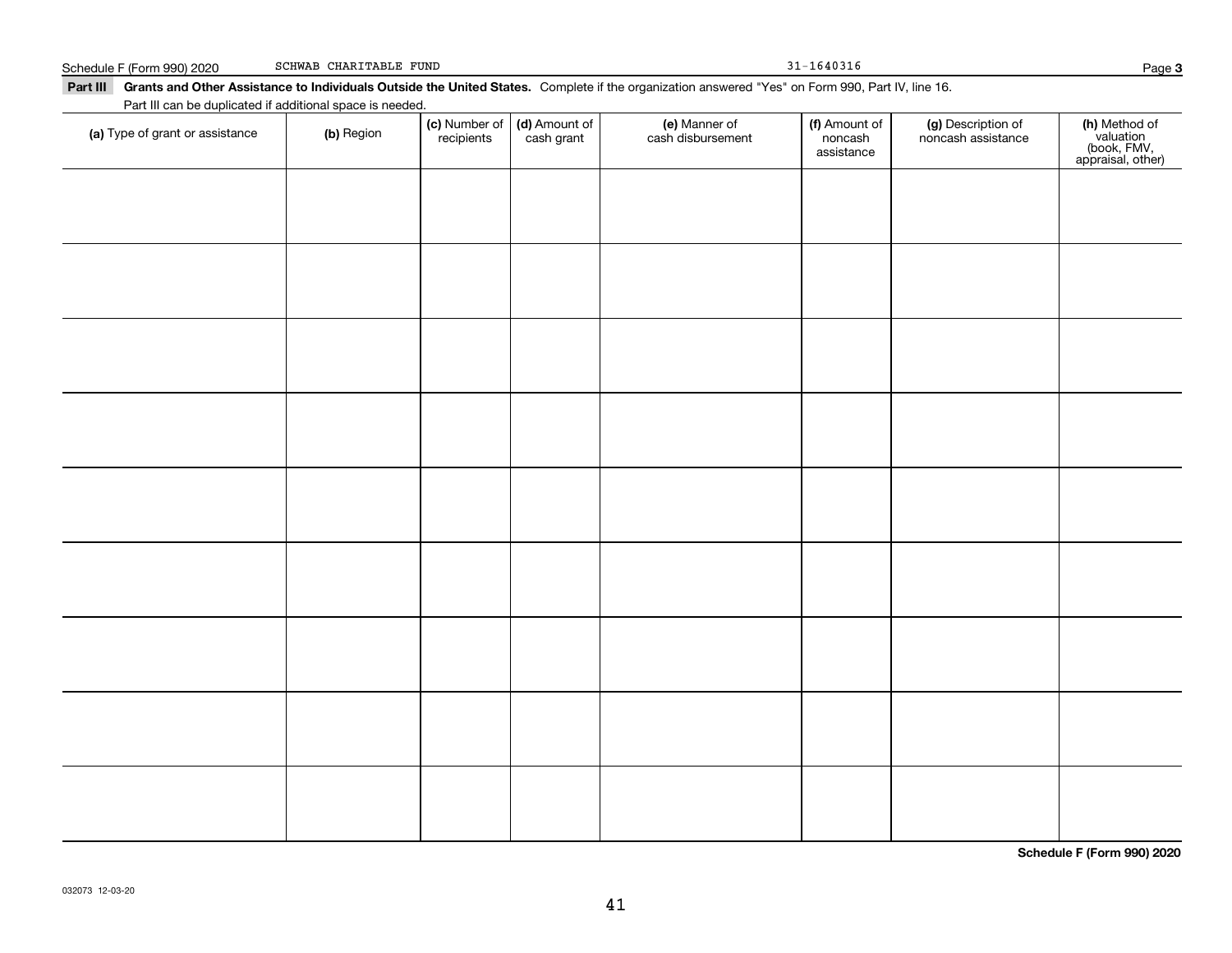| 1            | Was the organization a U.S. transferor of property to a foreign corporation during the tax year? If "Yes."<br>the organization may be required to file Form 926, Return by a U.S. Transferor of Property to a Foreign<br>Corporation (see Instructions for Form 926) manufactured control control control of the Instruction of the Uni                                                                                                 | X<br>Yes   | No             |
|--------------|-----------------------------------------------------------------------------------------------------------------------------------------------------------------------------------------------------------------------------------------------------------------------------------------------------------------------------------------------------------------------------------------------------------------------------------------|------------|----------------|
| $\mathbf{2}$ | Did the organization have an interest in a foreign trust during the tax year? If "Yes." the organization may<br>be required to separately file Form 3520, Annual Return To Report Transactions With Foreign Trusts and<br>Receipt of Certain Foreign Gifts, and/or Form 3520-A, Annual Information Return of Foreign Trust With a                                                                                                       | Yes        | x<br>Nο        |
| 3            | Did the organization have an ownership interest in a foreign corporation during the tax year? If "Yes,"<br>the organization may be required to file Form 5471, Information Return of U.S. Persons With Respect to                                                                                                                                                                                                                       | X  <br>Yes | Nο             |
| 4            | Was the organization a direct or indirect shareholder of a passive foreign investment company or a<br>qualified electing fund during the tax year? If "Yes," the organization may be required to file Form 8621,<br>Information Return by a Shareholder of a Passive Foreign Investment Company or Qualified Electing<br>Fund (see Instructions for Form 8621) manufactured control to the control of the control of the control of the | Yes        | х<br><b>No</b> |
| 5            | Did the organization have an ownership interest in a foreign partnership during the tax year? If "Yes."<br>the organization may be required to file Form 8865, Return of U.S. Persons With Respect to Certain                                                                                                                                                                                                                           | X  <br>Yes | No             |
| 6            | Did the organization have any operations in or related to any boycotting countries during the tax year? If<br>"Yes," the organization may be required to separately file Form 5713, International Boycott Report (see                                                                                                                                                                                                                   | Yes        |                |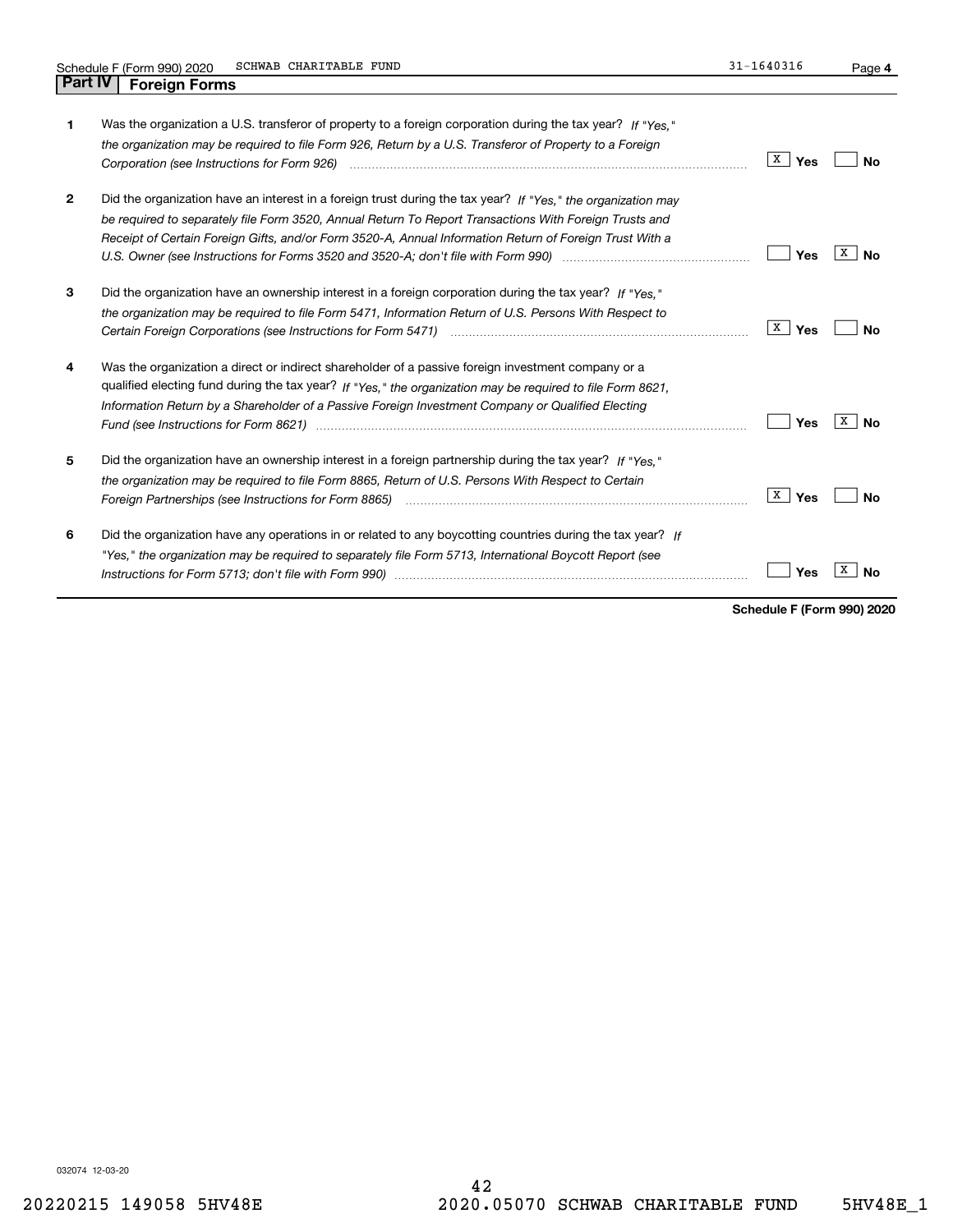|  | Part V   Supplemental Information |
|--|-----------------------------------|
|--|-----------------------------------|

Provide the information required by Part I, line 2 (monitoring of funds); Part I, line 3, column (f) (accounting method; amounts of investments vs. expenditures per region); Part II, line 1 (accounting method); Part III (accounting method); and Part III, column (c) (estimated number of recipients), as applicable. Also complete this part to provide any additional information. See instructions.

PART I, LINE 2:

SCHWAB CHARITABLE NORMALLY MAKES GRANTS ONLY TO SPECIFIC TYPES OF

ORGANIZATIONS, INCLUDING 501(C)(3) ORGANIZATIONS THAT ARE CLASSIFIED AS

PUBLICLY SUPPORTED UNDER SECTIONS 509(A)(1) OR 509(A)(2); THAT ARE TYPE

1, 2, OR FUNCTIONALLY INTEGRATED TYPE 3 SUPPORTING ORGANIZATIONS (OTHER

THAN THOSE PROVIDING SUPPORT TO ORGANIZATIONS CONTROLLED BY THE

DONOR-ADVISOR OR RELATED PERSON); THAT ARE GOVERNMENTAL ORGANIZATIONS

(SUCH AS STATE UNIVERSITIES); THAT ARE INTERNATIONAL ORGANIZATIONS WITH

VALID EQUIVALENCY DETERMINATIONS; OR THAT ARE PRIVATE OPERATING

FOUNDATIONS. SCHWAB CHARITABLE CONDUCTS CERTAIN DUE DILIGENCE TO ENSURE

THAT ALL GRANTEES MEET THESE AND OTHER REQUIREMENTS TO ENSURE THAT THE

GRANTS WILL SERVE CHARITABLE PURPOSES. IN A LIMITED NUMBER OF CASES

SCHWAB CHARITABLE MAY MAKE GRANTS FOR CHARITABLE PURPOSES TO OTHER

CATEGORIES OF ORGANIZATIONS, BUT IN SUCH CASES IT WILL EXERCISE

EXPENDITURE RESPONSIBILITY OVER THE GRANTS BY CONDUCTING A PRE-GRANT

INQUIRY TO ENSURE THAT THE GRANTEE WILL USE FUNDS FOR THE INTENDED

CHARITABLE PURPOSES: ENTERING INTO A WRITTEN GRANT AGREEMENT RESTRICTING

THE USE OF GRANT FUNDS; AND REQUIRING REPORTS FROM GRANTEES CONCERNING

THE USE OF GRANT FUNDS. SCHWAB CHARITABLE REQUIRES ALL GRANTEES TO USE

GRANT FUNDS SOLELY FOR CHARITABLE PURPOSES AND GRANTEES ARE PROHIBITED

FROM PROVIDING BENEFITS TO THE DONOR-ADVISOR WHO RECOMMENDED THE GRANT OR

TO PERSONS RELATED TO THE DONOR-ADVISOR. SCHWAB CHARITABLE ALSO CHECKS

THE NAME OF ALL GRANTEES AGAINST THE U.S. TREASURY DEPARTMENT'S LIST OF

"SPECIALLY DESIGNATED NATIONALS" AND OTHER U.S. AND FOREIGN GOVERNMENT

WATCH LISTS.

032075 12-03-20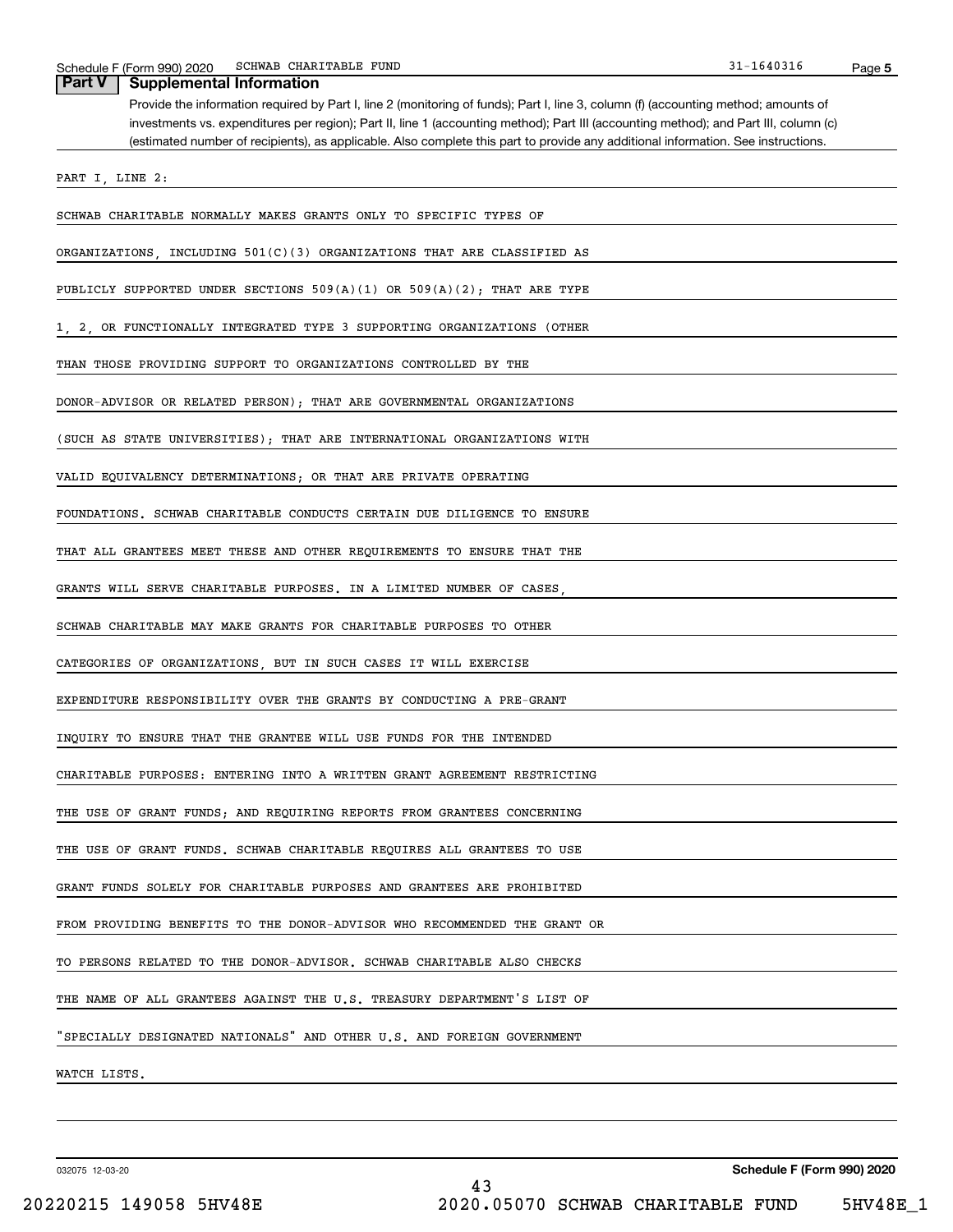|        | <b>Compensation Information</b><br><b>SCHEDULE J</b>                                       |                                                                                                                        |                                                                                                                        |  |                            |                                       |    |  |
|--------|--------------------------------------------------------------------------------------------|------------------------------------------------------------------------------------------------------------------------|------------------------------------------------------------------------------------------------------------------------|--|----------------------------|---------------------------------------|----|--|
|        | (Form 990)                                                                                 |                                                                                                                        | For certain Officers, Directors, Trustees, Key Employees, and Highest                                                  |  |                            |                                       |    |  |
|        |                                                                                            |                                                                                                                        | <b>Compensated Employees</b>                                                                                           |  | 2020                       |                                       |    |  |
|        | Department of the Treasury                                                                 |                                                                                                                        | Complete if the organization answered "Yes" on Form 990, Part IV, line 23.<br>Attach to Form 990.                      |  | <b>Open to Public</b>      |                                       |    |  |
|        | Internal Revenue Service                                                                   |                                                                                                                        | Go to www.irs.gov/Form990 for instructions and the latest information.                                                 |  |                            | Inspection                            |    |  |
|        | Name of the organization                                                                   |                                                                                                                        |                                                                                                                        |  |                            | <b>Employer identification number</b> |    |  |
|        |                                                                                            | SCHWAB CHARITABLE FUND                                                                                                 |                                                                                                                        |  | 31-1640316                 |                                       |    |  |
|        | Part I                                                                                     | <b>Questions Regarding Compensation</b>                                                                                |                                                                                                                        |  |                            |                                       |    |  |
|        |                                                                                            |                                                                                                                        |                                                                                                                        |  |                            | Yes                                   | No |  |
| 1a     |                                                                                            |                                                                                                                        | Check the appropriate box(es) if the organization provided any of the following to or for a person listed on Form 990, |  |                            |                                       |    |  |
|        |                                                                                            | Part VII, Section A, line 1a. Complete Part III to provide any relevant information regarding these items.             |                                                                                                                        |  |                            |                                       |    |  |
|        | First-class or charter travel                                                              |                                                                                                                        | Housing allowance or residence for personal use                                                                        |  |                            |                                       |    |  |
|        | Travel for companions                                                                      |                                                                                                                        | Payments for business use of personal residence                                                                        |  |                            |                                       |    |  |
|        | Tax indemnification and gross-up payments<br>Health or social club dues or initiation fees |                                                                                                                        |                                                                                                                        |  |                            |                                       |    |  |
|        |                                                                                            | Discretionary spending account                                                                                         | Personal services (such as maid, chauffeur, chef)                                                                      |  |                            |                                       |    |  |
|        |                                                                                            |                                                                                                                        |                                                                                                                        |  |                            |                                       |    |  |
|        |                                                                                            | <b>b</b> If any of the boxes on line 1a are checked, did the organization follow a written policy regarding payment or |                                                                                                                        |  |                            |                                       |    |  |
|        |                                                                                            |                                                                                                                        |                                                                                                                        |  | 1b                         |                                       |    |  |
| 2      |                                                                                            |                                                                                                                        | Did the organization require substantiation prior to reimbursing or allowing expenses incurred by all directors,       |  |                            |                                       |    |  |
|        |                                                                                            |                                                                                                                        |                                                                                                                        |  | $\mathbf{2}$               |                                       |    |  |
|        |                                                                                            |                                                                                                                        |                                                                                                                        |  |                            |                                       |    |  |
| З      |                                                                                            |                                                                                                                        | Indicate which, if any, of the following the organization used to establish the compensation of the organization's     |  |                            |                                       |    |  |
|        |                                                                                            |                                                                                                                        | CEO/Executive Director. Check all that apply. Do not check any boxes for methods used by a related organization to     |  |                            |                                       |    |  |
|        |                                                                                            | establish compensation of the CEO/Executive Director, but explain in Part III.                                         |                                                                                                                        |  |                            |                                       |    |  |
|        | $X$ Compensation committee                                                                 |                                                                                                                        | Written employment contract                                                                                            |  |                            |                                       |    |  |
|        |                                                                                            | $X$ Independent compensation consultant                                                                                | X  <br>Compensation survey or study                                                                                    |  |                            |                                       |    |  |
|        | $X$ Form 990 of other organizations                                                        |                                                                                                                        | X  <br>Approval by the board or compensation committee                                                                 |  |                            |                                       |    |  |
| 4      |                                                                                            | During the year, did any person listed on Form 990, Part VII, Section A, line 1a, with respect to the filing           |                                                                                                                        |  |                            |                                       |    |  |
|        | organization or a related organization:                                                    |                                                                                                                        |                                                                                                                        |  |                            |                                       |    |  |
|        |                                                                                            | Receive a severance payment or change-of-control payment?                                                              |                                                                                                                        |  | 4a                         |                                       | х  |  |
| а<br>b |                                                                                            | Participate in or receive payment from a supplemental nonqualified retirement plan?                                    |                                                                                                                        |  | 4b                         |                                       | х  |  |
| с      |                                                                                            | Participate in or receive payment from an equity-based compensation arrangement?                                       |                                                                                                                        |  | 4с                         |                                       | X  |  |
|        |                                                                                            | If "Yes" to any of lines 4a-c, list the persons and provide the applicable amounts for each item in Part III.          |                                                                                                                        |  |                            |                                       |    |  |
|        |                                                                                            |                                                                                                                        |                                                                                                                        |  |                            |                                       |    |  |
|        |                                                                                            | Only section 501(c)(3), 501(c)(4), and 501(c)(29) organizations must complete lines 5-9.                               |                                                                                                                        |  |                            |                                       |    |  |
|        |                                                                                            |                                                                                                                        | For persons listed on Form 990, Part VII, Section A, line 1a, did the organization pay or accrue any compensation      |  |                            |                                       |    |  |
|        | contingent on the revenues of:                                                             |                                                                                                                        |                                                                                                                        |  |                            |                                       |    |  |
|        |                                                                                            |                                                                                                                        |                                                                                                                        |  | 5a                         |                                       | х  |  |
|        |                                                                                            |                                                                                                                        |                                                                                                                        |  | 5b                         |                                       | х  |  |
|        |                                                                                            | If "Yes" on line 5a or 5b, describe in Part III.                                                                       |                                                                                                                        |  |                            |                                       |    |  |
|        |                                                                                            |                                                                                                                        | 6 For persons listed on Form 990, Part VII, Section A, line 1a, did the organization pay or accrue any compensation    |  |                            |                                       |    |  |
|        | contingent on the net earnings of:                                                         |                                                                                                                        |                                                                                                                        |  |                            |                                       |    |  |
|        |                                                                                            |                                                                                                                        |                                                                                                                        |  | 6a                         |                                       | х  |  |
|        |                                                                                            |                                                                                                                        |                                                                                                                        |  | 6b                         |                                       | x  |  |
|        |                                                                                            | If "Yes" on line 6a or 6b, describe in Part III.                                                                       |                                                                                                                        |  |                            |                                       |    |  |
|        |                                                                                            |                                                                                                                        | 7 For persons listed on Form 990, Part VII, Section A, line 1a, did the organization provide any nonfixed payments     |  |                            |                                       |    |  |
|        |                                                                                            |                                                                                                                        |                                                                                                                        |  | $\overline{7}$             | х                                     |    |  |
| 8      |                                                                                            |                                                                                                                        | Were any amounts reported on Form 990, Part VII, paid or accrued pursuant to a contract that was subject to the        |  |                            |                                       |    |  |
|        |                                                                                            | initial contract exception described in Regulations section 53.4958-4(a)(3)? If "Yes," describe in Part III            |                                                                                                                        |  | 8                          |                                       | х  |  |
| 9      |                                                                                            | If "Yes" on line 8, did the organization also follow the rebuttable presumption procedure described in                 |                                                                                                                        |  |                            |                                       |    |  |
|        |                                                                                            |                                                                                                                        |                                                                                                                        |  | 9                          |                                       |    |  |
|        |                                                                                            | LHA For Paperwork Reduction Act Notice, see the Instructions for Form 990.                                             |                                                                                                                        |  | Schedule J (Form 990) 2020 |                                       |    |  |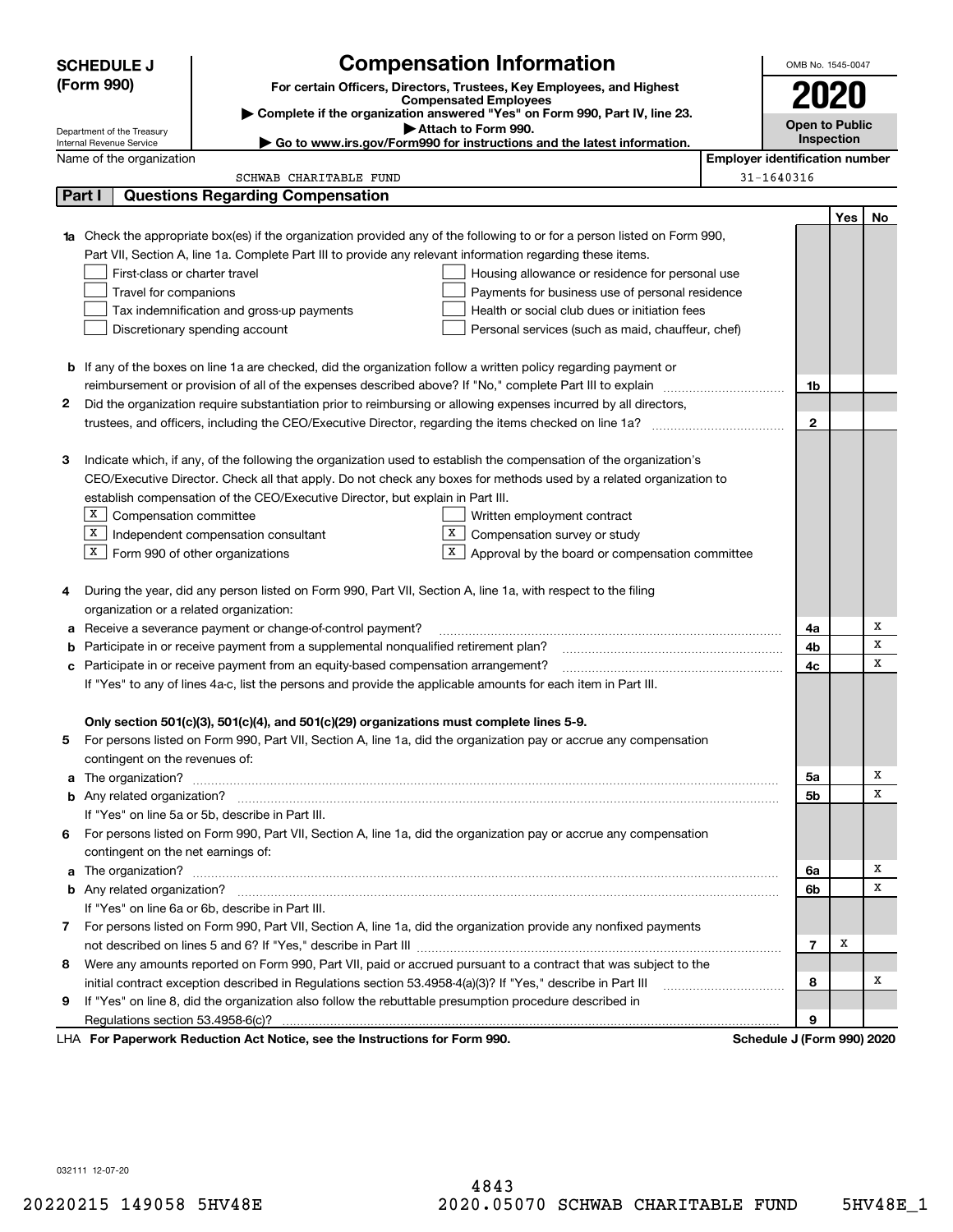31-1640316

# **Part II Officers, Directors, Trustees, Key Employees, and Highest Compensated Employees.**  Schedule J (Form 990) 2020 Page Use duplicate copies if additional space is needed.

For each individual whose compensation must be reported on Schedule J, report compensation from the organization on row (i) and from related organizations, described in the instructions, on row (ii). Do not list any individuals that aren't listed on Form 990, Part VII.

**Note:**  The sum of columns (B)(i)-(iii) for each listed individual must equal the total amount of Form 990, Part VII, Section A, line 1a, applicable column (D) and (E) amounts for that individual.

|                                        |      | (B) Breakdown of W-2 and/or 1099-MISC compensation |                                           |                                           | (C) Retirement and             | (D) Nontaxable | (E) Total of columns | (F) Compensation                                           |  |
|----------------------------------------|------|----------------------------------------------------|-------------------------------------------|-------------------------------------------|--------------------------------|----------------|----------------------|------------------------------------------------------------|--|
| (A) Name and Title                     |      | (i) Base<br>compensation                           | (ii) Bonus &<br>incentive<br>compensation | (iii) Other<br>reportable<br>compensation | other deferred<br>compensation | benefits       | $(B)(i)-(D)$         | in column (B)<br>reported as deferred<br>on prior Form 990 |  |
| (1) KIMBERLY LAUGHTON                  | (i)  | 313, 237.                                          | 408,750.                                  | $\mathbf{0}$ .                            | $\mathbf 0$ .                  | 18,480.        | 740,467.             | 188,750.                                                   |  |
| PRESIDENT                              | (i)  | 0.                                                 | $0$ .                                     | $\mathbf{0}$ .                            | $\mathbf{0}$                   | $\mathbf{0}$ . | $\mathbf{0}$ .       | $\mathbf{0}$ .                                             |  |
| SUSAN HELDMAN<br>(2)                   | (i)  | 229,549.                                           | 174,367.                                  | $\mathbf{0}$ .                            | $\mathsf{0}$ .                 | 18,480         | 422,396.             | 82,500.                                                    |  |
| VP & CONTROLLER                        | (ii) | 0.                                                 | $\mathbf{0}$ .                            | $\mathbf{0}$ .                            | $\mathbf 0$ .                  | $\mathbf{0}$   | $\Omega$             | $\mathbf{0}$ .                                             |  |
| FRED KAYNOR<br>(3)                     | (i)  | 231,645.                                           | 170,500.                                  | $\mathbf{0}$ .                            | $\mathbf{0}$                   | 18,480         | 420,625              | 82,500.                                                    |  |
| VP MKT/BUS DEVELOPMENT                 | (ii) | 0.                                                 | $\mathbf{0}$ .                            | $\mathbf{0}$ .                            | $\mathbf 0$ .                  | $\mathbf{0}$   | $\Omega$             | 0.                                                         |  |
| SAM KANG<br>(4)                        | (i)  | 255,058                                            | 116,902.                                  | $\mathbf 0$ .                             | $\mathbf 0$ .                  | 18,480         | 390,440              | 25,000.                                                    |  |
| VP OPERATIONS                          | (ii) | $\mathbf{0}$ .                                     | $\mathbf{0}$ .                            | $\mathbf 0$ .                             | $\mathbf 0$ .                  | $\mathbf{0}$ . | $\mathbf{0}$         | $\mathbf{0}$ .                                             |  |
| BARBARA BENWARE (THRU MAR 2020)<br>(5) | (i)  | 76,516                                             | 232,780                                   | $\mathbf 0$ .                             | $\mathbf{0}$                   | 4,620          | 313,916              | 110,000.                                                   |  |
| VP OVERSIGHT/RISK                      | (ii) | $\mathbf{0}$ .                                     | $\mathbf{0}$ .                            | $\mathbf 0$ .                             | $\mathbf{0}$                   | $\mathbf{0}$ . | $\mathbf{0}$         | $\mathbf 0$ .                                              |  |
| MICHAEL MAESTAS<br>(6)                 | (i)  | 222, 315.                                          | 32,299                                    | $\mathbf 0$ .                             | $\mathbf{0}$                   | 18,480         | 273,094              | 0.                                                         |  |
| MD INVESTMENT OVERSIGHT                | (i)  | 0.                                                 | $\mathbf{0}$ .                            | $\mathbf 0$ .                             | 0.                             | $\mathbf{0}$ . | $\mathbf{0}$         | $\mathbf{0}$ .                                             |  |
| DOUG CAMPBELL<br>(7)                   | (i)  | 178,240                                            | 63,161                                    | $\mathbf 0$ .                             | $\mathbf{0}$ .                 | 18,480         | 259,881              | 10,000.                                                    |  |
| MANAGING DIRECTOR - STRATEGY           | (ii) | 0.                                                 | $\mathbf{0}$ .                            | $\mathbf 0$ .                             | $\mathbf{0}$ .                 | $\mathbf{0}$ . | $\mathbf{0}$ .       | 0.                                                         |  |
| STEPHANIE QUEISERT<br>(8)              | (i)  | 165,869.                                           | 56,173                                    | $\mathbf 0$ .                             | $\mathbf 0$ .                  | 18,480         | 240,522              | 16,750.                                                    |  |
| FINANCIAL REPORTING<br>$MD -$          | (ii) | 0.                                                 | $\mathbf 0$ .                             | $\mathbf 0$ .                             | 0.                             | $\mathbf 0$ .  | $\mathbf{0}$         | 0.                                                         |  |
| STEPHANIE DIAMOND<br>(9)               | (i)  | 166,114                                            | 45,981                                    | $\mathbf 0$ .                             | $\mathbf{0}$ .                 | 18,480         | 230,575.             | 8,750.                                                     |  |
| MD BUSINESS DEVELOPMENT                | (ii) | 0.                                                 | $\mathbf{0}$ .                            | $\mathbf 0$ .                             | $\mathbf{0}$ .                 | $\mathbf{0}$ . | $\mathbf{0}$         | 0.                                                         |  |
| (10) BRIAN HOWELL                      | (i)  | 157,814                                            | 35,750                                    | $\mathbf 0$ .                             | $\mathbf{0}$ .                 | 18,480         | 212,044              | 0.                                                         |  |
| MD BUSINESS DEVELOPMENT                | (ii) | 0.                                                 | 0.                                        | $\mathbf{0}$ .                            | $\mathbf{0}$ .                 | $\mathbf{0}$ . | $\mathbf 0$ .        | 0.                                                         |  |
|                                        | (i)  |                                                    |                                           |                                           |                                |                |                      |                                                            |  |
|                                        | (ii) |                                                    |                                           |                                           |                                |                |                      |                                                            |  |
|                                        | (i)  |                                                    |                                           |                                           |                                |                |                      |                                                            |  |
|                                        | (ii) |                                                    |                                           |                                           |                                |                |                      |                                                            |  |
|                                        | (i)  |                                                    |                                           |                                           |                                |                |                      |                                                            |  |
|                                        | (ii) |                                                    |                                           |                                           |                                |                |                      |                                                            |  |
|                                        | (i)  |                                                    |                                           |                                           |                                |                |                      |                                                            |  |
|                                        | (ii) |                                                    |                                           |                                           |                                |                |                      |                                                            |  |
|                                        | (i)  |                                                    |                                           |                                           |                                |                |                      |                                                            |  |
|                                        | (ii) |                                                    |                                           |                                           |                                |                |                      |                                                            |  |
|                                        | (i)  |                                                    |                                           |                                           |                                |                |                      |                                                            |  |
|                                        | (ii) |                                                    |                                           |                                           |                                |                |                      |                                                            |  |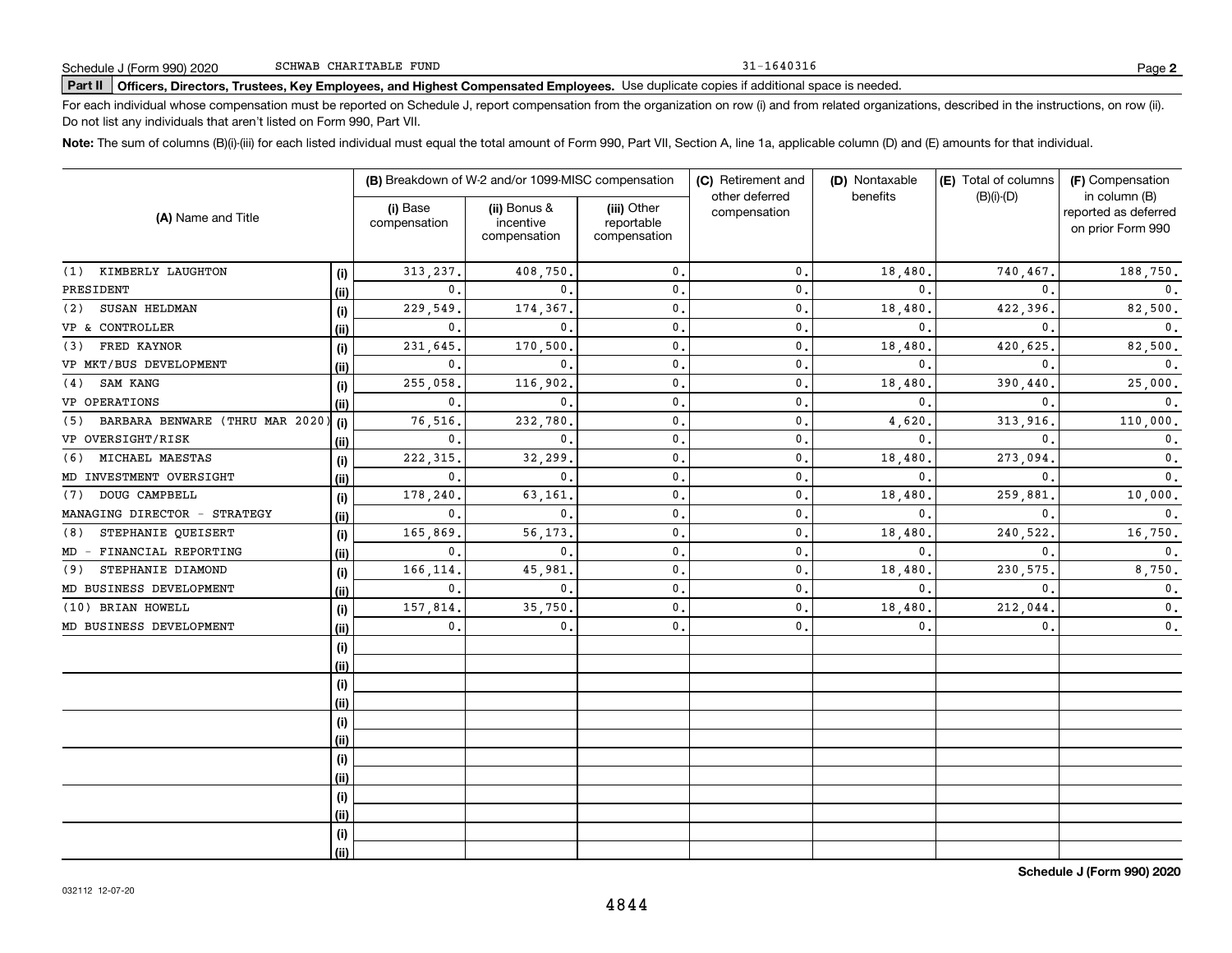#### SCHWAB CHARITABLE FUND

#### **Part III Supplemental Information**

Schedule J (Form 990) 2020 SCHWAB CHARITABLE FUND<br>Part III Supplemental Information<br>Provide the information, explanation, or descriptions required for Part I, lines 1a, 1b, 3, 4a, 4b, 4c, 5a, 5b, 6a, 6b, 7, and 8, and for

PART I, LINE 7:

THE SCHWAB CHARITABLE BONUS PLAN PROVIDES FOR DISCRETIONARY AWARDS BASED ON

INDIVIDUAL PERFORMANCE AND SCHWAB CHARITABLE'S FINANCIAL PERFORMANCE DURING

THE ANNUAL PERFORMANCE PERIOD. EVERY EMPLOYEE WHO PARTICIPATES IN THE PLAN

IS ASSIGNED AN AVERAGE BONUS OPPORTUNITY, STATED IN DOLLAR TERMS, BASED ON

THE POSITION. SCHWAB CHARITABLE'S FINANCIAL PERFORMANCE IS MEASURED BY

METRICS APPROVED BY THE COMPENSATION COMMITTEE OF THE SCHWAB CHARITABLE

FUND BOARD.

FORM 990, PART VII, SECTION A, LINE 5

THE WORKFORCE OF SCHWAB CHARITABLE FUND ARE EMPLOYEES OF CHARLES SCHWAB

& CO. AS OUTLINED IN AN ADMINSTRATIVE SERVICES AGREEMENT WITH CHARLES

SCHWAB & CO. AND RECOGNIZED IN AN IRS PRIVATE LETTER RULING DATED

FEBRUARY 14, 2014. PAYROLL AND REGULATORY PAYROLL REPORTING

REQUIREMENTS ARE FULFILLED BY CHARLES SCHWAB & CO. AND REIMBURSED BY

SCHWAB CHARITABLE FUND.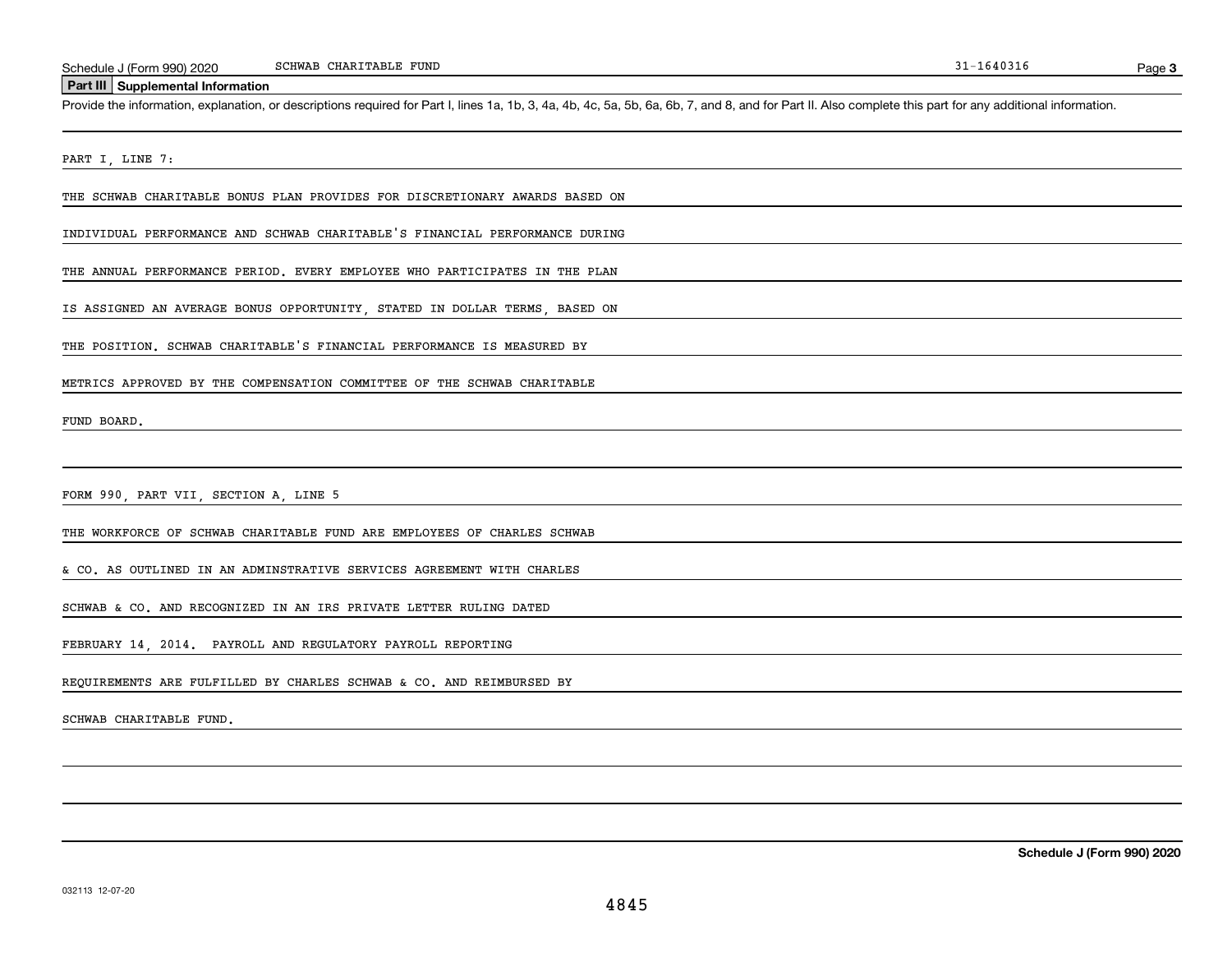| (Form 990 or 990-EZ)<br>Complete if the organization answered "Yes" on Form 990, Part IV, line 25a, 25b, 26, 27, 28a,<br>28b, or 28c, or Form 990-EZ, Part V, line 38a or 40b.<br>Attach to Form 990 or Form 990-EZ.<br><b>Open To Public</b><br>Department of the Treasury<br>Inspection<br>Go to www.irs.gov/Form990 for instructions and the latest information.<br><b>Internal Revenue Service</b><br>Name of the organization<br><b>Employer identification number</b><br>31-1640316<br>SCHWAB CHARITABLE FUND<br>Part I<br>Excess Benefit Transactions (section 501(c)(3), section 501(c)(4), and section 501(c)(29) organizations only).<br>Complete if the organization answered "Yes" on Form 990, Part IV, line 25a or 25b, or Form 990-EZ, Part V, line 40b.<br>(d) Corrected?<br>(b) Relationship between disqualified<br>1 |
|-----------------------------------------------------------------------------------------------------------------------------------------------------------------------------------------------------------------------------------------------------------------------------------------------------------------------------------------------------------------------------------------------------------------------------------------------------------------------------------------------------------------------------------------------------------------------------------------------------------------------------------------------------------------------------------------------------------------------------------------------------------------------------------------------------------------------------------------|
|                                                                                                                                                                                                                                                                                                                                                                                                                                                                                                                                                                                                                                                                                                                                                                                                                                         |
|                                                                                                                                                                                                                                                                                                                                                                                                                                                                                                                                                                                                                                                                                                                                                                                                                                         |
|                                                                                                                                                                                                                                                                                                                                                                                                                                                                                                                                                                                                                                                                                                                                                                                                                                         |
|                                                                                                                                                                                                                                                                                                                                                                                                                                                                                                                                                                                                                                                                                                                                                                                                                                         |
|                                                                                                                                                                                                                                                                                                                                                                                                                                                                                                                                                                                                                                                                                                                                                                                                                                         |
|                                                                                                                                                                                                                                                                                                                                                                                                                                                                                                                                                                                                                                                                                                                                                                                                                                         |
|                                                                                                                                                                                                                                                                                                                                                                                                                                                                                                                                                                                                                                                                                                                                                                                                                                         |
| (a) Name of disqualified person<br>(c) Description of transaction<br>person and organization<br>Yes<br>No                                                                                                                                                                                                                                                                                                                                                                                                                                                                                                                                                                                                                                                                                                                               |
|                                                                                                                                                                                                                                                                                                                                                                                                                                                                                                                                                                                                                                                                                                                                                                                                                                         |
|                                                                                                                                                                                                                                                                                                                                                                                                                                                                                                                                                                                                                                                                                                                                                                                                                                         |
|                                                                                                                                                                                                                                                                                                                                                                                                                                                                                                                                                                                                                                                                                                                                                                                                                                         |
|                                                                                                                                                                                                                                                                                                                                                                                                                                                                                                                                                                                                                                                                                                                                                                                                                                         |
|                                                                                                                                                                                                                                                                                                                                                                                                                                                                                                                                                                                                                                                                                                                                                                                                                                         |
| 2 Enter the amount of tax incurred by the organization managers or disqualified persons during the year under                                                                                                                                                                                                                                                                                                                                                                                                                                                                                                                                                                                                                                                                                                                           |
| $$\overbrace{\hspace{2.5cm}}$<br>section 4958                                                                                                                                                                                                                                                                                                                                                                                                                                                                                                                                                                                                                                                                                                                                                                                           |
| 3 Enter the amount of tax, if any, on line 2, above, reimbursed by the organization                                                                                                                                                                                                                                                                                                                                                                                                                                                                                                                                                                                                                                                                                                                                                     |
| Loans to and/or From Interested Persons.<br>Part II                                                                                                                                                                                                                                                                                                                                                                                                                                                                                                                                                                                                                                                                                                                                                                                     |
| Complete if the organization answered "Yes" on Form 990-EZ, Part V, line 38a or Form 990, Part IV, line 26; or if the organization                                                                                                                                                                                                                                                                                                                                                                                                                                                                                                                                                                                                                                                                                                      |
| reported an amount on Form 990, Part X, line 5, 6, or 22.<br>(h) Approved                                                                                                                                                                                                                                                                                                                                                                                                                                                                                                                                                                                                                                                                                                                                                               |
| (d) Loan to or<br>(c) Purpose<br>(a) Name of<br>(b) Relationship<br>(e) Original<br>(i) Written<br>(f) Balance due<br>$(g)$ In<br>by board or<br>from the<br>of loan<br>agreement?<br>interested person<br>with organization<br>default?<br>principal amount<br>committee?                                                                                                                                                                                                                                                                                                                                                                                                                                                                                                                                                              |
| organization?<br>To From<br>Yes<br>Yes $ $<br>Yes $ $<br>No<br>No.<br>No                                                                                                                                                                                                                                                                                                                                                                                                                                                                                                                                                                                                                                                                                                                                                                |
|                                                                                                                                                                                                                                                                                                                                                                                                                                                                                                                                                                                                                                                                                                                                                                                                                                         |
|                                                                                                                                                                                                                                                                                                                                                                                                                                                                                                                                                                                                                                                                                                                                                                                                                                         |
|                                                                                                                                                                                                                                                                                                                                                                                                                                                                                                                                                                                                                                                                                                                                                                                                                                         |
|                                                                                                                                                                                                                                                                                                                                                                                                                                                                                                                                                                                                                                                                                                                                                                                                                                         |
|                                                                                                                                                                                                                                                                                                                                                                                                                                                                                                                                                                                                                                                                                                                                                                                                                                         |
|                                                                                                                                                                                                                                                                                                                                                                                                                                                                                                                                                                                                                                                                                                                                                                                                                                         |
|                                                                                                                                                                                                                                                                                                                                                                                                                                                                                                                                                                                                                                                                                                                                                                                                                                         |
|                                                                                                                                                                                                                                                                                                                                                                                                                                                                                                                                                                                                                                                                                                                                                                                                                                         |
| - \$<br><b>Total</b>                                                                                                                                                                                                                                                                                                                                                                                                                                                                                                                                                                                                                                                                                                                                                                                                                    |
| <b>Grants or Assistance Benefiting Interested Persons.</b><br>Part III                                                                                                                                                                                                                                                                                                                                                                                                                                                                                                                                                                                                                                                                                                                                                                  |
| Complete if the organization answered "Yes" on Form 990, Part IV, line 27.                                                                                                                                                                                                                                                                                                                                                                                                                                                                                                                                                                                                                                                                                                                                                              |
| (a) Name of interested person<br>(d) Type of<br>(e) Purpose of<br>(c) Amount of<br>(b) Relationship between<br>assistance<br>assistance<br>assistance<br>interested person and<br>the organization                                                                                                                                                                                                                                                                                                                                                                                                                                                                                                                                                                                                                                      |
|                                                                                                                                                                                                                                                                                                                                                                                                                                                                                                                                                                                                                                                                                                                                                                                                                                         |
|                                                                                                                                                                                                                                                                                                                                                                                                                                                                                                                                                                                                                                                                                                                                                                                                                                         |
|                                                                                                                                                                                                                                                                                                                                                                                                                                                                                                                                                                                                                                                                                                                                                                                                                                         |
|                                                                                                                                                                                                                                                                                                                                                                                                                                                                                                                                                                                                                                                                                                                                                                                                                                         |
|                                                                                                                                                                                                                                                                                                                                                                                                                                                                                                                                                                                                                                                                                                                                                                                                                                         |
|                                                                                                                                                                                                                                                                                                                                                                                                                                                                                                                                                                                                                                                                                                                                                                                                                                         |
|                                                                                                                                                                                                                                                                                                                                                                                                                                                                                                                                                                                                                                                                                                                                                                                                                                         |
|                                                                                                                                                                                                                                                                                                                                                                                                                                                                                                                                                                                                                                                                                                                                                                                                                                         |

LHA For Paperwork Reduction Act Notice, see the Instructions for Form 990 or 990-EZ. Schedule L (Form 990 or 990-EZ) 2020

032131 12-09-20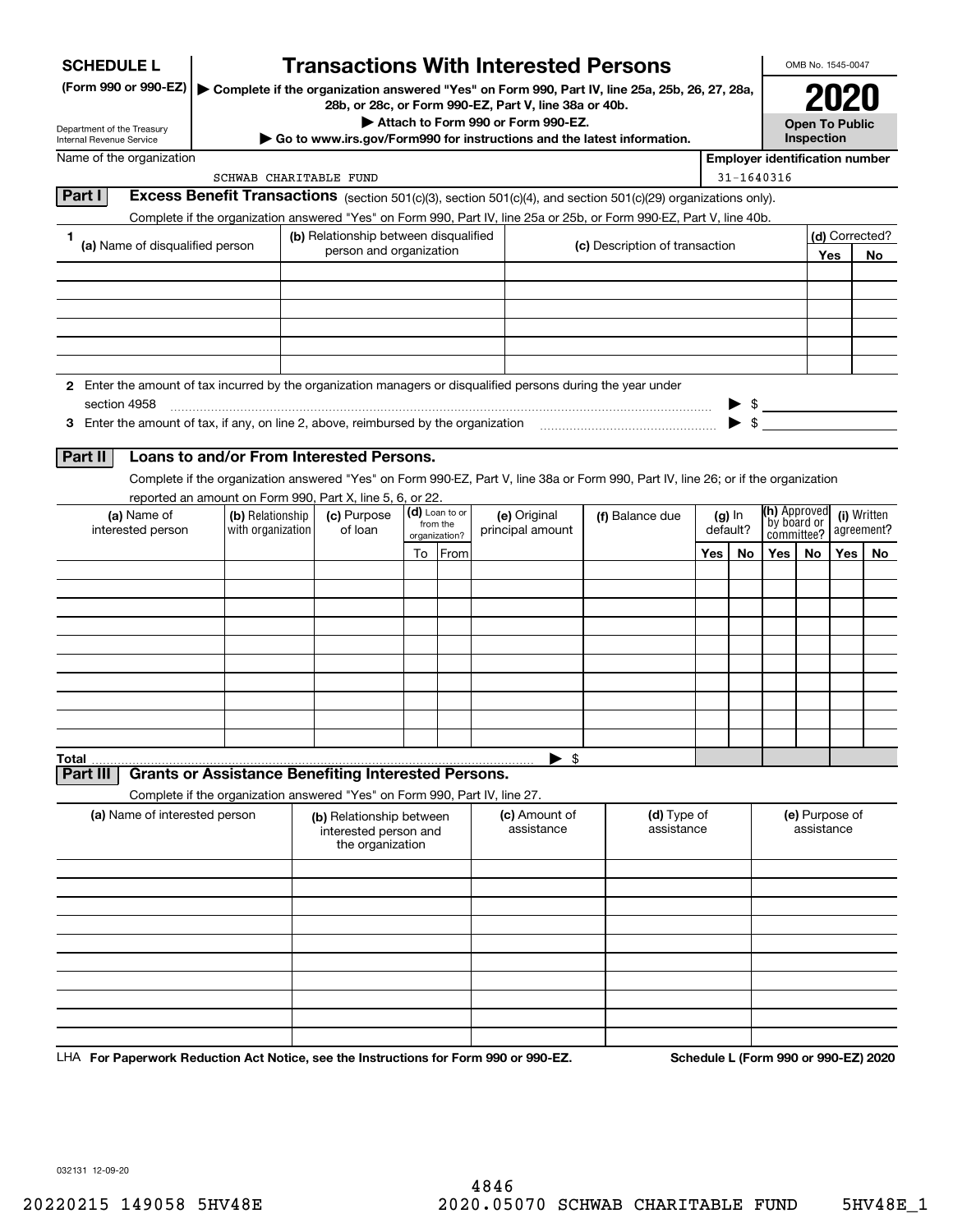### **Part IV** Business Transactions Involving Interested Persons.

Complete if the organization answered "Yes" on Form 990, Part IV, line 28a, 28b, or 28c.

| (a) Name of interested person | (b) Relationship between interested<br>person and the organization | (c) Amount of<br>transaction | (d) Description of<br>transaction | (e) Sharing of<br>organization's<br>revenues? |    |  |
|-------------------------------|--------------------------------------------------------------------|------------------------------|-----------------------------------|-----------------------------------------------|----|--|
|                               |                                                                    |                              |                                   | Yes                                           | No |  |
| CHARLES SCHWAB & CO.          | FOUNDER                                                            |                              | 4, 287, 966. BROKERAGE &          |                                               | X  |  |
|                               |                                                                    |                              |                                   |                                               |    |  |
|                               |                                                                    |                              |                                   |                                               |    |  |
|                               |                                                                    |                              |                                   |                                               |    |  |
|                               |                                                                    |                              |                                   |                                               |    |  |
|                               |                                                                    |                              |                                   |                                               |    |  |
|                               |                                                                    |                              |                                   |                                               |    |  |
|                               |                                                                    |                              |                                   |                                               |    |  |
|                               |                                                                    |                              |                                   |                                               |    |  |
|                               |                                                                    |                              |                                   |                                               |    |  |

### **Part V Supplemental Information.**

Provide additional information for responses to questions on Schedule L (see instructions).

SCH L, PART IV, BUSINESS TRANSACTIONS INVOLVING INTERESTED PERSONS:

(A) NAME OF PERSON: CHARLES SCHWAB & CO.

(D) DESCRIPTION OF TRANSACTION: BROKERAGE & ADMINISTRATIVE SERVICES

**Schedule L (Form 990 or 990-EZ) 2020**

032132 12-09-20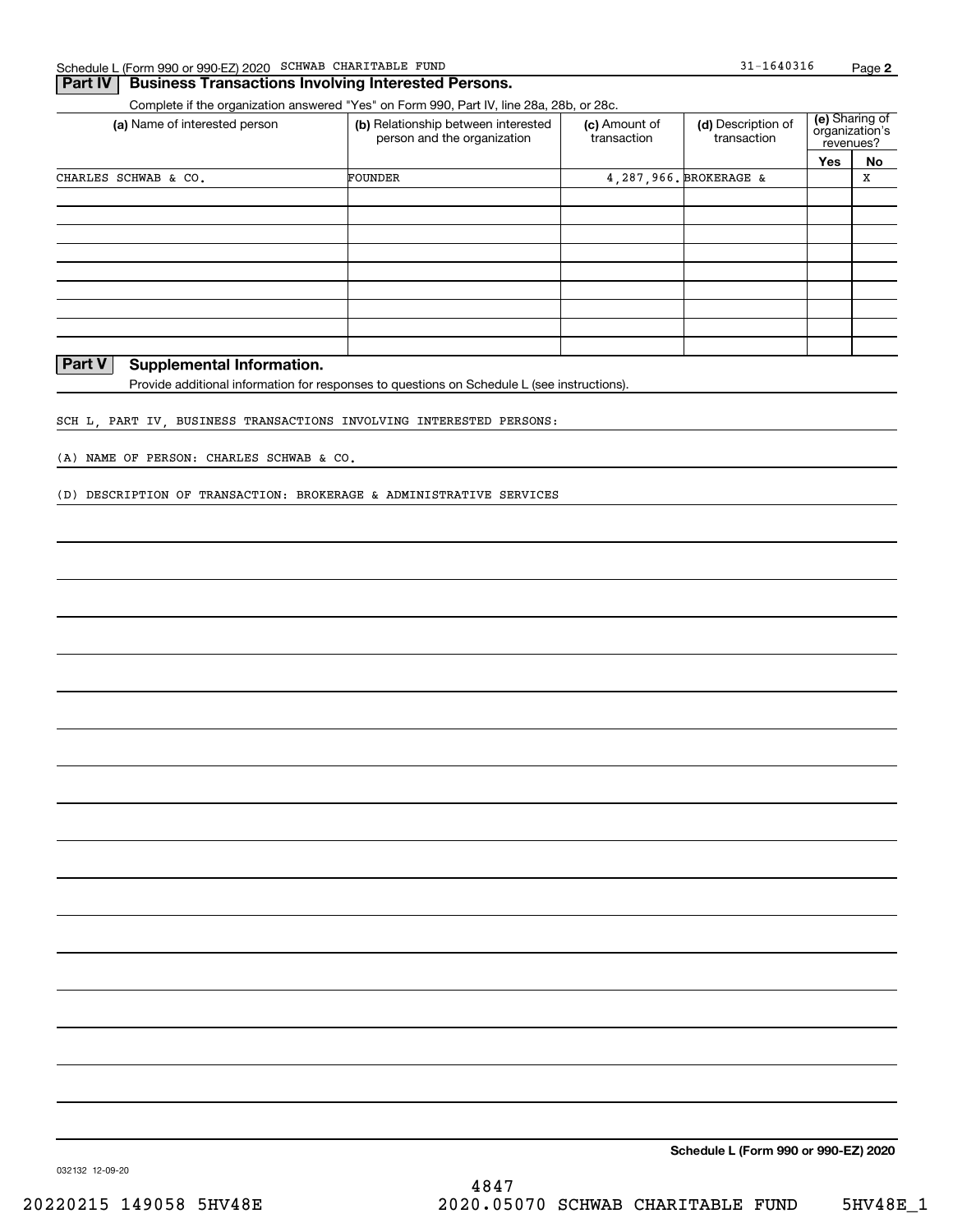### **SCHEDULE M (Form 990)**

# **Noncash Contributions**

OMB No. 1545-0047

Department of the Treasury Internal Revenue Service

**Complete if the organizations answered "Yes" on Form 990, Part IV, lines 29 or 30.** <sup>J</sup>**2020 Attach to Form 990.** J

 **Go to www.irs.gov/Form990 for instructions and the latest information.** J

**Open to Public Inspection**

| SCHWAB CHARITABLE FUND |  |
|------------------------|--|

| <b>Employer identification number</b> |
|---------------------------------------|
| $31 - 1640316$                        |

| Part I | <b>Types of Property</b>                                                                                                                                                                                                                                                                                                                                                                                                                     |                               |                                      |                                                                                                      |                                                              |     |     |         |
|--------|----------------------------------------------------------------------------------------------------------------------------------------------------------------------------------------------------------------------------------------------------------------------------------------------------------------------------------------------------------------------------------------------------------------------------------------------|-------------------------------|--------------------------------------|------------------------------------------------------------------------------------------------------|--------------------------------------------------------------|-----|-----|---------|
|        |                                                                                                                                                                                                                                                                                                                                                                                                                                              | (a)<br>Check if<br>applicable | (b)<br>Number of<br>contributions or | (c)<br>Noncash contribution<br>amounts reported on<br>items contributed Form 990, Part VIII, line 1g | (d)<br>Method of determining<br>noncash contribution amounts |     |     |         |
| 1.     |                                                                                                                                                                                                                                                                                                                                                                                                                                              |                               |                                      |                                                                                                      |                                                              |     |     |         |
| 2      |                                                                                                                                                                                                                                                                                                                                                                                                                                              |                               |                                      |                                                                                                      |                                                              |     |     |         |
| 3      | Art - Fractional interests                                                                                                                                                                                                                                                                                                                                                                                                                   |                               |                                      |                                                                                                      |                                                              |     |     |         |
| 4      | Books and publications                                                                                                                                                                                                                                                                                                                                                                                                                       |                               |                                      |                                                                                                      |                                                              |     |     |         |
| 5      | Clothing and household goods                                                                                                                                                                                                                                                                                                                                                                                                                 |                               |                                      |                                                                                                      |                                                              |     |     |         |
| 6      |                                                                                                                                                                                                                                                                                                                                                                                                                                              |                               |                                      |                                                                                                      |                                                              |     |     |         |
| 7      |                                                                                                                                                                                                                                                                                                                                                                                                                                              |                               |                                      |                                                                                                      |                                                              |     |     |         |
| 8      | Intellectual property                                                                                                                                                                                                                                                                                                                                                                                                                        |                               |                                      |                                                                                                      |                                                              |     |     |         |
| 9      |                                                                                                                                                                                                                                                                                                                                                                                                                                              | x                             | 86,465                               |                                                                                                      | 4,100,854,306. FMV-DATE OF CONTRIBUTION                      |     |     |         |
| 10     | Securities - Closely held stock                                                                                                                                                                                                                                                                                                                                                                                                              | $\mathbf x$                   | 41                                   |                                                                                                      | 65, 172, 670. FMV-DATE OF CONTRIBUTION                       |     |     |         |
| 11     | Securities - Partnership, LLC, or                                                                                                                                                                                                                                                                                                                                                                                                            |                               |                                      |                                                                                                      |                                                              |     |     |         |
|        | trust interests                                                                                                                                                                                                                                                                                                                                                                                                                              | х                             | 30                                   |                                                                                                      | 33, 913, 596. FMV-DATE OF CONTRIBUTION                       |     |     |         |
| 12     |                                                                                                                                                                                                                                                                                                                                                                                                                                              |                               |                                      |                                                                                                      |                                                              |     |     |         |
| 13     | Qualified conservation contribution -                                                                                                                                                                                                                                                                                                                                                                                                        |                               |                                      |                                                                                                      |                                                              |     |     |         |
|        | Historic structures                                                                                                                                                                                                                                                                                                                                                                                                                          |                               |                                      |                                                                                                      |                                                              |     |     |         |
| 14     | Qualified conservation contribution - Other                                                                                                                                                                                                                                                                                                                                                                                                  |                               |                                      |                                                                                                      |                                                              |     |     |         |
| 15     | Real estate - Residential                                                                                                                                                                                                                                                                                                                                                                                                                    |                               |                                      |                                                                                                      |                                                              |     |     |         |
| 16     | Real estate - Commercial                                                                                                                                                                                                                                                                                                                                                                                                                     |                               |                                      |                                                                                                      |                                                              |     |     |         |
| 17     |                                                                                                                                                                                                                                                                                                                                                                                                                                              |                               |                                      |                                                                                                      |                                                              |     |     |         |
| 18     |                                                                                                                                                                                                                                                                                                                                                                                                                                              |                               |                                      |                                                                                                      |                                                              |     |     |         |
| 19     |                                                                                                                                                                                                                                                                                                                                                                                                                                              |                               |                                      |                                                                                                      |                                                              |     |     |         |
| 20     | Drugs and medical supplies                                                                                                                                                                                                                                                                                                                                                                                                                   |                               |                                      |                                                                                                      |                                                              |     |     |         |
| 21     |                                                                                                                                                                                                                                                                                                                                                                                                                                              |                               |                                      |                                                                                                      |                                                              |     |     |         |
| 22     |                                                                                                                                                                                                                                                                                                                                                                                                                                              |                               |                                      |                                                                                                      |                                                              |     |     |         |
| 23     |                                                                                                                                                                                                                                                                                                                                                                                                                                              |                               |                                      |                                                                                                      |                                                              |     |     |         |
| 24     |                                                                                                                                                                                                                                                                                                                                                                                                                                              |                               |                                      |                                                                                                      |                                                              |     |     |         |
| 25     | ( LIFE INSURANC<br>Other $\blacktriangleright$                                                                                                                                                                                                                                                                                                                                                                                               | х                             | 3                                    |                                                                                                      | 1,330,243. FMV-DATE OF CONTRIBU                              |     |     |         |
| 26     | BITCOIN<br>Other $\blacktriangleright$                                                                                                                                                                                                                                                                                                                                                                                                       | х                             | 12                                   |                                                                                                      | 828,816. FMV-DATE OF CONTRIBU                                |     |     |         |
| 27     | Other $\blacktriangleright$<br>$\left(\begin{array}{ccc}\n\frac{1}{2} & \frac{1}{2} & \frac{1}{2} & \frac{1}{2} & \frac{1}{2} & \frac{1}{2} & \frac{1}{2} & \frac{1}{2} & \frac{1}{2} & \frac{1}{2} & \frac{1}{2} & \frac{1}{2} & \frac{1}{2} & \frac{1}{2} & \frac{1}{2} & \frac{1}{2} & \frac{1}{2} & \frac{1}{2} & \frac{1}{2} & \frac{1}{2} & \frac{1}{2} & \frac{1}{2} & \frac{1}{2} & \frac{1}{2} & \frac{1}{2} & \frac{1}{2} & \frac$ |                               |                                      |                                                                                                      |                                                              |     |     |         |
| 28     | Other                                                                                                                                                                                                                                                                                                                                                                                                                                        |                               |                                      |                                                                                                      |                                                              |     |     |         |
| 29     | Number of Forms 8283 received by the organization during the tax year for contributions                                                                                                                                                                                                                                                                                                                                                      |                               |                                      |                                                                                                      |                                                              |     |     |         |
|        | for which the organization completed Form 8283, Part V, Donee Acknowledgement                                                                                                                                                                                                                                                                                                                                                                |                               |                                      | 29                                                                                                   |                                                              |     | 42  |         |
|        |                                                                                                                                                                                                                                                                                                                                                                                                                                              |                               |                                      |                                                                                                      |                                                              |     | Yes | $N_{0}$ |
|        | 30a During the year, did the organization receive by contribution any property reported in Part I, lines 1 through 28, that it                                                                                                                                                                                                                                                                                                               |                               |                                      |                                                                                                      |                                                              |     |     |         |
|        | must hold for at least three years from the date of the initial contribution, and which isn't required to be used for                                                                                                                                                                                                                                                                                                                        |                               |                                      |                                                                                                      |                                                              |     |     |         |
|        | exempt purposes for the entire holding period?                                                                                                                                                                                                                                                                                                                                                                                               |                               |                                      |                                                                                                      |                                                              | 30a |     | х       |
|        | <b>b</b> If "Yes," describe the arrangement in Part II.                                                                                                                                                                                                                                                                                                                                                                                      |                               |                                      |                                                                                                      |                                                              |     |     |         |
| 31     | Does the organization have a gift acceptance policy that requires the review of any nonstandard contributions?                                                                                                                                                                                                                                                                                                                               |                               |                                      |                                                                                                      |                                                              | 31  | x   |         |
|        | 32a Does the organization hire or use third parties or related organizations to solicit, process, or sell noncash                                                                                                                                                                                                                                                                                                                            |                               |                                      |                                                                                                      |                                                              |     |     |         |
|        | contributions?                                                                                                                                                                                                                                                                                                                                                                                                                               |                               |                                      |                                                                                                      |                                                              | 32a | x   |         |
|        | <b>b</b> If "Yes," describe in Part II.                                                                                                                                                                                                                                                                                                                                                                                                      |                               |                                      |                                                                                                      |                                                              |     |     |         |
| 33     | If the organization didn't report an amount in column (c) for a type of property for which column (a) is checked,                                                                                                                                                                                                                                                                                                                            |                               |                                      |                                                                                                      |                                                              |     |     |         |
|        | describe in Part II.                                                                                                                                                                                                                                                                                                                                                                                                                         |                               |                                      |                                                                                                      |                                                              |     |     |         |
|        |                                                                                                                                                                                                                                                                                                                                                                                                                                              |                               |                                      |                                                                                                      |                                                              |     |     |         |

**For Paperwork Reduction Act Notice, see the Instructions for Form 990. Schedule M (Form 990) 2020** LHA

032141 11-23-20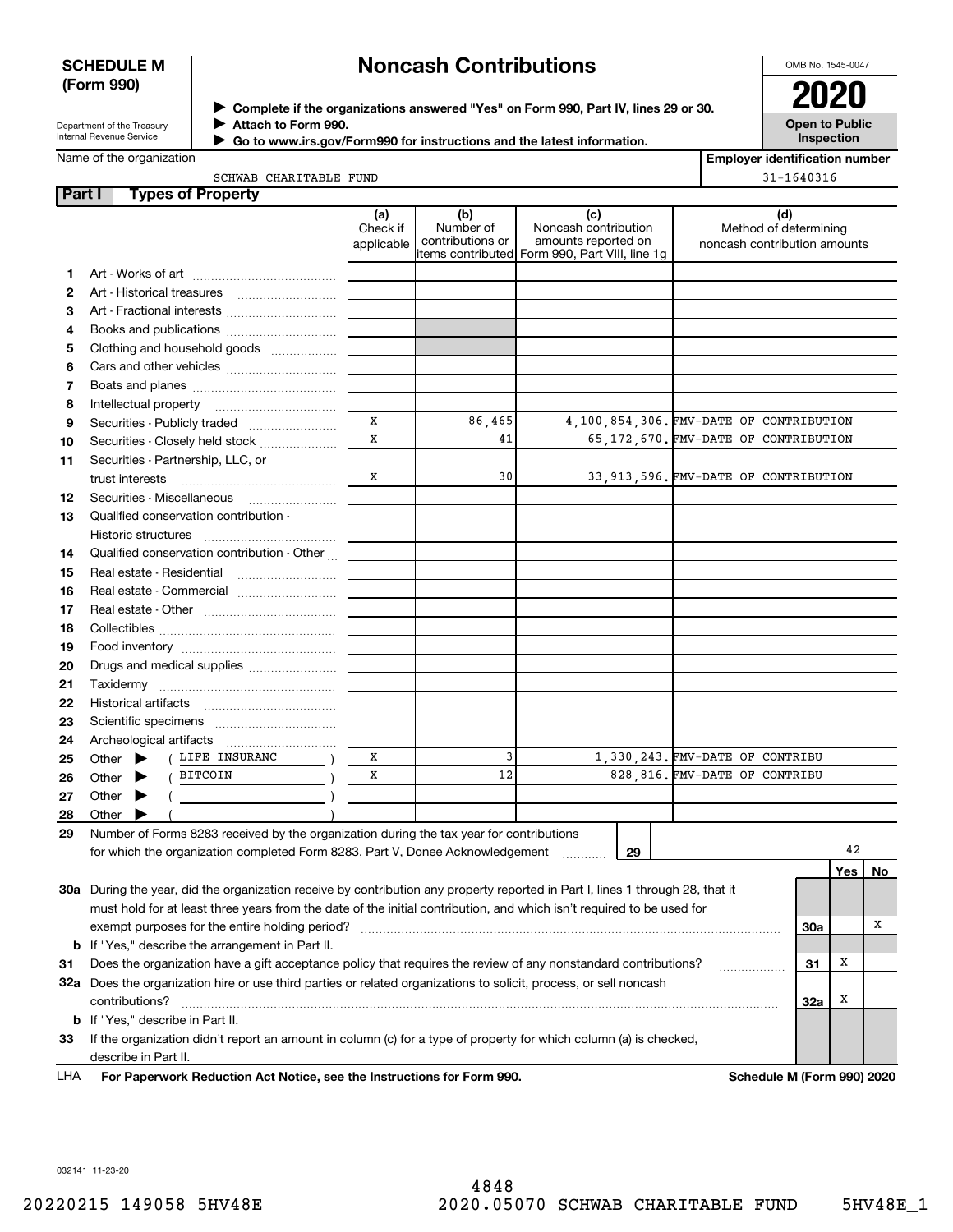Schedule M (Form 990) 2020 SCHWAB CHARITABLE FUND<br>**Part II** Supplemental Information. Provide the information required by Part I. lines 30b. 32b. and 33. and whether the c Part II | Supplemental Information. Provide the information required by Part I, lines 30b, 32b, and 33, and whether the organization is reporting in Part I, column (b), the number of contributions, the number of items received, or a combination of both. Also complete this part for any additional information.

SCHEDULE M, PART I, COLUMN (B):

NUMBER OF CONTRIBUTIONS

SCHEDULE M, LINE 32B:

SCHWAB CHARITABLE FUND USED A THIRD PARTY TO SELL CERTAIN NONCASH

CONTRIBUTIONS DURING FISCAL YEAR 2021.

032142 11-23-20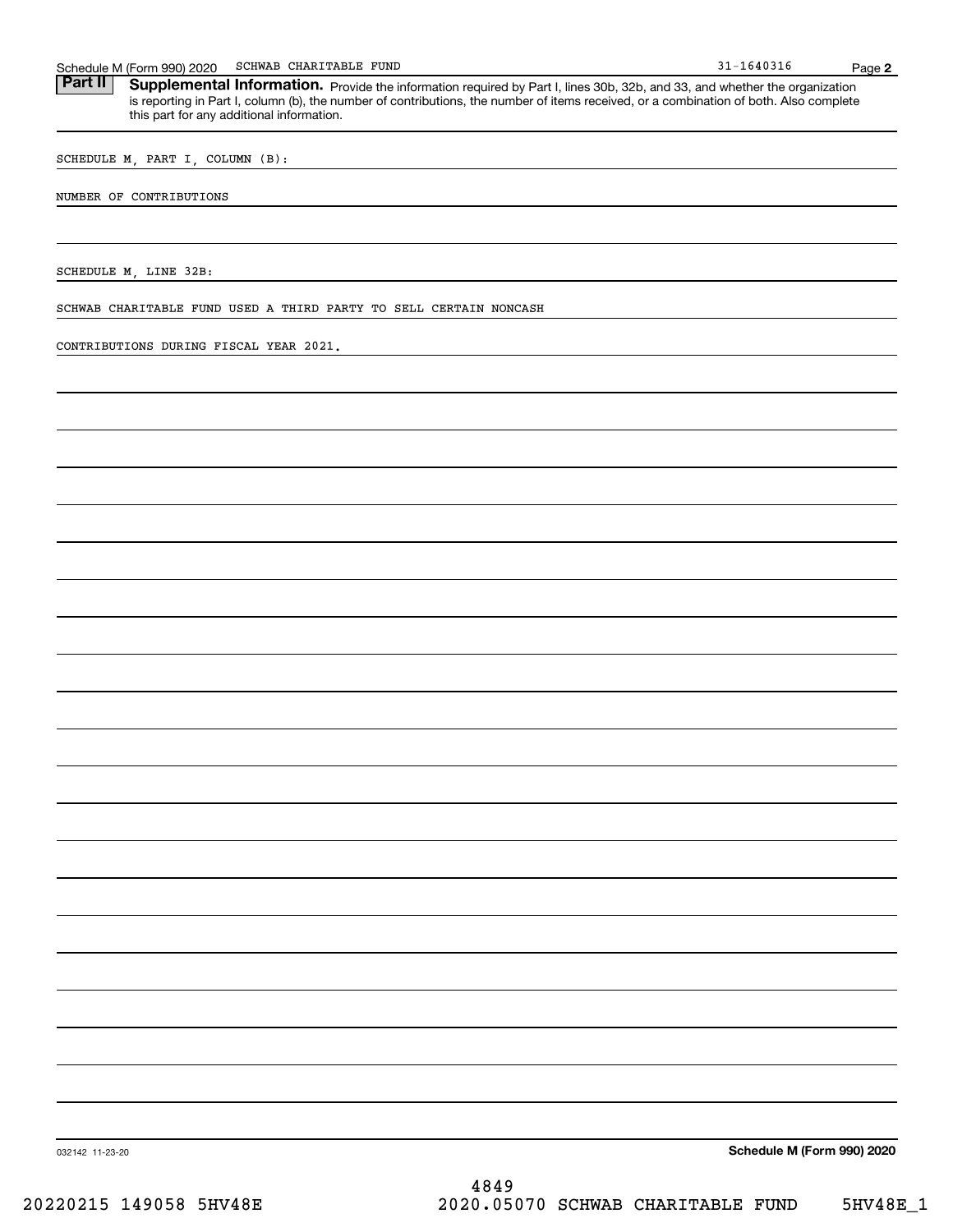**(Form 990 or 990-EZ)**

Department of the Treasury Internal Revenue Service Name of the organization

## **SCHEDULE O Supplemental Information to Form 990 or 990-EZ**

**Complete to provide information for responses to specific questions on Form 990 or 990-EZ or to provide any additional information. | Attach to Form 990 or 990-EZ. | Go to www.irs.gov/Form990 for the latest information.**



**Employer identification number**

SCHWAB CHARITABLE FUND 31-1640316

FORM 990, PART I, LINE 1, DESCRIPTION OF ORGANIZATION MISSION:

GUIDANCE AND ADVANTAGEOUS WAYS TO GIVE.

FORM 990, PART III, LINE 4A, PROGRAM SERVICE ACCOMPLISHMENTS:

SCHWAB CHARITABLE FUND IS COMMITTED TO INCREASING CHARITABLE GIVING IN

THE UNITED STATES BY PROVIDING ADVANTAGEOUS WAYS TO GIVE, USEFUL

INFORMATION AND UNBIASED GUIDANCE. SCHWAB CHARITABLE ACHIEVES ITS

MISSION BY OFFERING DONOR ADVISED FUNDS WHICH FACILITATE GIVING BY

REMOVING THE BARRIERS TO GIVING SUCH AS ADMINISTRATIVE AND RECORD

KEEPING BURDENS, BEING A RELIABLE AND UNBIASED SOURCE OF INFORMATION

AND DELIVERING THE SERVICE THROUGH TECHNOLOGY WHICH LOWER COSTS AND

INCREASE ACCESS, THEREBY CONTRIBUTING TO THE DEMOCRATIZATION OF

PHILANTHROPY. ALL CONTRIBUTIONS ACCEPTED BY SCHWAB CHARITABLE ARE

CONSIDERED IRREVOCABLE AND UNCONDITIONAL. CONTRIBUTIONS ARE INVESTED

FOR POTENTIAL GROWTH AND GRANTS ARE MADE TO SUPPORT THE EXEMPT PURPOSES

AND OPERATIONS OF A WIDE VARIETY OF RECIPIENT PUBLIC CHARITIES. SINCE

INCEPTION, THE FUND HAS DISTRIBUTED OVER \$19.6 BILLION TO OTHER 501 (C)

(3) CHARITIES. THIS AMOUNTS TO AN AVERAGE ANNUAL DISTRIBUTION RATIO OF

ABOUT 19% OF THE FUND'S NET ASSET VALUE. THE FUND'S CUMULATIVE \$19.6

BILLION IN DISTRIBUTIONS ALSO AMOUNT TO 54% OF THE VALUE OF THE

CONTRIBUTIONS IT HAS RECEIVED SINCE INCEPTION.

FORM 990, PART VI, SECTION B, LINE 11B:

AS PART OF THE PROCESS OF PREPARING THE FORM 990, THE INDEPENDENT RETURN

PREPARER REVIEWED THE FORM WITH SCHWAB CHARITABLE MANAGEMENT. THE

032211 11-20-20 LHA For Paperwork Reduction Act Notice, see the Instructions for Form 990 or 990-EZ. Schedule O (Form 990 or 990-EZ) 2020 4850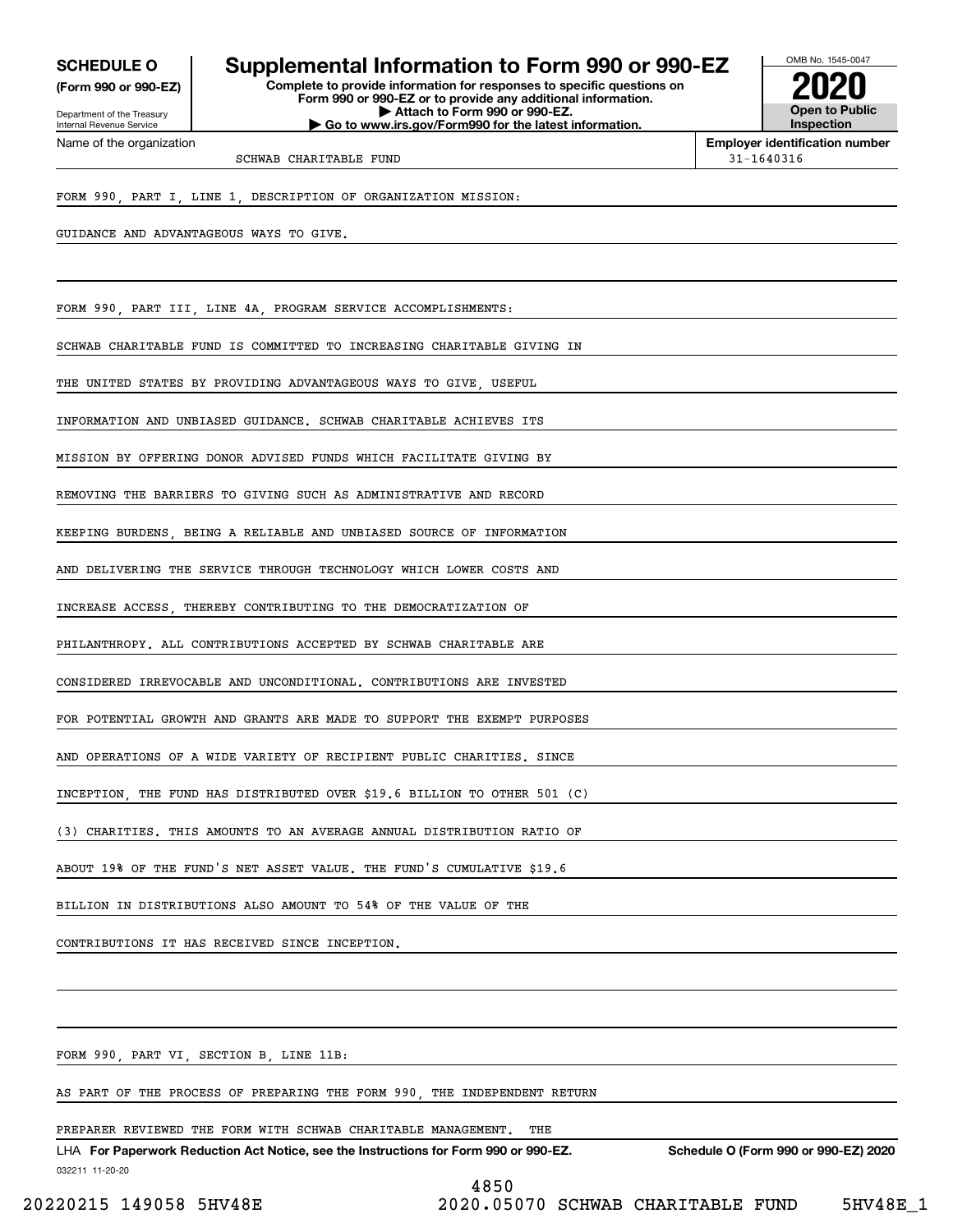| AVAILABLE ON SCHWAB CHARITABLE FUND'S PUBLIC WEBSITE.                       |                                              |
|-----------------------------------------------------------------------------|----------------------------------------------|
|                                                                             |                                              |
| FORM 990, PART VI, SECTION B, LINE 12C:                                     |                                              |
| ANNUALLY, PRIOR TO THE CLOSE OF THE FISCAL YEAR, SCHWAB CHARITABLE FUND     |                                              |
| (THE "FUND") REQUIRES ALL DIRECTORS, OFFICERS AND KEY EMPLOYEES (1) TO      |                                              |
| REVIEW THE FUND'S CONFLICT OF INTEREST POLICY (THE "POLICY"); (2) COMPLETE  |                                              |
| THE QUESTIONNAIRE AND DISCLOSE ANY POSSIBLE PERSONAL, FAMILIAL, OR BUSINESS |                                              |
| RELATIONSHIP THAT REASONABLY COULD GIVE RISE TO A CONFLICT OF INTEREST OR   |                                              |
| THE APPEARANCE OF A CONFLICT OF INTEREST; AND (3) TO ACKNOWLEDGE BY HIS OR  |                                              |
| HER SIGNATURE THAT HE OR SHE IS ACTING IN ACCORDANCE WITH THE LETTER AND    |                                              |
| SPIRIT OF SUCH POLICY. THE AUDIT COMMITTEE REVIEWS THE COMPLETED            |                                              |
| QUESTIONNAIRE AND INTERVENES IF NECESSARY. ANY CONFLICTS OF INTEREST ARE    |                                              |
| HANDLED IN ACCORDANCE WITH THE POLICY AND ACCORDINGLY ANY CONFLICTED PARTY  |                                              |
| MUST DISCLOSE THE CONFLICT AND MAY NOT PARTICIPATE IN THE BUSINESS DECISION |                                              |
| REGARDING THE TRANSACTION.                                                  |                                              |
|                                                                             |                                              |
| FORM 990, PART VI, SECTION B, LINE 15:                                      |                                              |
| THE COMPENSATION COMMITTEE OF THE BOARD OF DIRECTORS OF SCHWAB CHARITABLE   |                                              |
| RELIES ON COMPARABLE DATA FROM SIMILARLY SITUATED ORGANIZATIONS IN MAKING   |                                              |
| COMPENSATION DECISIONS ABOUT THE PRESIDENT AND OTHER KEY OFFICERS. AN       |                                              |
| OUTSIDE CONSULTING FIRM THAT SPECIALIZES IN EXECUTIVE COMPENSATION IS       |                                              |
| RETAINED BY THE COMPENSATION COMMITTEE OF SCHWAB CHARITABLE TO EVALUATE THE |                                              |
| MARKET COMPARABILITY OF THE COMPENSATION PROVIDED TO ITS EXECUTIVES. THE    |                                              |
|                                                                             |                                              |
| SPECIFIC OBJECTIVES OF THE STUDY ARE TO: (1) PROVIDE NON-PROFIT MARKET      |                                              |
| 032212 11-20-20                                                             | Schedule O (Form 990 or 990-EZ) 2020<br>4851 |

Schedule O (Form 990 or 990-EZ) 2020<br>Name of the organization

SCHWAB CHARITABLE FUND

**2**

**Employer identification number**<br> $31 - 1640316$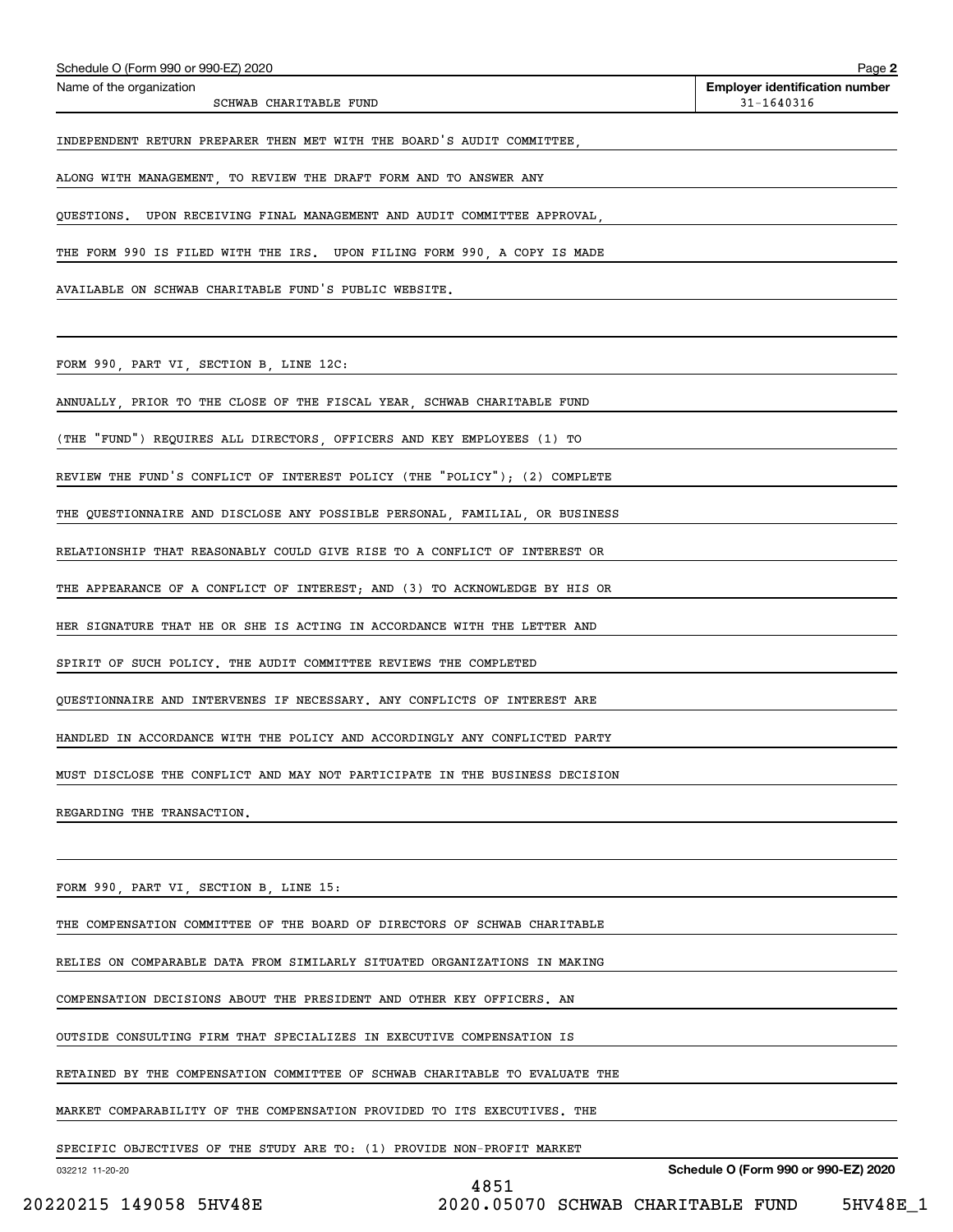| Schedule O (Form 990 or 990-EZ) 2020                                                               | Page 2                                              |
|----------------------------------------------------------------------------------------------------|-----------------------------------------------------|
| Name of the organization<br>SCHWAB CHARITABLE FUND                                                 | <b>Employer identification number</b><br>31-1640316 |
| COMPARABILITY DATA FOR THE TOP EXECUTIVES TO ALLOW THE COMPENSATION                                |                                                     |
| COMMITTEE TO DETERMINE THE REASONABLENESS OF THE EXECUTIVE COMPENSATION                            |                                                     |
| PROGRAM AND TO MAKE INFORMED PAY DECISIONS; (2) PRESENT MARKET PREVALENCE                          |                                                     |
| AND PRACTICE DATA ON EXECUTIVE BENEFITS AND PERQUISITES AMONG NON-PROFIT                           |                                                     |
| ORGANIZATIONS AND (3) EVALUATE THE COMPETIVENESS OF TOTAL CASH COMPENSATION                        |                                                     |
| AGAINST MARKET COMPARABLES AND PROVIDE RECOMMENDATIONS DESIGNED TO                                 |                                                     |
| STRENGTHEN THE OVERALL PROGRAM. THE COMPENSATION COMMITTEE USES THE ABOVE                          |                                                     |
| DESCRIBED MARKET DATA ALONG WITH INDIVIDUAL PERFORMANCE AND THE SUCCESS OF                         |                                                     |
| SCHWAB CHARITABLE AT ACHIEVING BOARD APPROVED TARGETS TO DETERMINE                                 |                                                     |
| COMPENSATION.                                                                                      |                                                     |
|                                                                                                    |                                                     |
| FORM 990, PART VI, LINE 17, LIST OF STATES RECEIVING COPY OF FORM 990:                             |                                                     |
| AK, AL, AR, CA, FL, GA, HI, IL, KS, KY, MA, MD, MI, MN, MS, NC, ND, NH, NJ, NM, NY, OK, OR, PA, RI |                                                     |
| SC, TN, UT, VA, WI, WV                                                                             |                                                     |
|                                                                                                    |                                                     |
| FORM 990, PART VI, SECTION C, LINE 19:                                                             |                                                     |
| THE SCHWAB CHARITABLE FUND MAKES ALL REQUIRED PUBLIC DOCUMENTS AVAILABLE TO                        |                                                     |
| THE PUBLIC UPON REQUEST AND ALSO POSTS ITS MOST CURRENT FORM 990 AND                               |                                                     |
| AUDITED FINANCIAL STATEMENTS TO ITS PUBLIC WEBSITE.                                                |                                                     |
|                                                                                                    |                                                     |
| FORM 990, PART VII, SECTION A, LINE 5:                                                             |                                                     |
| THE WORKFORCE OF SCHWAB CHARITABLE FUND ARE EMPLOYEES OF CHARLES SCHWAB                            |                                                     |
| & CO. AS DETAILED IN AN ADMINISTRATIVE SERVICES AGREEMENT WITH CHARLES                             |                                                     |
| SCHWAB & CO. AND APPROVED IN AN IRS PRIVATE LETTER RULING DATED                                    |                                                     |
| FEBRUARY 14, 2014. PAYROLL AND REGULATORY PAYROLL REPORTING                                        |                                                     |
| REQUIREMENTS ARE FULFILLED BY CHARLES SCHWAB & CO. AND REIMBURSED BY                               |                                                     |
| SCHWAB CHARITABLE FUND.                                                                            |                                                     |
|                                                                                                    |                                                     |

032212 11-20-20